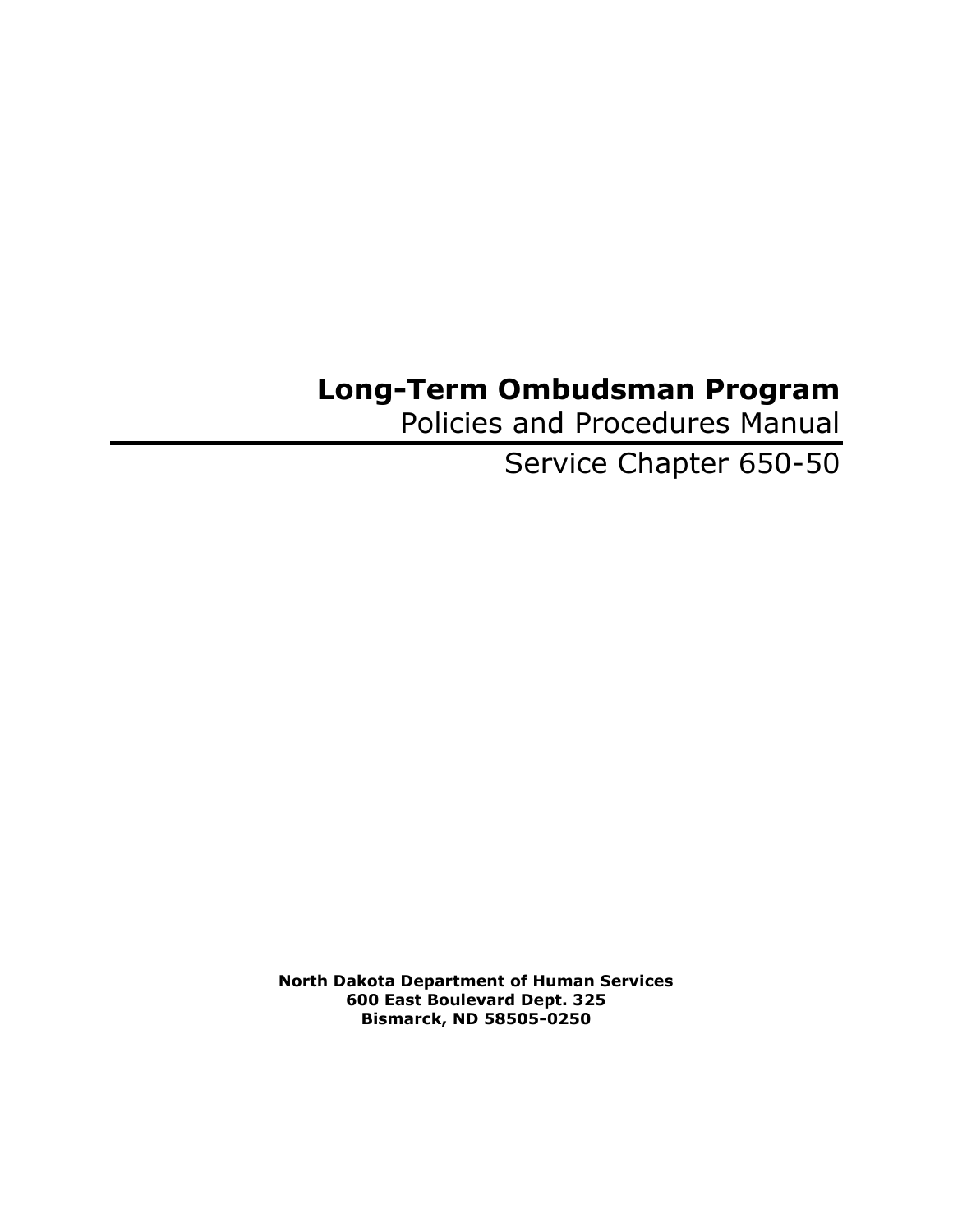### **Table of Contents**

### **[Long-Term Care Ombudsman Program Policies and Procedures](#page-3-0)  [695-01](#page-3-0)**

**[Purpose 695-01-01](#page-3-1)**

**[Legal Authority 695-01-05](#page-4-0)**

**[Definitions 695-01-10](#page-5-0)**

### **[Division Administrative and Management Functions 695-01-15](#page-11-0)**

[Program Implementation 695-01-15-01](#page-12-0)

[General Authority and Mission 695-01-15-05](#page-13-0)

[Record Maintenance, Retention &](#page-14-0) Destruction 695-01-15-10

### **[Organizational Responsibilities 695-01-20](#page-15-0)**

[State Long Term Care Ombudsman \(SLTCO\) Responsibilities 695-01-20-01](#page-15-1)

[Determinations and Media Contacts of the State Long Term](#page-18-0) Care [Ombudsman \(Office of\) 695-01-20-05](#page-18-0)

[Confidentiality and Authorized Disclosures 695-01-20-10](#page-19-0)

[Conflicts of Interest 695-01-20-15](#page-24-0)

[Responsibilities of Local Long Term Care ombudsmen 695-01-20-20](#page-31-0)

[Certification & Training Requirements of Local ombudsmen and](#page-33-0) volunteer [ombudsmen/representatives of the Office 695-01-20-25](#page-33-0)

[Grievances 695-01-20-30](#page-37-0)

[Retaliation and Willful Interference Prohibited 695-01-20-35](#page-40-0)

### **[Long Term Care Ombudsman Program \(LTCOP\) Service Delivery](#page-42-0)  [695-01-25](#page-42-0)**

[Eligible Clients 695-01-25-01](#page-42-1)

[Resident Visits 695-01-25-05](#page-43-0)

[Role in Facility Closure 695-01-25-10](#page-45-0)

Access [to Facilities and Residents 695-01-25-15](#page-46-0)

[Access to Records 695-01-25-20](#page-47-0)

[Consultation 695-01-25-25](#page-49-0)

[Community Education 695-01-25-30](#page-50-0)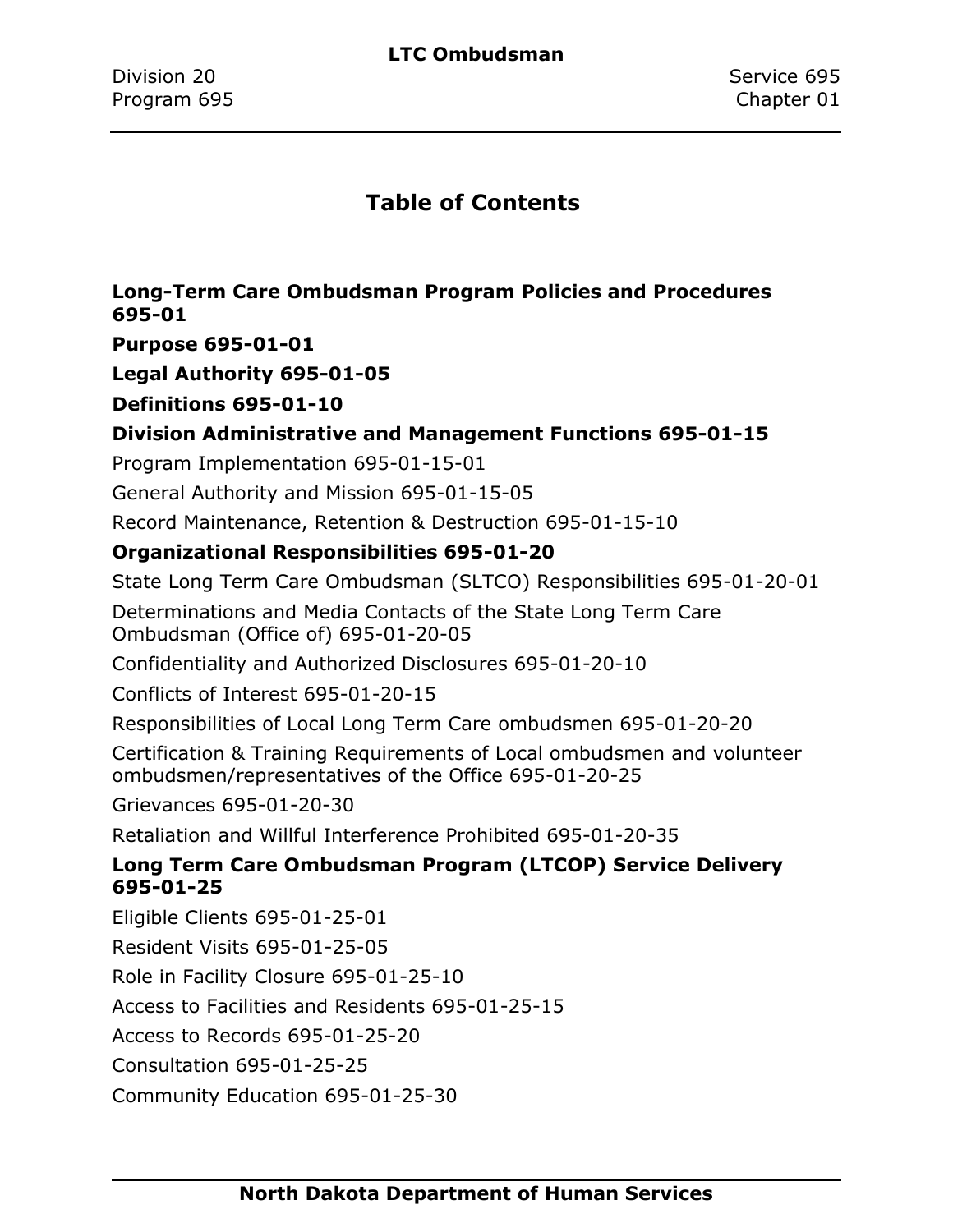Division 20 Service 695 Program 695 Chapter 01

[Consent and Resident Directedness in Complaint Process 695-01-25-35](#page-51-0) [Resident Unable to Provide Consent 695-01-25-40](#page-54-0) [Intake of Complaints 695-01-25-45](#page-55-0) [Timeliness of Complaint Responses 695-01-25-50](#page-58-0) [Investigation of Complaints 695-01-25-55](#page-60-0) [Verification of Complaints 695-01-25-60](#page-62-0) [Resolution of Complaints 695-01-25-65](#page-63-0) [Notification of Case Closure 695-01-25-70](#page-64-0) [Referrals 695-01-25-75](#page-65-0) [Joint Investigations 695-01-25-80](#page-68-0) [Systems Advocacy 695-01-25-85](#page-70-0) [Ombudsman Participation in Administrative Proceedings 695-01-25-90](#page-73-0) [Legal Consultation and Resources 695-01-25-95](#page-75-0) **[Reporting and Documentation 695-01-30](#page-77-0)** [OmbudsManager Documentation 695-01-30-01](#page-77-1) [Volunteer Ombudsman Tracking 695-01-30-05](#page-78-0) **[Volunteer Long Term Care Ombudsman 695-01-35](#page-79-0)** [Qualifications 695-01-35-01](#page-79-1) [Responsibilities 695-01-35-05](#page-80-0) [Recruitment, Selection, and Training of Volunteer LTC ombudsman](#page-83-0)  [695-01-35-10](#page-83-0) [Annual Evaluation 695-01-35-15](#page-86-0) [Leave of Absence 695-01-35-20](#page-87-0) [Suspension 695-01-35-25](#page-89-0) [Resignation 695-01-35-30](#page-90-0) [Dismissal, Revocation of Certification 695-01-35-35](#page-91-0) [Reimbursement of Expenses 695-01-35-40](#page-92-0) **[Emergency Preparedness and Response 695-01-40](#page-93-0)** [Preparation for Emergency Situations 695-01-40-05](#page-94-0) Adjustments in the LTCOP [Policy and Practices in Response to Emergencies](#page-96-0)  [695-01-40-10](#page-96-0) [Maintaining Access to the Ombudsman Program 695-01-40-15](#page-98-0)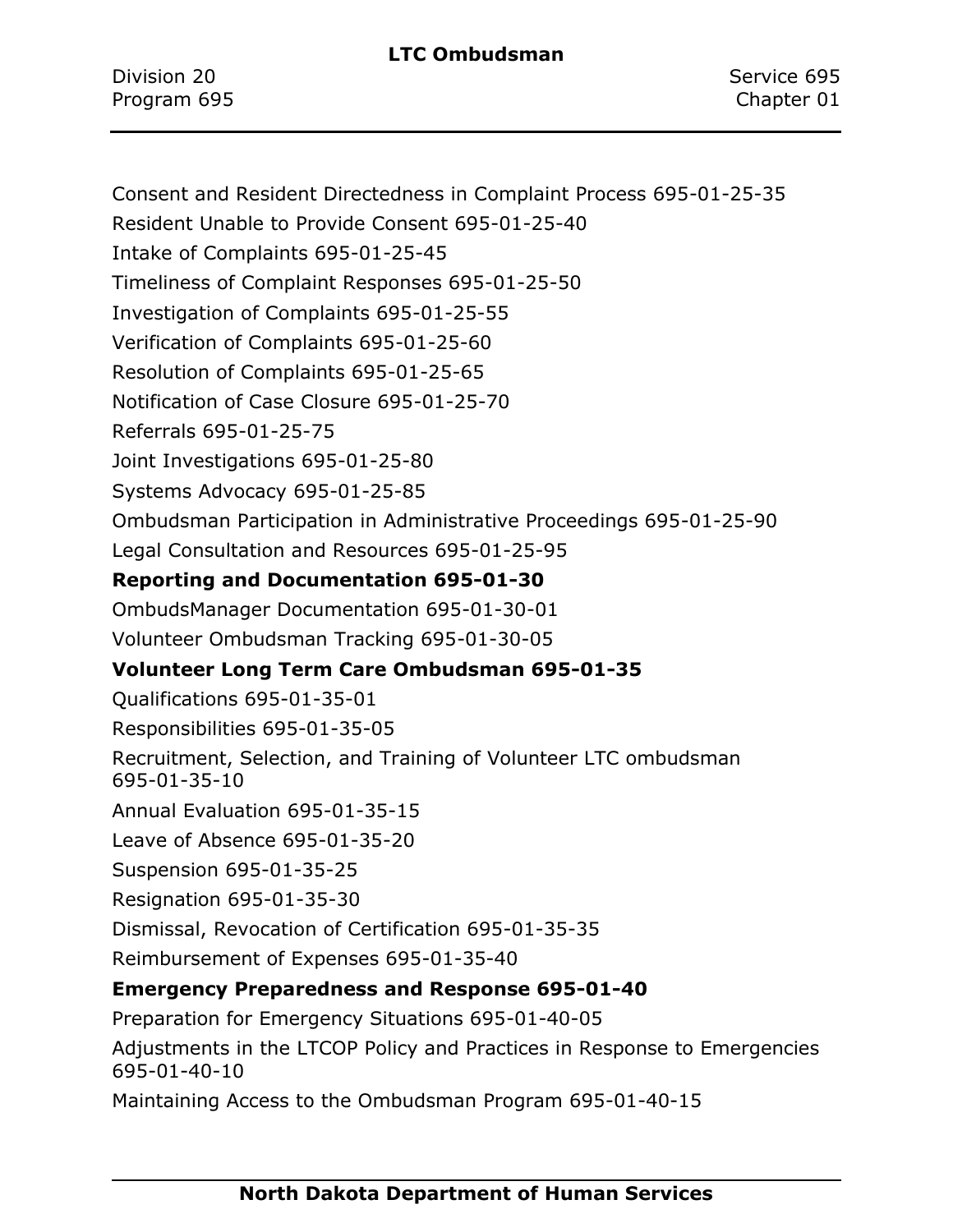### <span id="page-3-0"></span>**Long-Term Care Ombudsman Program Policies and Procedures 695-01**

### <span id="page-3-1"></span>**Purpose 695-01-01**

**(Revised 1/1/18 ML #3500)**

[View Archives](../../../Content/Archive%20Documents/Archives.htm#695_01_01)

This manual outlines the policies and procedures for governing the administration, management, funding and implementation of the State Long Term Care Ombudsman Program funded under the Older Americans Act, Titles III and VII. The Long Term Care Ombudsman Program is a resident directed advocacy program. The purpose is to identify, investigate and resolve complaints that affect the health, safety, welfare or rights of residents.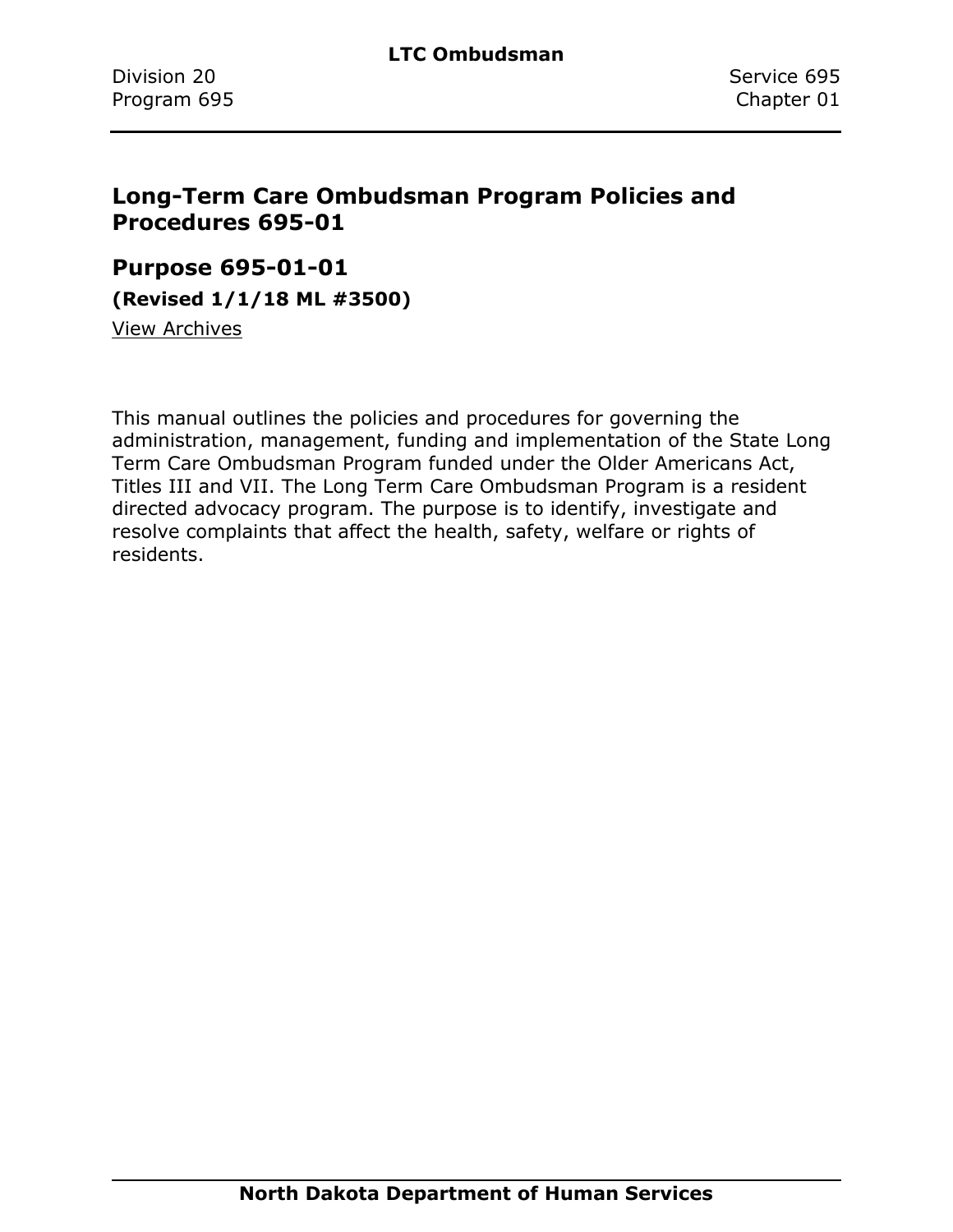### <span id="page-4-0"></span>**Legal Authority 695-01-05**

**(Revised 1/1/18 ML#3500)**

[View Archives](../../../Content/Archive%20Documents/Archives.htm#695_01_05)

The North Dakota Long Term Care Ombudsman Program is mandated by: the U.S. Administration on Aging through:

- Public Law 109-365, Older Americans Act of 1965, as amended in 2016; 42 U.S.C. § 3001 et seq. Section 712;
- 45 CFR Parts 1321 and 1324

And Legal authority also through:

- NDCC 50.10.1
- NDAC 75-03-25-01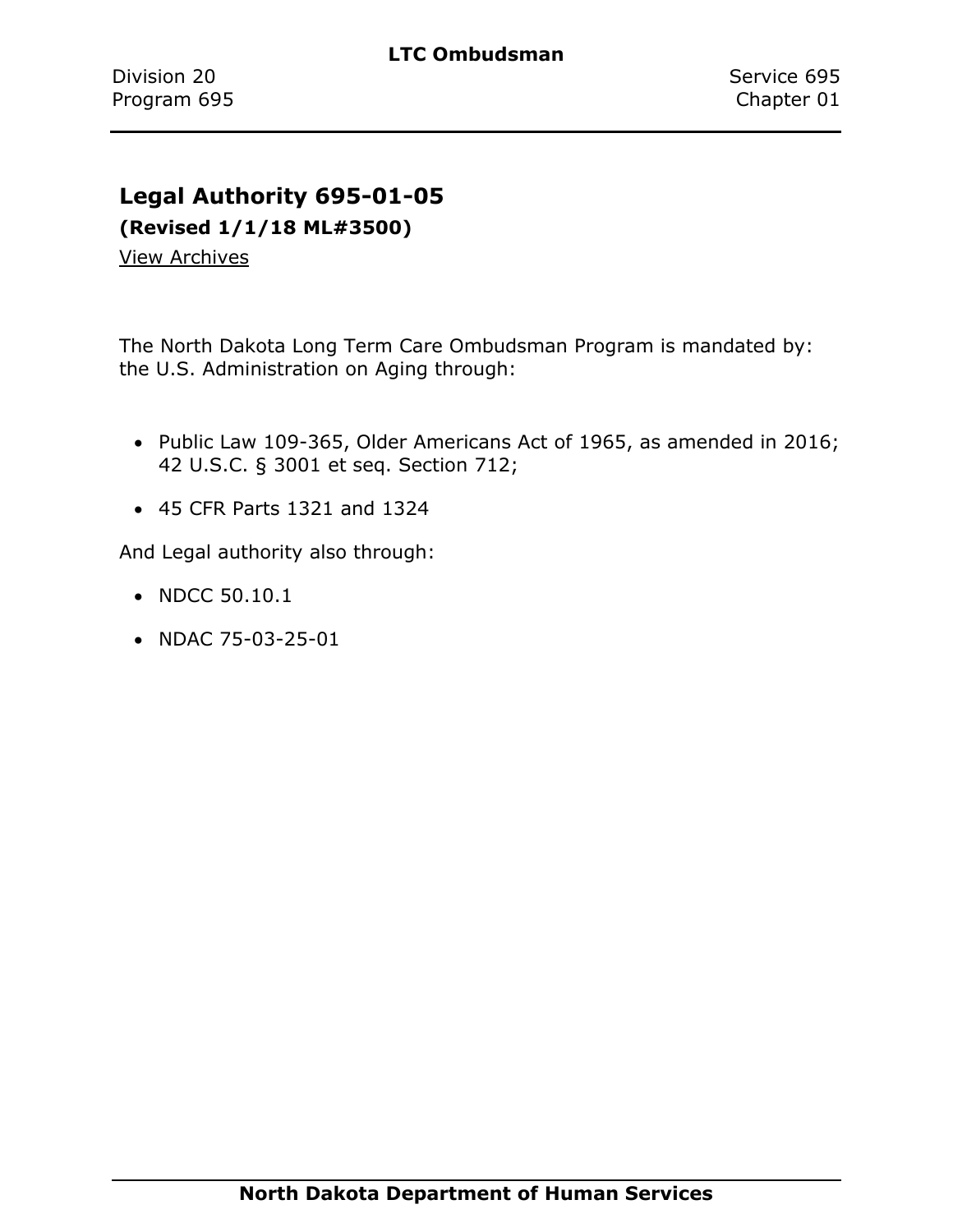### <span id="page-5-0"></span>**Definitions 695-01-10**

**(Revised 1/1/18 ML #3500)**

[View Archives](../../../Content/Archive%20Documents/Archives.htm#695_01_10_01)

**Abuse** - The willful Infliction of injury, unreasonable confinement, intimidation, or cruel punishment with resulting physical harm, pain, or mental anguish; or willful deprivation by a person, including a caregiver, of goods or services that are necessary to avoid physical harm, mental anguish, or mental illness. (OAA § 102 (1))

**Adult Protective Services** – Remedial, social, legal, health, mental health, and referral services provided for the prevention, correction, or discontinuance of abuse or neglect which are necessary and appropriate under the circumstances to protect an abused or neglected vulnerable adult, ensure that the least restrictive alternative is provided, prevent further abuse or neglect, and promote self-care and independent living. The term includes the following services provided by the department or the department's designee:

- 1. Receiving, evaluating, and assessing reports of alleged abuse, neglect, or exploitation;
- 2. Short term crisis intervention and arranging for the provision of essential services such as case management and counseling;
- 3. Arranging for and coordinating the provision of other services, including financial management or assistance, legal assistance, and the services of domestic violence programs;
- 4. Monitoring the delivery of services to vulnerable adults making progress assessments; and
- 5. Arranging for or providing and coordinating other services consistent with state law. N.D.C.C. § 50-25.2-01(3).

**Aging Services Division** - This is the division of the ND Department of Human Services responsible for administering the Long Term Care Ombudsman Program. AKA as the state unit on aging.

**Assisted Living Facility** - Licensed by the Department of Human Services. As per NDCC 50-32-01 it is a building or structure containing a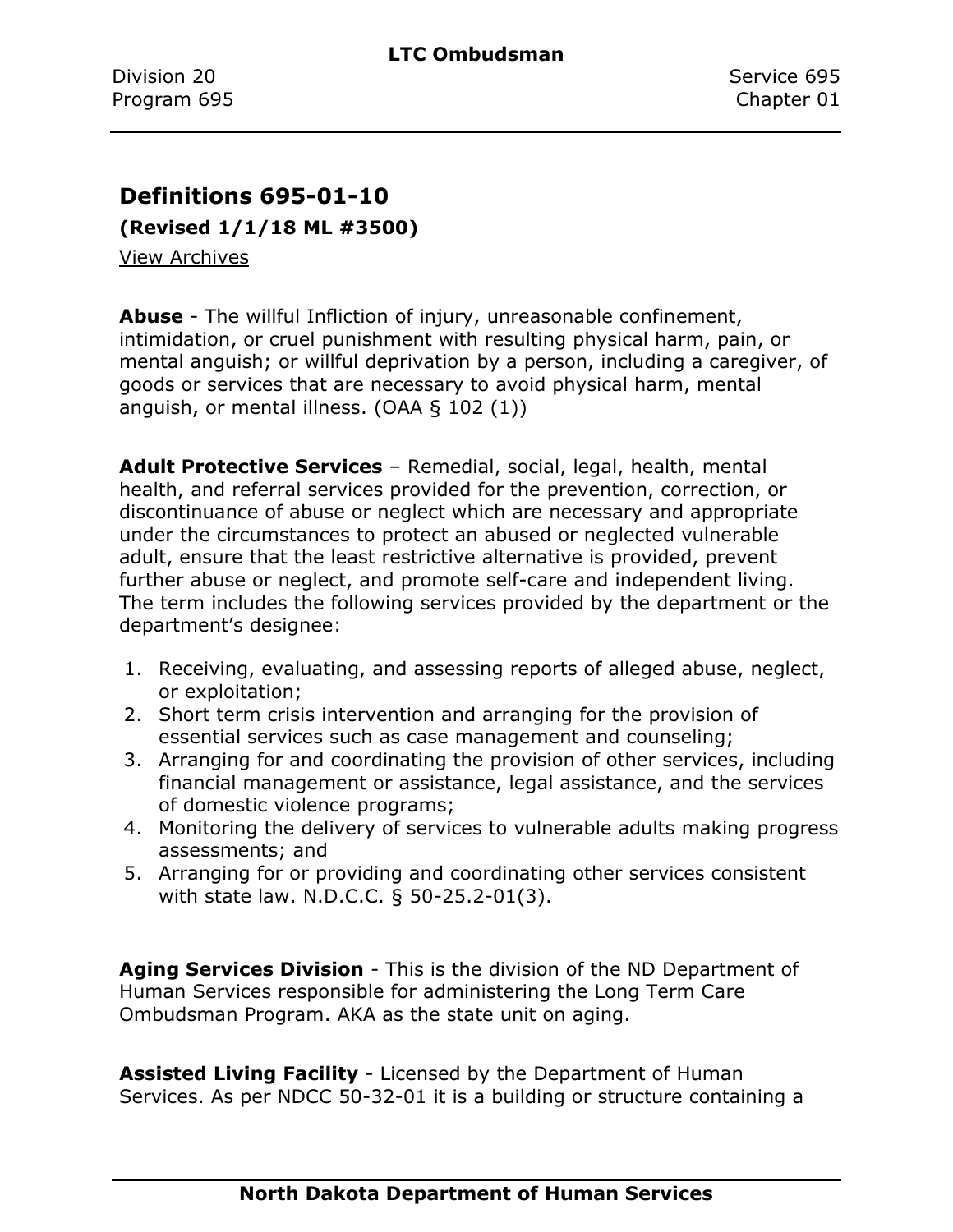Division 20 Service 695 Program 695 Chapter 01

series of at least five living units operated as one entity to provide services for five or more individuals who are not related by blood, marriage, or guardianship to the owner or manager of the entity and which is kept, used, maintained, advertised, or held out to the public as a place that provides or coordinates individualized support services to accommodate the individual's needs and abilities to maintain as much independence as possible. An assisted living facility does not include a facility that is a congregate housing facility, licensed as a basic care facility or licensed under chapter 23-16 or 25-16 or section 50-11-01.4.

**Basic Care Facility** - Licensed by the Department of Health. It means a residence, not licensed under chapter 23-16 by the department, that provides room and board to five or more individuals who are not related by blood or marriage to the owner or manager of the residence and who, because of impaired capacity for independent living, require health, social, or personal care services, but do not require regular twenty-four hour medical or nursing services and:

- a. Makes response staff available at all time to meet the twenty-four hour per day scheduled and unscheduled needs of the individual; or
- b. Is kept, used, maintained, advertised, or held out to the public as an Alzheimer's, dementia, or special memory care facility.

See NDCC 23-09.3

**Caregiver** - An individual who has the responsibility for the care of an older individual, either voluntarily, by contract, by receipt of payment for care, or as a result of the operation of law and means a family member or other individual who provides (on behalf of such individual or of a public or private agency, organization, or institution) compensated or uncompensated care to an older individual [OAA §102 (18) (B)]

**Case** - Each request for assistance or inquiry brought to, or initiated by, the Ombudsman Program on behalf of a resident or group of residents involving one or more complaints which requires opening a case and includes ombudsman investigation, fact gathering, development and implementation of a resolution strategy. A case can include one or more complaints. You cannot have a case without a complaint.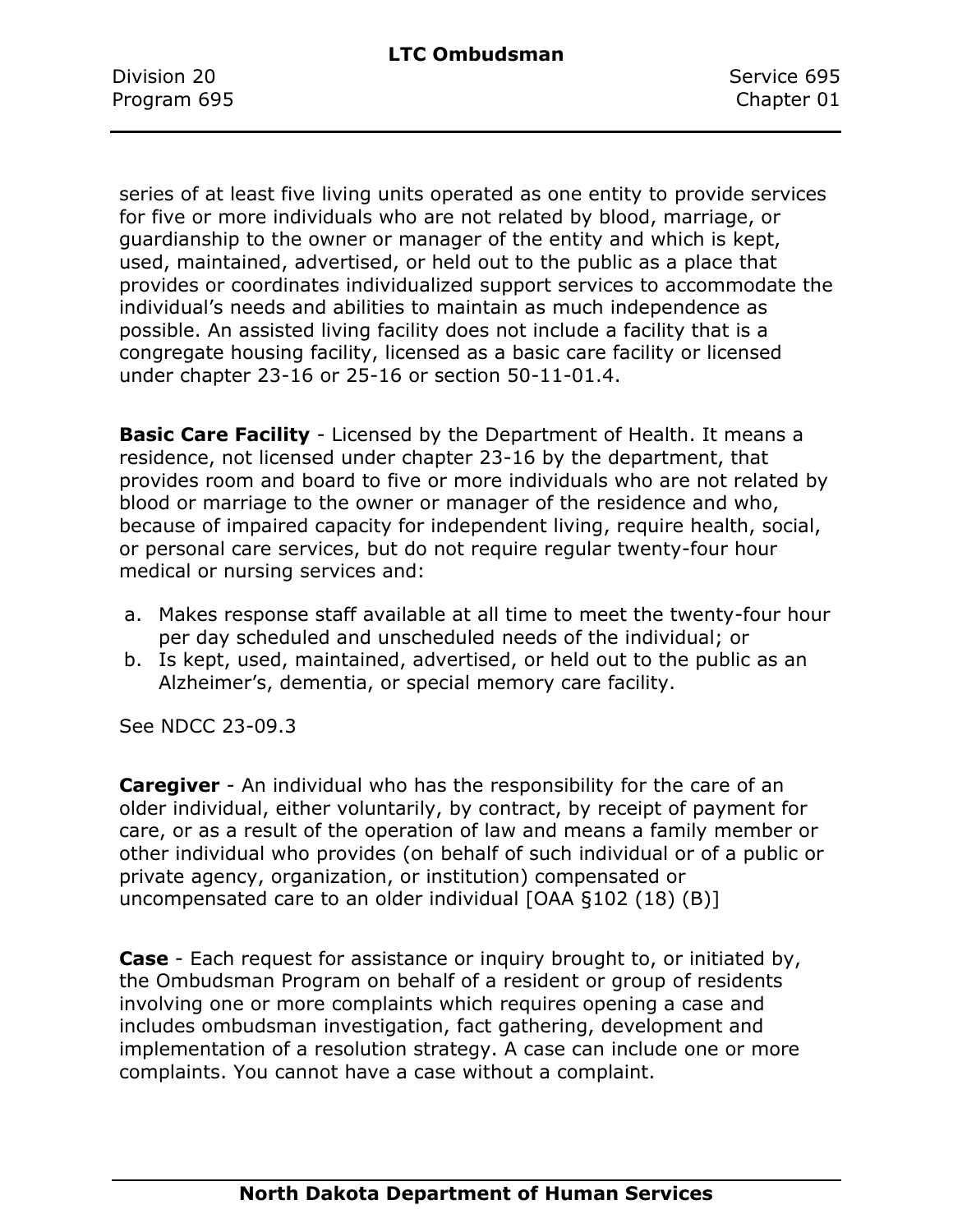**Certification** - A status bestowed on an individual upon meeting minimum qualifications, including proof that is free of conflicts of interest and has successfully completed training. This status authorizes the individual to act as a representative of the Office.

**Community Education** - Presentations made by an Ombudsman to community groups, students, churches, etc. This includes attendance at community and health fairs and similar gatherings where the Ombudsman has a display and is available to provide information to attendees.

**Complainant** - Person reporting the concern. May be a resident, family member, facility staff, community member, ombudsman, etc.

**Complaint** -A concern brought to, or initiated by, the ombudsman for investigation and action

a. On behalf of one or more residents of a long term care

and

b. Relating to the health, safety, welfare, or rights of a resident.

**Consultation** - Providing information and assistance to an individual or a facility regarding long-term care facilities and residents. It does not involve investigating and working to resolve complaints (i.e., a consultation is not a case.) Also if the ombudsman refers someone with a concern to another agency and is not actively involved in investigating and working to resolve a problem, it is documented as a consultation.

**Department** - The North Dakota Department of Human Services

**Exploitation** - The fraudulent or otherwise illegal, unauthorized, or improper act or process of an individual, including a caregiver or fiduciary, that uses the resources of an older individual for monetary or personal benefit, profit, or gain, or that results in depriving an older individual of rightful access to, or use of, benefits, resources, belongings, or assets. (OAA § 102 (18)(A)).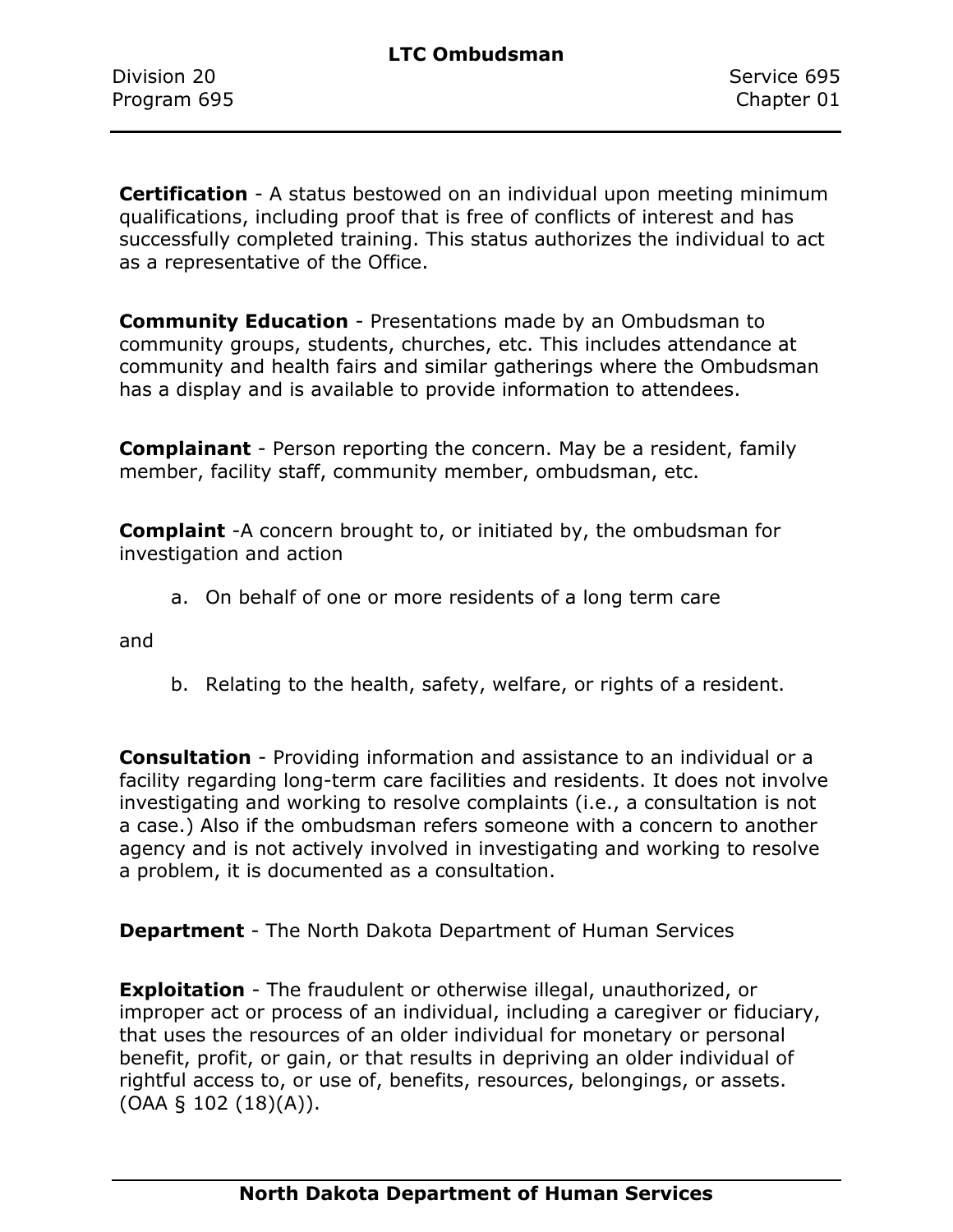**Family Council** - A self-led, self-determining group of families and friends of nursing home residents that work to improve the quality of care and quality of life of the facility's residents and provides families a voice in decision–making that affects them and their loved ones.

**Good Faith** - Evidence of includes but is not limited to:

- A. Making reasonable efforts to follow procedures set forth in applicable laws and this manual
- B. Seeking and making reasonable efforts to follow direction from the Office of the SLTCO (for volunteers direction could also be given by the local ombudsmen.)

**Local Long-Term Care ombudsman** - An individual who is certified by the SLTCO to be an advocate for residents of long term care facilities to protect their rights, safety and welfare. The Local Long-Term care ombudsman is an employee of the Department. He/She is also referred to as a representative of the Office.

**Long-Term Care Facility** - Defined in North Dakota Century Code Chapter 50-10.1, as any skilled nursing facility, basic care facility, nursing home as defined in subsection 3 of the North Dakota Century Code section 43-34- 01, assisted living facility or swing bed hospital approved to furnish longterm care services.

**Neglect** - The failure of a caregiver or fiduciary to provide the goods or services that are necessary to maintain the health or safety of an older individual; or self-neglect (OAA § 102 (38)).

**Nursing Facility** - Licensed by the Department of Health. It means an institution or a distinct part of an institution established to provide health care under the supervision of a licensed health care practitioner and continuous nursing care for twenty-four or more consecutive hours to two or more residents who are not related to the licensee by marriage, blood, or adoption; and who do not require care in a hospital setting. See NDCC 33-07-03.2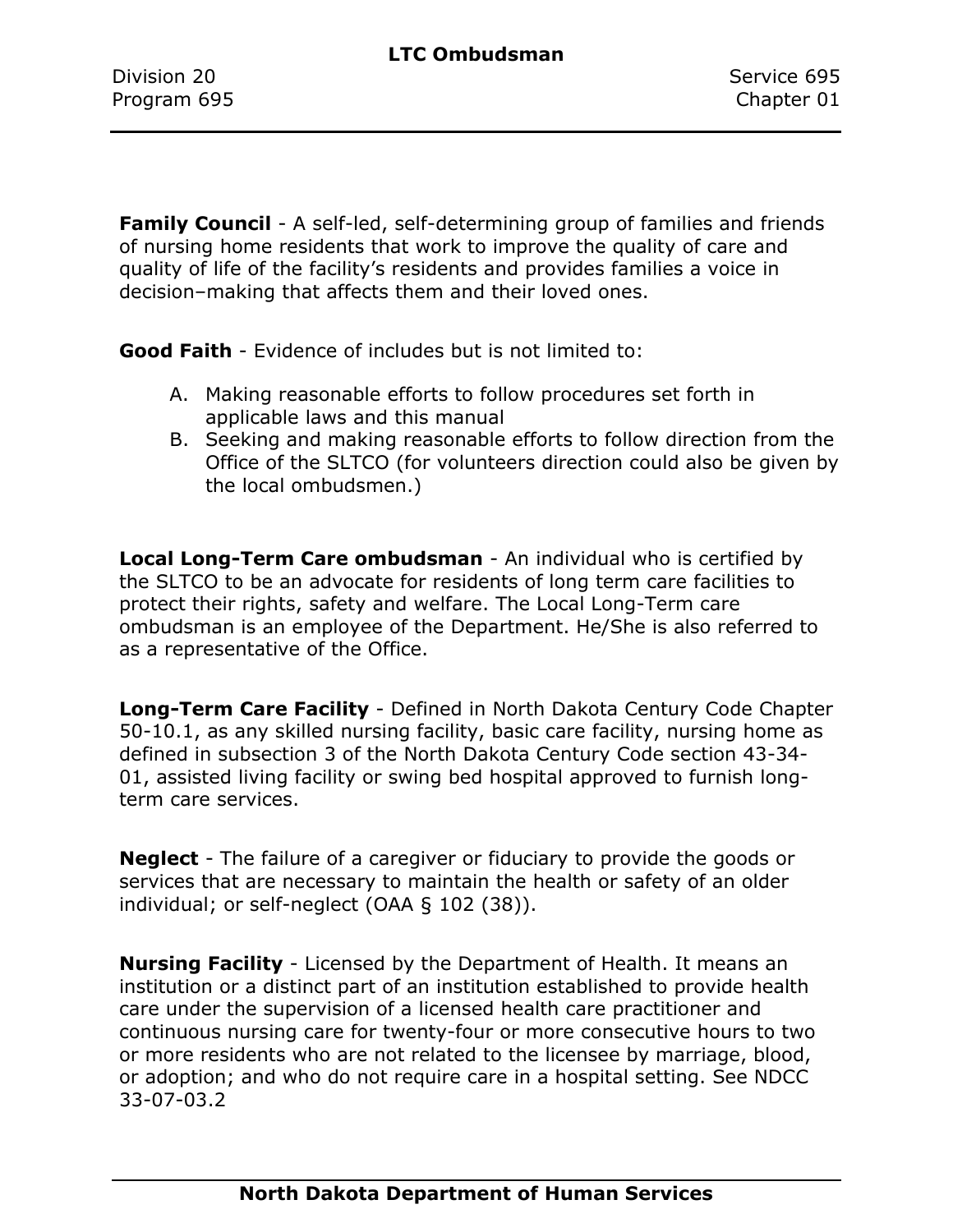**OmbudsManager** - The statewide reporting system used to collect data relating to complaints, consultations, trainings provided, and other activities of the ombudsman program.

This data is used when submitting the National Ombudsman Reporting System (NORS) annual report to the Administration on Aging (AOA). It is due by January 30 each year for the previous federal fiscal year, October 1 through September 30.

**Office of State Long-Term Care Ombudsman** - The organizational unit in North Dakota which is led by the State Long-Term Care Ombudsman.

**Representative of the Office** - A local long term care ombudsman or a volunteer long term care ombudsman.

**Resident** - Defined in NDCC 50-10.2 as a person residing in a facility.

**Resident Council** - An independent, organized group of people living in a long term care facility that meets on a regular basis to discuss concerns and develop suggestions on improving services or resolve differences in their home. The council has the right to privately meet.

### **Resident Representative** -

- 1. An individual chosen by the resident to act on behalf of the resident in order to support the resident in decision-making; access medical, social or other personal information of the resident; manage financial matters; or receive notifications;
- 2. A person authorized by State or federal law (including but not limited to agents under power of attorney, representative payees, and other fiduciaries) to act on behalf of the resident in order to support the resident in decision-making; access medical, social or other personal information of the resident; manage financial matters; or receive notifications
- 3. Legal representative, as used in section 712 of the Older Americans Act;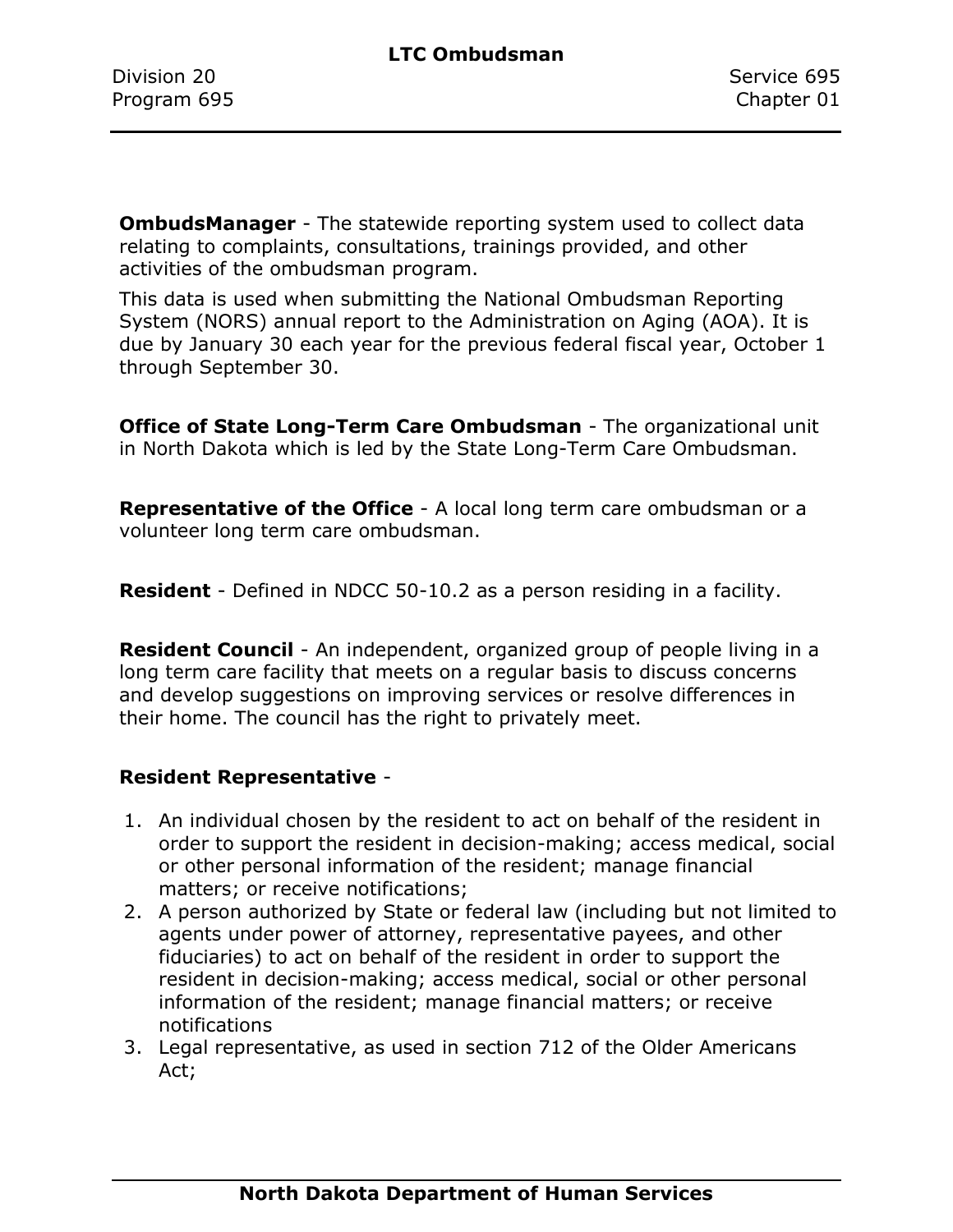4. The court appointed guardian or conservator of a resident. 45 CFR §1327.1

**State Long-Term Care Ombudsman (SLTCO)** - The State Long-Term Care Ombudsman is hired as Program Administrator to head the Office of the State Long-Term Care Ombudsman Program on a full time basis to fulfill the duties and responsibilities as set forth in the Older Americans Act.

**Volunteer Ombudsman** - An individual, 18 years of age and older, certified by the SLTCO to act as a representative of the Office. He/She is not an employee of the Department and is also considered a representative of the Office.

**Willful Interference** - Actions or inactions taken by an individual in an attempt to intentionally prevent, interfere with, or attempt to impede the ombudsman from performing any of his/her duties, functions or responsibilities, 45 CFR §1327.1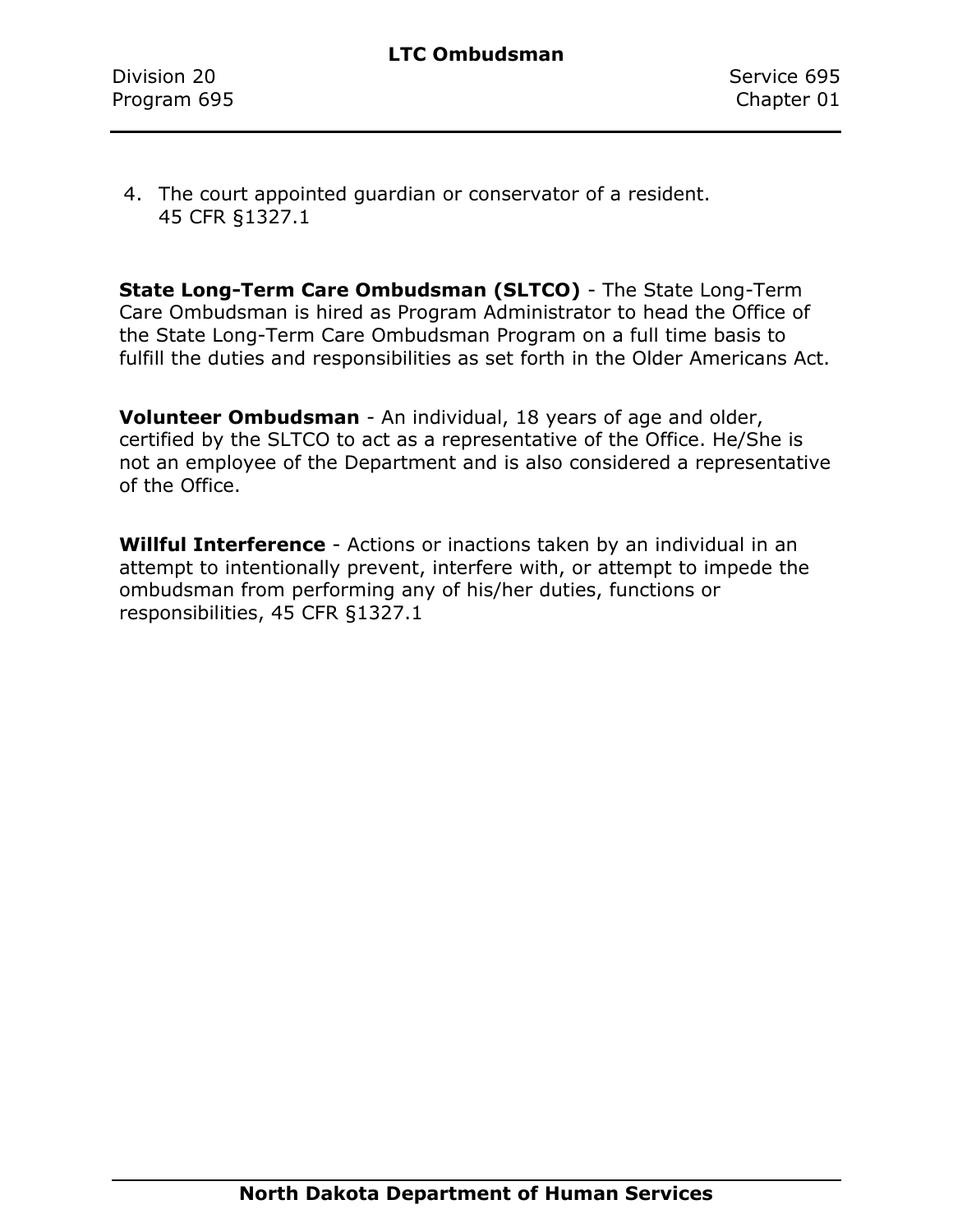### <span id="page-11-0"></span>**Division Administrative and Management Functions 695-01-15**

**(Revised 1/1/18 ML #3500)**

[View Archives](../../../Content/Archive%20Documents/Archives.htm#695_01_15)

Aging Services Division (aka the State Unit on Aging) within the Department of Human Services, has established the Office of the State Long Term Care Ombudsman within the Department as a programmatically independent advocacy service. The State Long Term Care Ombudsman provides the leadership and management of the Long Term Care Ombudsman Program in North Dakota.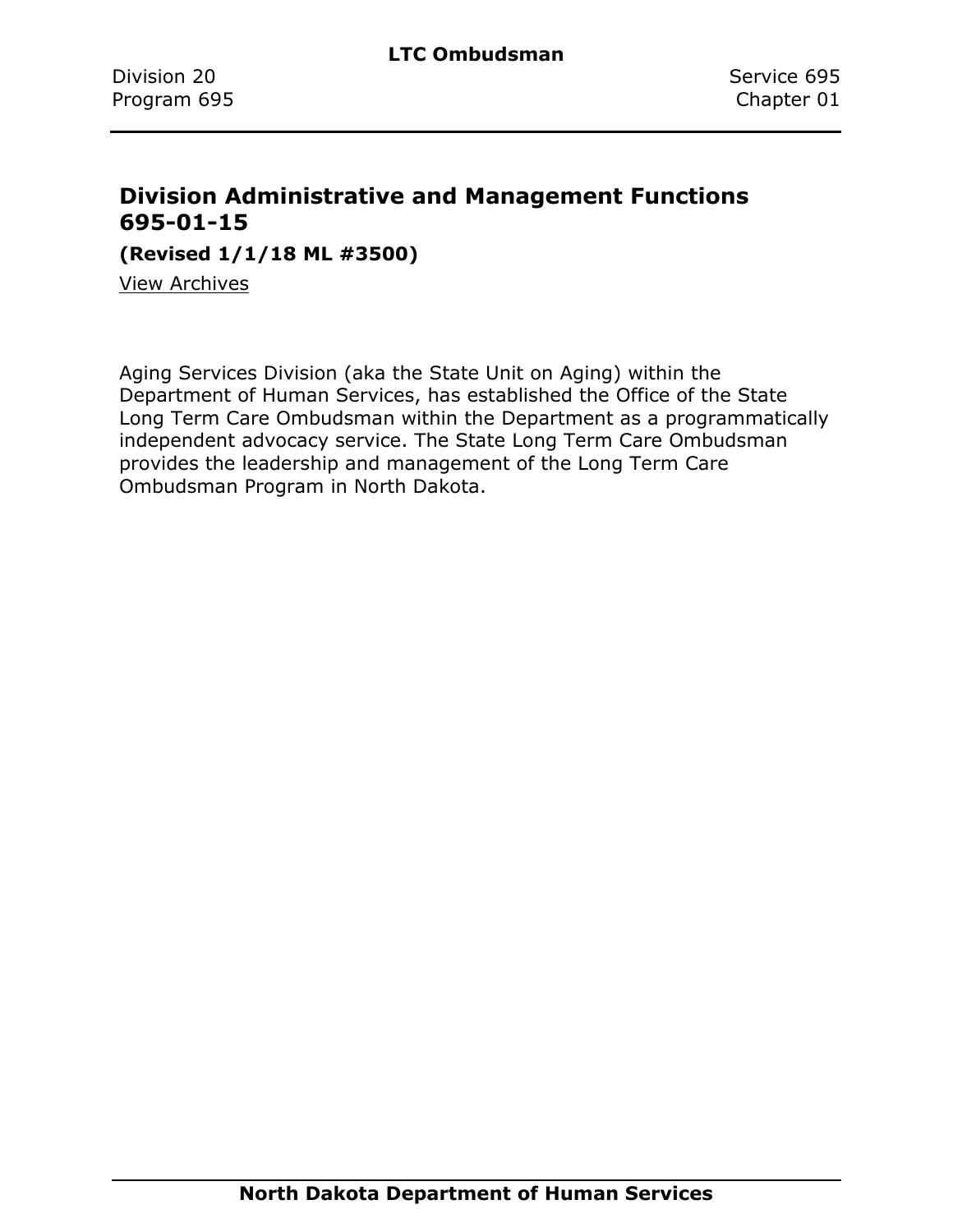### <span id="page-12-0"></span>**Program Implementation 695-01-15-01**

**(Revised 1/1/18 ML #3500)**

[View Archives](../../../Content/Archive%20Documents/Archives.htm#695_01_15_01)

Aging Services Division has responsibilities to the Long Term Care Ombudsman Program as specified in 45 CFR parts 1321 and 1324.15.

The Office of the State Long Term Care Ombudsman is a programmatically independent advocacy service located within the North Dakota Department of Human Services, Aging Services Division. Points of view, opinions, or positions of the State Long Term Care Ombudsman do not necessarily represent the views, positions, or policy of the ND Department of Human Services. [As per 1324.11(e)(8)]

The Department is an umbrella agency with many divisions operating within it. (see Conflicts of Interest 695-01-20-15)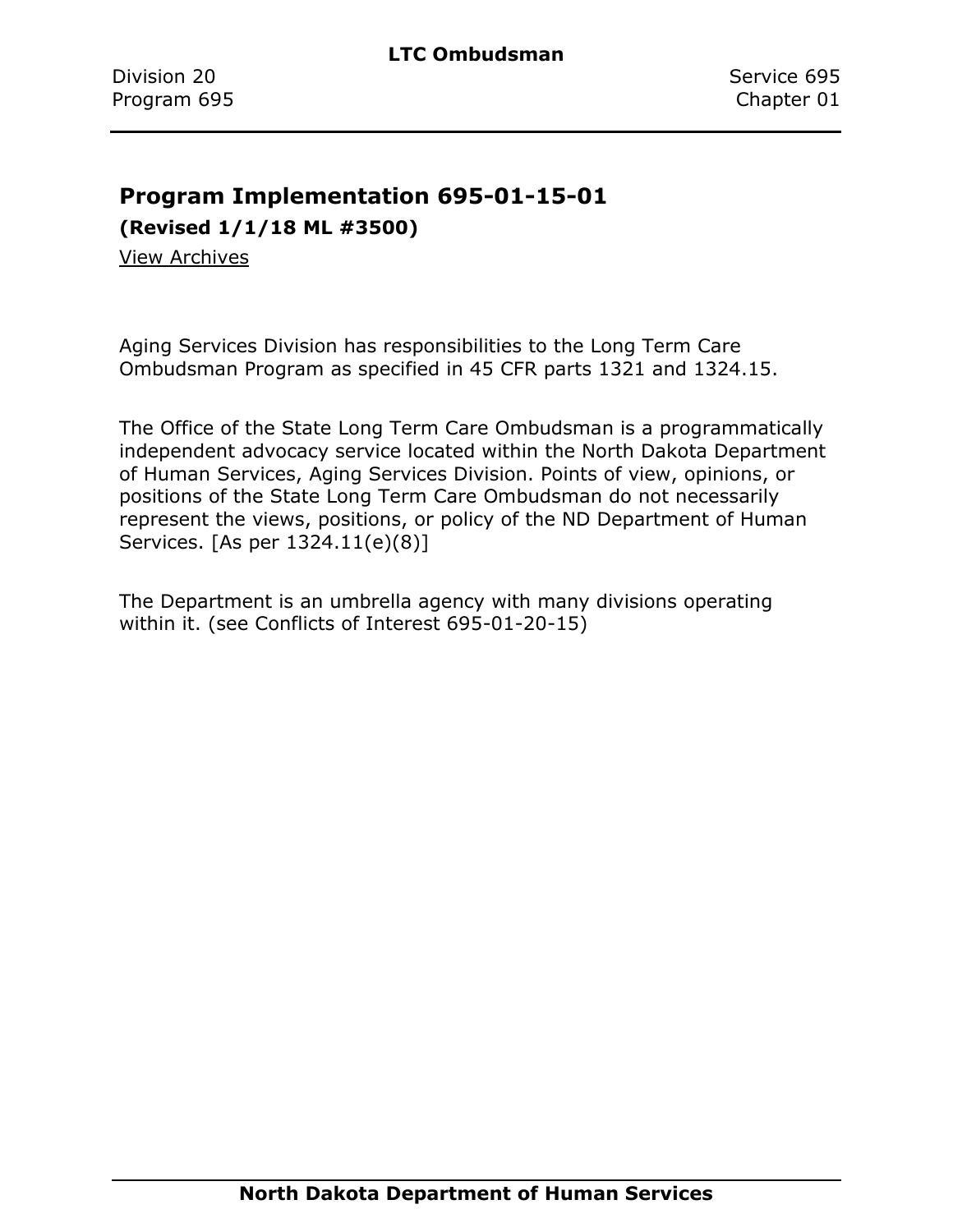### <span id="page-13-0"></span>**General Authority and Mission 695-01-15-05**

**(Revised 2/1/16 ML #3462)**

[View Archives](../../../Content/Archive%20Documents/Archives.htm#695_01_15_05)

The Office of the State Long Term Care Ombudsman Program is authorized by and in accord with the Federal Older Americans Act, 42 U.S. C. Section 3001 et seq. and the North Dakota Century Code 50.1-02.

The Long Term Care Ombudsman Program (LTCOP) protects and improves the quality of care and quality of life for residents of long term care facilities in North Dakota through:

Individual and systemic advocacy for and on behalf of residents, including representing the interests of residents before government agencies, reviewing and commenting on existing and proposed laws, seeking out and responding to media requests, the promotion and cultivation of best practices within long term care services, and through the promotion of family/community and resident involvement in long term care facilities.

The LTCOP is a resident advocacy program. The resident is the client, regardless of the source of the complaint or request for service. The Ombudsman will make every reasonable effort to empower, assist, represent, and advocate on behalf of the resident.

Processing complaints made by or on behalf of residents of long term care facilities and resolving the problems and questions of the residents is the highest priority of the LTCOP. The principles and techniques of empowerment and self-advocacy are to be used whenever possible when addressing resident complaints and problems. The goal is to resolve the issue at the facility level whenever possible. If this can't be accomplished then other agencies may be involved, to include the regulatory agency (Department of Health) as necessary.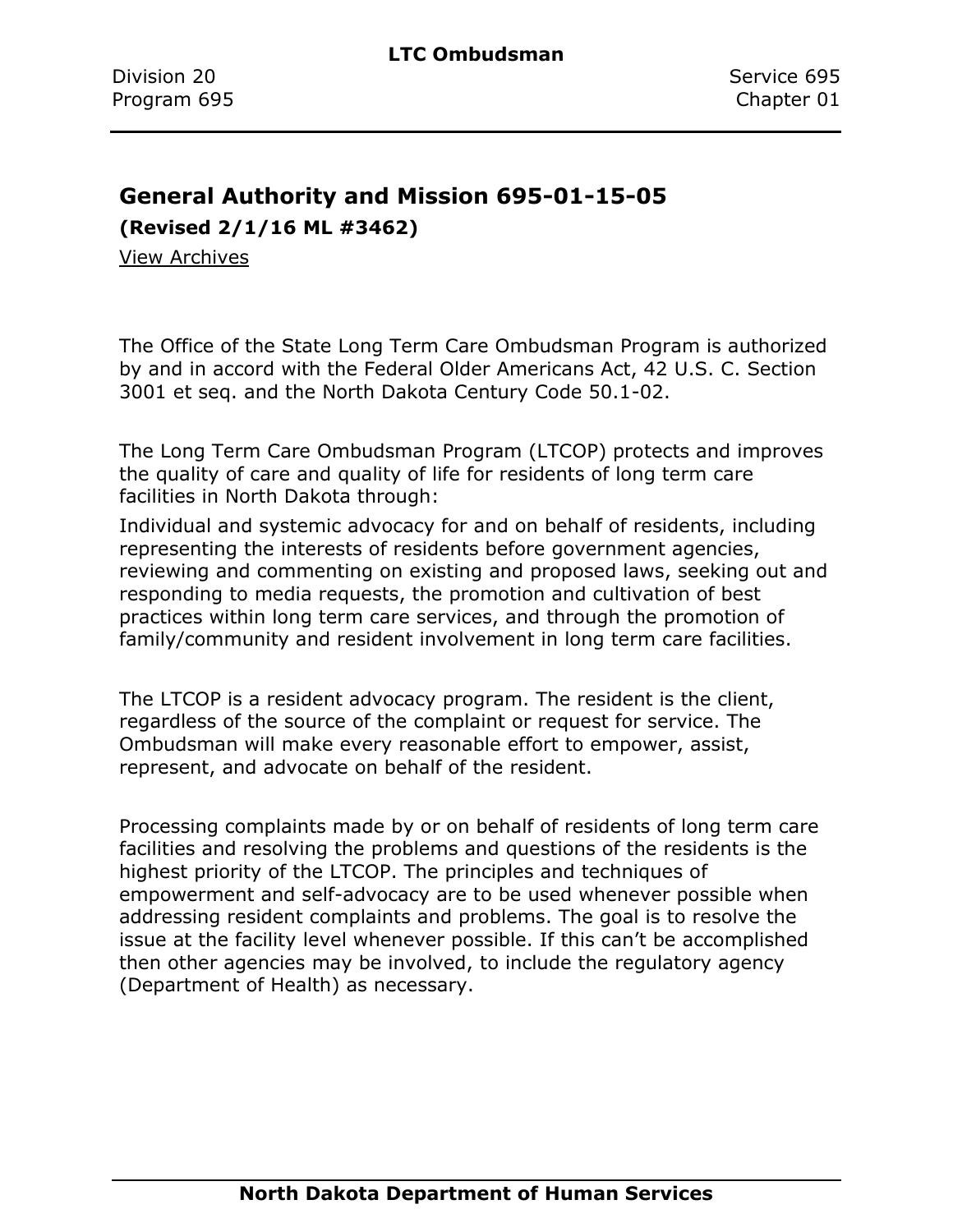### <span id="page-14-0"></span>**Record Maintenance, Retention & Destruction 695-01-15-10**

**(Revised 1/1/18 ML #3500)**

[View Archives](../../../Content/Archive%20Documents/Archives.htm#695_01_15_10)

The Ombudsman program is operated by North Dakota pursuant to grants of the Department of Health and Human Services (HHS) so the Federal requirements related to retention of records maintained pursuant to HHS grants apply. Thus the following must be retained for a period of 3 years from the date the final Financial Status Report is submitted by the state to HHS: financial and programmatic records, supportive documents, statistical records, and all other records that are required by the terms of a grant or may reasonably be considered pertinent to a grant.

Reference 45 CFR 74.53(b)

NOTE: Due to the allowance of a three year spend down this time frame may actually be six years. It is monitored by the Department's fiscal liaison and Aging Services Division staff and memos are issued with the dates for record retention purposes.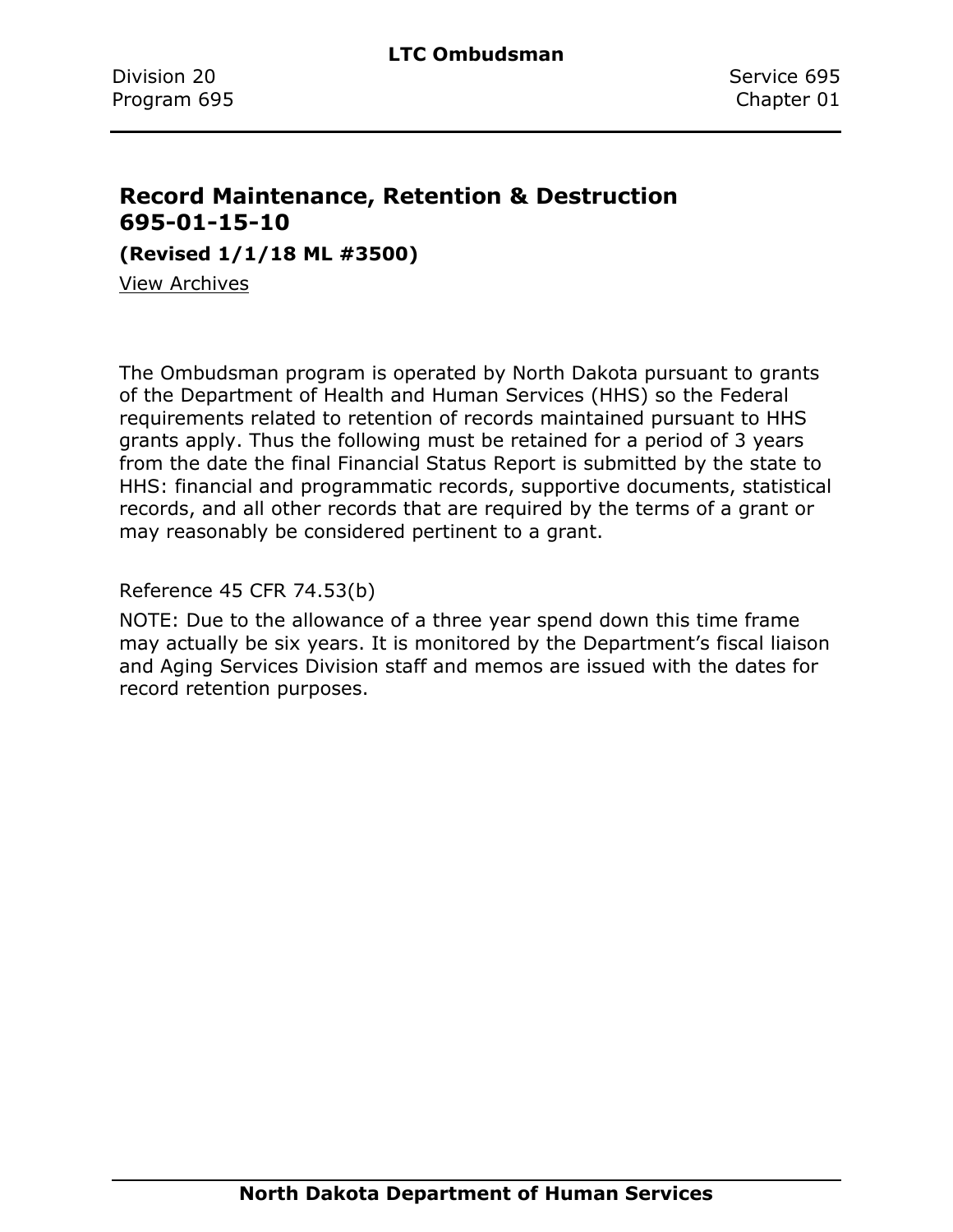### <span id="page-15-0"></span>**Organizational Responsibilities 695-01-20**

## <span id="page-15-1"></span>**State Long Term Care Ombudsman (SLTCO) Responsibilities 695-01-20-01**

### **(Revised 1/1/18 ML #3500)**

[View Archives](../../../Content/Archive%20Documents/Archives.htm#695_01_20_01)

The State Long Term Care Ombudsman, as head of the Office, shall be able to independently make determinations and establish positions of the Office, without necessarily representing the determinations or positions of the Aging Services Division and/or the Department.

- 1. Leadership and management of the Office
- 2. Monitors the work of the representatives of the Office
	- a. Conducts annual performance reviews for the local ombudsmen as per personnel policies of the Department
	- b. Regular phone calls
	- c. Two site visits/resident visitations with each local ombudsman per year as budget allows
- 3. Identification, investigation, and resolution of complaints made by or on behalf of residents of LTC facilities
- 4. Provision of services to protect the health, safety, welfare and rights of the residents and advocacy for quality of life and quality of care
- 5. Informs residents how to obtain services provided by other agencies
- 6. Ensures that residents have regular and timely access to the services provided through the Office and that residents and complainants receive timely responses about complaints
- 7. Represents the interests of residents before governmental agencies and seeking administrative, legal and other remedies to protect the health, safety, welfare and rights of residents
- 8. Provide administrative and technical assistance to representatives of the Office to include,
	- a. Guidance on interpretation and application of the LTCOP policies and procedures and applicable statutes
	- b. Timely responses and support in problem solving
- 9. Systems advocacy according to the policy 695-01-25-85 to include the following,
	- a. Analyzes, comments on and monitors the development and implementation of federal, state, and local laws regulations and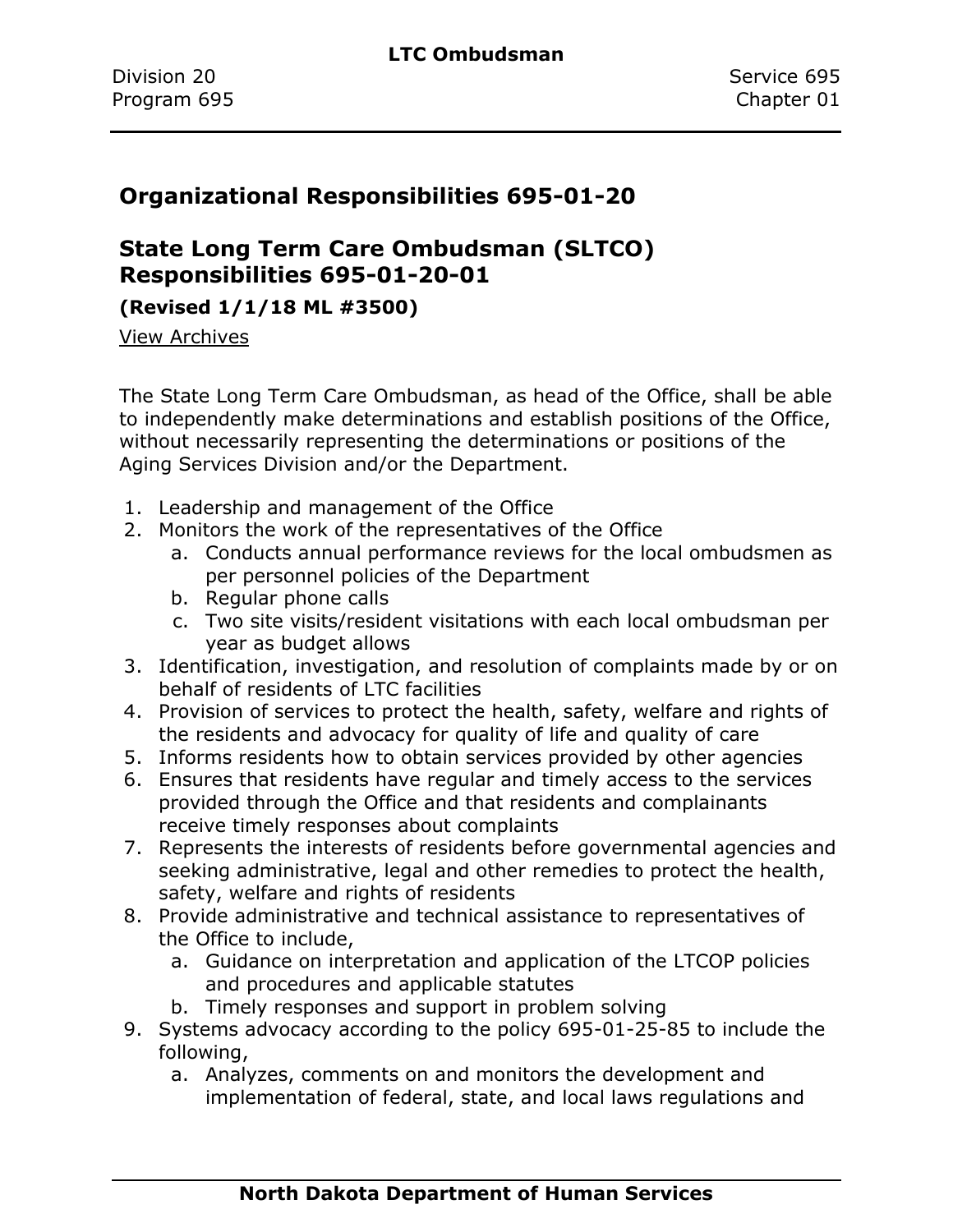other governmental policies and actions, pertaining to the health, safety, welfare and rights of the residents, with respect to the adequacy of long-term care facilities and services in the state. The facilitation of public comment may also be a part of this.

- b. Recommends changes in such laws, regulations, policies, and actions as the Office determines to be appropriate.
- 10. Provides technical support to resident and family councils as requested to protect the well-being and rights of residents
- 11. Determines certification or removal of certification of representatives of the Office as per policy 695-01-20-20
- 12. Establishes training protocol for representatives of the Office
- 13. Receives grievances and investigates allegations of misconduct by representatives of the Office in the performance of ombudsman duties. See policy 695-01-20-25 for further information
- 14. Determines the use of fiscal resources appropriated or otherwise available for the operation of the Office.
	- a. Works with fiscal liaison and ASD director in building and monitoring budget
	- b. Submits and signs off on reimbursement claims for the LTCOP
	- c. Kept informed on legislative appropriations by ASD director and fiscal liaison and involved in discussions on how that affects the LTCOP budget
- 15. Coordinates with other state agencies, programs and committees as appropriate. This may include, but is not limited to, the Department of Health, Medicaid Fraud Division, law enforcement, advocacy programs and adult protective services
- 16. Submits NORS report to ACL/AOA
- 17. Develops and provides final approval of an annual report
- 18. Distributes the annual report as per federal regulation
	- a. The annual report is sent by e-mail to the ND state governor, the state legislators, the executive director of the Department, the Department of Health survey and certification agency, staff person responsible for assisted licensing in the Department; Protection & Advocacy. Copies of sent e-mails will be retained on file to provide verification they have been sent.
	- b. The Department will also post the annual report in the Publications section on its public website.
- 19. Analyzes the data collected through OmbudsManager to identify and resolve significant or systems concerns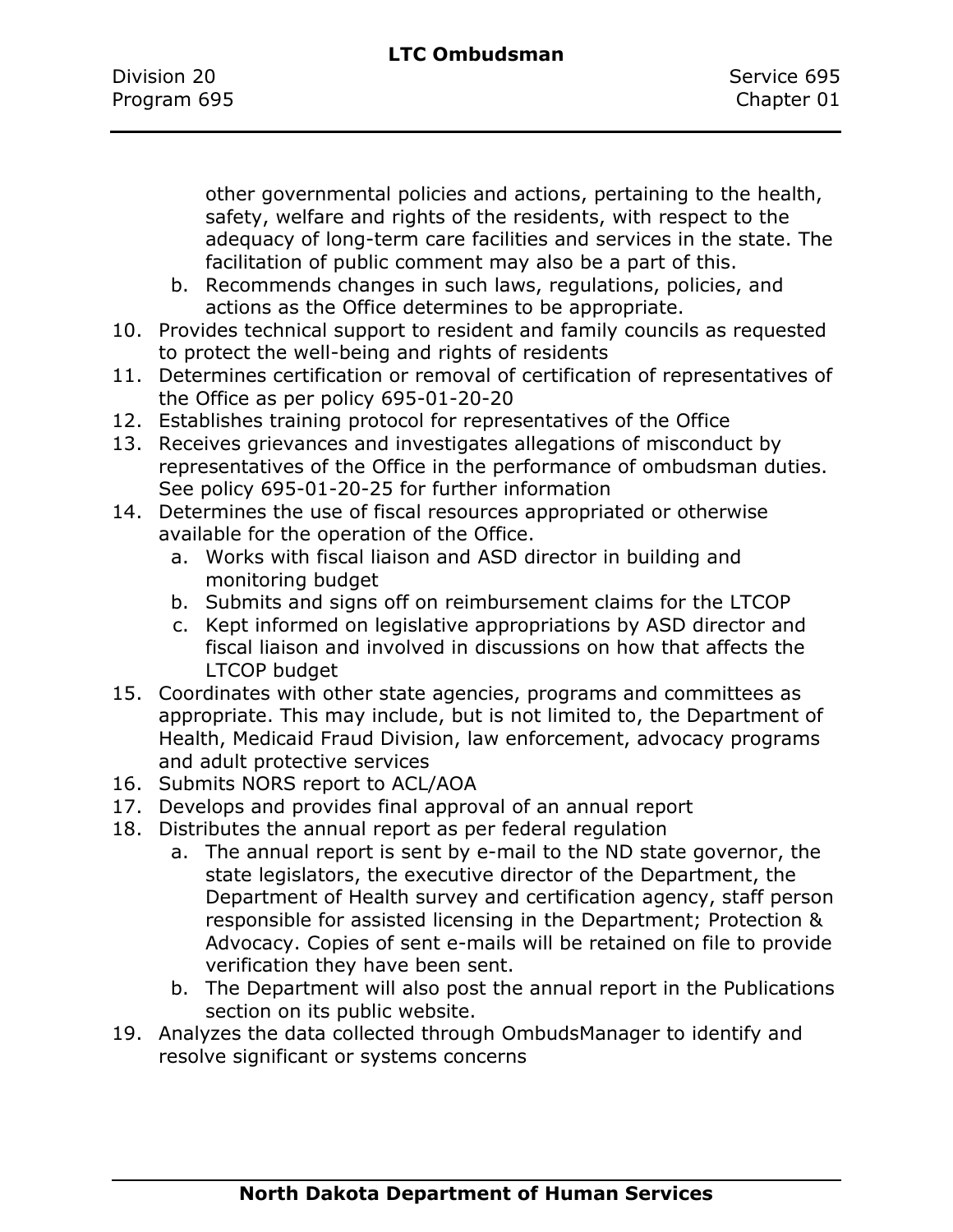20. Provides information and assistance regarding long term care issues to the general public, community organizations, residents, and staff of long-term care facilities and other interested parties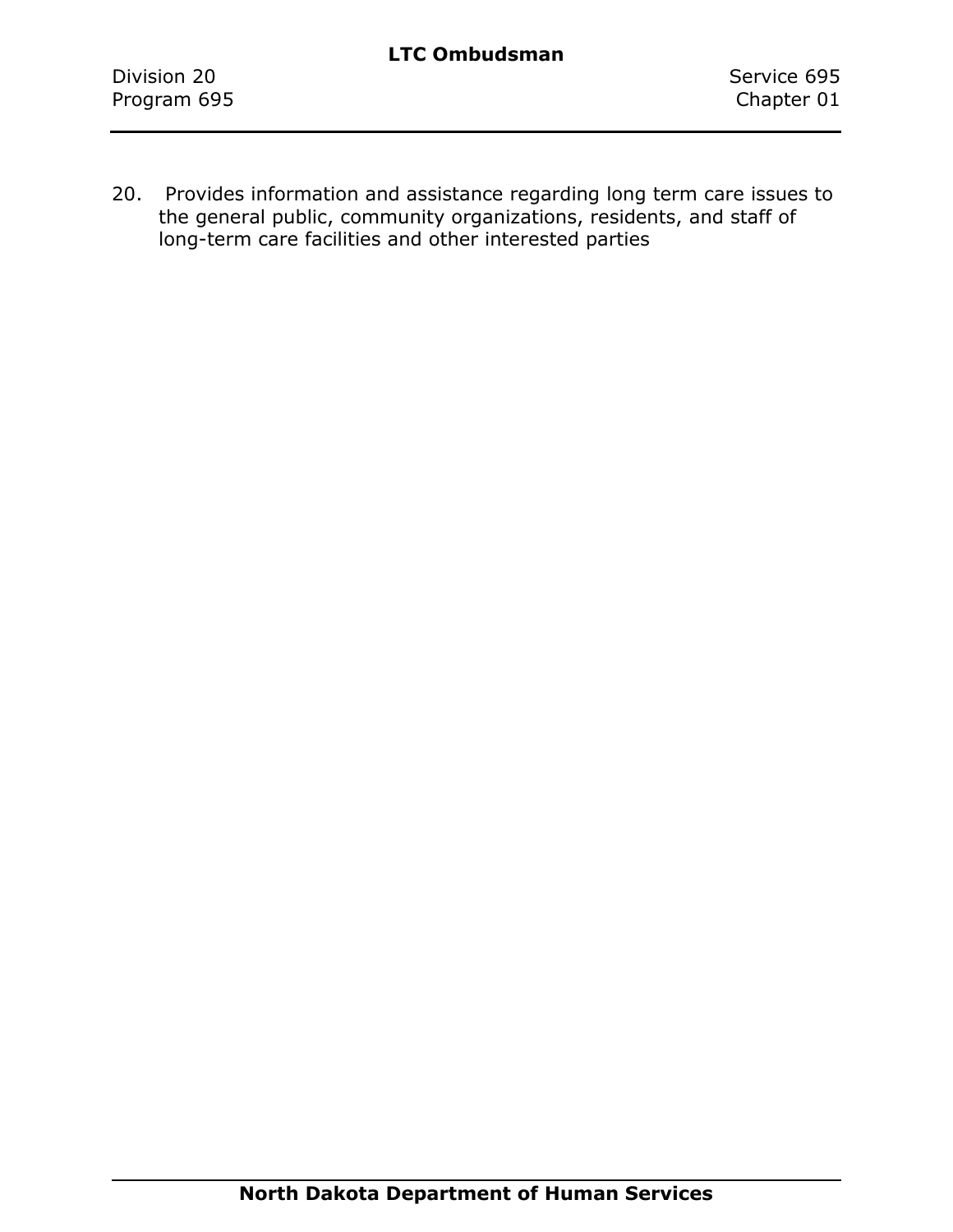## <span id="page-18-0"></span>**Determinations and Media Contacts of the State Long Term Care Ombudsman (Office of) 695-01-20-05**

**(NEW 1/1/18 ML #3500)**

[View Archives](../../../Content/Archive%20Documents/Archives.htm#695_01_20_05_Determinations_and_Media_Contacts_of_the_State_Long_Term_Care_Ombudman_(Office_of))

In the process of resident and systems advocacy the points of view, opinions or positions of the Ombudsman Program may not be in agreement with those of the Department and should be viewed as independent from the Department. The SLTCO and the representatives of the Office shall communicate for the best interests of residents of long term care homes. Determinations shall be shared with the Director of Aging Services Division and the Director of the Department as a courtesy. This does not imply that the Department has the right to review or pre-approve positions or communications of the Office.

For press releases and interactions with the media the SLTCO shall utilize the Department's media specialists' expertise and contacts. This does not imply that the Department has the right to review or approve of the contents.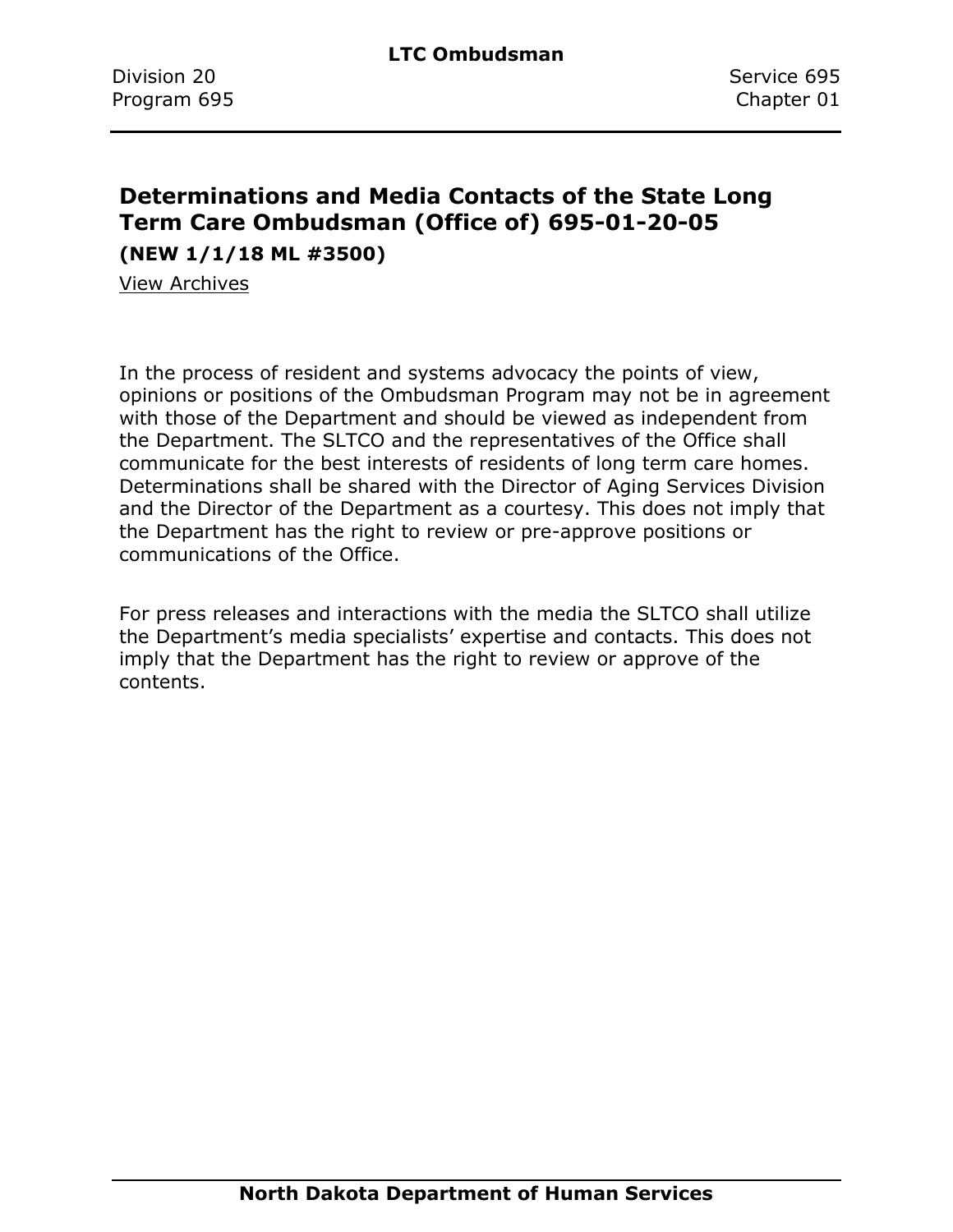### <span id="page-19-0"></span>**Confidentiality and Authorized Disclosures 695-01-20-10 (Revised 9/1/21 ML #3632)**

[View Archives](../../../Content/Archive%20Documents/Archives.htm#695_01_20_10)

**Note:** Throughout this manual it is understood that resident informed consent is necessary for investigation of a complaint or disclosure of information. If the resident is determined not able to provide informed consent at the time, informed consent of the resident representative will then be sought. There is policy to be followed if there is no resident representative. (See also Resident Unable to Provide Consent 695-01-25- 40).

All records relating to residents, complainants and any information identifying them are to be held confidential. The SLTCO shall have the sole authority in making decisions concerning the disclosure of the files, records, and other information (physical, electronic, or other formats) maintained by the Ombudsman program (including cases and activities of the LTCOP). No disclosure of such information shall be done without the prior approval of the SLTCO or his/her representative. This includes information maintained by local ombudsmen and volunteer ombudsmen. All such files, records and other information are under the authority of the Office.

Individuals wanting information released from the LTCOP shall send a written request to the SLTCO. The request shall clearly explain the specific information requested, the reason for the request, how it will be used, and who else may be given access to the information. A written consent from the resident or resident representative authorizing the requested disclosure must also be included. Requests will be reviewed by legal services as needed upon request of the SLTCO.

Ombudsmen may not disclose whether a complaint has ever been received by or about an individual, the content of a complaint or investigation, or the outcome of a complaint or investigation without the appropriate consent and approval from the SLTCO.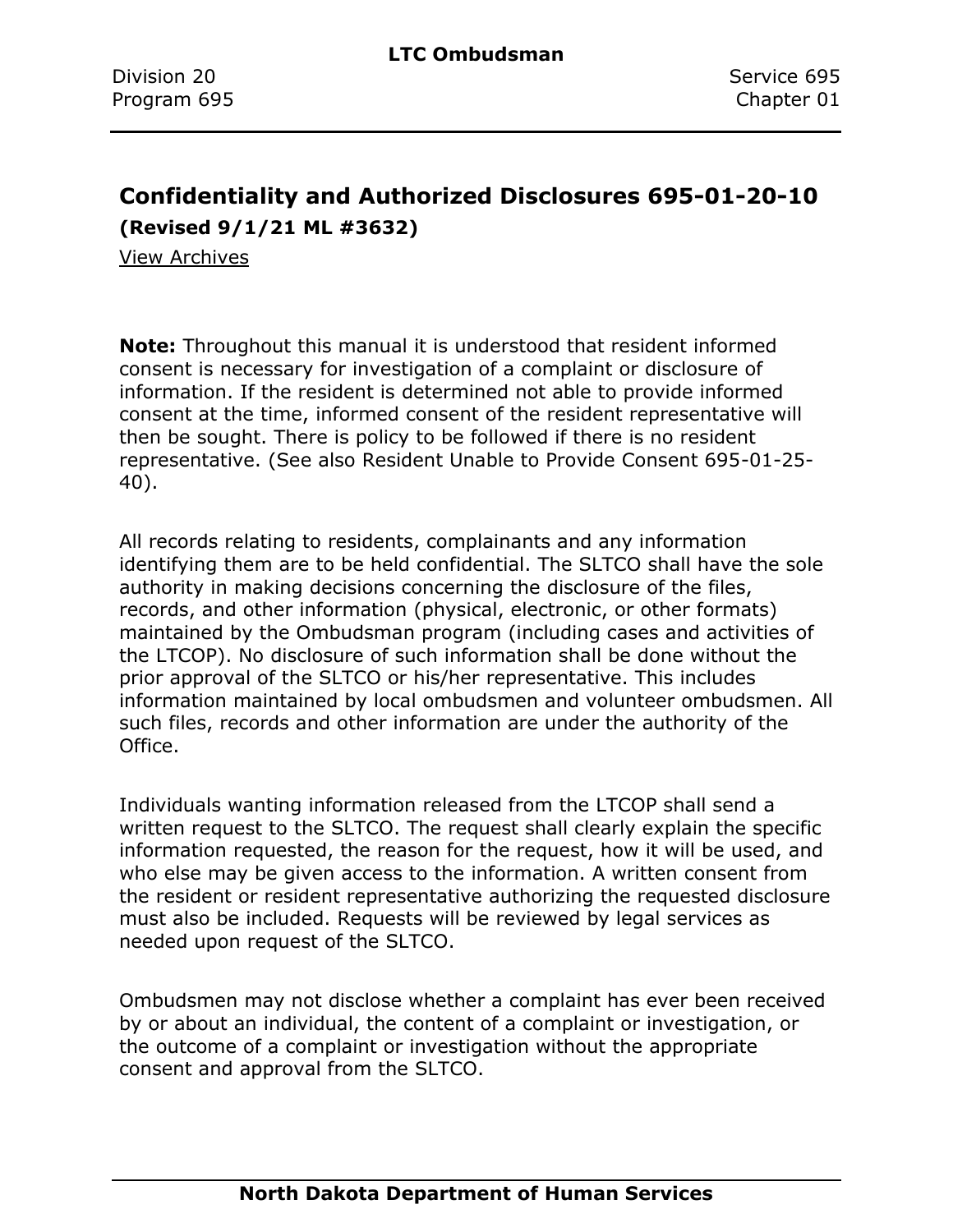Disclosure of the **identity of any resident or any resident identifying information** is prohibited unless:

- 1. The resident, or the legal representative of the resident, gives informed consent to the disclosure and the consent is given in writing, orally or visually including through the use of auxiliary aids and services. If the release is not in writing the consent is documented contemporaneously in the documentation by the representative of the Office; or
- 2. The disclosure is required by court order.

The disclosure of the **identity of any complainant, or any complainant identifying information**, is prohibited unless:

- 1. The complainant gives informed consent to the disclosure and the consent is given in writing, including through the use of auxiliary aids and services; or
- 2. The complainant gives informed consent orally or visually, including through the use of auxiliary aids and services. If the release is not in writing the consent must be documented contemporaneously in writing by the representative of the Office; or
- 3. The disclosure is required by court order.

If a resident is unable to communicate informed consent, the ombudsman may accept communication of informed consent from the resident representative if there is no reasonable cause to believe the resident representative is not acting in the best interests of the resident.

If a resident is unable to communicate informed consent and has no resident representative resident-identifying information may be disclosed and referrals made in the following situations.

- 1. The ombudsman has reasonable cause to believe there may be an adverse effect to the health, safety, welfare, or rights of the resident;
- 2. The ombudsman has no evidence indicating the resident would not wish a referral to be made;
- 3. The ombudsman has reasonable cause to believe that it is in the best interest of the resident to make a referral; and
- 4. The representative of the Office obtains the approval of the SLTCO, or the designee of the SLTCO, and otherwise follows the policies and procedures of the Office.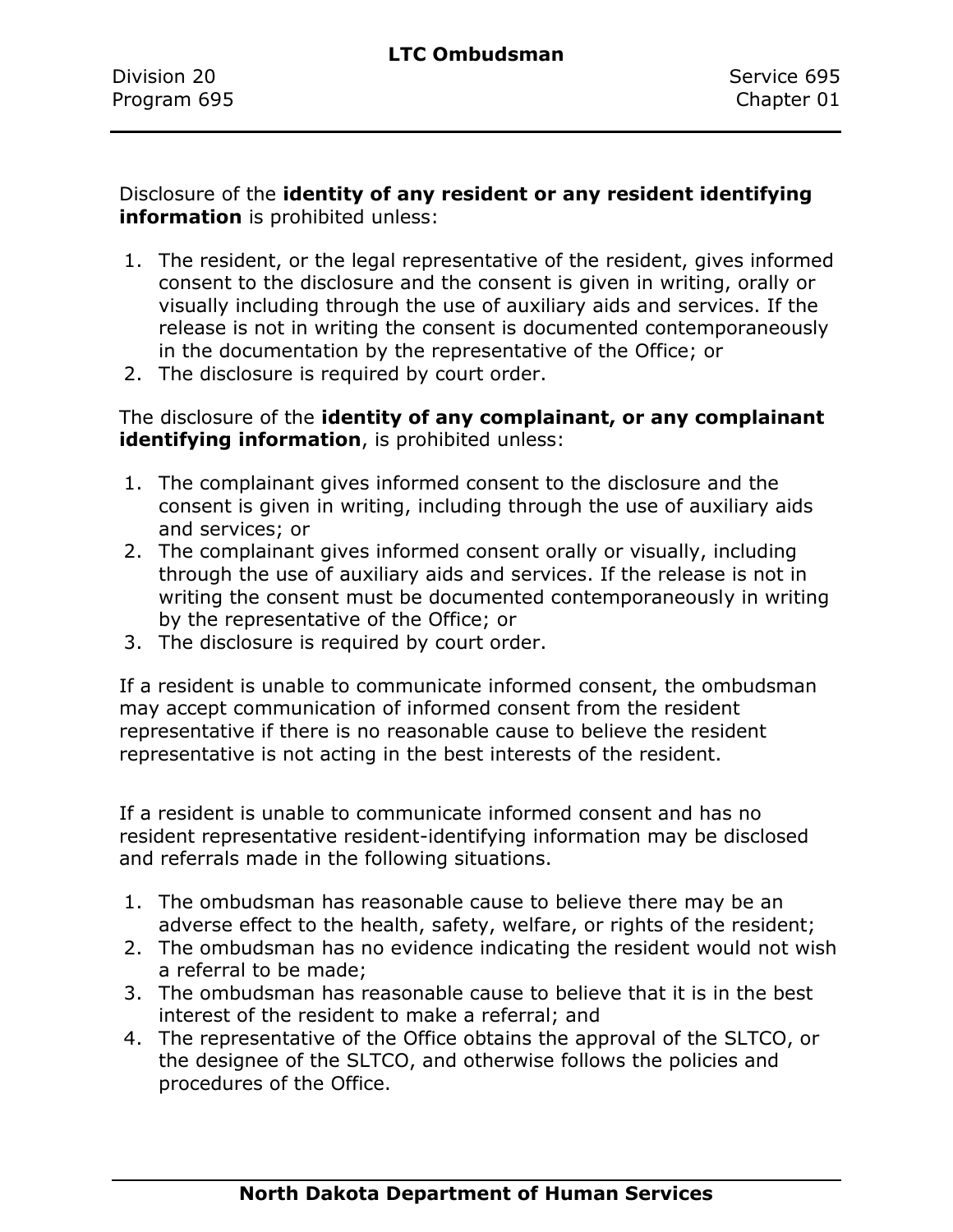Refer also to policy 695-01-25-40 if there is no resident representative.

The SLTCO or his/her representative considers whether disclosure of information could have the following effects.

- Retaliation against residents or complainants.
- Intimidating individuals from contacting the ombudsman program for assistance or from assisting in a complaint investigation
- Damaging working relationships between the LTCOP, facilities, and regulatory agencies
- Destabilizing the mission and service delivery of the LTCOP.

The SLTCO, or the designee of the SLTCO, is required to give approval or disapproval, within 2 working days of the request. In situations in which the SLTCO approves the release of information there may be portions redacted (edited by blacking out) to protect privacy of residents, complainants, or for other purposes.

#### **The designee of the SLTCO to make the determination on release of information if the SLTCO is not available or accessible for more than 24 hours will be the most senior local ombudsman.**

The following information is not considered confidential.

- Facility policies and procedures
- Statistical and aggregate data if no resident or complainant identifying information is included
- E-mails or letters that give clarification on regulations, policy etc. that do not contain resident or complainant identifying information. These can be maintained in binders and shared as needed as they are not considered confidential documents

### **Mail, E-Mail and Use of Technology**

Mail addressed to the ombudsman or the LTCOP should be delivered to the ombudsman unopened.

The resident or complainant's name should **never** be included in the subject line of an e-mail. Any e-mail sent by an ombudsman, even a reply e-mail (responding to an outside e-mail), that contains information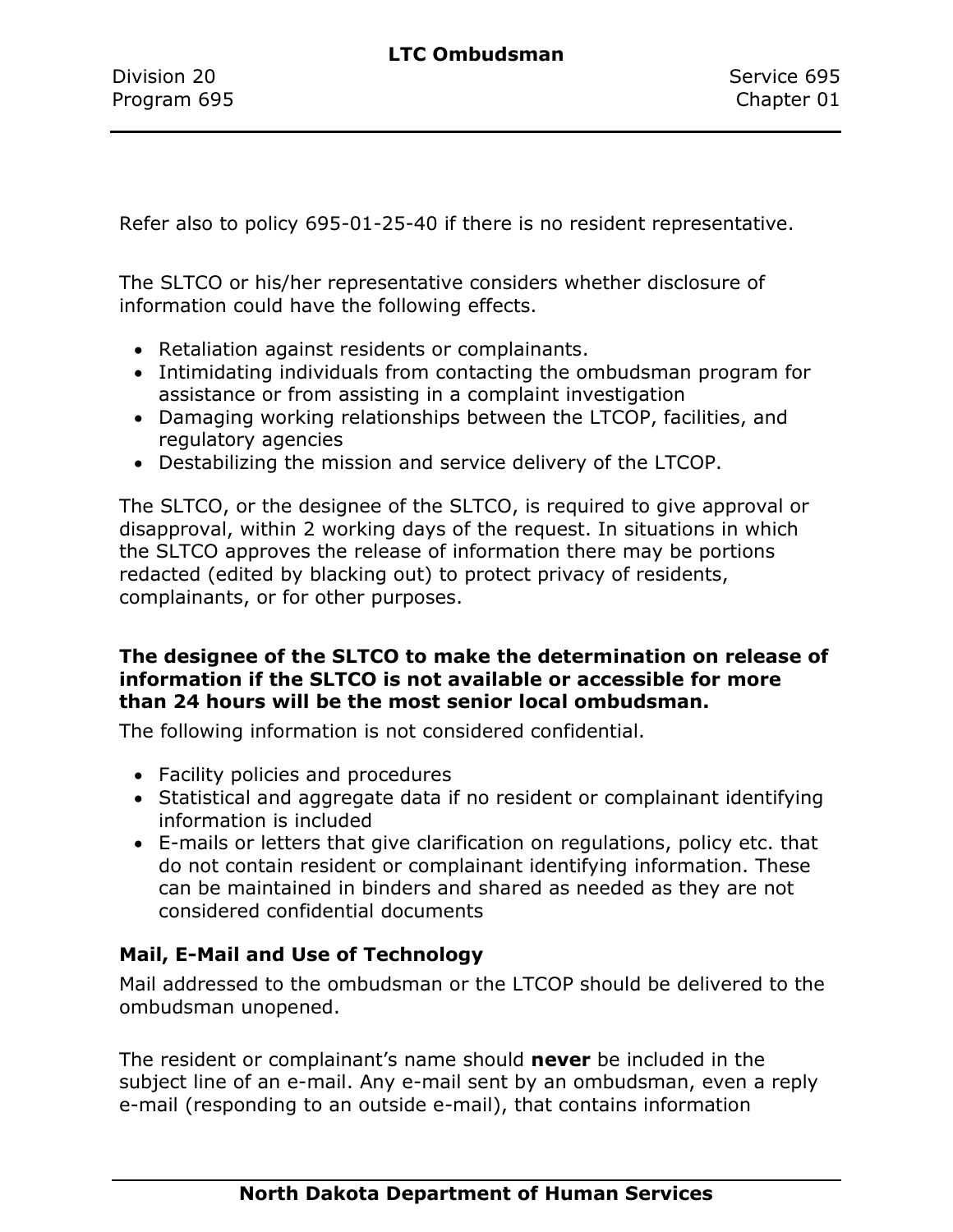identifying a resident or complainant sent outside of the state system shall be sent using secure mail as per the Department's policy (see link below).

### **P:\SO HR\POLICIES\319.01 (ACCEPTABLE USE OF ECD).DOC**

01-10. E-Mailing of Protected Health Information (PHI) or Client Specific Information (Revised 02/14 ML #3395)

The SLTCO or representatives of the Office will not take any pictures of residents without written consent and shall not share such pictures or any resident, complainant, or complaint information through any form of social media.

#### **Safeguarding of Notes and Documentation**

The content of all written notes regarding contacts made in the course of the ombudsman's work should be entered into OmbudsManager and the originals should be shredded in such a way to ensure no one else has access to view them. Until such can be done they should be kept in a locked file when not in the possession of the ombudsman.

Any e-mails or written documents concerning a resident, complainant, complaint investigation etc. should be scanned into OmbudsManager and then shredded in such a way to ensure no one else has access to view them.

#### **Response to a subpoena or court order**

The local ombudsman shall immediately contact the SLTCO and provide a copy of the legal document. The SLTCO shall then consult with the Department's legal division for guidance on the response.

Any legal document requesting disclosure of information will be documented in the resident record and scanned into OmbudsManager. It should also be noted in the file exactly what records if any are disclosed.

Reference Section 712 of the Older Americans Act and 45 CFR Parts 1321 and 1324 for more information.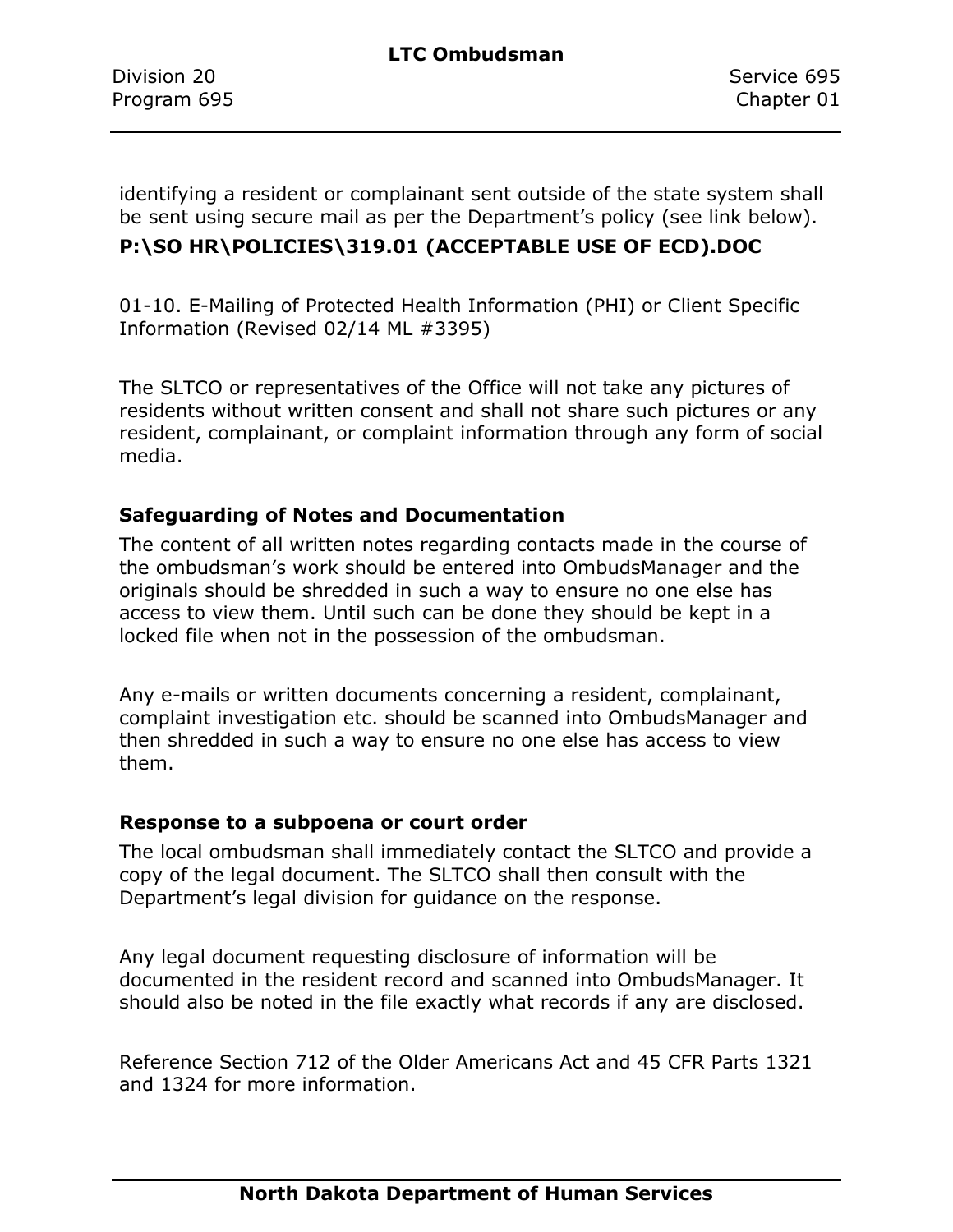Also see the policy on Consent 695-01-25-35 for further direction.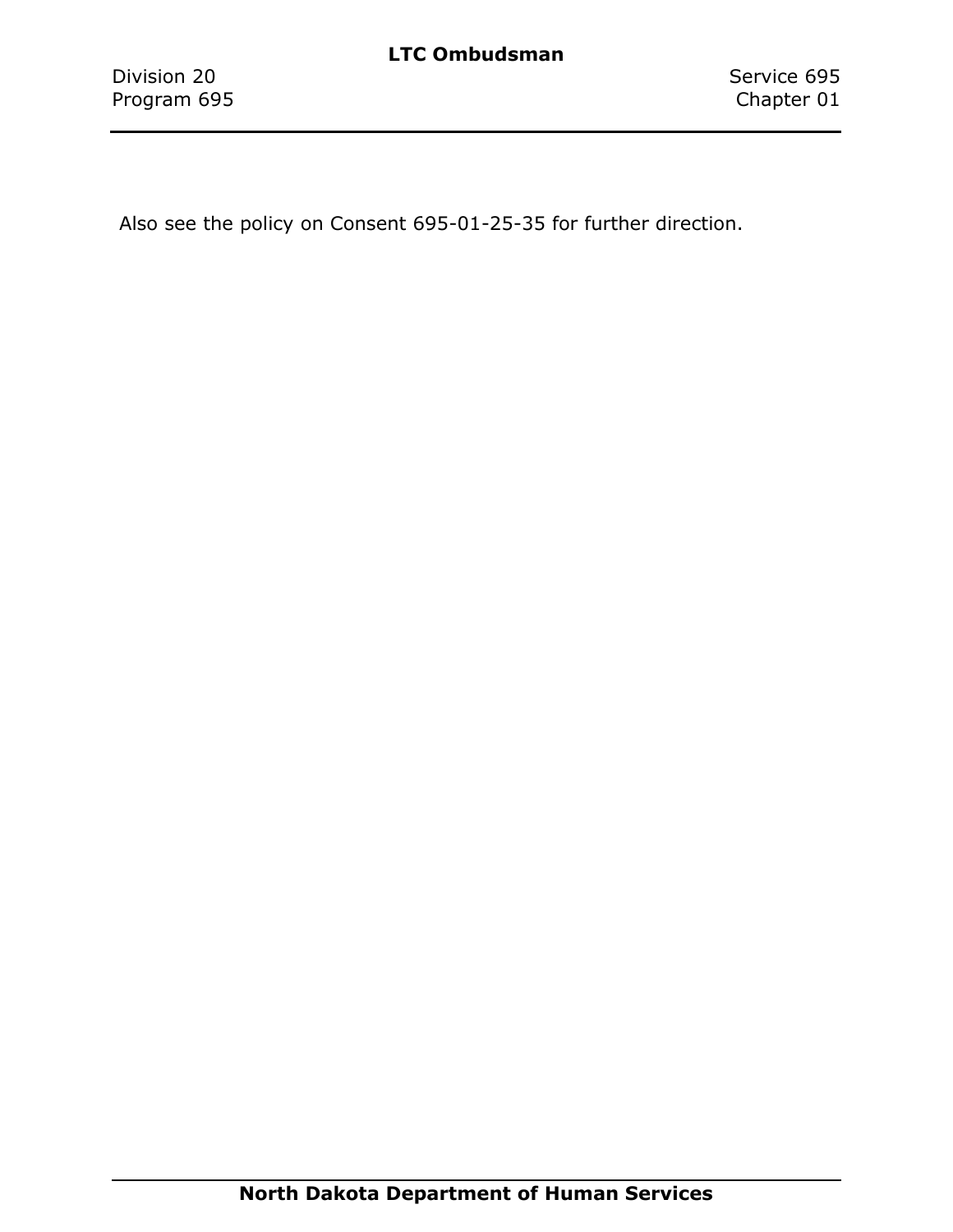### <span id="page-24-0"></span>**Conflicts of Interest 695-01-20-15**

**(Revised 1/1/18 ML #3500)**

[View Archives](../../../Content/Archive%20Documents/Archives.htm#695_01_20_15)

Consideration must be given to individual and organizational conflicts of interest that may impact the effectiveness and credibility of the work of the Office. Both the Aging Services Division and the SLTCO are responsible to identify actual and potential conflicts. If a conflict is identified it must be removed or remedied.

Reference 45 CFR 1324.21

To identify individual conflicts of interest the hiring/certifying process for a local ombudsman will require he/she to answer the following questions.

- Do you, or a member of your immediate family, have direct involvement in the licensing or certification of a long term care facility?
- Do you, or a member of your immediate family, have ownership, operational, or investment interest in an existing or proposed long term care facility?
- Are you, or a member of your immediate family, employed by, or participate in the management of a long term care facility in the service area?
- Have you or a member of your immediate family, been employed by or participated in the management of a long-term care facility within the previous six months?
- Are you, or a member of your immediate family, employed by the owner or operator of any long term care facility in the service area?
- Do you, or a member of your immediate family, receive, or have the right to receive, remuneration through an arrangement with an owner or operator of a long-term care facility?
- Have you, or a member of your immediate family, accepted gifts or gratuities of significant value from a long term care facility or its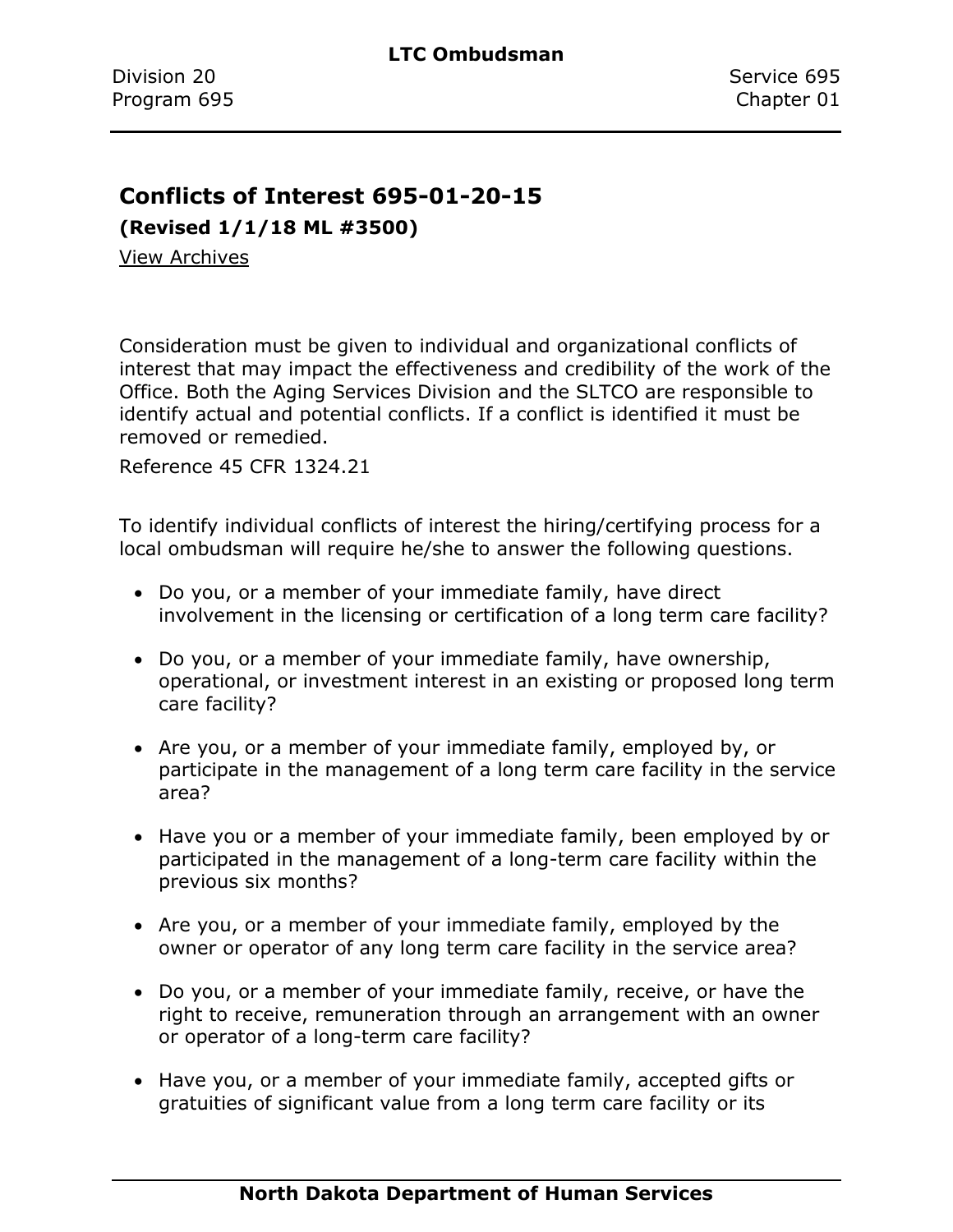management, a resident or a resident representative of a long term care facility in which you would/do provide ombudsman services?

- Do you, or a member of your immediate family, serve as guardian, conservator or in another fiduciary or surrogate decision-making capacity for a resident of a long term care facility in which you would/do provide ombudsman services?
- Do you have an immediate family member (a member of the household or a relative with whom there is a close personal or significant financial relationship) in a facility for which you would provide ombudsman services?

If any answers are yes there will be discussion regarding the potential conflict of interest. Resolution of the conflict must be reached prior to any offer of employment and/or certification to act as a representative of the Office. Resolution steps may include reassignment of a facility, termination of payments, remunerations etc. To be eligible for hire a local long term care ombudsman cannot have been employed or participated in the management of a long term care facility within the previous three months.

At the time of the annual performance review each local long term care ombudsman and volunteer ombudsman will be asked the questions above with the addition of the question below.

• Have you accepted money or any other consideration from anyone other than the Department for the performance of an act in the regular course of your duties as an ombudsman?

If there are yes answers to any of the questions there will have to be discussion to resolve the potential conflict of interest so that individual can continue to work/be certified as a local ombudsman.

If at any time during the time of employment as a local ombudsman a conflict of interest arises the SLTCO should be immediately notified and a plan of resolution put into place.

If at any time a conflict of interest cannot be remedied the employment of the individual as a local ombudsman must be terminated.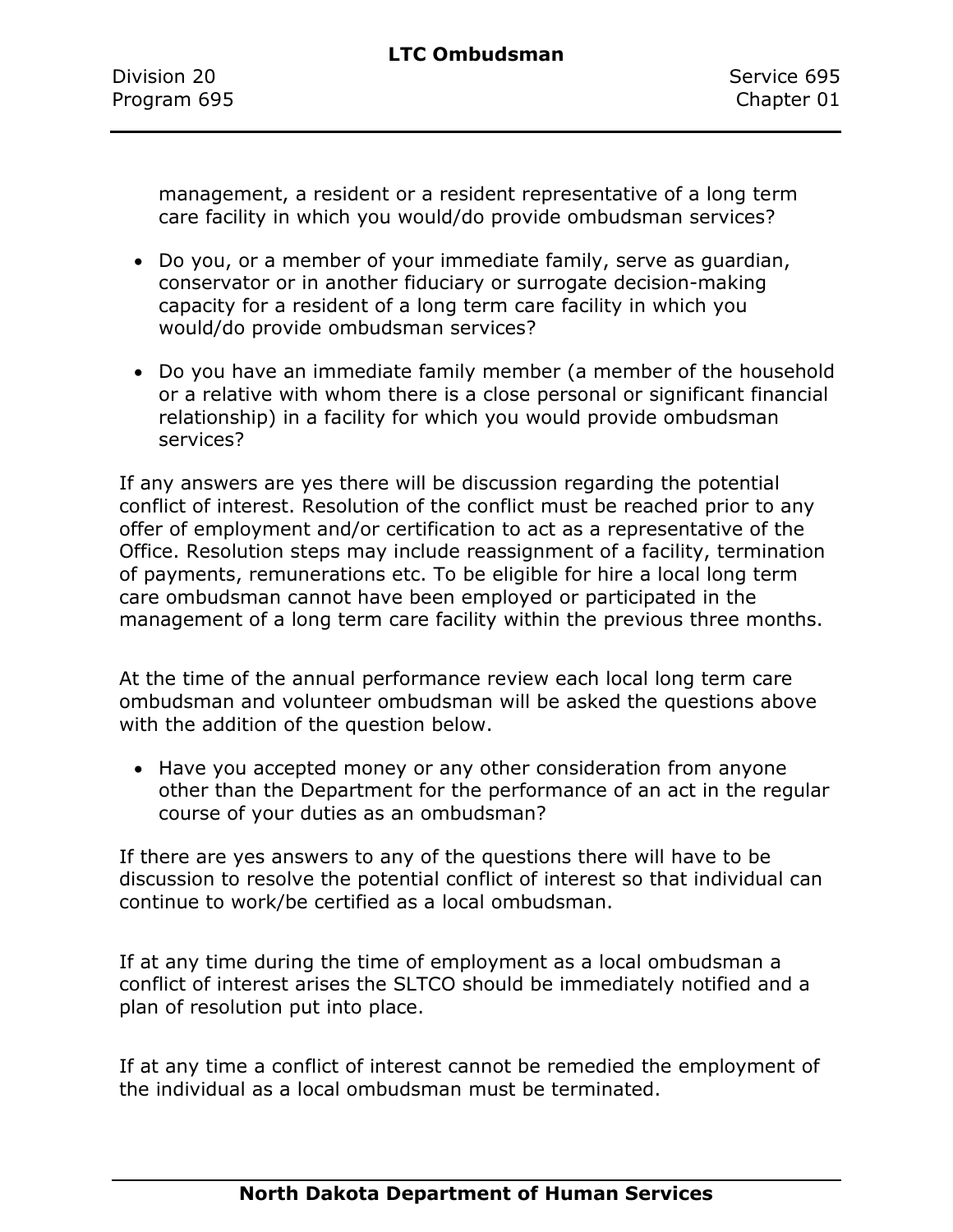The STLCO will also have to respond to all of the above questions prior to being hired and then annually thereafter. If the SLTCO answers yes to any of the questions there will have to be discussion with the Aging Services Division Director to resolve the potential conflict of interest so the SLTCO can be hired or continue in the position.

To be eligible for hire the SLTCO **cannot** have been employed or participated in the management of a long term care facility within the previous **twelve** months.

#### Organizational Conflicts

The SLTCO in cooperation with the Aging Services Division (SUA) shall identify actual and potential organizational conflicts of interest that may impact the effectiveness and credibility of the LTCOP. When a conflict has been identified there will be a cooperative effort to remove or remedy said conflict. This process will be done annually doing the first quarter of the FFY in preparation of the annual report.

Organizational conflicts of interest include, but are not limited to, placement of the Office, or requiring that the SLTCO or any representative of the Office perform conflicting activities, in an organization that:

- 1. Is responsible for licensing, surveying, or certifying long-term care facilities;
- 2. Is responsible for licensing, surveying, or certifying long-term care services;
- 3. Is an association (or an affiliate of such as association) of long-term care facilities, or of any other residential facilities for older individuals or individuals with disabilities;
- 4. Has any ownership or investment interest (represented by equity, debt, or other financial relationship) in, or receives grants or donations from, a long-term care facility;
- 5. Has governing board members with any ownership, investment or employment interest in long term care facilities;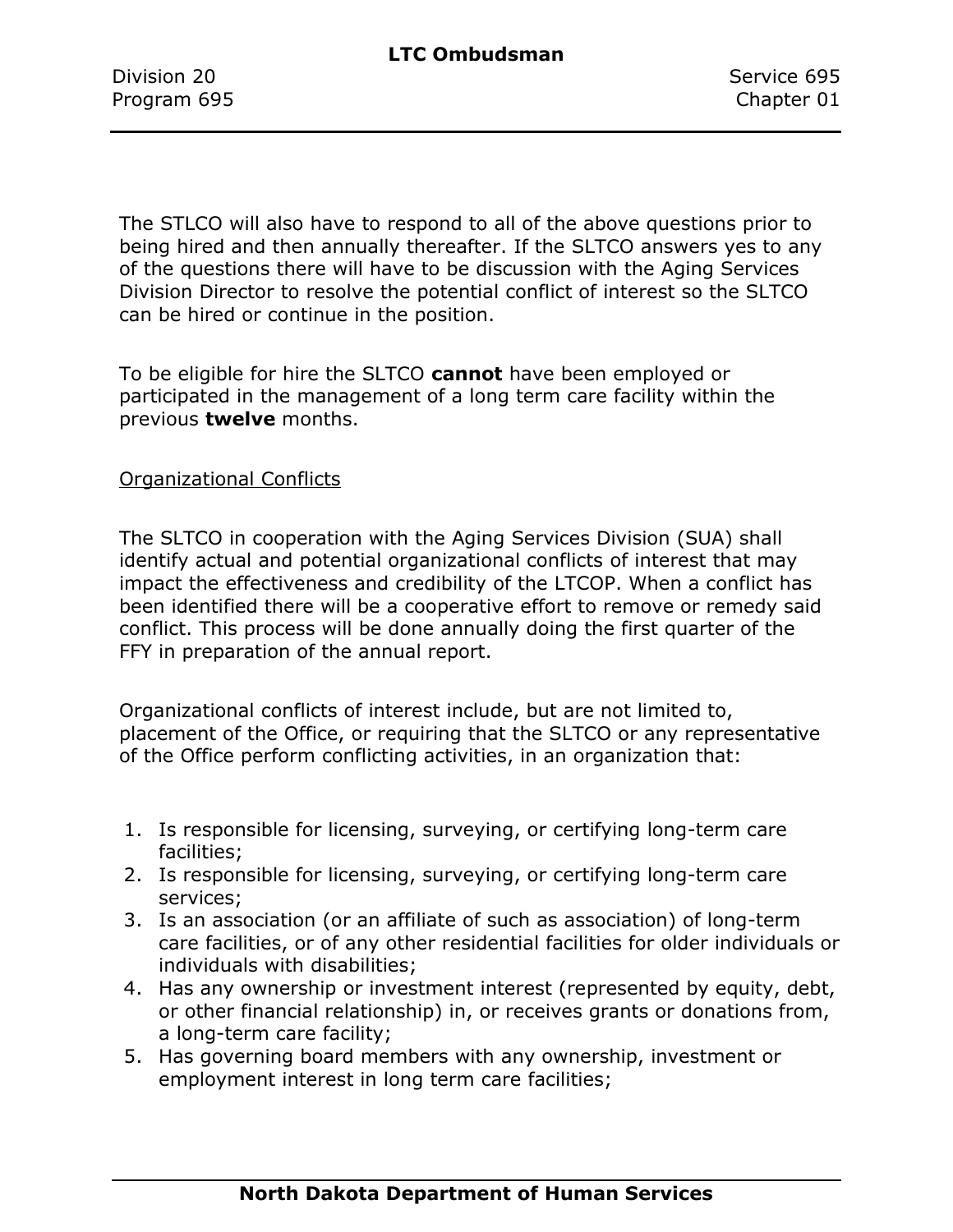- 6. Provides long-term care to residents of long-term care facilities, including the provision of personnel for long-term care facilities or the operation of programs which control access to or services for long-term care facilities;
- 7. Provides long-term care coordination or case management for residents of long-term care facilities.
- 8. Provides long-term care services, including programs carried out under a Medicaid waiver approved under section 1115 of the social Security Act (42 U.S.C. 1315) or under subsection (b) or (c) of section 1915 of the Social Security Act (42 U.S. C. 1396n), or under a Medicaid State plan amendment under subsection (i), (j), or (k) of section 1915 of the Social Security Act (42 U.S.C. 1396n);
- 9. Sets reimbursement rates for long-term care facilities;
- 10. Sets reimbursement rates for long-term care long-term care services
- 11. Provides adult protective services;
- 12. Is responsible for eligibility determinations regarding Medicaid or other public benefits for residents of long-term care facilities;
- 13. Conducts preadmission screening for long-term care facility placements;
- 14. Makes decisions regarding admission or discharge of individuals to or from long-term care facilities; or
- 15. Provides guardianship, conservatorship or fiduciary or surrogate decision-making services for residents of long-term care facilities.

The SLTCO shall identify organizational conflicts of interest and describe steps taken to remove or remedy conflicts within the National Ombudsman Reporting System (NORS) annual submission to the Assistant Secretary.

Below are identified organizational conflicts of interest that currently exist due to the placement of the OSLTCO in the Department and the current remedies.

• Licensing of the Assisted Living facilities is done by the Department through the Medical Services Division. However the Office of the SLTCO is physically separate from the Medical Services Division and has a separate director. There is exchange of information between the OSLTCO and the licensing administrator for complaint resolution and systems advocacy. However there is no interference from licensing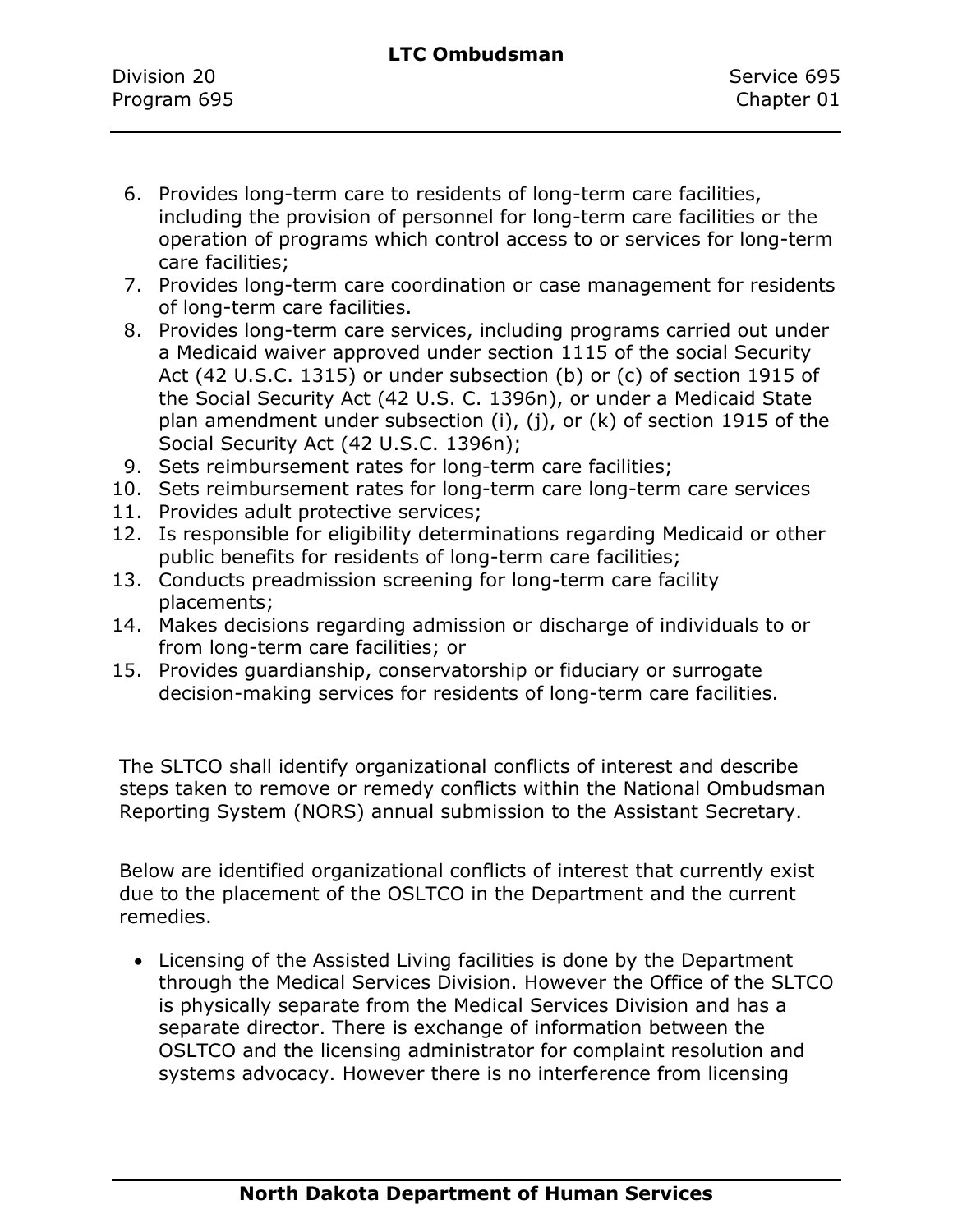Division 20 Service 695 Program 695 Chapter 01

regarding the administration of the LTCOP. That administrator has no authority over the LTCOP.

- Enrollment of Qualified Service Providers (QSPs) is done through the Department in the Medical Services Division. The QSPs provide Home and Community Based Services (HCBS). The OSLTCO has no jurisdiction in the enrollment process and the same is true in reverse.
- HCBS services carried out through a Medicaid waiver and plan are administered through the Medical Services Division of the Department and also through Aging Services Division. County Social Service case managers do the eligibility and functional assessments. The HCBS Final Rule settings compliance oversight is also done through the Aging Services Division. There is exchange of information on programming between those staff and the OSLTCO however there are separate policies and procedures. The HCBS administrators do not direct or have jurisdiction over the role and services of the LTCOP.
- Rate Setting is done by the Department in the Medical Services Division. The OSLTCO is physically separate from the Medical Services Division and has a different immediate director. There is no collaboration between the Office and Medical Services on the setting of rates for long term care facilities. The rate setting is also regulated by North Dakota Century Code and North Dakota Administrative Code, both of which have extensive legislative oversight.
- The rates for HCBS services are administered by the Department through Medical Services. As stated above there is physical separation between the OSLTCO and Medical Services with different directors. Rates for OAA programs such as home delivered meals and Family Caregiver respite are administered within the Aging Services Division. Overall the rates are 'set' through oversight by the appropriation through the legislative process.
- Adult Protective Services (APS) are within the Aging Services Division as is the OSLTCO. Each have separate Program Administrators and set their own policies, procedures and protocol. The supervisor/director is shared however the programs are separate and distinct. There is exchange of information as permitted and needed between the OSTLTO and APS for complaint resolution and systems advocacy.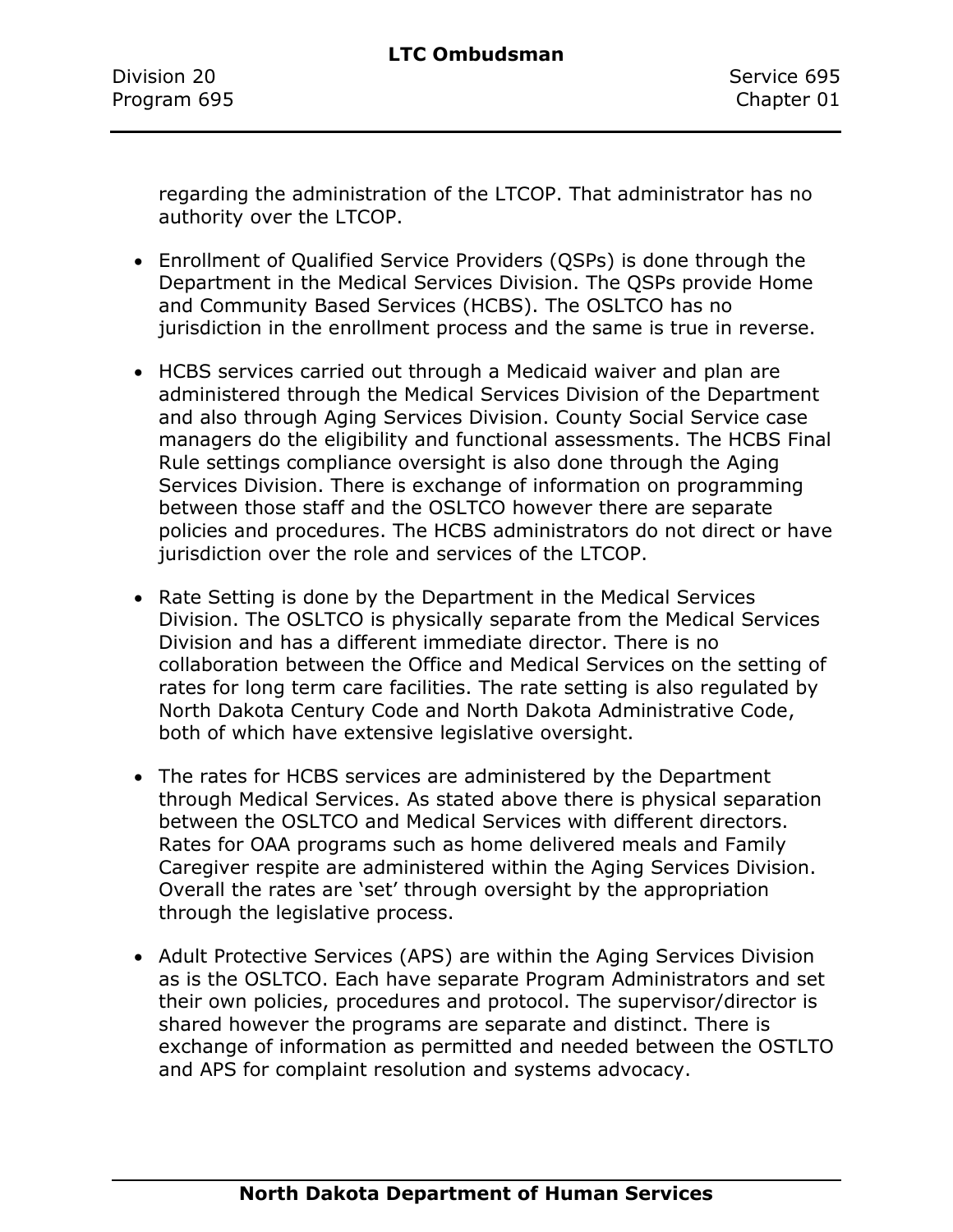- o APS staff and the local ombudsman are physically located within the Aging Units at the regional Human Service Centers. The two programs have separate administrators/supervisors and only engage regarding mutual clients as consent and disclosure regulations and policy allow. There is an exchange of program information as needed for advocacy etc.
- $\circ$  The toll-free intake I/R (ADRL) line is shared between the LTCOP, APS. The LTCOP calls are referred on to the local ombudsman or the SLTCO as soon as that is the identified service.
- o Both APS and the LTCOP follow their policies to insure the programmatic independence of the LTCOP.
- The Medicaid and public benefits staff are administered through the Economic Assistance Division of the Department which is physically and organizationally separate from the LTCOP. County social services are responsible to complete the actual eligibility determinations for Medicaid and economic assistance programs. The Office of the SLTCO have no authority in setting the policy for the determination of benefits, or in determining the eligibility. The ombudsmen may contact Medicaid and Economic Assistance Policy staff for I & A in understanding the policy etc. and to advocate for a resident of a long term care facility.
- Preadmission screenings (DDM Ascend PASRR/LOC) for long term care facility placements are administered Medical Services Division of the Department. The OSLTCO has no involvement the screenings or the setting of policies for them. If the SLTCO became aware of a systemic weakness in the preadmission screening process, the SLTCO would take responsibility to forward the concerns to the Medical Services Division and advocate for change. The Medical Services Division would be responsible for evaluating the input and deciding if and how to change policy and/or the screening process.
- The North Dakota State Hospital, which is also a part of the Department, does screening to allow admission to the Gero-psych nursing home beds. They are physically separate from the OSLTO and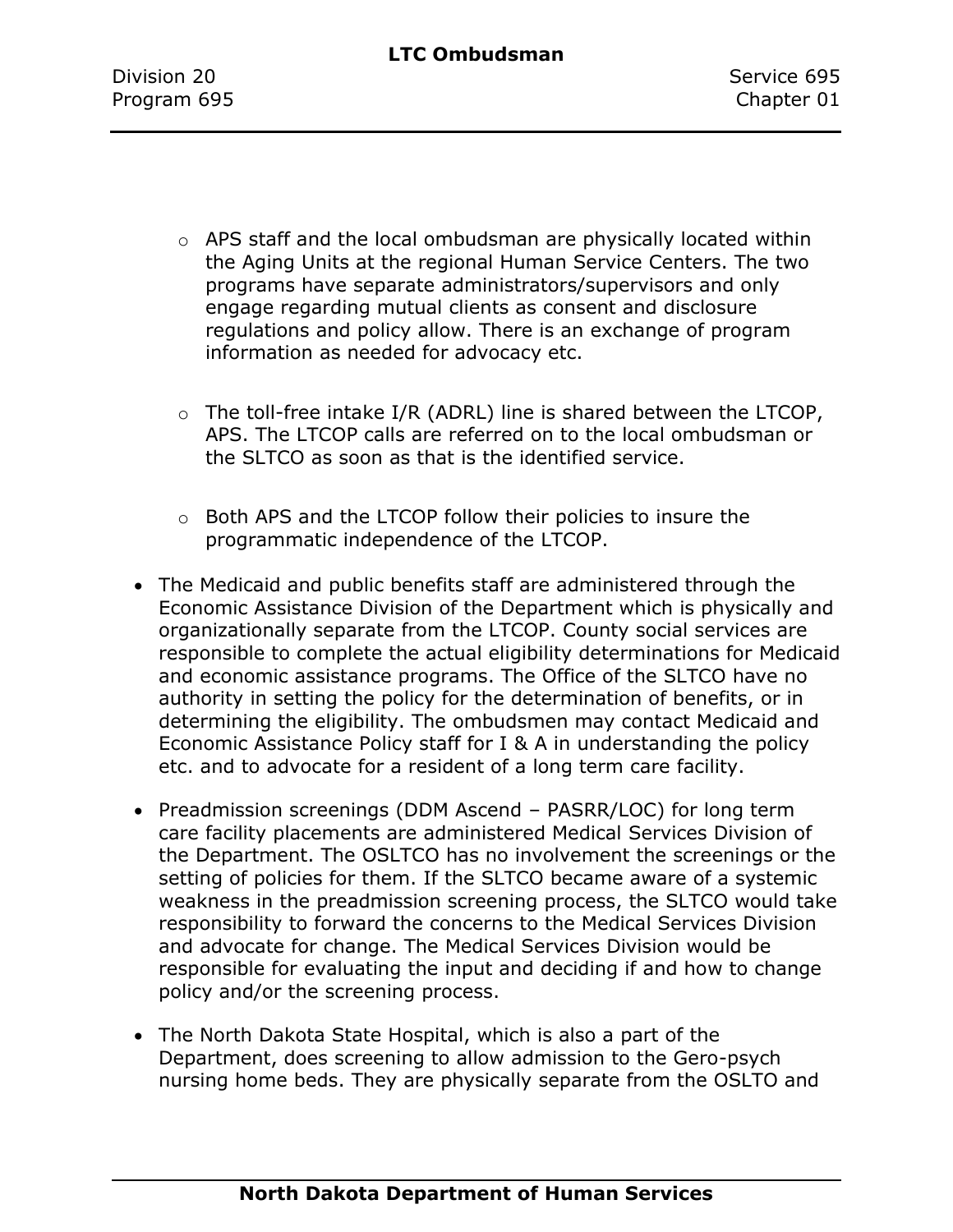also have a separate director. The screening and decisions are done totally independently from the LTCOP.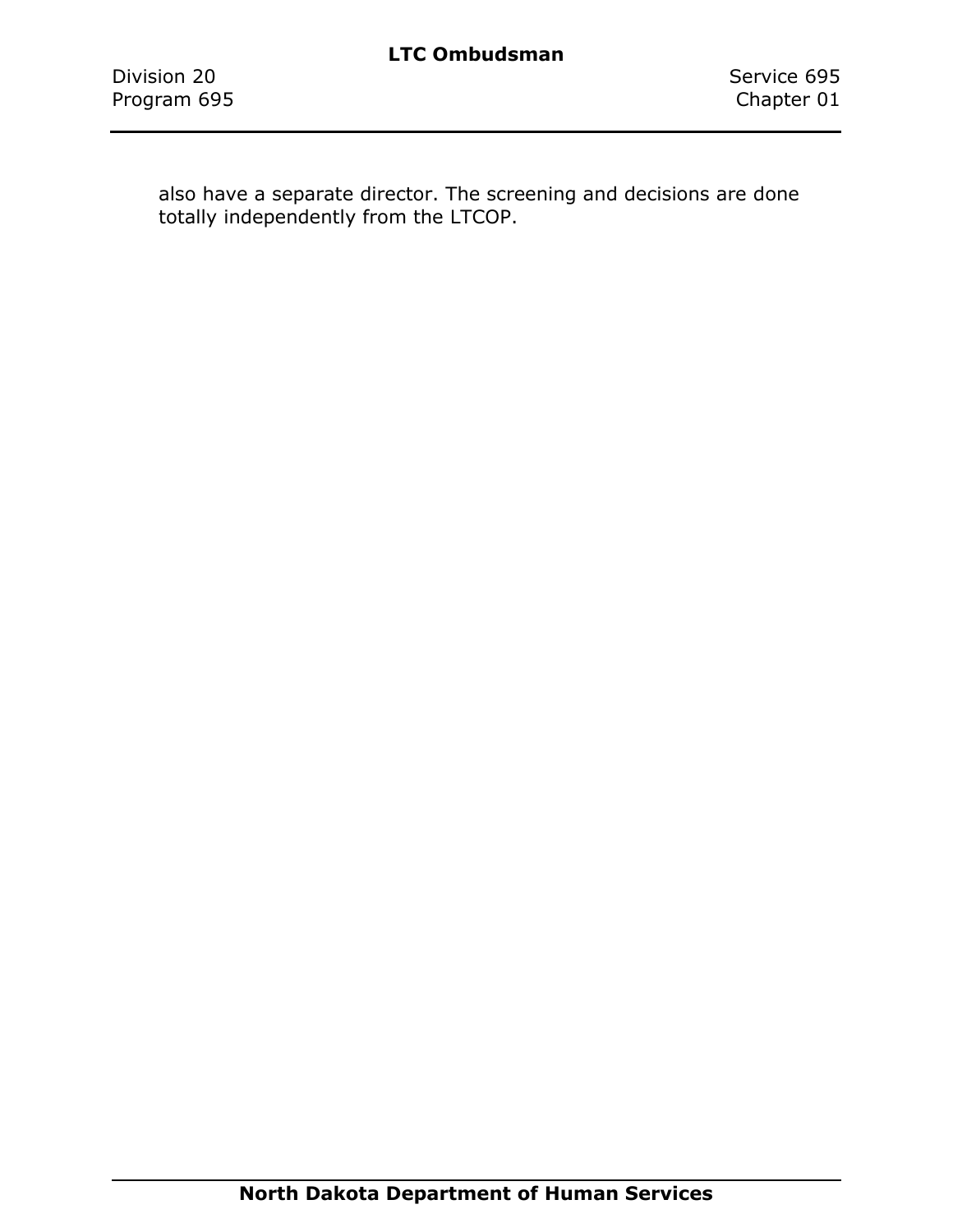### <span id="page-31-0"></span>**Responsibilities of Local Long Term Care ombudsmen 695-01-20-20**

**(Revised 1/1/18 ML #3500)**

[View Archives](../../../Content/Archive%20Documents/Archives.htm#695_01_20_20)

- 1. Identify, investigate, and resolve complaints made by or on behalf of residents that affect the health, safety, welfare or rights of the residents,
	- a. Attempt to resolve resident concerns at the facility level.
	- b. Work cooperatively with facility staff, encouraging them to take resident concerns seriously.
	- c. Help break down barriers communication and system structure.
- 2. Provide services to protect the health, safety, welfare, and rights of residents and advocate for quality of life and quality of care.
- 3. Plan with residents, families, and facilities in the event of a facility closure or relocation to assure residents rights are honored to the extent possible in the discharge/transfer process.
- 4. Inform residents how to obtain services provided by other agencies.
- 5. Ensure that residents have regular, reliable and timely access to the services provided through the Office and that residents and complainants receive timely responses about complaints.
- 6. Provide recruitment, training and oversight of the volunteer ombudsmen.
- 7. Partner with local aging networks and coalitions for the benefit of long term care residents.
- 8. Maintain documentation in OmbudsManager as per this Manual.
- 9. Represent the interests of residents before governmental agencies and pursue administrative and legal remedies to protect the health, safety, welfare and rights of residents as the Office determines to be appropriate. (See also Systems advocacy policy 695-01-25-85.)
- 10. Analyze, comment on and monitor the development and implementation of federal, state, and local laws regulations and other governmental policies and actions, pertaining to the health, safety, welfare and rights of the residents, with respect to the adequacy of long-term care facilities and services in the state. Facilitation of public comment may be a part of this.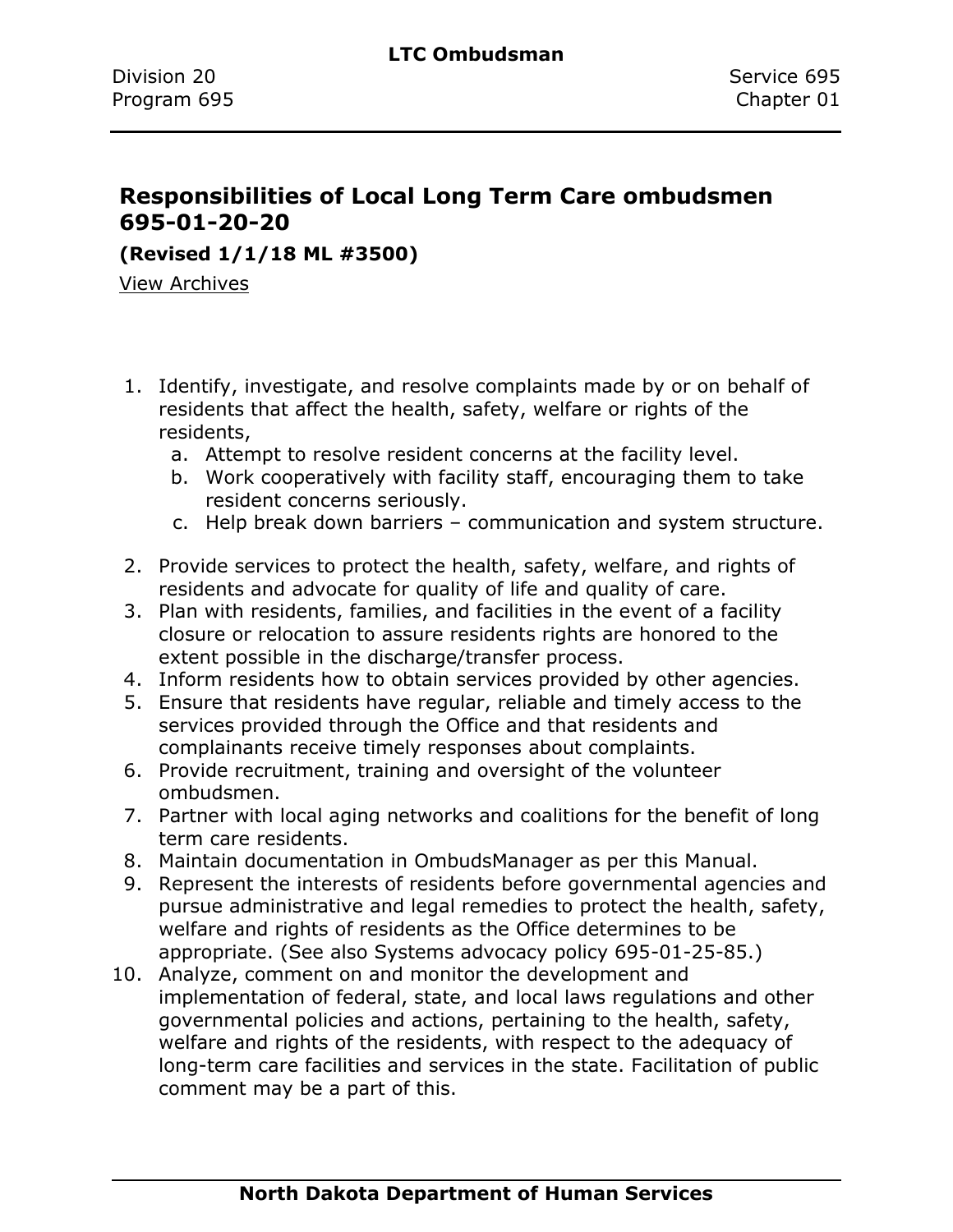#### **LTC Ombudsman**

| Division 20 | Service 695 |
|-------------|-------------|
| Program 695 | Chapter 01  |
|             |             |

- 11. Provide technical support and training to residents, families, and facility staff in the development, formation, and maintenance of family councils and resident councils.
- 12. Participate in nursing home and basic care facility surveys.
	- a. Give input to survey staff on systems issues noted at a facility and contact information for residents and complainants who want to be contacted during the survey to weigh in on the issues. Survey staff will contact the local ombudsman either by phone or e-mail.
	- b. Attend the exit survey if possible.
	- c. Review the survey report when it is published for awareness of the cited deficiencies.
- 13. Participate in HCBS On-Site Reviews of basic care memory care facilities enrolled as Adult Residential Services Qualified Service Providers.
	- a. The HCBS program administrator will contact local ombudsman prior to on- site visits either by phone or e-mail and the ombudsman will share concerns regarding compliance with the settings rule.
	- b. If a complaint is received by the LTCOP related to the settings rule the local ombudsman will ask for the necessary consent from the resident to send that information to the HCBS Program Administrator for tracking and follow up
	- c. The ombudsman will review the on-site visit review report for those areas out of compliance for monitoring during resident visits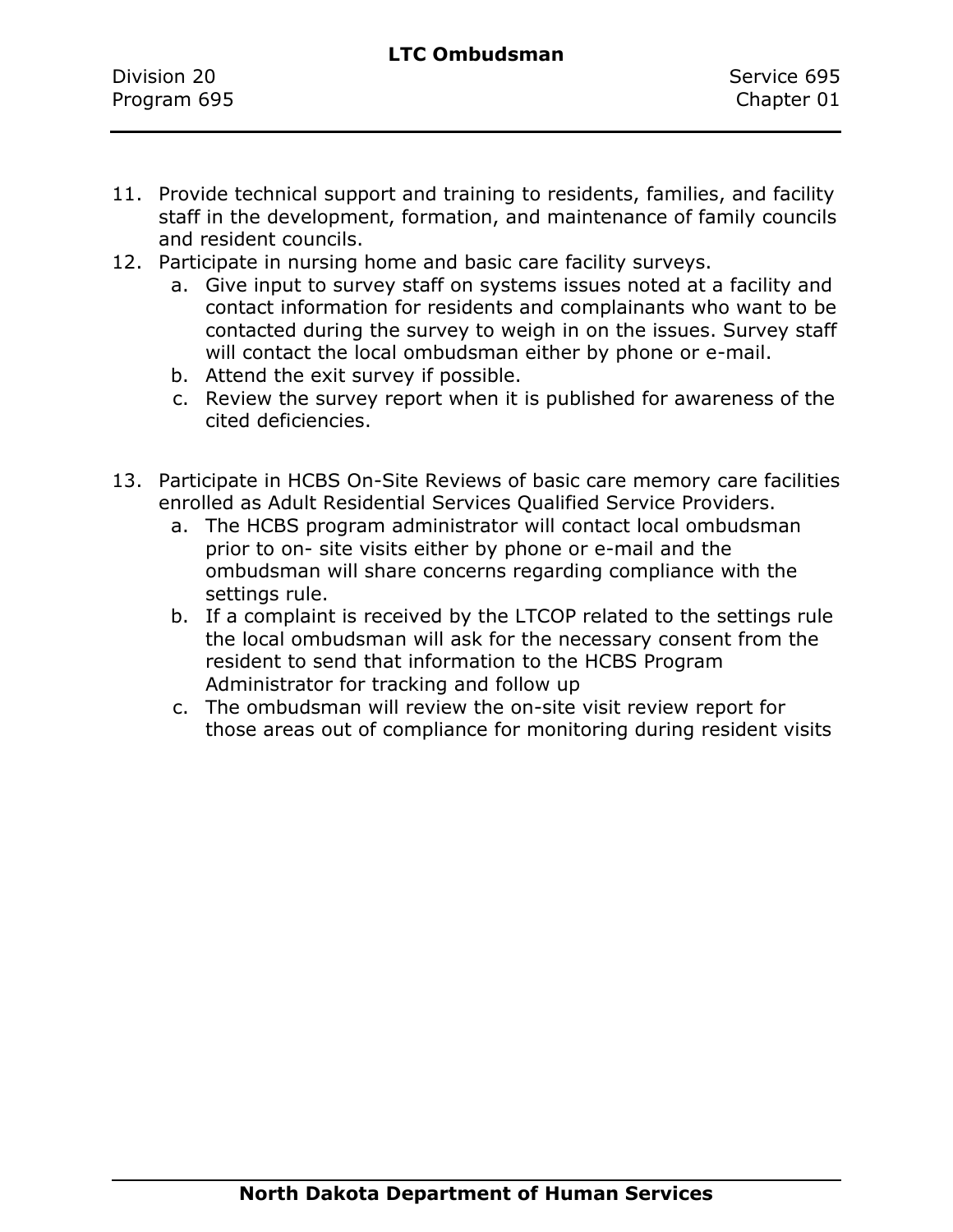### <span id="page-33-0"></span>**Certification & Training Requirements of Local ombudsmen and volunteer ombudsmen/representatives of the Office 695-01-20-25**

**(Revised 9/1/21 ML #3632)**

[View Archives](../../../Content/Archive%20Documents/Archives.htm#695_01_20_25)

The SLTCO certifies individuals to be given the title and responsibilities of an ombudsman/representative of the Office.

For a **local ombudsman** to be certified an individual must:

- Have no un-remedied or unresolved conflicts of interest as per 695-01- 20-10
- Have completed the hiring and screening process required by the Department of Human Services and be eligible for hire
- Have completed at least 40 hours of initial training as set forth by the **Office**
- Be qualified to carry out the activities required on behalf of the Office
- Complete at least 10 hours of annual training

For a **volunteer ombudsman** to be certified an individual must:

- Have no unremedied or unresolved conflicts of interest as per 695-01- 20-10
- Have successfully completed reference checks and the background check process
- Have completed at least 4 hours of initial classroom training as set forth by the Office and 2 hours of shadowing the local ombudsman
- Be determined qualified to carry out the activities required on behalf of the Office
- Complete at least 6 hours of training annually
- Volunteer ombudsmen shall be recertified every two years o background checks shall be updated prior to recertification
- When a volunteer is certified he/she will be added to the WSI listing for insurance coverage.

No ombudsman shall independently investigate any complaint unless she or he has been certified by the SLTCO.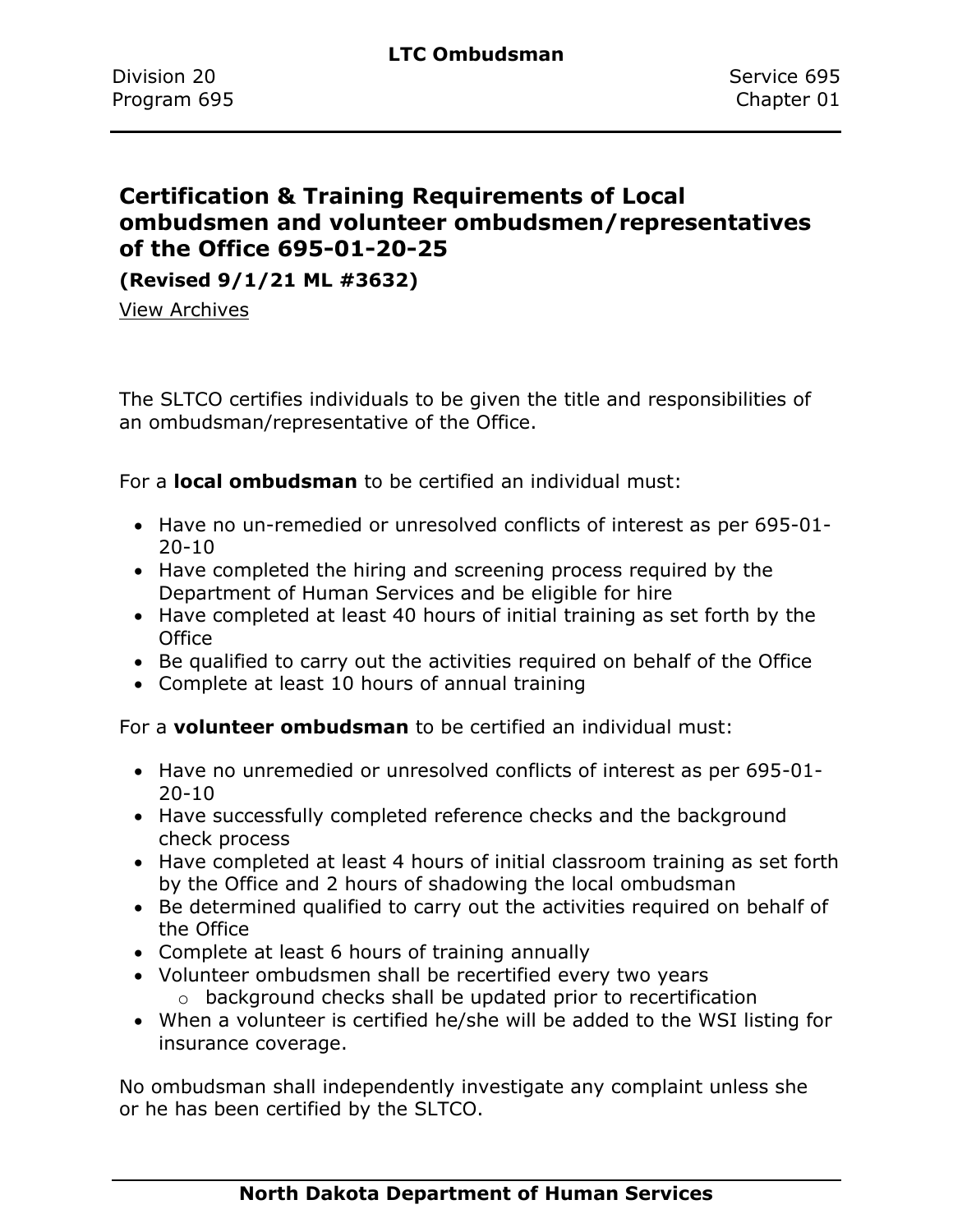#### **Non-issuance or Revocation of certification**

An individual may not be issued certification or may have his/her certification revoked if there is a determination for the individual of any of the following, but not limited to the following:

- Has failed to pass a criminal background check
- Has an identified conflict of interest that cannot be adequately removed or remedied (as per 695-01-20-10)
- Has failed to protect the rights of a long term care resident
- Has failed to thoroughly and completely investigate and resolve complaints made by or on behalf of residents of a long term care facility
- Has failed to perform ombudsman duties consistent with the policies and procedures of the ombudsman program, or federal or state law
- Has failed to maintain confidentiality and has not followed the laws, regulations and policies on informed consent and disclosure of information
- Has abused, neglected or exploited any resident of a long term care facility, or any other individual
- Has engaged in conduct that is not in good faith and undermines the Office of the SLTCO

Certification is automatically revoked if the individual is no longer an employee of the Aging Services Division in the position of an ombudsman. This is not subject to the Grievance Process.

#### For volunteers only:

- Has failed to report abuse, neglect or exploitation of a long-term care resident to the local ombudsman.
- Has not submitted a monthly report for three months.

When the SLTCO determines that an individual will not be certified or the certification will be revoked the procedure under Grievances 695-01-20-25 can be used.

### **Contents of Training – Local ombudsmen**

40 hours of initial training to include but not be limited to:

State and Federal Laws regarding the ombudsman program, residents rights, and regulations of long term care facilities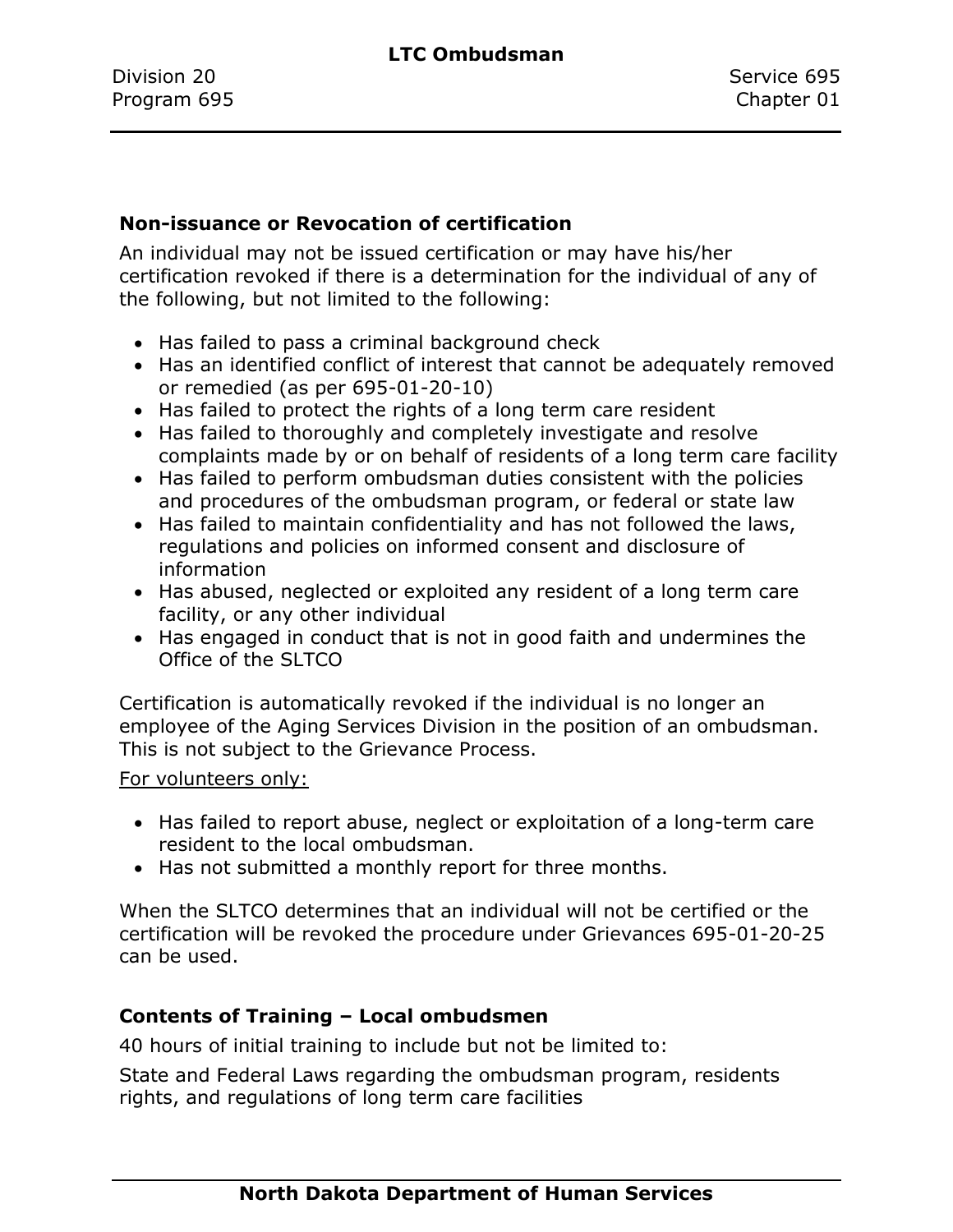#### **LTC Ombudsman**

Division 20 Service 695 Program 695 Chapter 01

Ombudsman Policy and Procedure Chapter for ND

Elder Justice Act

Involuntary Transfer/Discharge

NORC Online Training Curriculum:

Module 1: History and Role of the Long Term Care ombudsman Program

Module 2: The Aging Process

Module 3: Residents' Rights

Module 4: The Problem Solving Process – Investigation

Module 5: The Problem Solving Process – Resolution

NORS Training – Modules I – IV

Working with Families

ND Vulnerable Adult Protective Services laws, and policies,

Informed Health Care Consent Law, POA/DPOA; guardianship; living wills/health care directives etc.

SHIC

MDS requirements for residents wanting to transition out of nursing homes

Types of LTC Homes and licensing/regulations in North Dakota

Facility Surveys process and ombudsman involvement

Shadowing a LTC ombudsman for at least 7 hours – at least 2 hours in an assisted living, a basic care, and a nursing home and at least 1 hour in a swing bed

After the completion of 160 hours as a certified ombudsman the SLTCO will shadow the new ombudsman for one visit at his/her assigned facility to evaluate performance and adherence to policy.

### **Training Requirements – Volunteer ombudsmen**

4 hours of initial classroom training to include but not be limited to:

History & Philosophy of the LTCOP

Resident Rights

Problem Solving Process

Decision Maker

Organization of Facilities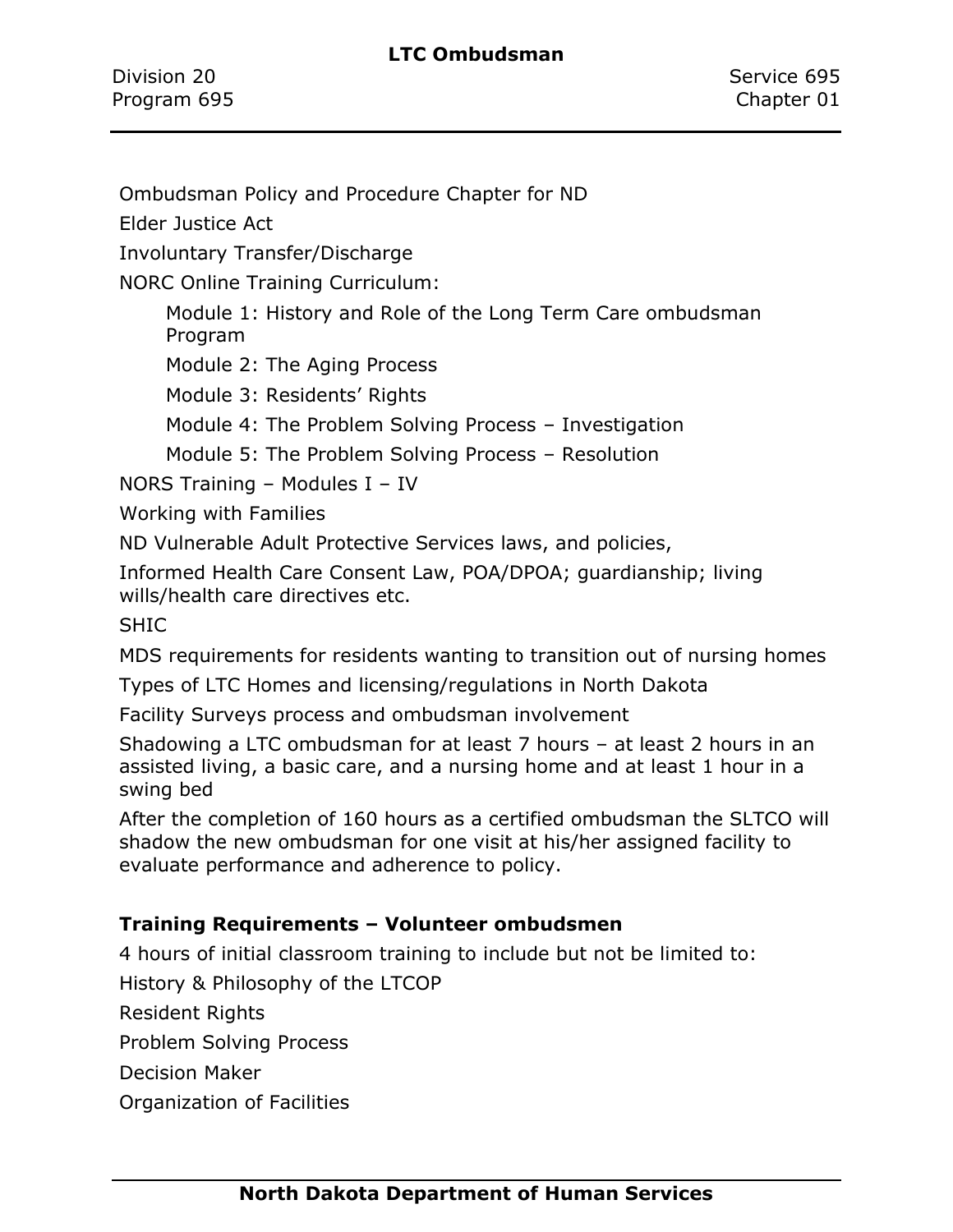Assessment and Care Planning

Case Mix, MC & BCAP

Confidentiality & APS information

Aging Process

There may also be assignments given for the individual to study independently.

Shadowing the local ombudsman doing resident visitation and complaint resolution for at least 2 hours.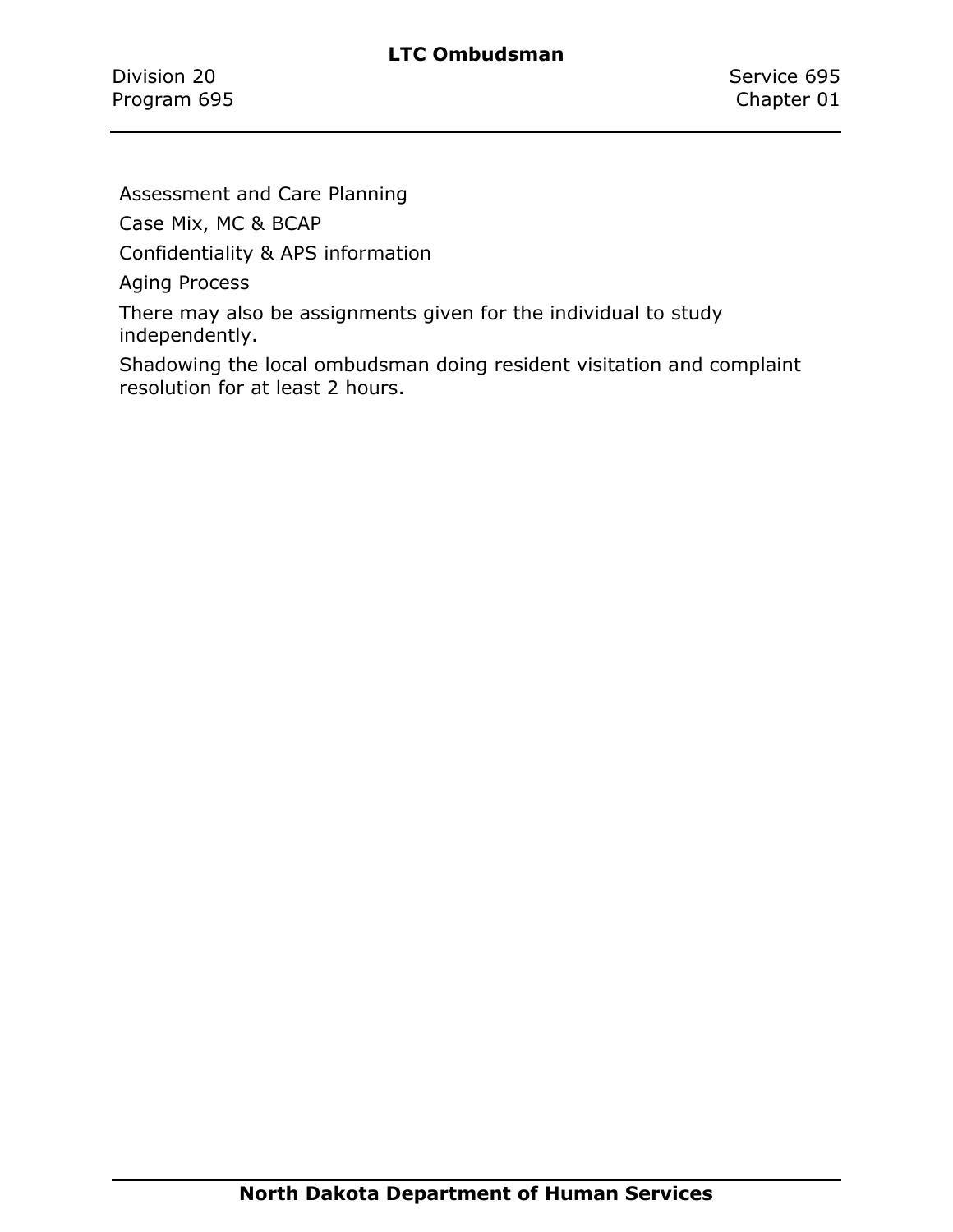#### **Grievances 695-01-20-30**

**(Revised 9/1/21 ML #3632)**

[View Archives](../../../Content/Archive%20Documents/Archives.htm#695_01_20_30)

Dependent upon the content of the grievance a decision may be made by the SLTCO to suspend the representative of the Office named in the grievance until there is full resolution. If the concerns are found to be valid a work improvement plan may be set up.

#### **Grievance about Refusal of Certification or Withdrawal of Certification of an ombudsman/representative of the Office**

- Formal written notice that grounds exist to refuse/withdraw an ombudsman's certification will be sent to the individual and the Director of Aging Services Division by the SLTCO within 5 working days of the determination.
- Upon receipt of the notice the individual then has 5 working days from the date of receipt of such findings to respond in writing to the SLTCO regarding the determination and findings.
- The SLTCO shall issue any revised findings within 5 working days of the receipt of the written response. The SLTCO may first consult with the Director of the Aging Services Division.
- If the SLTCO decides not to change the initial findings the refusal/withdrawal of the certification becomes immediately effective upon a second notice. The second notice will be sent within one working day after the final determination.
- If the SLTCO decides to not refuse/withdraw the certification of the ombudsman but implement other remedies or work improvement measures there shall be formal written notice sent to the ombudsman and the Director of the decision within 5 working days.
- The final decision to refuse/remove certification of a representative of the Office remains with the SLTCO.

#### **Grievance about Actions of a Local ombudsman**

• A grievance regarding the actions of a local ombudsman may be filed in writing with the SLTCO. The grievance statement must list the specific facts related to the grievance, the nature of the grievance, and any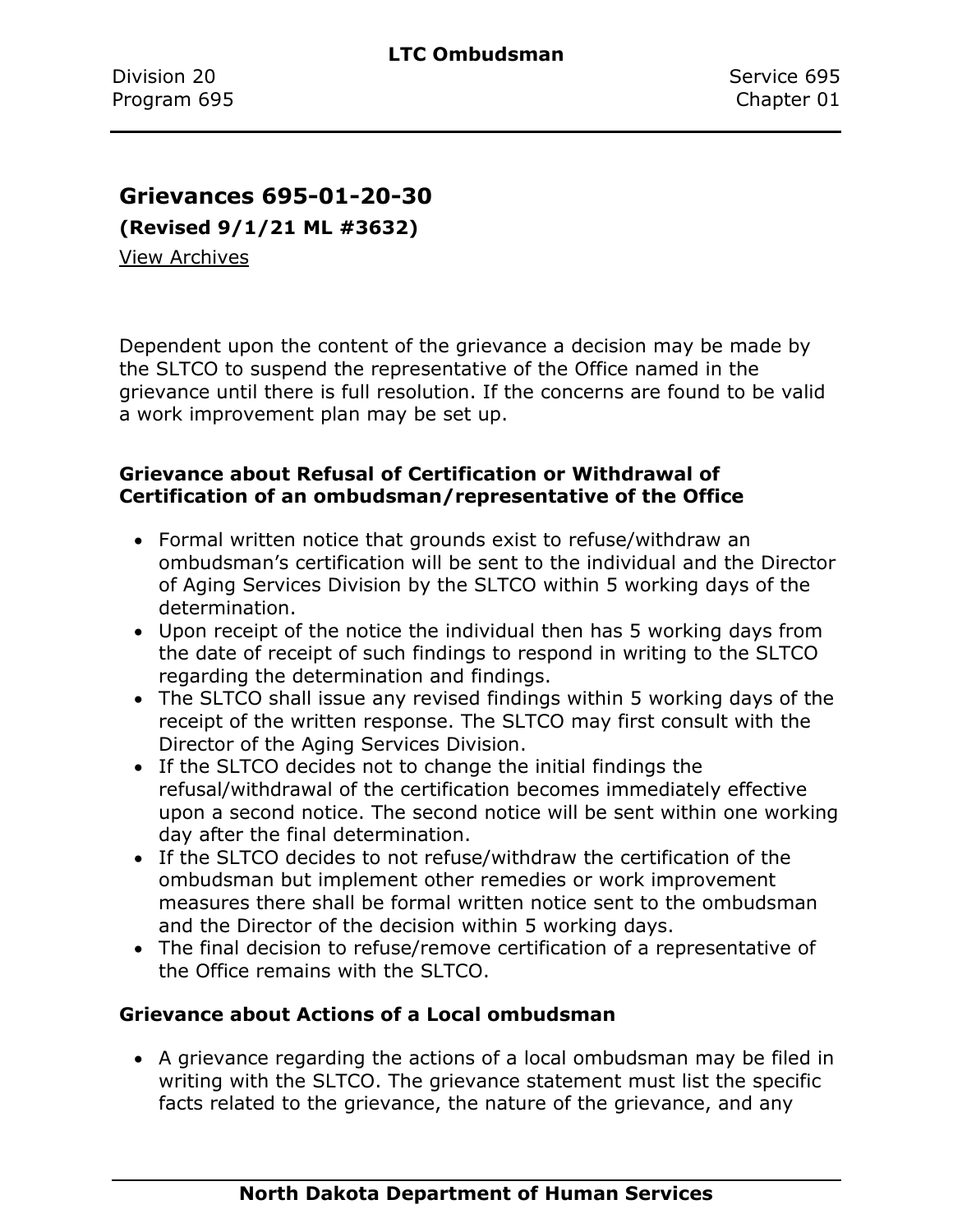request for resolution. The grievance should be made in writing within thirty (30) calendar days of the action.

- The grievance will be discussed with the local ombudsman named in the grievance within five (5) working days and a written copy of the grievance statement will be given to him/her at that time. He/she will have five (5) working days to provide a written response to the SLTCO.
- The SLTCO may discuss the grievance with the Aging Services Division Director if possible without violating confidentiality and disclosure rules.
- The SLTCO will respond to the local ombudsman and the complainant regarding the grievance within 5 working days of receipt of the response from the local ombudsman. The response is final.

#### **Grievance about complaint investigations**

A grievance regarding a complaint investigation may be filed in writing with the SLTCO. The grievance statement must list the specific facts related to the grievance, the nature of the grievance, and any request for resolution. The grievance should be made in writing within thirty (30) calendar days of the action.

- The complaint investigation documentation will be reviewed by the SLTCO within five (5) working days.
- The local ombudsman who completed the complaint investigation will be interviewed as part of the investigation.
- Informed consent must be obtained from the resident or the resident's representative for any resident identifying details of the investigation to be disclosed to the individual filing the grievance. The response that is provided will address whether the complaint investigation process followed the policies of the program.
- If the concerns noted about the complaint investigation are substantiated, corrective action and education will be done with the local ombudsman.
- The SLTCO will have five (5) working days to provide a written response. The response is final.

#### **Grievance about the actions of the State ombudsman**

• The grievance should be made in writing within 30 days of the action and submitted to the Director of the Aging Services Division. It must list the specific facts related to the grievance, the nature of the grievance, and any request for resolution.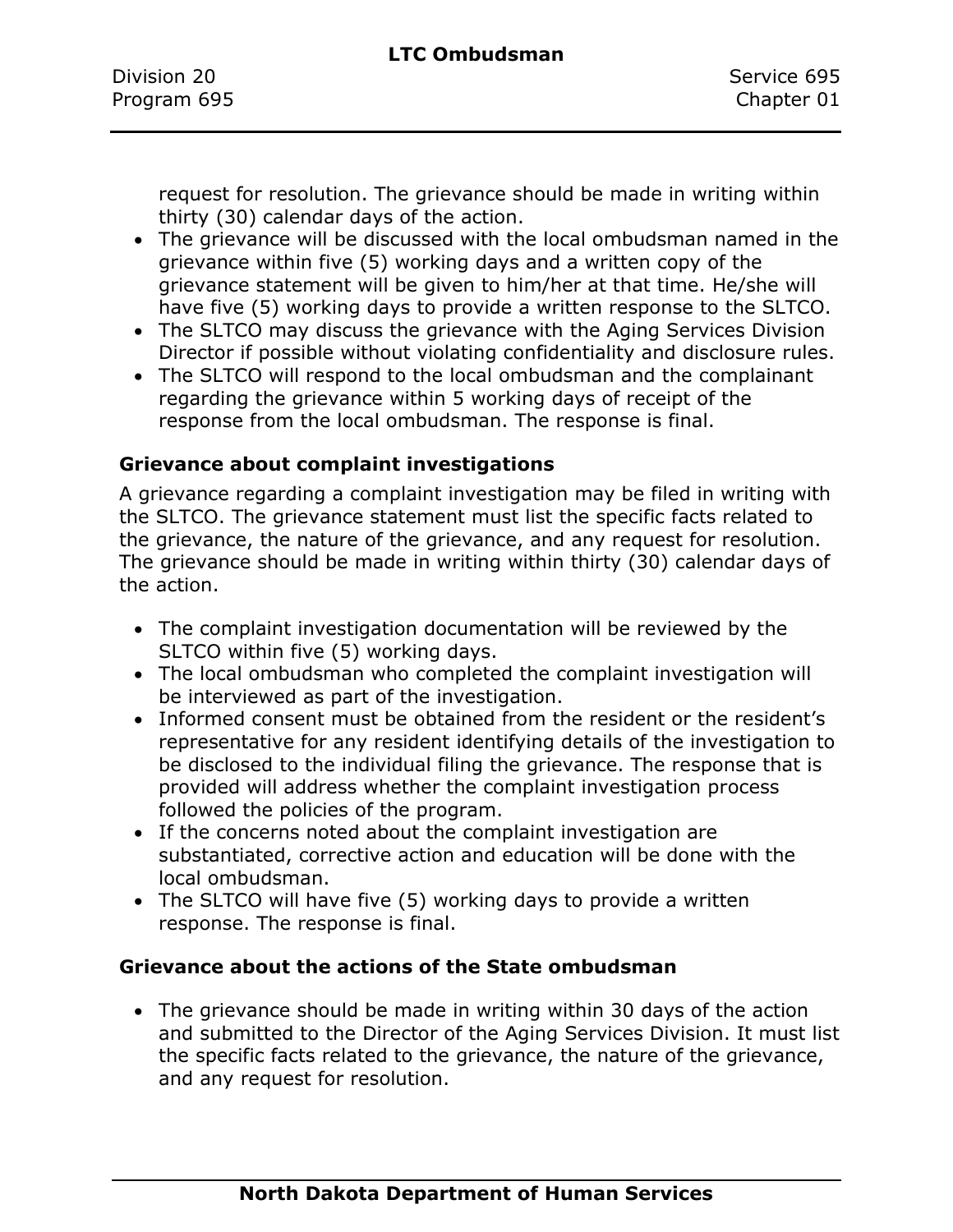- A copy of the grievance will be discussed with the SLTCO within five (5) working days of its receipt. A written copy of the grievance statement will be given to him/her at that time.
- The policies on consent and disclosure must be followed if this involves a complaint investigation.
- The SLTCO shall provide a written response to the Director of Aging Services without violating the policies of disclosure within 5 working days.
- The Director shall provide a response to the grievance within 5 working days from receipt of the SLTCO response to the SLTCO and the complainant.

#### **Grievance about the actions of a volunteer ombudsman**

- A grievance regarding the actions of a volunteer ombudsman may be filed in writing with the local ombudsman or the SLTCO. The grievance statement must list the facts related to the grievance, the nature of the grievance, and any request for resolution. The grievance must be made in writing within thirty (30) days of the action.
- If received by the local ombudsman, he/she will provide a copy of the grievance to the SLTCO within one working day (or the SLTCO to the local ombudsman if received by the SLTCO) and may discuss the grievance with the SLTCO.
- The grievance will be discussed with the volunteer ombudsman named in the grievance within five (5) working days of initial receipt. A written copy of the grievance statement will be given to him/her at this time. He/she will have five (5) working days to provide a written response.
- The SLTCO will review the response within two (2) working days with the local ombudsman and the volunteer ombudsman and discuss the resolution of the grievance. The resolution will be final.
- The SLTCO will provide the complainant who filed the grievance the resolution in writing within 5 working days of the resolution meeting with the volunteer ombudsman.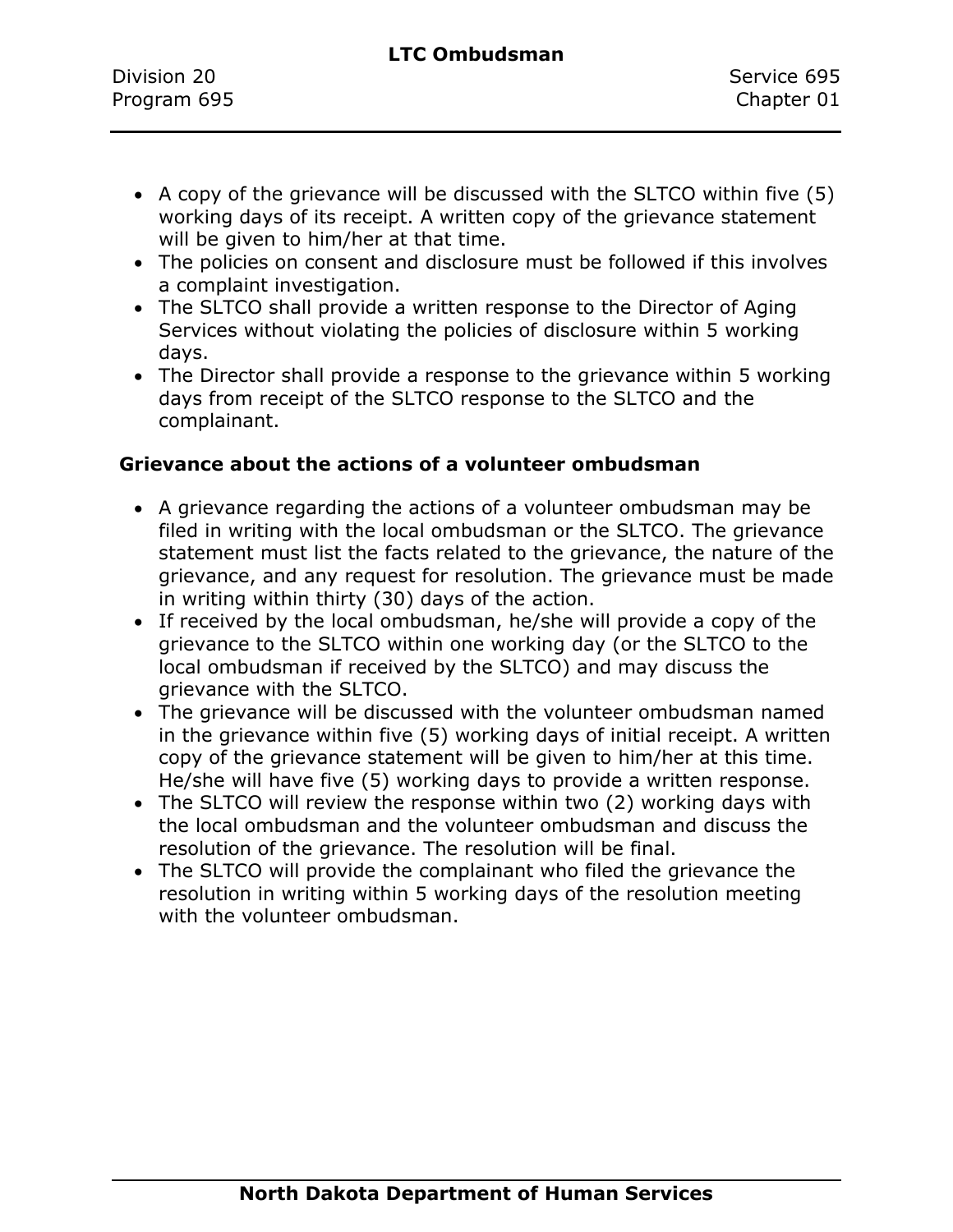# **Retaliation and Willful Interference Prohibited 695-01-20-35**

**(Revised 1/1/18 ML #3500)**

[View Archives](../../../Content/Archive%20Documents/Archives.htm#695_01_20_35)

The representatives of the Office, or any entity with direct knowledge, shall notify the SLTCO immediately of any allegations of willful interference or suspected retaliation by a long-term care facility or other entity, or individual regarding any resident or complainant for filing a complaint with, providing information to, or otherwise cooperating with any representative of the Office in the fulfillment of their duties.

They shall also report allegations of interference, retaliation, and reprisals by a long-term care facility, other entity or individual against the SLTCO or representative of the Office for fulfillment of the functions, responsibilities, or duties as laid out in 1324.13 and 1324.19.

Upon receipt of such notification the SLTCO shall contact the alleged longterm care facility, entity, or individual and:

- Review the information presented and how it is seen to be willful interference or retaliation;
- Educate on the role and responsibilities of the LTCOP;
- Attempt resolution of the situation;
- If resolution is not successful referral shall be made to the Attorney General's office for prosecution;
- A complaint will also be filed with the DOH if a nursing home is involved as such actions may be cited as deficiencies which would require a plan of correction.

NDCC 50-10.1-05 states that a long term care facility, and its agents, may not take or threaten retaliatory action against a resident, employee, or any other person on account of the filing of a complaint by or on behalf of that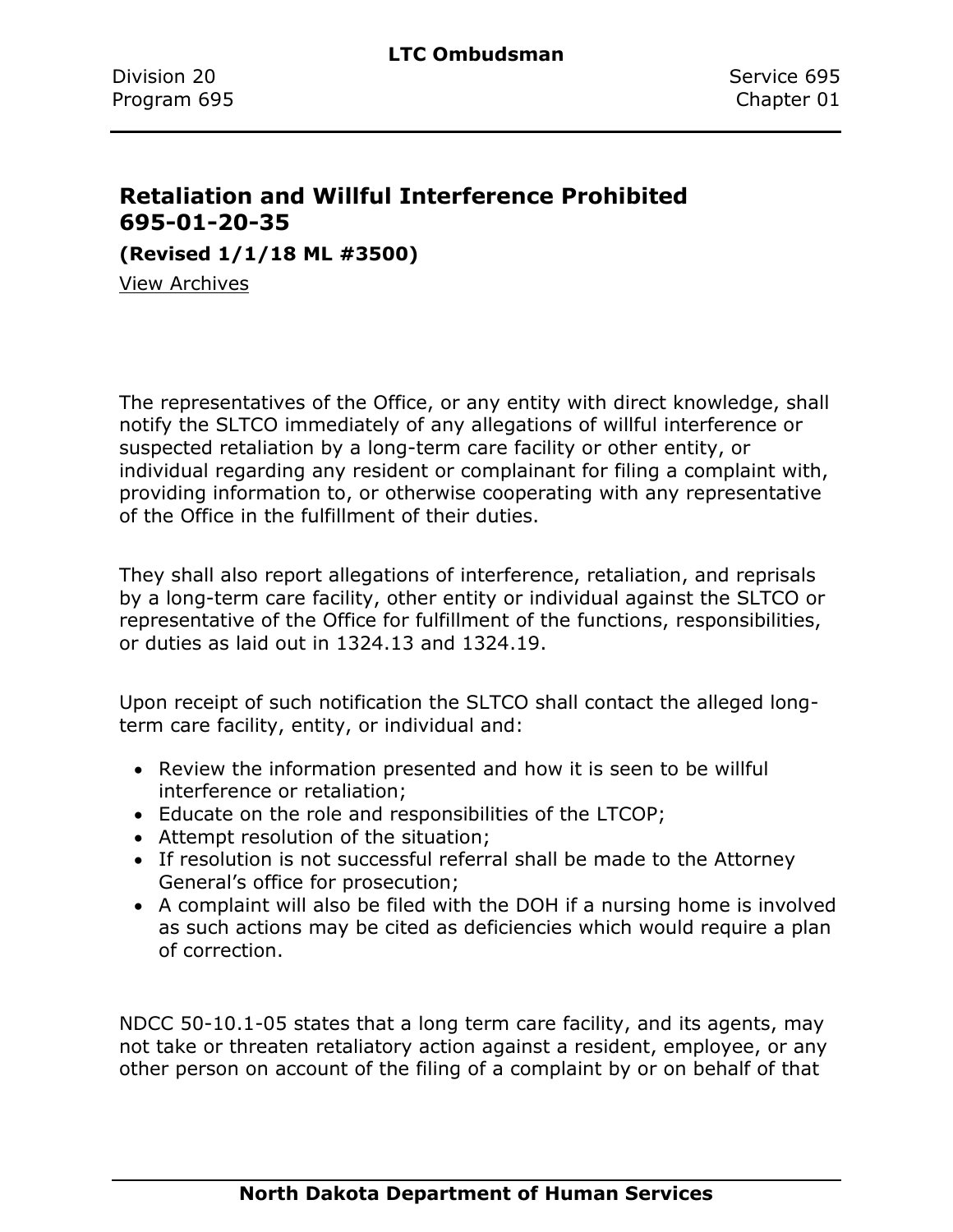Division 20 Service 695 Program 695 Chapter 01

resident, or on account of the providing of information to a long term care ombudsman constituting or relating to a complaint.

NDCC 50-10.2-02 ensures the right of each resident, the resident's immediate family, any existing legal guardian of the resident, friends, facility staff, and other persons to present complaints on the behalf of the resident to the facility's staff, the facility's administrator, governmental officials, or to any other person, without fear of reprisal, interference, coercion, discrimination, or restraint. The facility shall adopt a grievance process and make the process known to each resident and, if the resident is unable to understand, to the resident's immediate family member or members and any existing legal guardian of the resident. An individual making a complaint in good faith is immune from any civil liability that otherwise might result from making the complaint.

NDCC 50-10.2-04. For enforcement has the following action.

Any facility that violates this chapter may be enjoined by a district court. Actions for injunction under this section may be prosecuted by the attorney general or any state's attorney in the name of the state. Actions for injunction under this section must be prosecuted in the county where the case arises.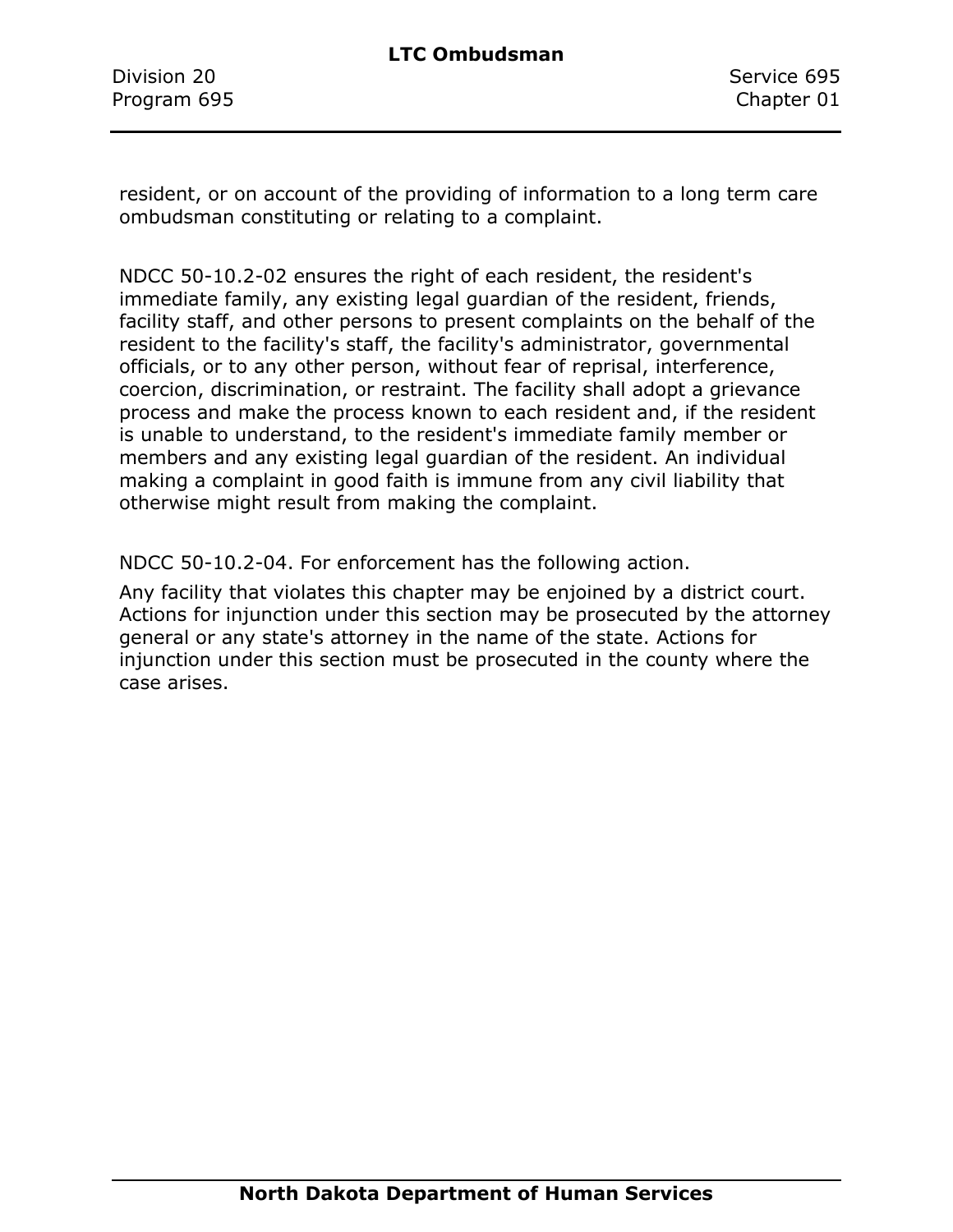# **Long Term Care Ombudsman Program (LTCOP) Service Delivery 695-01-25**

#### **Eligible Clients 695-01-25-01**

**(Revised 1/1/18 ML #3500)**

[View Archives](../../../Content/Archive%20Documents/Archives.htm#695_01_25_01)

Any resident of a long term care facility may receive services from the Long Term Care Ombudsman program.

The program will provide consultations and information to any LTC staff, family of a LTC resident, or community member on issues pertaining to the health, safety, welfare and rights of LTC residents.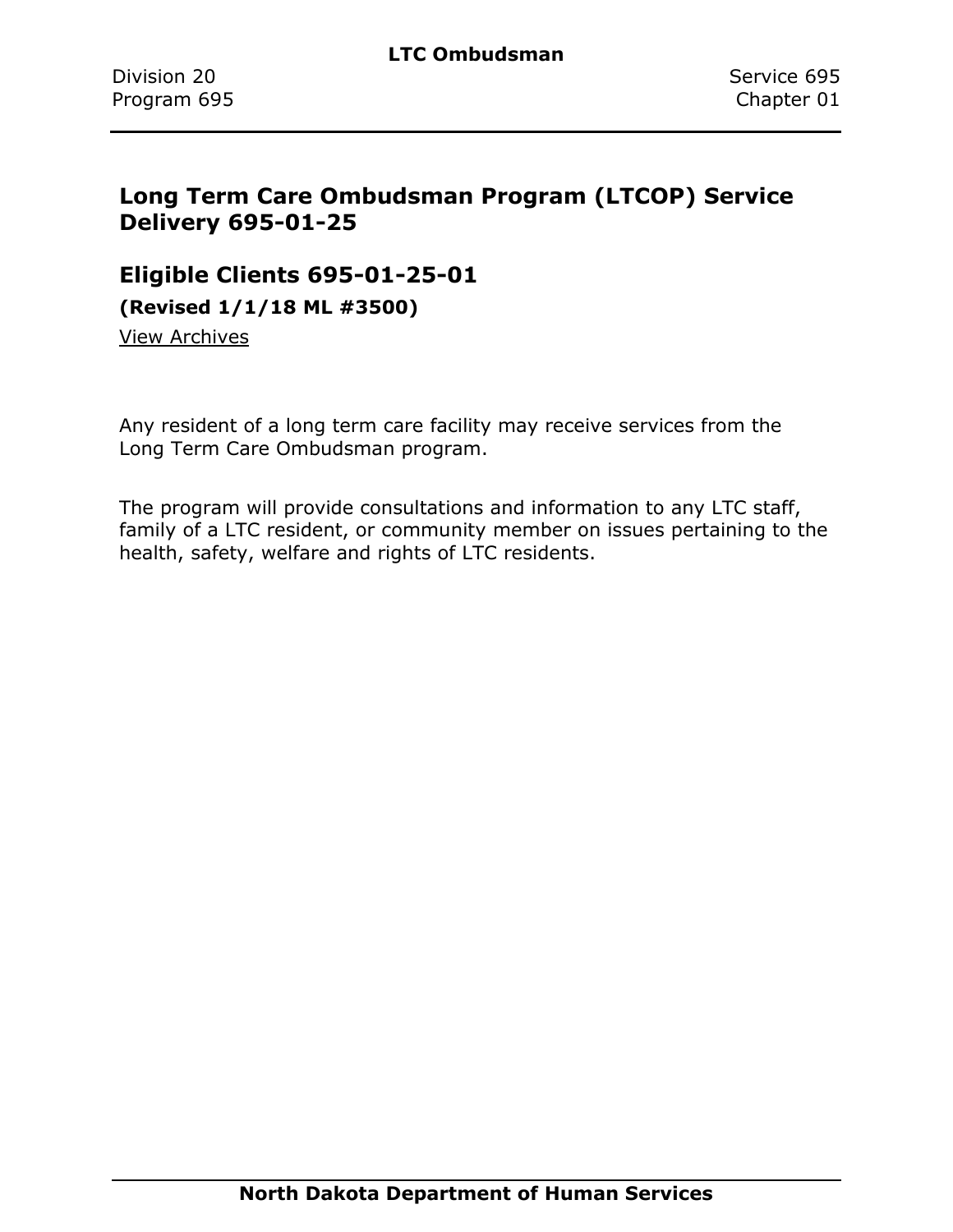#### **Resident Visits 695-01-25-05**

**(Revised 9/1/21 ML #3632)**

[View Archives](../../../Content/Archive%20Documents/Archives.htm#695_01_25_05)

- A. Quarterly non-complaint related visits
	- 1. The local long-term care ombudsman shall visit each quarter the residents of each long term care facility in their assigned geographic area.
	- 2. Visits shall be unannounced and staggered so that facilities have no basis to predict the timing of the visit.
	- 3. A visit for the purpose of complaint investigation, working with the resident or family council, presenting an in-service for facility staff, participating in an annual survey or other related reason may be combined with a quarterly non-complaint related visit. Documentation of time must be done separately.
	- 4. The ombudsman shall not interfere with the provision of resident care or the daily facility function when making visits.
	- 5. The purpose of the visits shall be:
		- a. To observe the condition of the residents and the facility and make recommendations as appropriate.
		- b. Meet new residents and orientate them and any family members about the Ombudsman program. Ombudsman brochures and copies of the Resident Rights handbooks shall also be given out. The ombudsman can also give out their business card.
		- c. Confirm that facilities have information about the ombudsman program posted in an area accessible to residents. Ombudsman posters are available through the Office of the SLTCO.
		- d. Visit with residents, and/or family members, and staff to determine if there are any issues that need to be resolved.
		- e. To gather and maintain an updated listing of phone numbers or e-mail addresses for the residents and resident representatives. Consent shall be obtained at the same time to use this contact information if necessary.
- B. Complaint related visits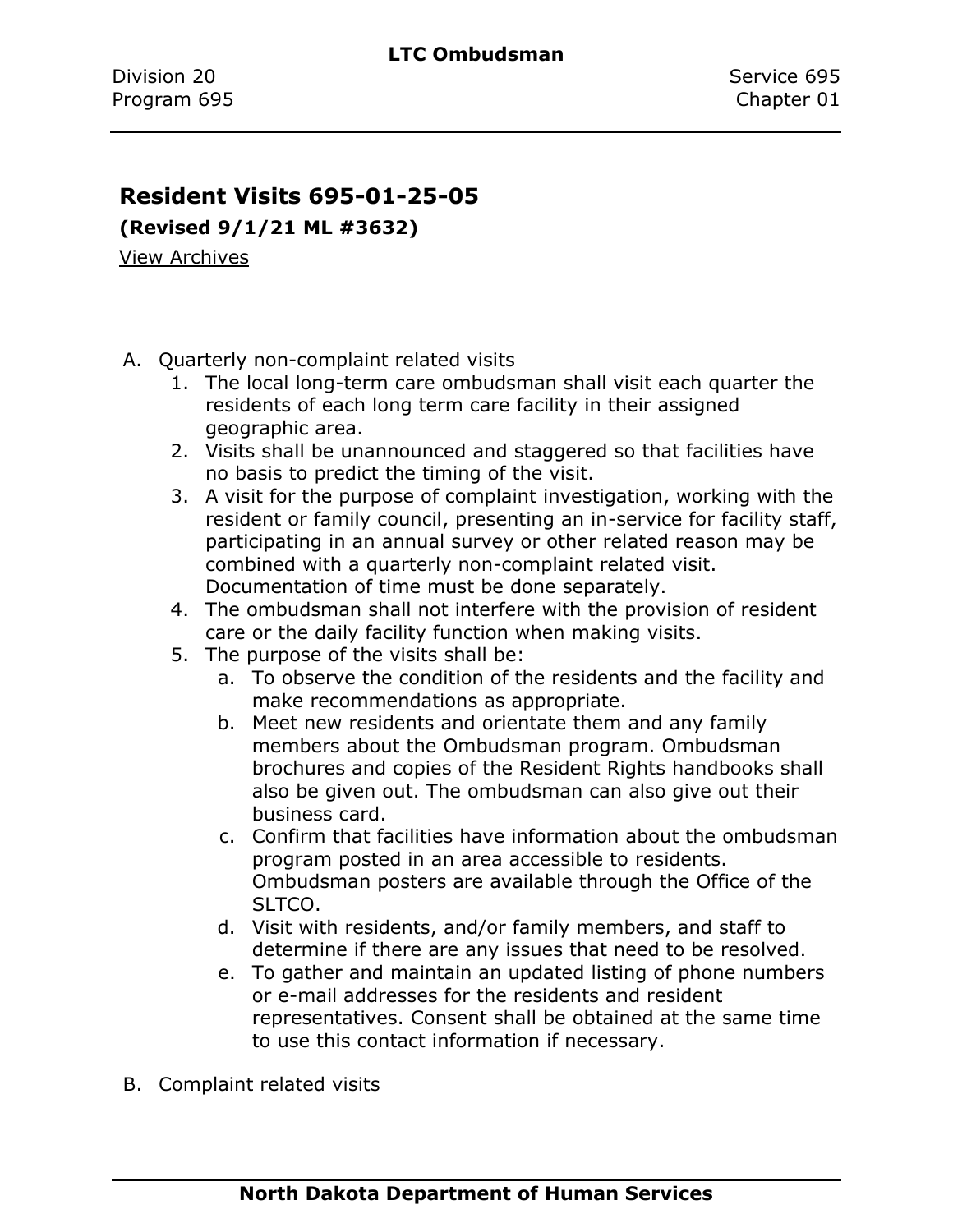- 1. Upon responding to a complaint the ombudsman may need to visit the resident at the facility.
- 2. See Intake of Complaints 695-01-25-45 for further information.
- C. Increased frequency of visits

The ombudsman shall visit a facility more frequently than once a quarter when the facility has:

- 1. a history of serious or frequent complaints;
- 2. a change in ownership or administration
- 3. imposition of a serious state or federal sanction or plan of correction;
- 4. an imminent closure;
- 5. by request of the SLTCO in the interests of protecting residents.
- D. Declaration of disaster or emergency issued by either federal or state officials that specifically restricts visitation by the ombudsmen to residents of long-term care facilities
	- 1. The ombudsmen shall follow the visitation restriction for the duration of the declaration.
	- 2. The ombudsmen shall use the contact information for the residents and resident representatives to make phone calls and virtual visits.
	- 3. If necessary, the ombudsmen will contact the long-term care facility and request updates on contact information for all the current residents. The ombudsman shall obtain consent to use the contact information upon the initial contact with the resident.
	- 4. This shall apply for both the regular quarterly contacts and complaint resolution contacts.
	- 5. Specific protocols will be developed by the SLTCO based on the nature of the disaster or emergency.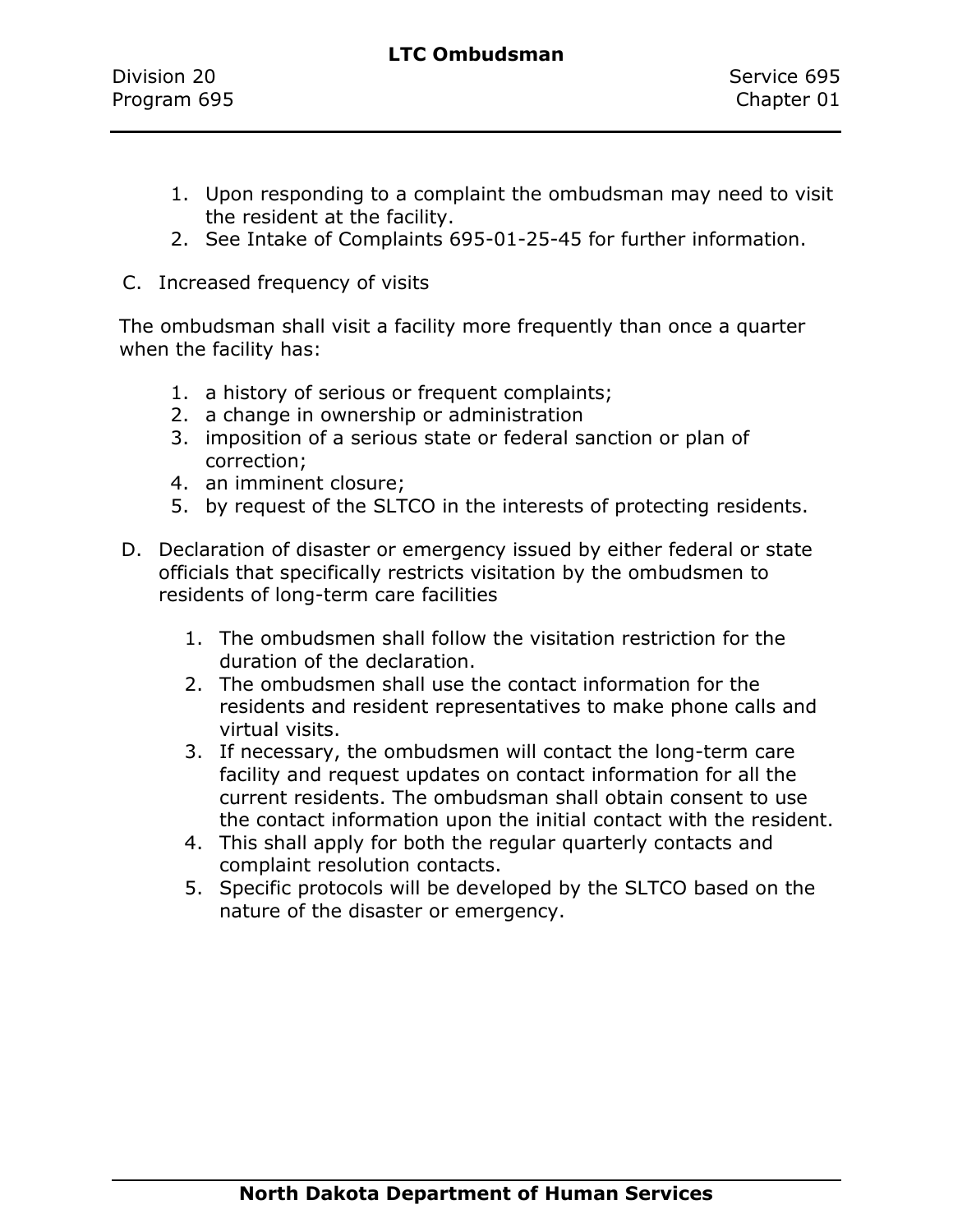#### **Role in Facility Closure 695-01-25-10**

**(Revised 9/1/21 ML #3632)**

[View Archives](../../../Content/Archive%20Documents/Archives.htm#695_01_25_10)

The ombudsman role during the closure of a long term care facility is to advocate for resident rights and resident directed planning.

Upon notice that a facility is closing the local ombudsman shall:

- support residents during the relocation process
- monitor the facility's planning for the discharge/relocation of residents (see also CFR 483.75(r) for nursing facilities)
- advise residents of their rights during the closure and insure their rights are protected
- report violations of regulatory requirements to the licensing authority as a systems issue
- assist residents and their families by providing information about relocation options and educating them on choosing a facility to best meet the residents needs
- follow up with as many residents as possible after discharge is complete to evaluate the process and satisfaction with current living arrangement
- Notify local ombudsmen if residents are relocating to facilities in their zone for follow-up on the actual move and adjustment to the new facility.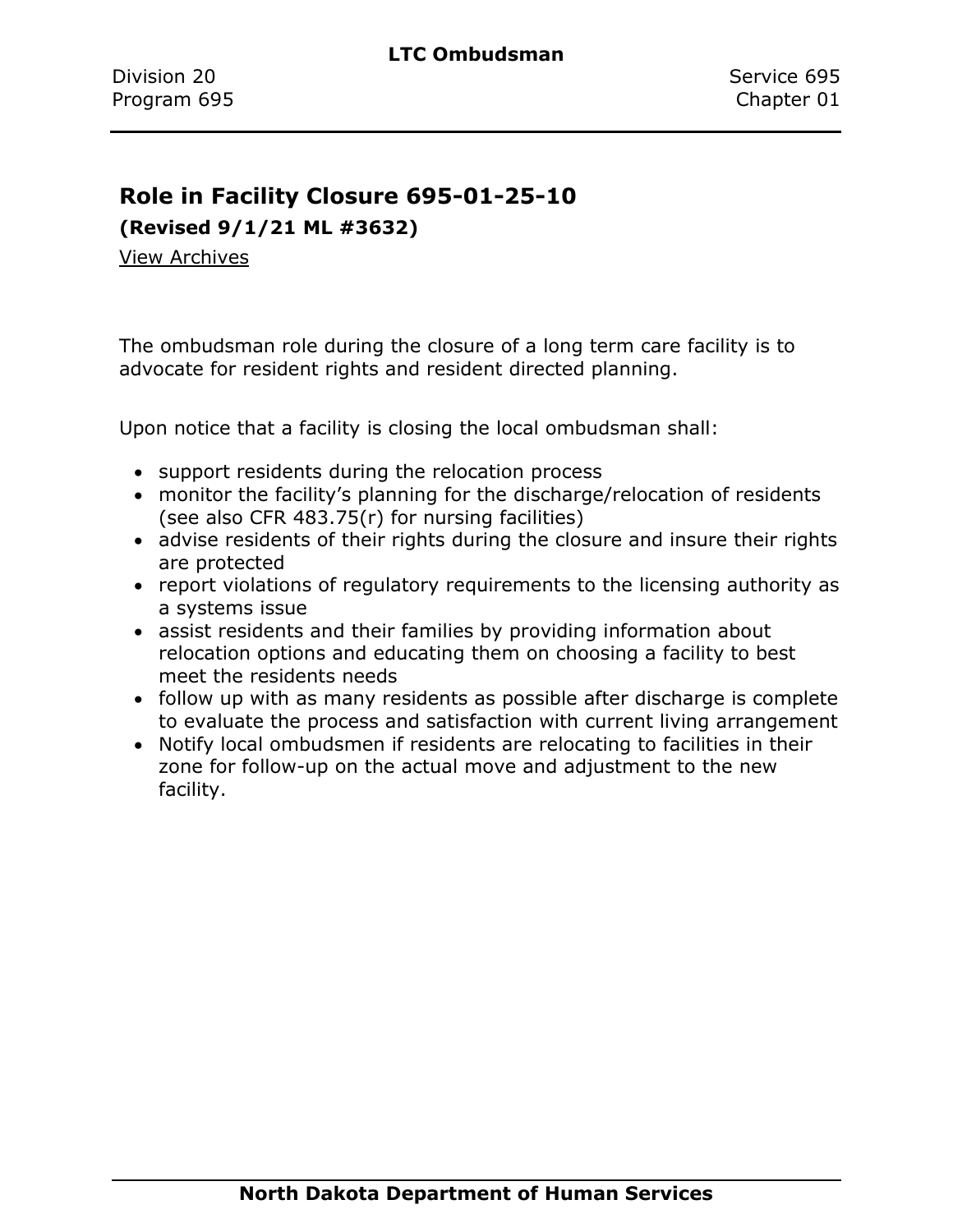# **Access to Facilities and Residents 695-01-25-15**

**(Revised 1/1/18 ML #3500)**

[View Archives](../../../Content/Archive%20Documents/Archives.htm#695_01_25_15)

As stated in NDCC 50-10.1 the ombudsman shall have access to all long term care facilities within the state for regular visits and also to investigate complaints. Thus the ombudsmen can enter all long term care facilities at any time and on any day of the week as needed to do a visit or to do complaint investigation.

Also as stated in NDCC 50-10.1-04 the ombudsman shall also be able to visit with a resident in a private space.

The ombudsman shall:

- 1. Knock before entering a resident's room, identify self as the ombudsman, and receive resident's permission to enter the room.
- 2. End a conversation with a resident at the resident's request.
- 3. Follow all infection control measures required to visit with a resident.
- 4. If visiting with a resident in a public area ask the resident about moving to a private area or attempt to have a discussion not within audible range of other persons.
- 5. Visit at the times necessary to observe and investigate complaints.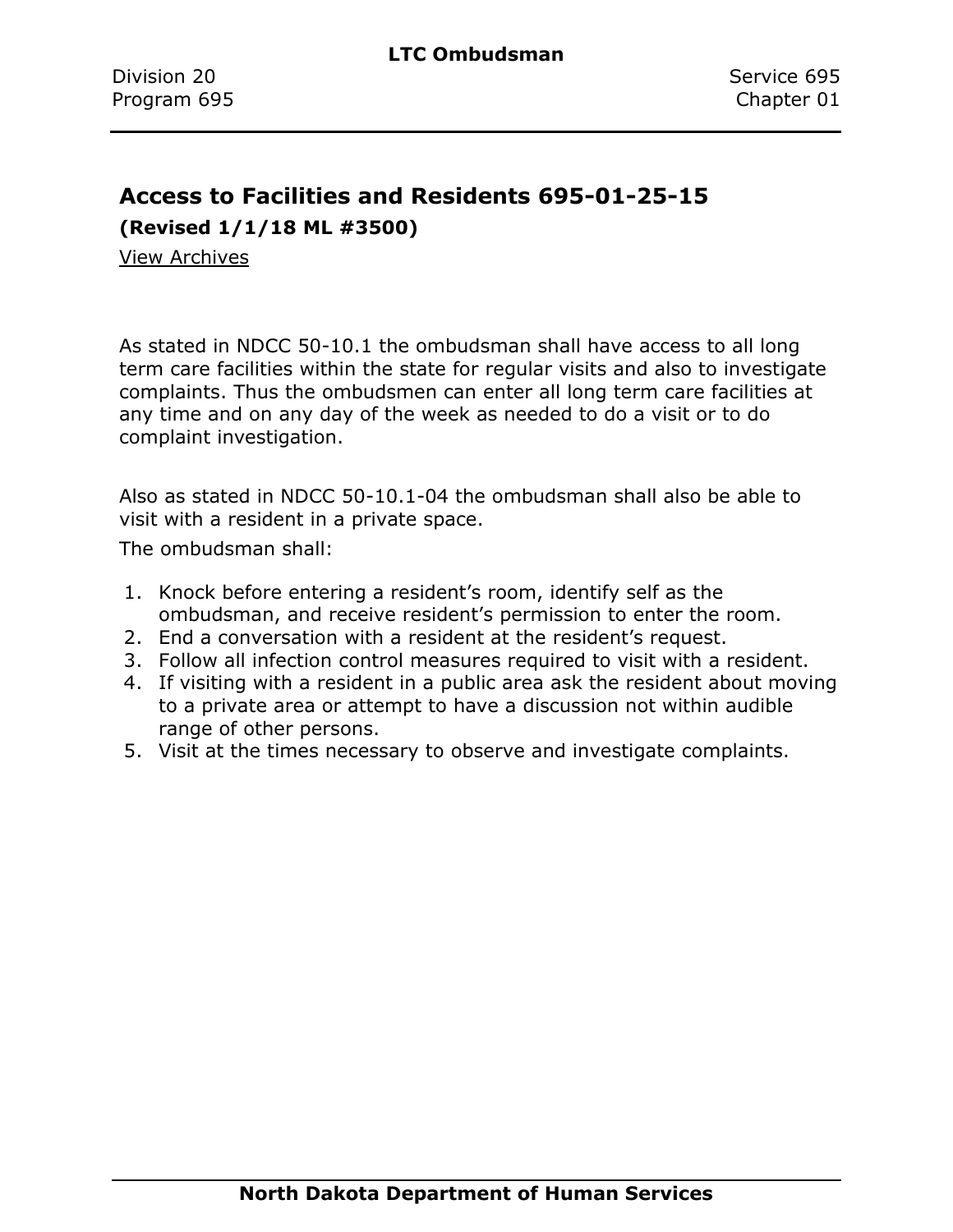#### **Access to Records 695-01-25-20**

**(Revised 1/1/18 ML #3500)**

[View Archives](../../../Content/Archive%20Documents/Archives.htm#695_01_25_20)

As per NDCC 50-10.1.04 the ombudsman shall have access to all social and medical records of a resident if:

- a. The representative of the Office has the informed consent of the resident or the resident representative.
- b. Access to the records is necessary to investigate a complaint and the resident is unable to consent to the review and has no resident representative and the SLTCO approves access.
- c. The resident representative refuses to give consent and the representative of the Office has reasonable cause to believe that the resident representative is not acting in the best interest of the resident AND the SLTCO approves access.

Informed consent can be communicated in writing, through the use of auxiliary aids and services, orally, and visually. Informed consent must be documented in the resident's file by the ombudsman. Documentation must show the reasonable cause and the SLTCO approval if needed.

If the resident is unable to provide informed consent and the name of the resident representative is needed to address a concern the ombudsman shall:

a. Request the name and contact information of the resident representative from the LTC facility.

As per OAA Section 712 (b)(3) For purposes of section 264(c) of the Health Insurance Portability and Accountability (HIPPA) Act of 1996, 45 CFR part 160 and 45 CFR 164, subparts A & E, does not preclude release by covered entities of resident private health information or other resident identifying to the Ombudsman program, including but not limited to residents' medical, social, or other records, a list of resident names and room numbers, or information collected in the course of a State or Federal survey or inspection process.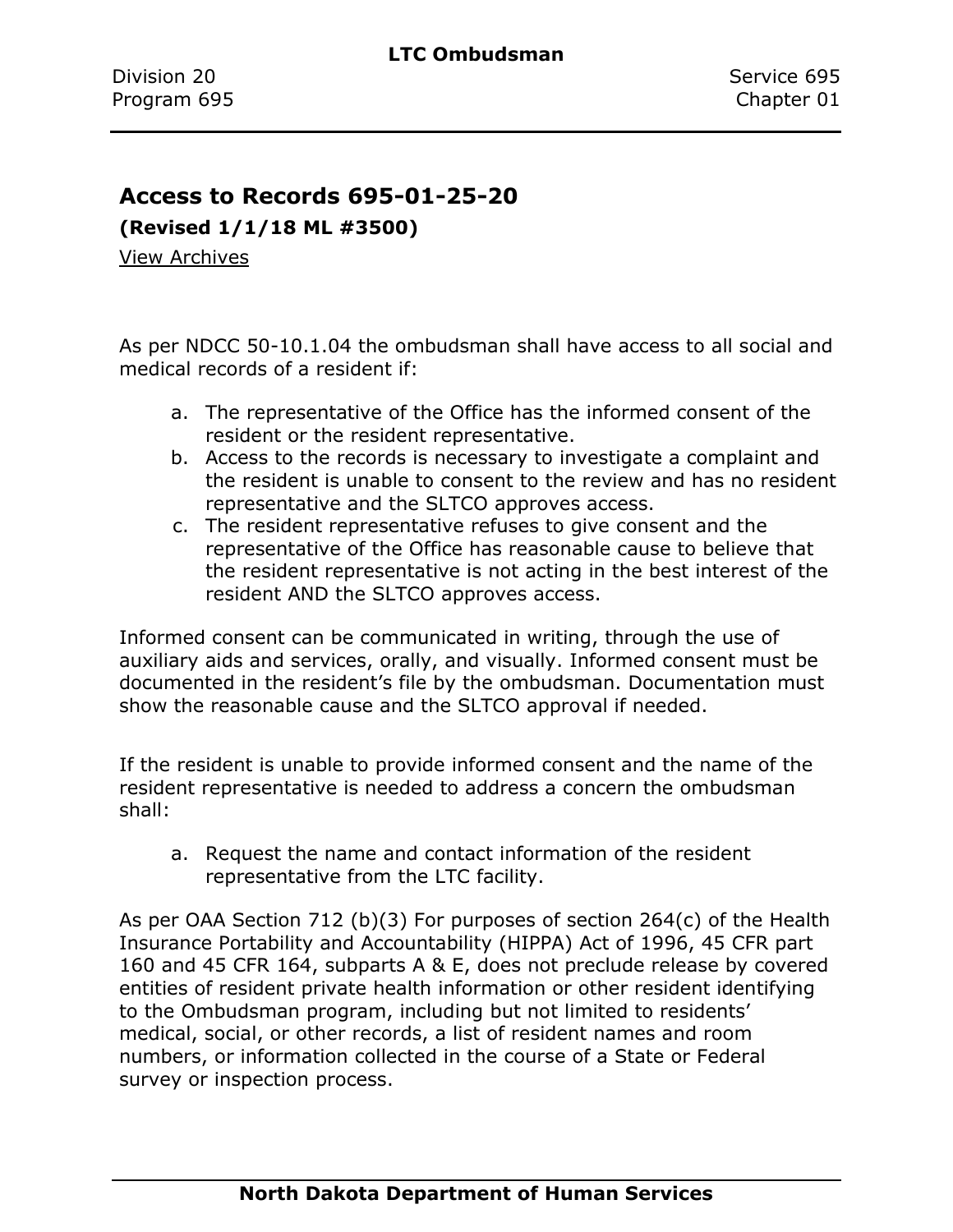Division 20 Service 695 Program 695 Chapter 01

A Memorandum of Agreement with the Department of Health (last updated March 2017) states they shall share copies of all licensing and certification records maintained by them with respect to specific long-term care facilities consistent with state and federal laws and regulations. This includes the nursing homes, basic cares, and swing beds.

The licensing and certification records for assisted living homes are maintained by the Department of Human Services, Medical Services Division. Those records are can be accessed upon request (phone call, email, etc.).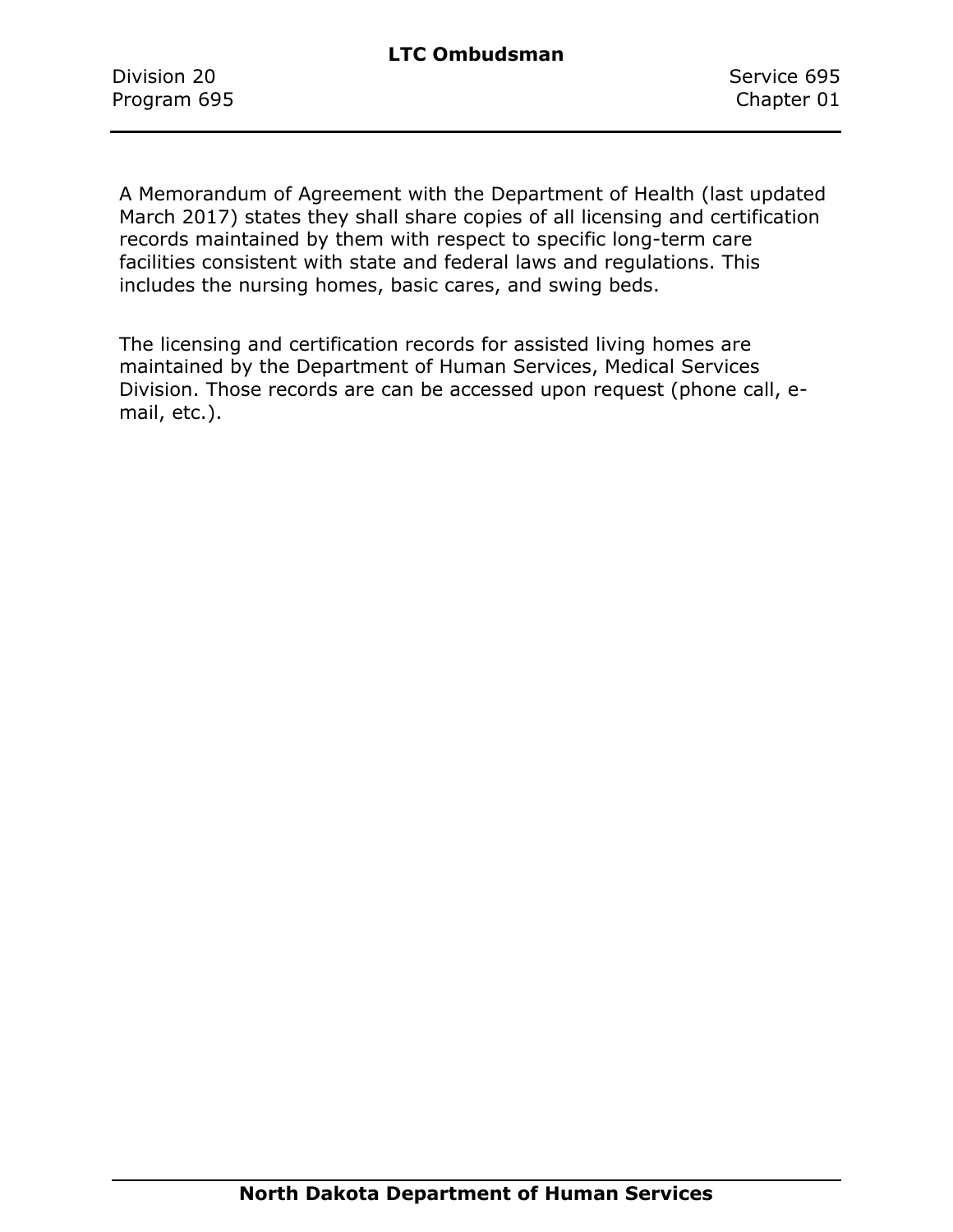#### **Consultation 695-01-25-25**

**(Revised 1/1/18 ML #3500)**

[View Archives](../../../Content/Archive%20Documents/Archives.htm#695_01_25_25)

The LTCOP is a resource for information about long-term care services, regulations, and resident rights. Representatives of the Office may provide the following information to community members, family members, or facility staff. (Information is not limited to the following.)

- Explanation of the ombudsman advocacy role
- Information and direction on choosing a long term care facility and an explanation of the levels of care
- Factual information such as laws, regulations, and survey information etc. about long term care facilities.
- Promotion and clarification of resident rights, individual choice and resident directed care.
- Referral information on other services and agencies.

If a consultation evolves into a complaint a case is also opened.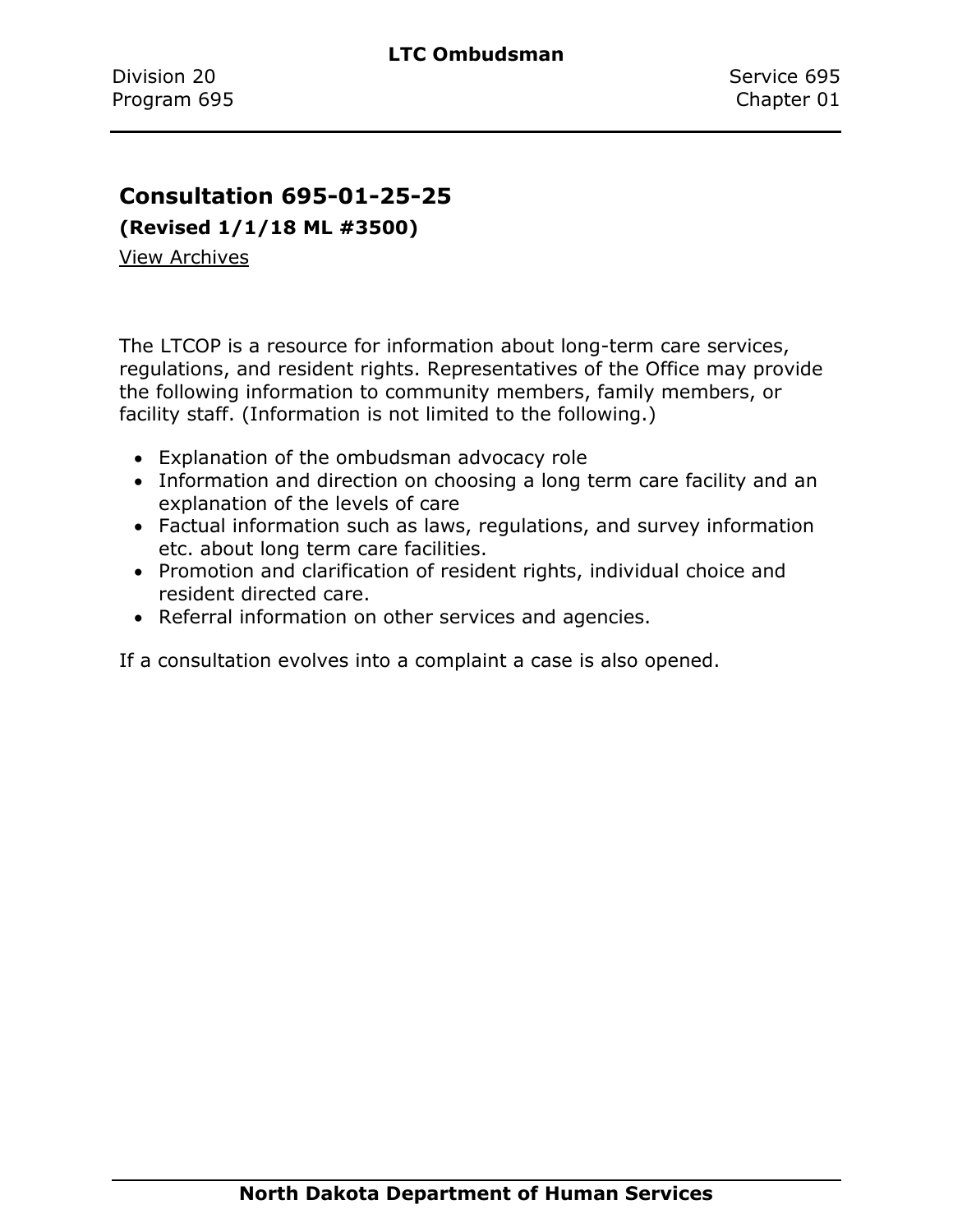#### **Community Education 695-01-25-30**

**(Revised 1/1/18 ML #3500)**

[View Archives](../../../Content/Archive%20Documents/Archives.htm#695_01_25_30)

The SLTCO and the local ombudsman are available to provide information and education regarding the long-term care system, aging issues, the rights and benefits of residents of long-term care facilities, and services available to residents. Recruitment of volunteer ombudsman may also be done through community education.

Public education activities include public speaking engagements, conducting workshops, promoting the development of community advocacy organizations, developing and distributing written materials, and promoting media coverage of long-term care issues.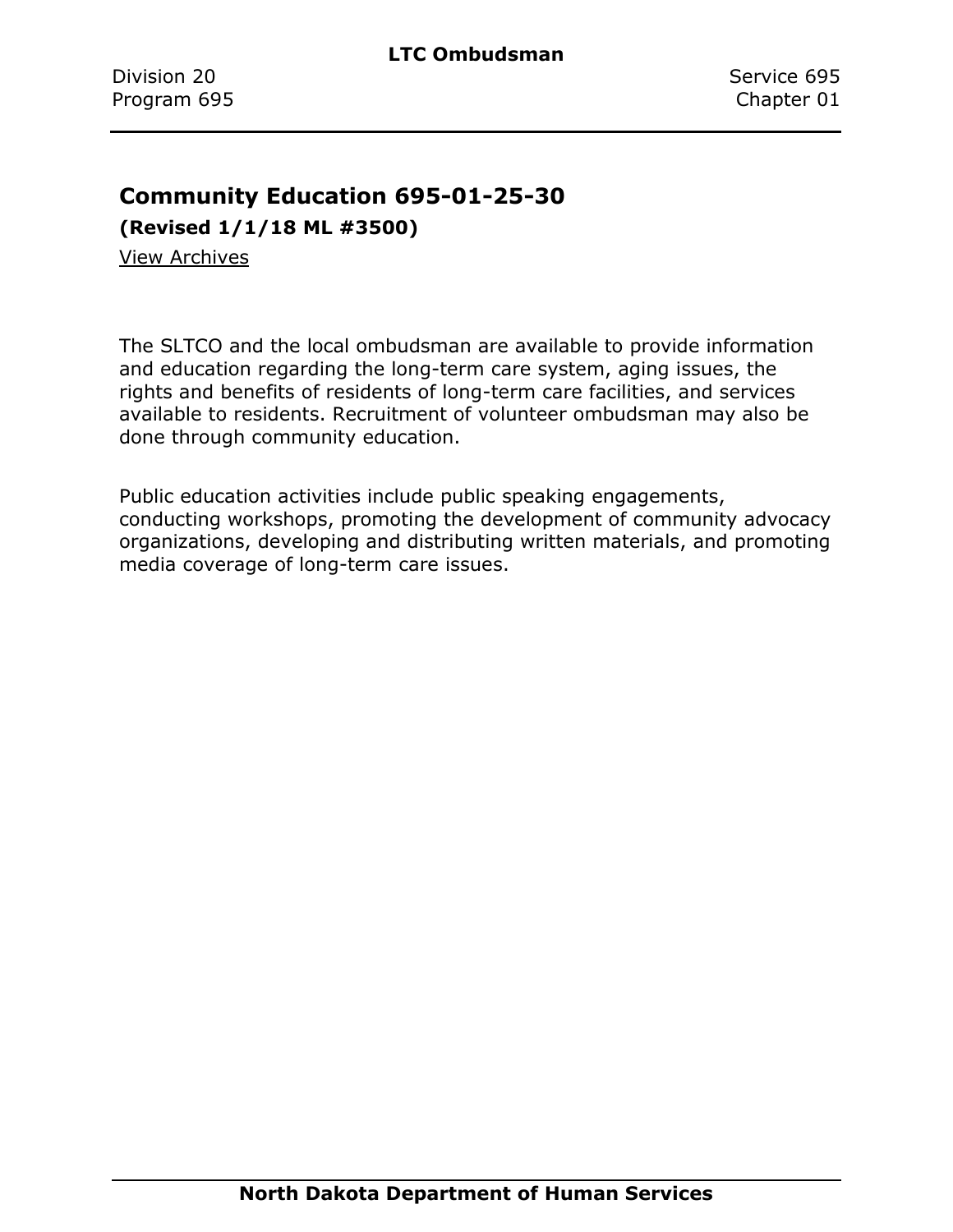### **Consent and Resident Directedness in Complaint Process 695-01-25-35**

**(Revised 9/1/21 ML #3632)**

[View Archives](../../../Content/Archive%20Documents/Archives.htm#695_01_25_35)

- A. Regardless of the source of the complaint the ombudsman advocates on behalf of the resident of the long-term care facility. All complainants shall be informed that consent from the resident or resident representative is necessary for the ombudsman to actively advocate or investigate a complaint.
- B. The purpose of a complaint investigation is to resolve the issue to the satisfaction of the resident and to protect his/her health, welfare and rights. The goal is not to substantiate if abuse or other allegations occurred to the standard of law.
- C. Investigation by the ombudsman of a complaint shall proceed only with the expressed and informed consent of the resident or the resident's representative.
- D. For all complaint investigations the ombudsman shall:
	- a. Determine the resident's perception of the complaint or issue
	- b. Determine the resident's wishes regarding the resolution of the complaint
	- c. Advise the resident of his or her rights
	- d. Promote self-advocacy
	- e. Develop a plan of investigation leading to a resolution consistent with the resident's wishes.
- E. If at any time during the complaint investigation and resolution process the resident indicates that he or she does not want the ombudsman to take further action on the complaint the ombudsman shall:
	- a. Attempt to determine the reason the resident is refusing or withdrawing consent including the following.
		- i. Past responses of the facility to complaints
		- ii. The residents relationship with the staff and presence of support systems/placement options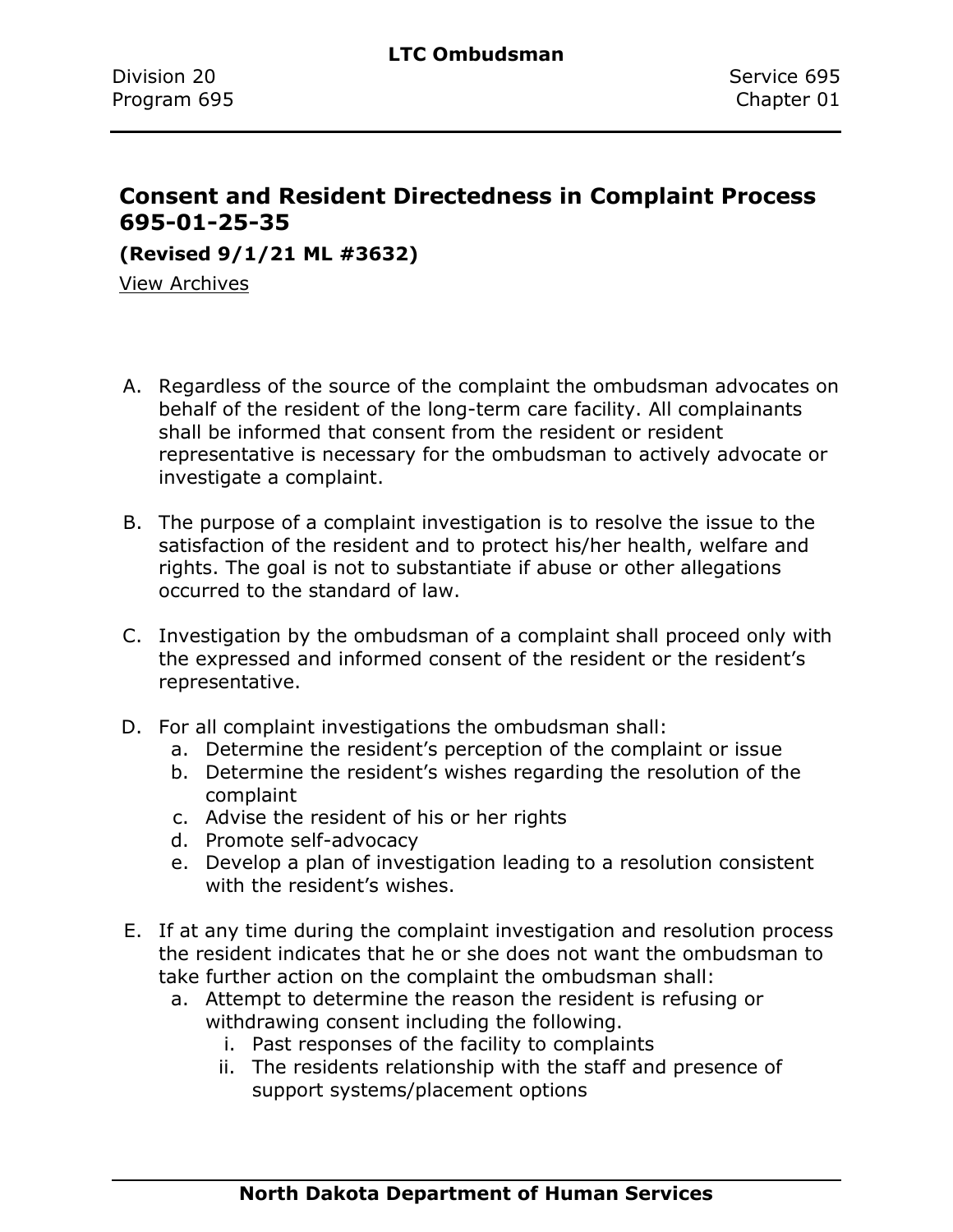| Division 20 |  |
|-------------|--|
| Program 695 |  |

- iii. The experience of the resident with the facility; or fear of retaliation by facility staff.
- b. Discontinue investigation and resolution activities on the complaint
- c. Inform the resident that he or she may contact the ombudsman in the future regarding the withdrawn complaint or a different complaint.
- d. Provide contact information for the LTCOP to the resident.
- e. If the complaint is systemic/recurring the Ombudsman shall determine whether to use other strategies that would not involve or disclose the identity of the resident who has withdrawn consent. (e.g. filing a complaint as the complainant, presenting the issue to the resident or family council)
	- i. If this option is pursued the resident should be informed of the action to be taken.
- F. For abuse and neglect complaints in which the resident refuses to give, or withdraws, consent, the Ombudsman shall use the following advocacy strategies.
	- a. Inform the resident of the process of an abuse or neglect investigation – what agencies could be involved, etc.
	- b. Discuss the reasons the resident does not want to pursue the allegations of abuse and/or report them.
	- c. Ask resident if the information has been shared with anyone else or if there is a person he/she trusts to share it with. If so ask for consent to talk to that person.
	- d. Explain resident rights and the ombudsman role to support the resident.
	- e. Review the potential risks of disclosure as well as the risks for not pursuing the allegations of abuse for the resident and potentially other residents
	- f. Offer to investigate the complaint without disclosure of identifying information if possible (e.g. reporting the times and dates the incidents occurred without disclosing a name and identifying information.)
	- g. Have contact with the resident as often as possible and offer referrals to supportive services (e.g. counseling) and encourage permission to report.
	- h. Seek out other residents who may have the same issue who are willing to give consent and work towards resolution.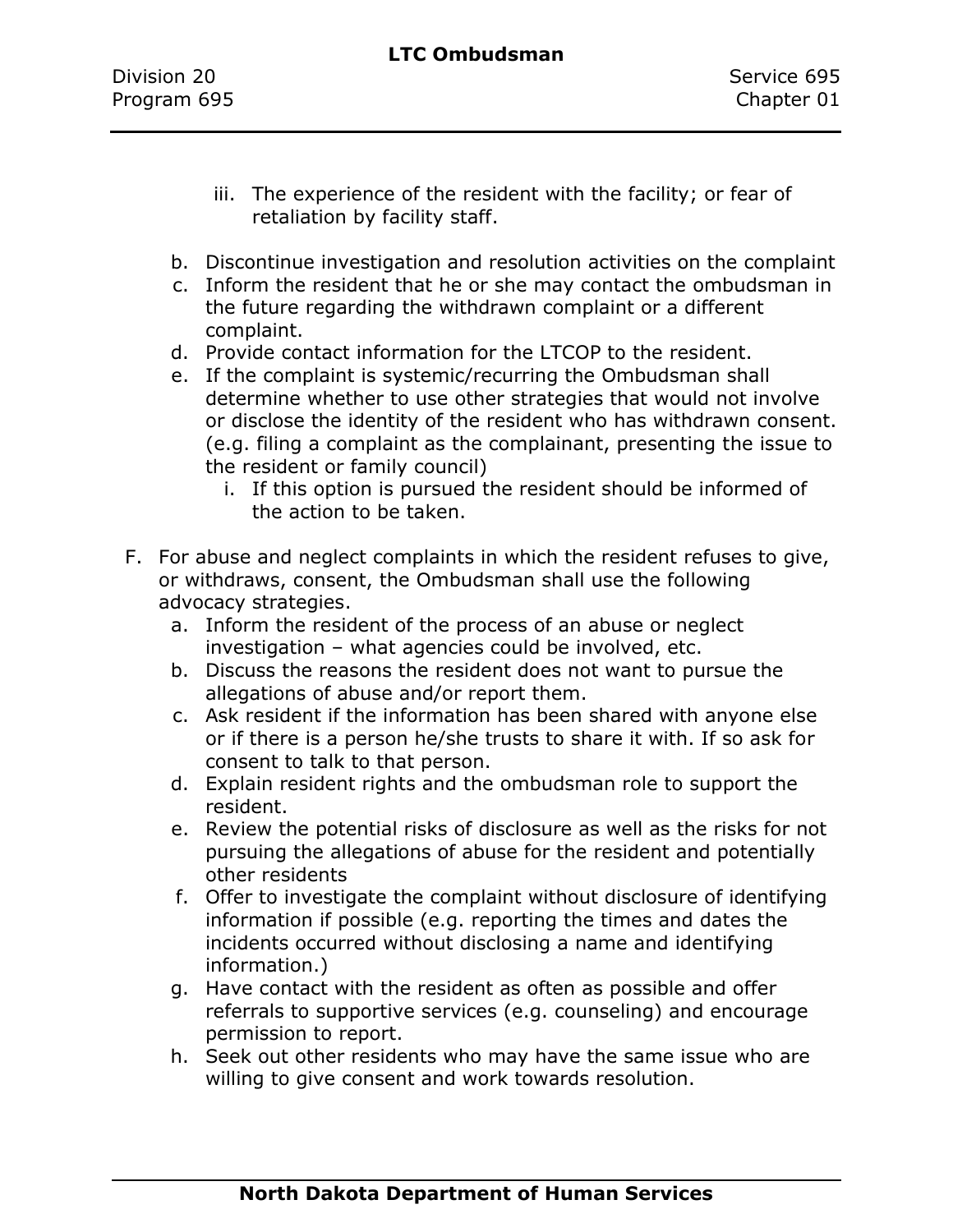- i. If possible share information with the facility administrator without giving resident identifying information. Remind the administrator of the facility's responsibility to investigate and report allegations of abuse. Refer the administrator to the regulatory agency for further guidance.
- j. If complainant is other than the resident, educate them of the role of the LTCOP, the need for resident consent, and refer them to the appropriate investigative entity.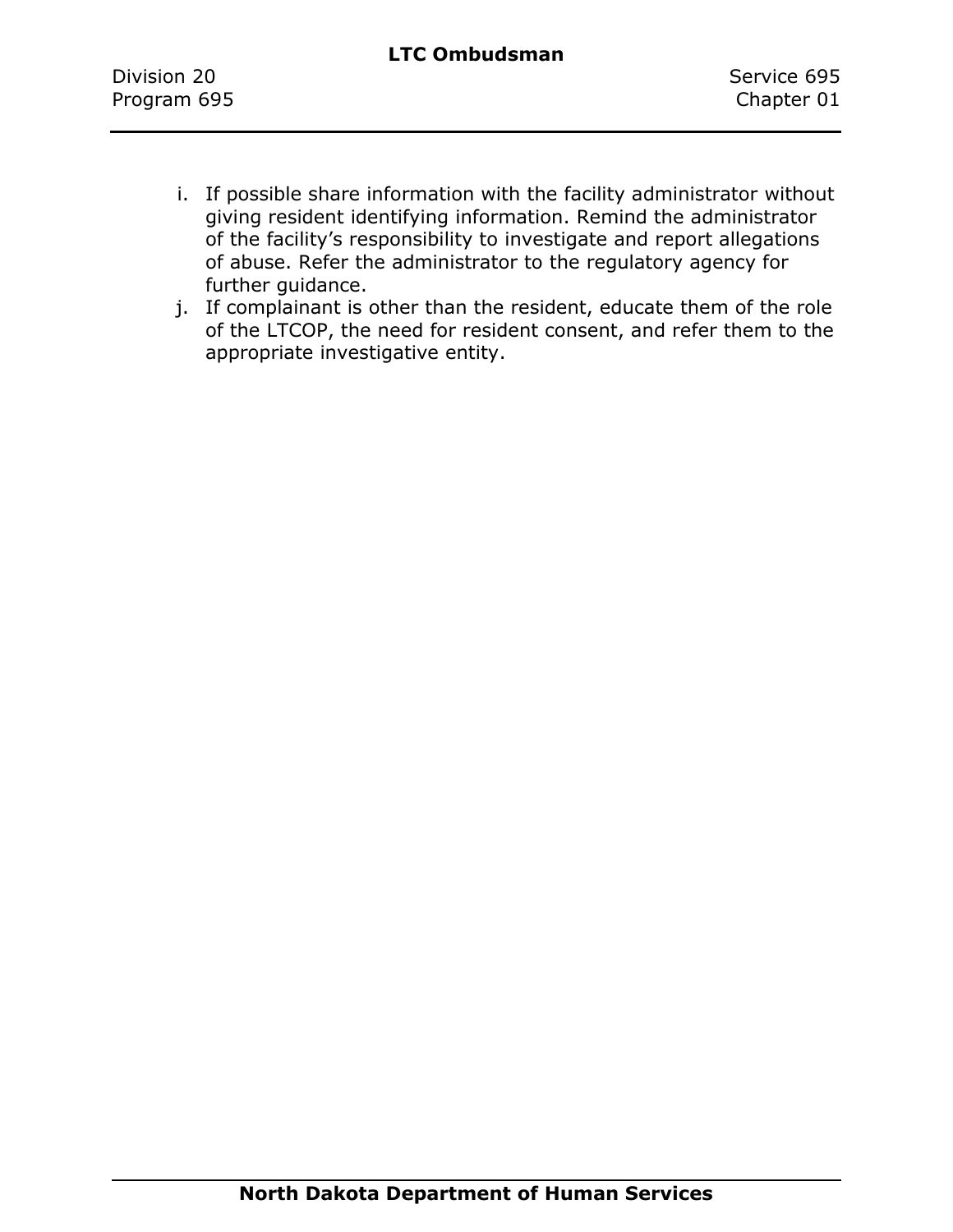# **Resident Unable to Provide Consent 695-01-25-40**

**(Revised 9/1/21 ML #3632)**

[View Archives](../../../Content/Archive%20Documents/Archives.htm#695_01_25_40)

- 1. The LTCOP shall advocate for a resident's wishes to the extent the resident can express them, even if the resident has a legal decision maker.
- 2. When a resident is determined unable to provide informed consent to the ombudsman the ombudsman shall:
	- a. Determine the name and contact information for the resident representative from the resident's record. (Refer also to 695-01- 25-20)
	- b. Consult with the resident's representative unless the representative is implicated in the complaint or is seen to be not acting in the best interests of the resident.
- 3. If resident is determined unable to provide informed consent and there is no resident representative designated the ombudsman shall:
	- a. Seek information from family, friends, and other sources that indicate what the resident would have likely desired and work from that premise.
	- b. Be guided on the principal of 'reasonable best interest' and that the resident would likely have wanted his or her health, safety, welfare and rights protected.
	- c. Staff with the SLTCO for final approval before proceeding. (Approval will be given within 24 hours of staffing.) The designee to make the determination if the SLTCO is not available or accessible will be the most senior local ombudsman.
	- d. If determined the resident will not be able to be their own decision maker long term the ombudsman must advocate for the facility to take action for a resident representative to be assigned.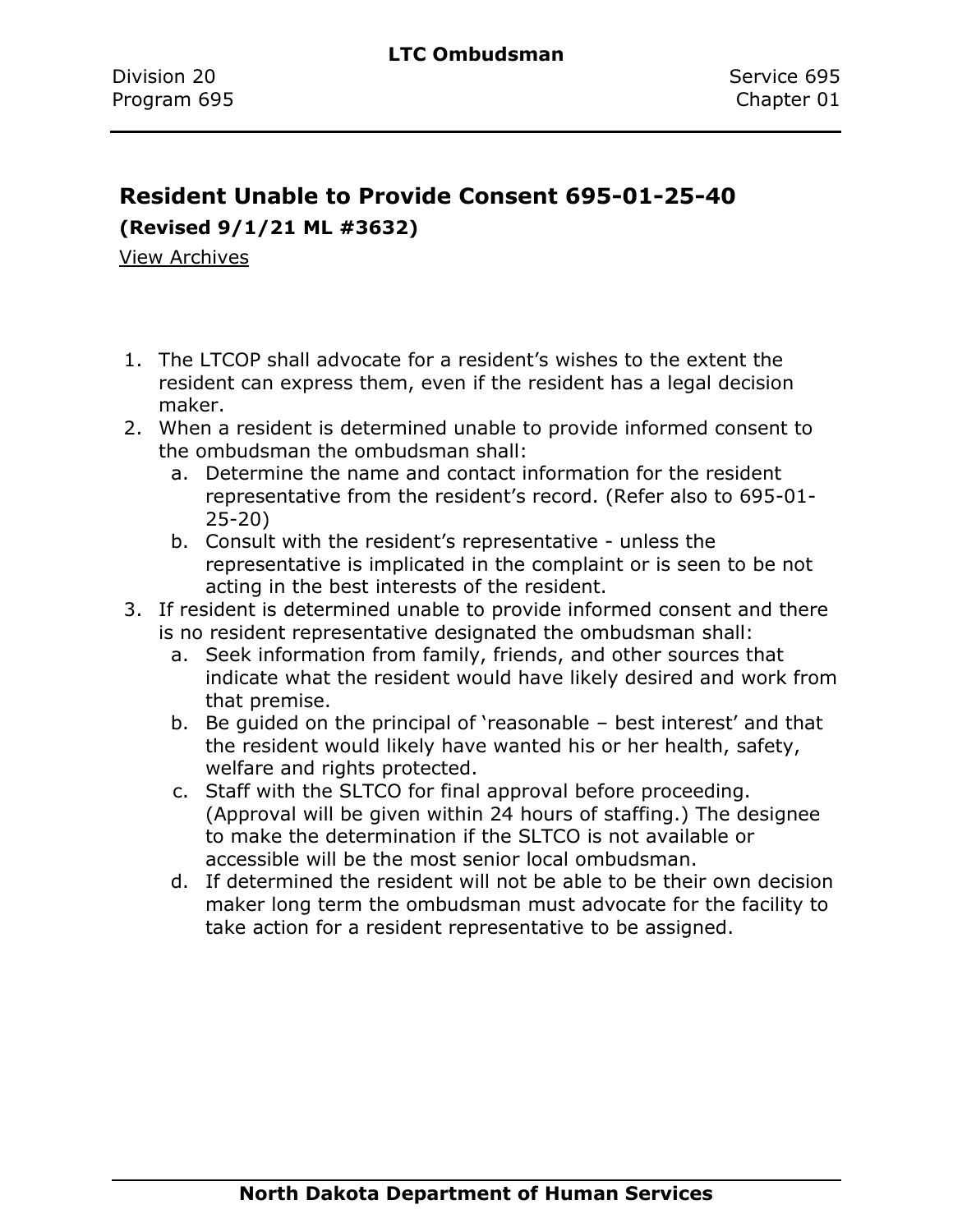#### **Intake of Complaints 695-01-25-45**

**(Revised 9/1/21 ML #3632)**

[View Archives](../../../Content/Archive%20Documents/Archives.htm#695_01_25_45)

- A. Complaints may be reported by:
	- 1. Residents, family members of residents, friends of residents, long term care facility staff and any other person in the community
	- 2. An anonymous reporter. An anonymous complainant could limit the ability of the LCTOP to investigate and resolve the complaint.
	- 3. An ombudsman when he/she has personal knowledge of an action, inaction, or decision that may adversely affect the health, safety, welfare, or rights of residents. All confidentiality and disclosure laws, regulations and policies must be followed.
- B. Complaint involving a deceased resident

When a complaint is received regarding a deceased resident the ombudsman shall:

- 1. Determine if the issues are systemic. If so then a case can be opened. If not the complainant will be told there is no resident for which an issue can be resolved.
- 2. Refer the complainant to the ND Department of Health as appropriate.
- 3. Suggest to the complainant other referral options including police, private attorneys, coroner, etc. as relevant.
- C. Complaint involving a resident no longer residing in a long term care facility

As the individual is no longer a resident of a long term care faciity the concern should be handled as a consultation.

a. Provide information for self-advocacy and make appropriate referrals.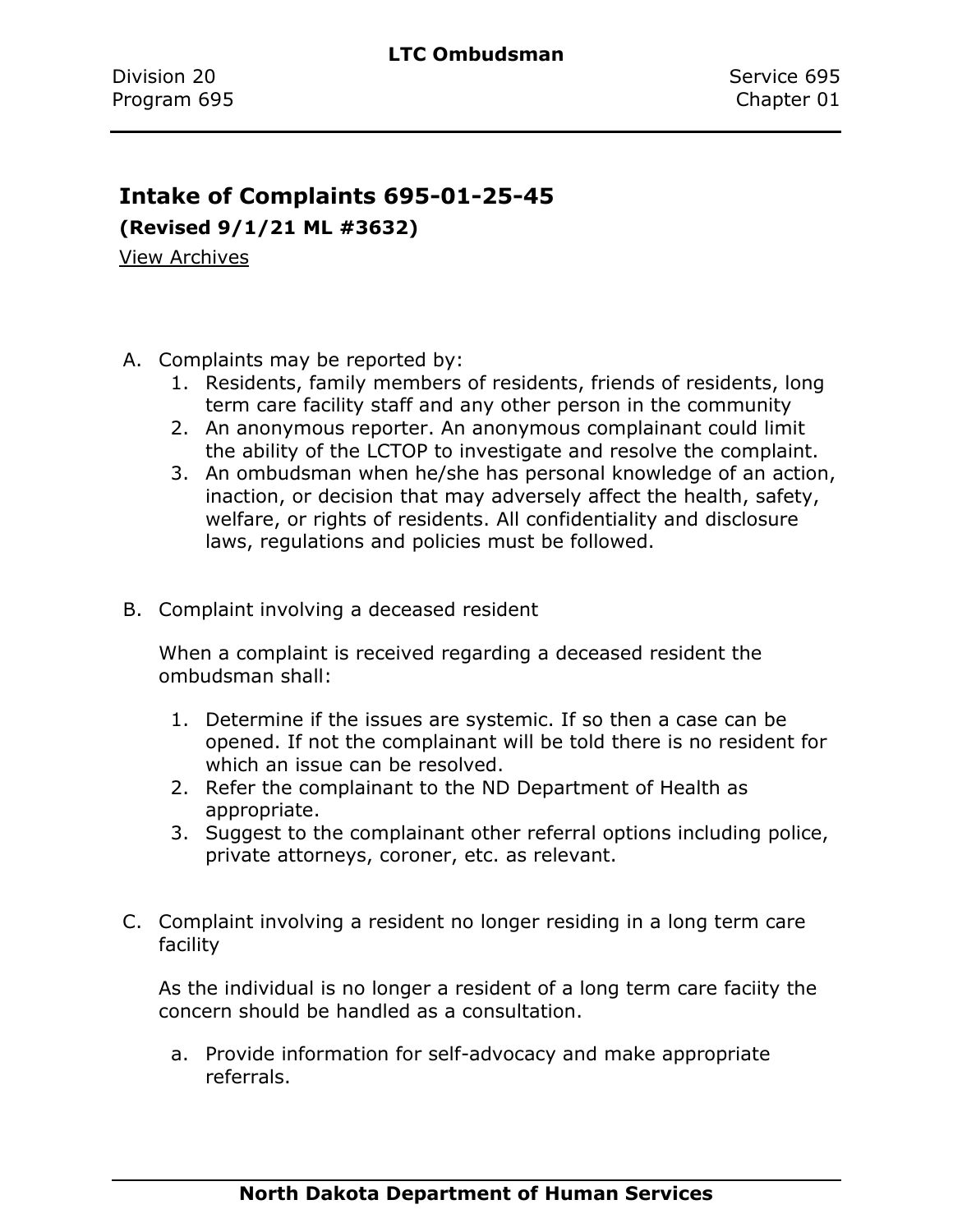- b. If concerns are tied to a specific facility document the concerns and when visiting residents there use observation and directed questions to determine if the concerns are ongoing.
- c. Follow all consent and disclosure policies.
- D. Complaint alleging abuse, neglect, or exploitation
	- 1. Advise the complainant, to report the matter to the facility, the Department of Health, the licensing authority, Adult Protective Services, and/or law enforcement as appropriate.
	- 2. Assist the individual if requested in reporting the abuse, neglect or exploitation.
	- 3. If the report is received from Vulnerable Adult Protective Services:
		- a. Review the report to determine if within the scope of service of the Long-Term Care Ombudsman Program.
		- b. If the report is within the scope of service, the ombudsman shall contact the resident or resident representative to determine what action they want the ombudsman to take.
- E. Complaint Intake

Upon receipt of a complaint the ombudsman shall:

- 1. Collect relevant details from the complainant.
- 2. Explain that the ombudsman contacts the resident to determine his/her wishes and as resident advocate will act in accordance with the direction given by the resident.
- 3. Discuss all actions/attempts that have been made to resolve the complaint and their outcomes;
- 4. Determine if the complaint is appropriate for the Ombudsman program.
- 5. Determine the desired outcome both from the complainant and the resident if one is named. The resident's desired outcome will take precedence.
- 6. Discuss alternatives for resolution, possible results and possible consequences, and resources available to resolve the complaint.
- 7. Review regulations that give the complainant and resident the right to state a grievance and expect review and some type of resolution without retaliation.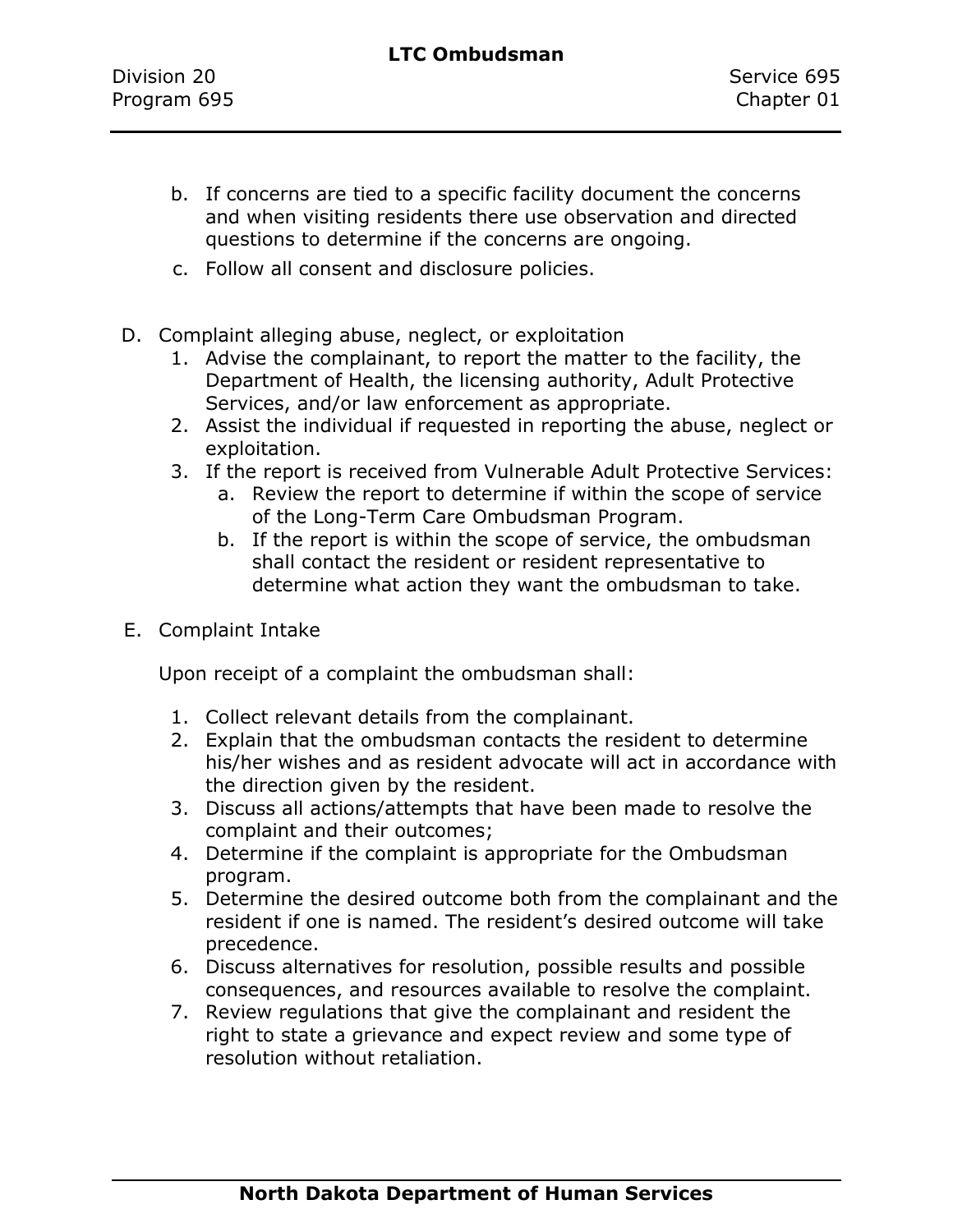- 8. Educate on the action steps of advocacy. The complainant can be encouraged to take the concern to the resident council or the family council if it seems to be a systems issue.
- 9. Explain the relevant confidentiality and consent/disclosure provisions of the ombudsman program.
- 10. Talk through any fears of retaliation.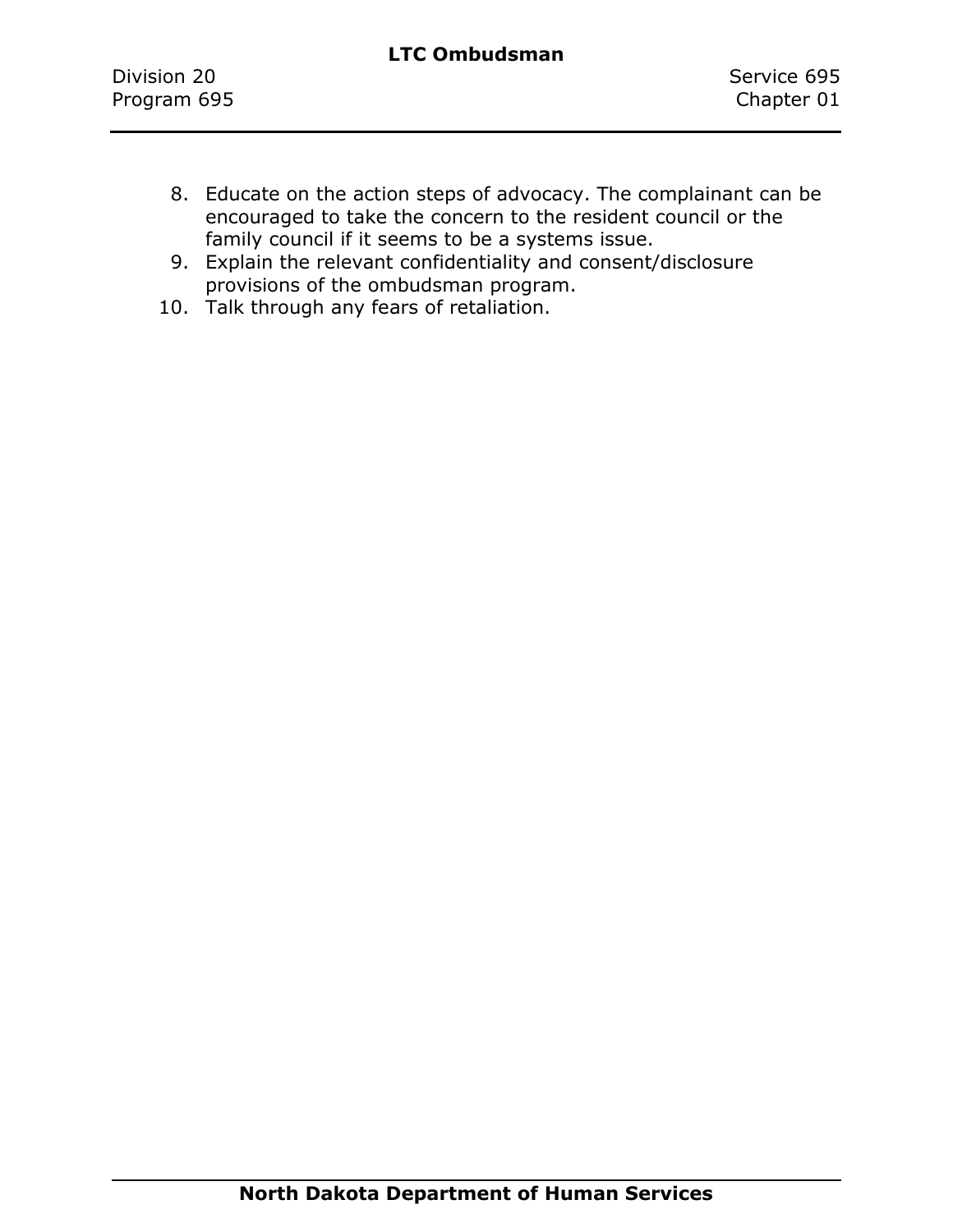# **Timeliness of Complaint Responses 695-01-25-50**

**(Revised 2/1/16 ML#3462)**

[View Archives](../../../Content/Archive%20Documents/Archives.htm#695_01_25_50)

| If a complaint involves                                                                                                                                                                                                                                         | <b>THEN</b><br>timing<br>of<br>initial LTCO<br>response is                                                                                      |
|-----------------------------------------------------------------------------------------------------------------------------------------------------------------------------------------------------------------------------------------------------------------|-------------------------------------------------------------------------------------------------------------------------------------------------|
| Abuse, gross neglect and the LTCO has reason to believe that a $ $ As<br>resident may be at imminent risk or in a life-threatening<br>situation<br>Actual or threatened involuntary transfer or discharge of a<br>resident from a facility<br>Use of restraints | soon<br>las<br>possible<br><b>but</b><br>no<br>than<br>later<br>lthe<br>next<br>working<br>day<br>from<br>the<br>receipt of<br>the<br>complaint |
| Abuse or gross neglect and the LTCO has no reason to believe Within<br>that a resident is in immediate risk<br>Resident care and resident rights                                                                                                                | 3<br>working<br>days from<br>the<br>receipt of<br>the<br>complaint                                                                              |
| All other categories of complaints to include: Complaints related Within<br>to the facility (e.g. environmental problems) unless they have working<br>potential for imminent threat to the health or safety of a resident days                                  | $\overline{7}$<br>or                                                                                                                            |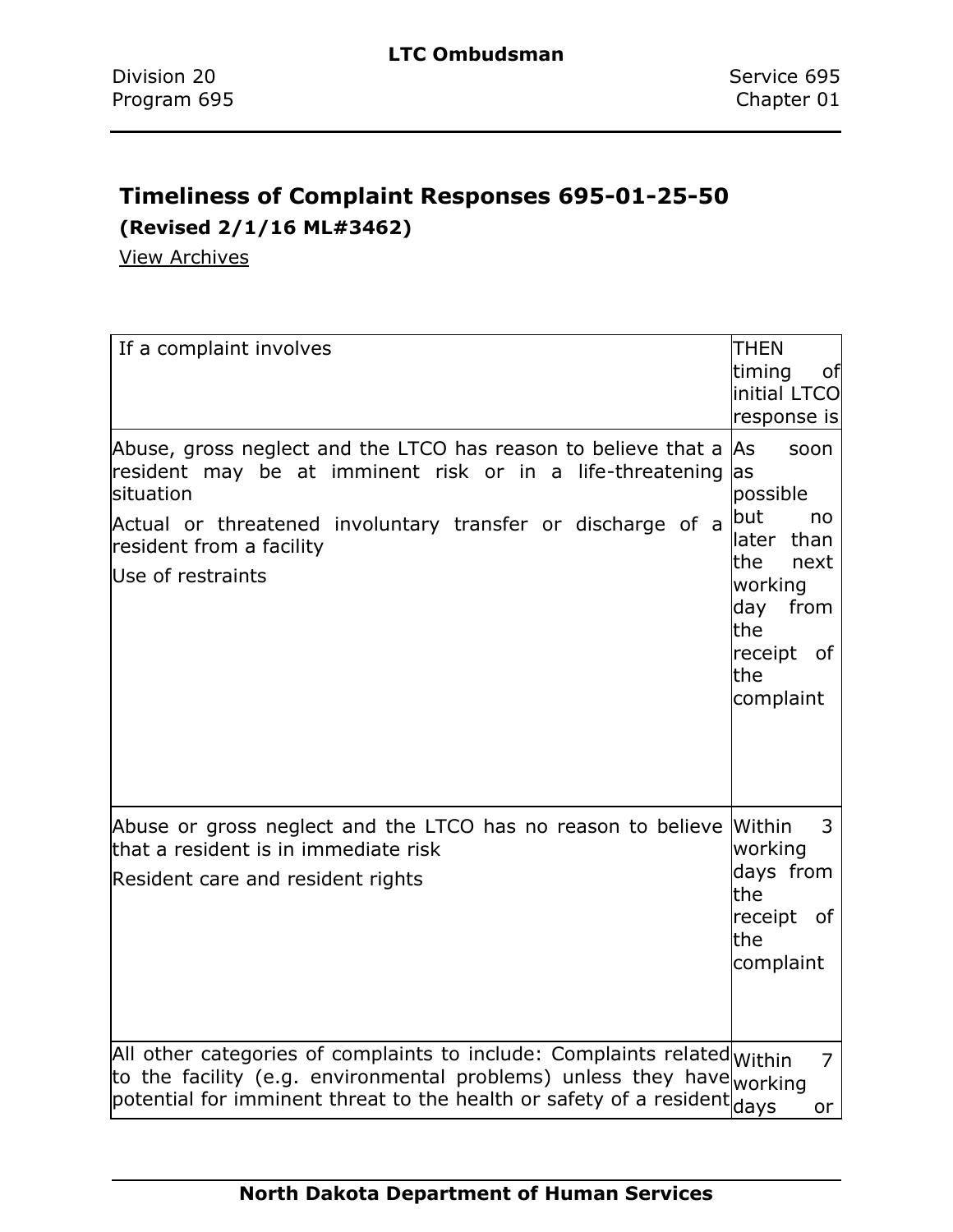| Complaints relating to payment, benefits etc. | from<br>lless<br>the<br>receipt<br>0f<br>the<br>complaint<br>Determine |
|-----------------------------------------------|------------------------------------------------------------------------|
|                                               | severity, if<br>systematic<br>etc.                                     |

The LTCOP is not an emergency response system. 911 or other emergency response systems should be contacted if the situation is considered an emergency or life threatening.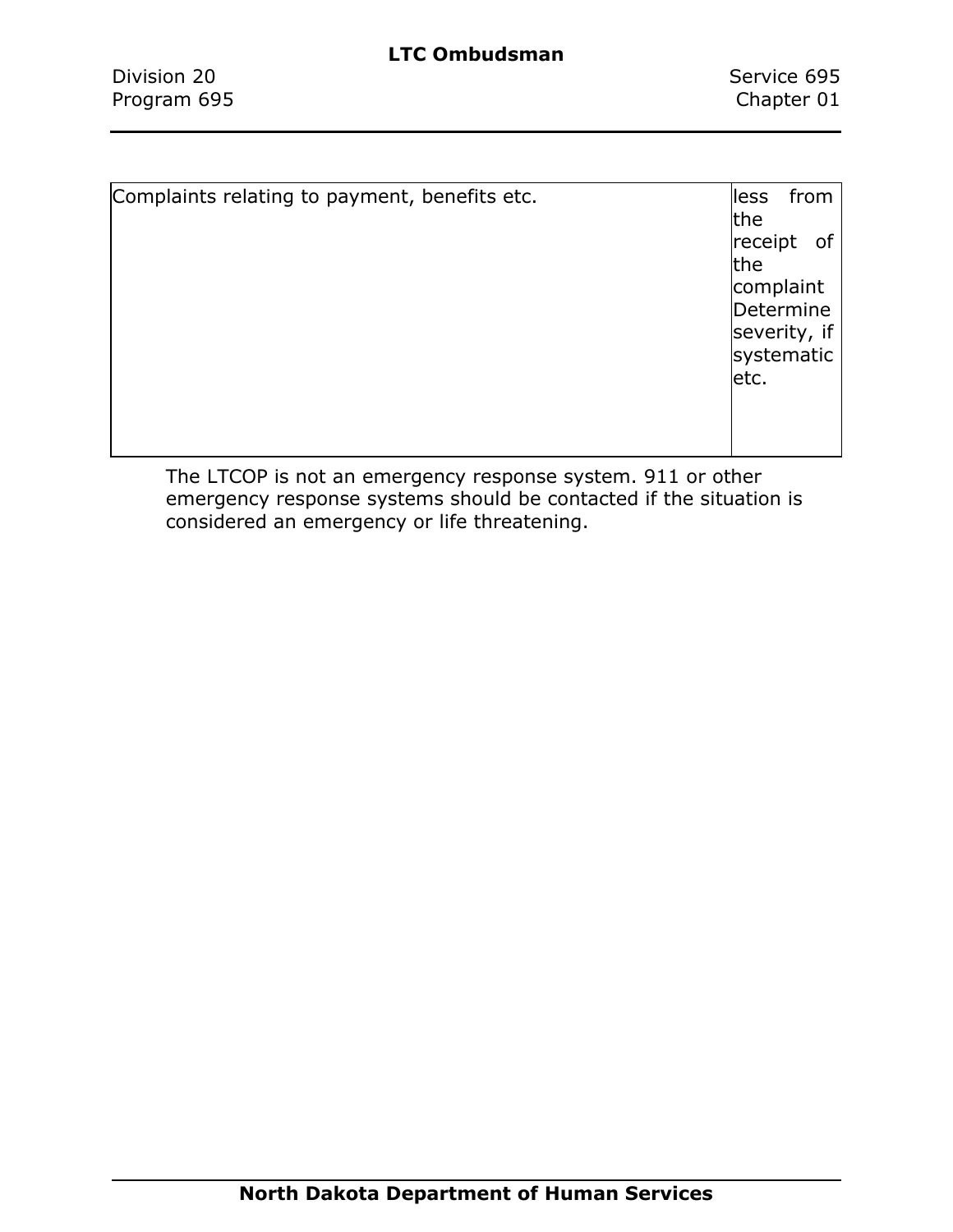# **Investigation of Complaints 695-01-25-55**

**(Revised 9/1/21 ML #3632)**

[View Archives](../../../Content/Archive%20Documents/Archives.htm#695_01_25_55)

- A. The ombudsman shall work with the resident and/or resident representative to develop a reasonable plan of action to resolve the complaint. The ombudsman shall discuss with the resident and/or resident's representative the administrative, legal, and other remedies available to resolve the complaint. The plan of action shall be directed by the resident. To investigate a complaint the ombudsman shall use one or more of the following steps as appropriate and with the informed consent of the resident.
	- 1. Interview the resident and/or complainant to gain more information if needed
	- 2. Personally observe the situation
	- 3. Interview any staff, administration, physician, other residents, family members etc. that may have relevant knowledge
	- 4. Research relevant laws, rules, regulations, and policies
	- 5. Examine any relevant records while following access and confidentiality policies and procedures
- B. An investigation shall include, at a minimum, the following activities.
	- 1. Direct contact and interview with the resident and/or the resident representative. This may be a face to face contact, telephone call, e-mail, or letter.
	- 2. Direct contact and interview with the complainant. This may be a face to face contact, telephone call, e-mail, or letter.
- C. If a complaint, or an investigation, indicates alleged abuse, neglect, or financial exploitation of a resident the ombudsman shall:

See also Referrals 695-01-25-75 & Joint Investigations 695-01-25-80

1. Explain to the resident the ombudsman role as an advocate and the role of other investigative agencies. Determine if due to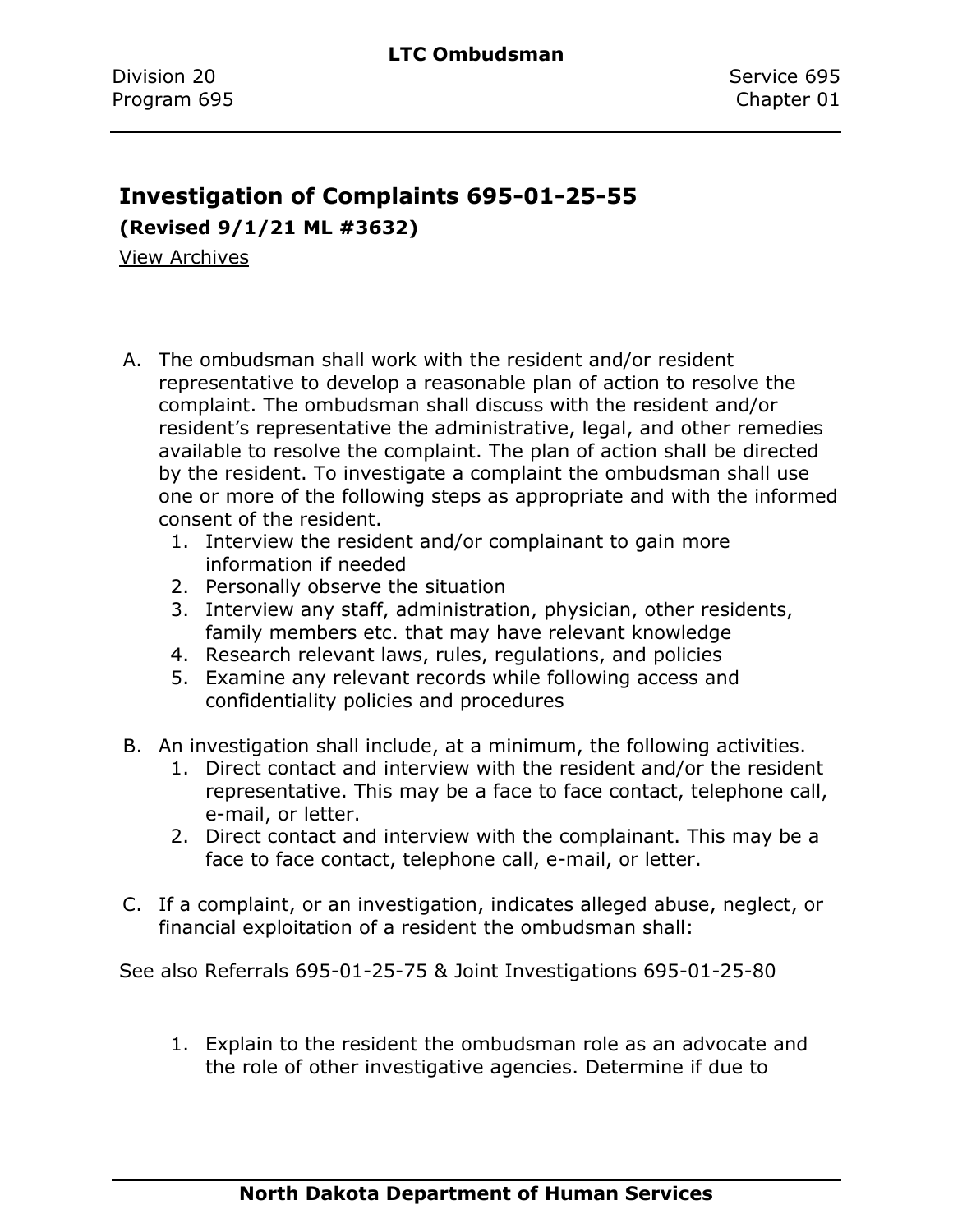cognition issues there is a legal decision-maker other than the resident.

- 2. Encourage the resident, or resident representative to report the suspected abuse, neglect, or exploitation to the facility administration, the Department of Health, the licensing authority, Adult Protective Services and/or law enforcement.
- 3. Request consent from the resident, or resident representative, to report the suspected abuse, neglect, or exploitation to the facility administration, the Department of Health, the licensing authority, Adult Protective Services, and/or law enforcement if they don't want to make the report themself. When reporting to nursing home staff, review their responsibility to report to the DOH and law enforcement and to conduct their own investigation.
- 4. Inform the complainant if they are a mandated reporter through NDCC 50-25.2.
- 5. Determine what the resident wants and obtain informed consent to investigate; determine if resident has fear of retaliation or is in need of assistance and/or protection.
- 6. Serve as advocate for the resident with service providers if resident requests.
- 7. Link resident with available protections and service providers.
- 8. Remain available for consultation with the resident, resident representative, decision maker, and any of the involved entities. Follow all rules of confidentiality, informed consent, and disclosure.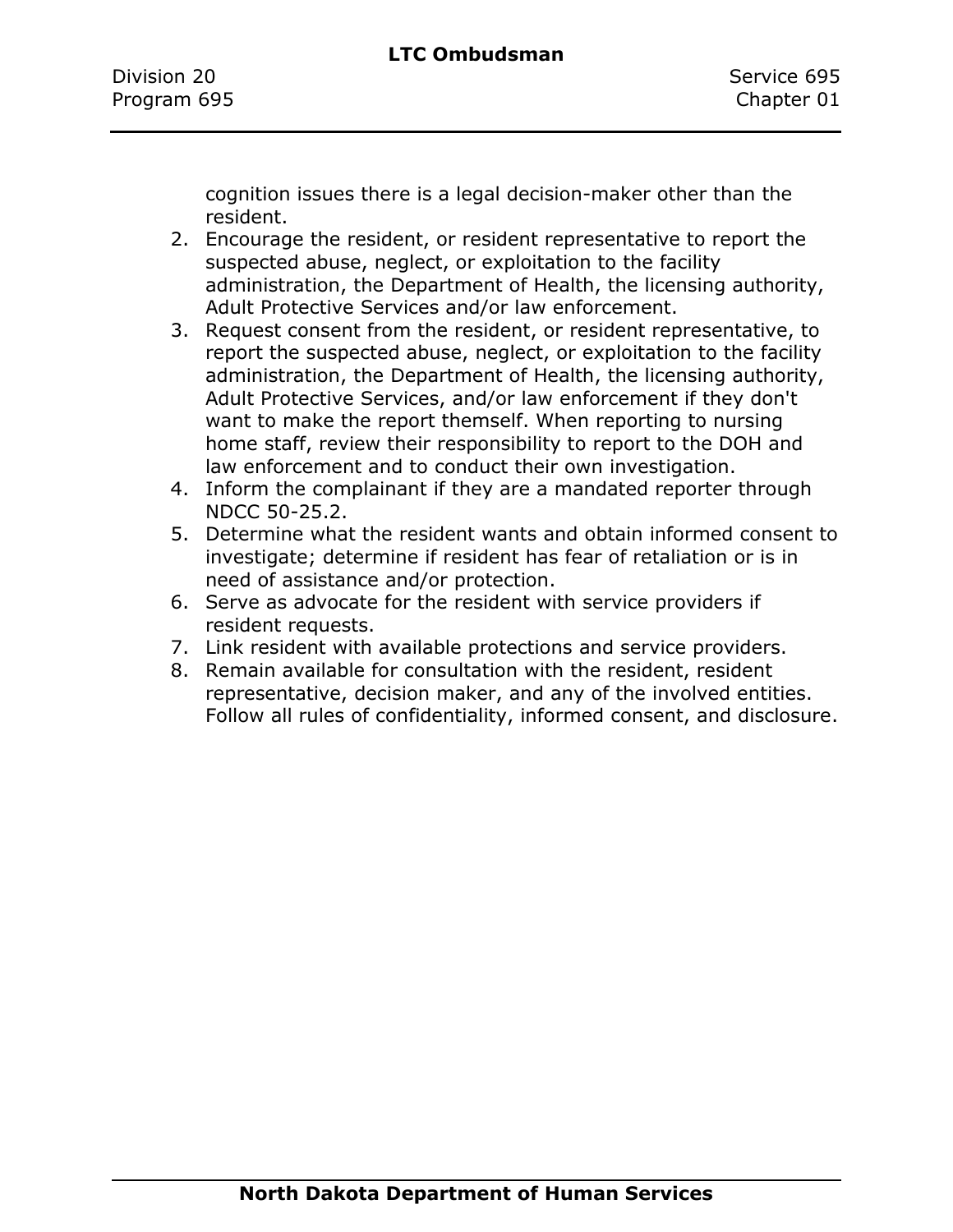# **Verification of Complaints 695-01-25-60**

**(Revised 2/1/16 ML #3462)**

View [Archives](../../../Content/Archive%20Documents/Archives.htm#695_01_25_60)

The investigation of a complaint looks at the general accuracy of each complaint based on evidence/information obtained during the investigation.

A complaint is 'verified' when an ombudsman determines, after interview, record inspection, observation, etc. that the circumstances described in the complaint are generally accurate.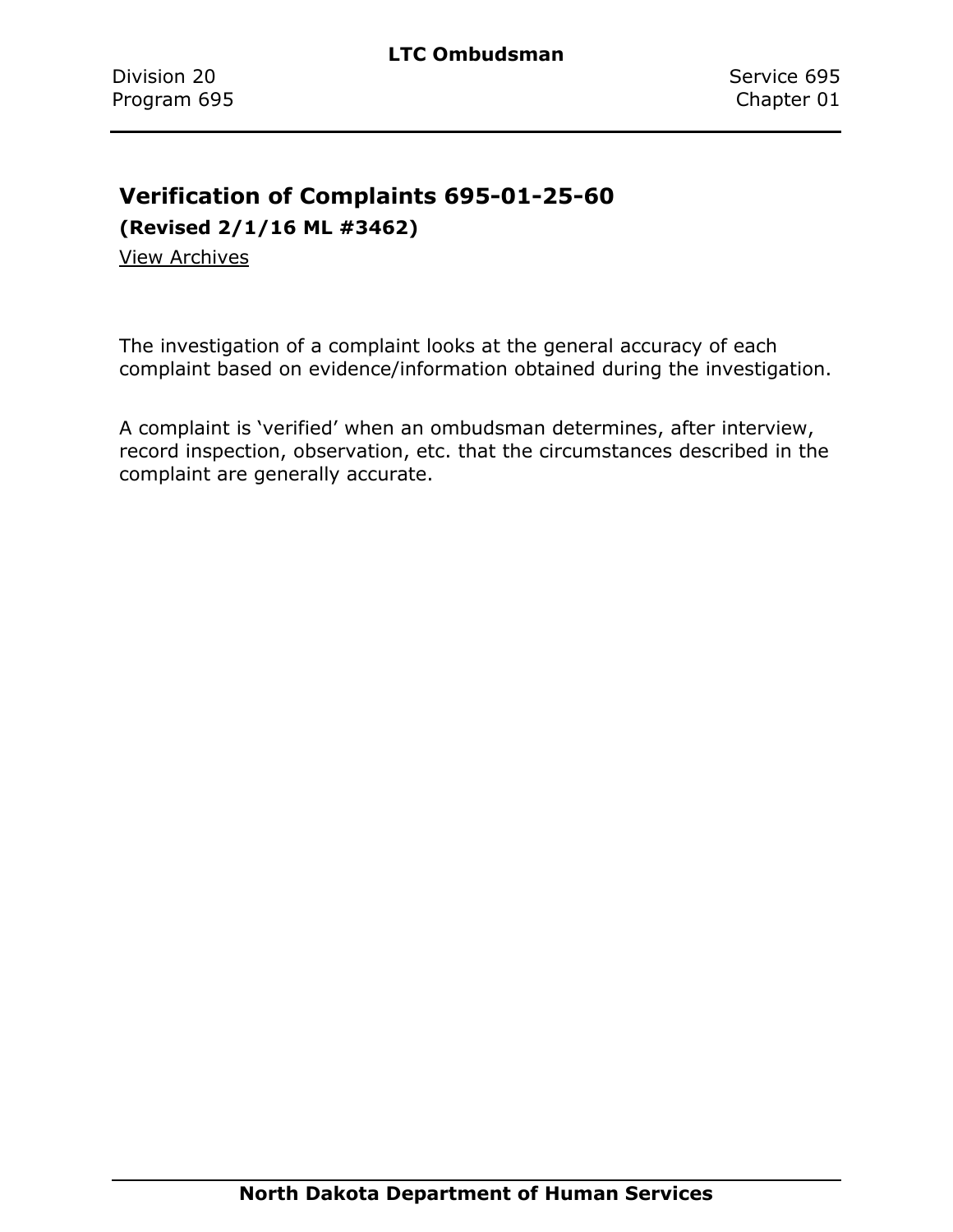#### **Resolution of Complaints 695-01-25-65**

**(Revised 9/1/21 ML #3632)**

[View Archives](../../../Content/Archive%20Documents/Archives.htm#695_01_25_65)

The resident and/or resident's representative, to the fullest extent possible, shall be involved and empowered in self-advocacy to participate in the resolution of the complaint. The resident shall be updated regularly about the actions taken during the investigation and the information gathered.

Attempts should be made to resolve the dispute directly with the appropriate staff of the facility or the other party that is the source or cause of the complaint. The ombudsman should always work first to bring problems to the attention of the appropriate facility staff so that they can solve them before they rise to a level where a regulator must get involved.

The ombudsman may need to have ongoing discussions with the resident to adjust the course of action to resolve the complaint.

The resolution status of each complaint shall be documented in OmbudsManager according to the options available. The resolution process shall include a follow up of the situation with the complainant and/or resident to determine whether:

- a. there has been follow through with the course of action for resolution,
- b. the causes giving rise to the complaint have reoccurred, and/or;
- c. the situation needs further advocacy or investigation for long term resolution.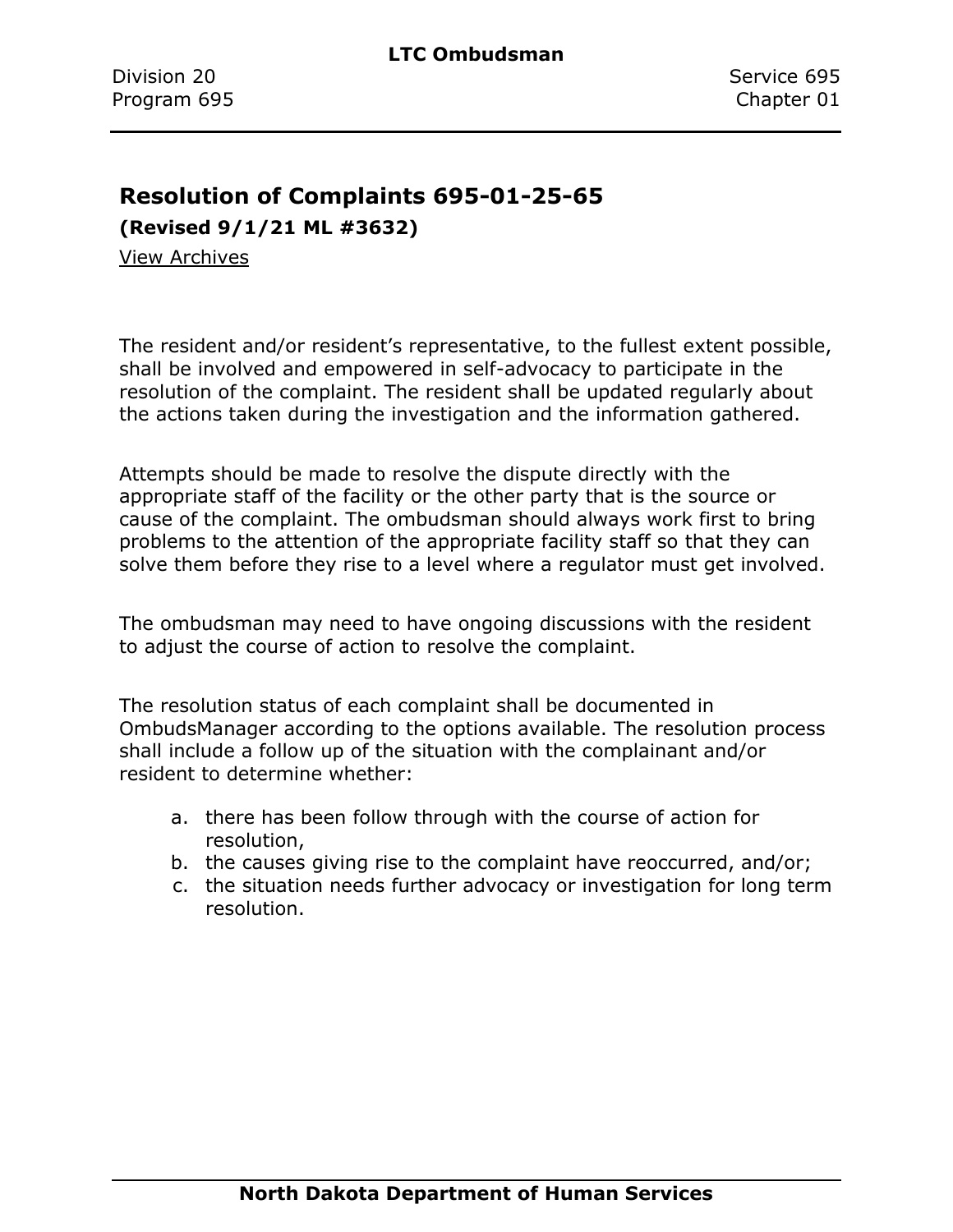# **Notification of Case Closure 695-01-25-70**

**(Revised 1/1/18 ML #3500)**

[View Archives](../../../Content/Archive%20Documents/Archives.htm#695_01_25_70)

The resolution actions, the outcome and the subsequent closure of the case should be discussed with the resident and/or resident representative. With the informed consent of the resident/resident representative a referring agency or the complainant can be also be told of the actions taken during the investigative and resolution process and the outcome.

A case involving one or more complaints may be closed in the following circumstances.

- 1. When all of the complaints listed for the case have been resolved.
- 2. When the resident or complainant asks that no further activity be taken on all of the complaints within a case.
	- a. A resident can ask that no further activity be taken on one or more complaints within a case prior to resolution but also ask that one or more other complaints within the case continue to be investigated to resolution.

Every attempt should be made to complete work and documentation to close a case within 90 days from the date on which the complaint was received. Often there needs to be face to face contact with the resident to insure good communication of the investigation and to determine if resident understands and accepts the resolution reached.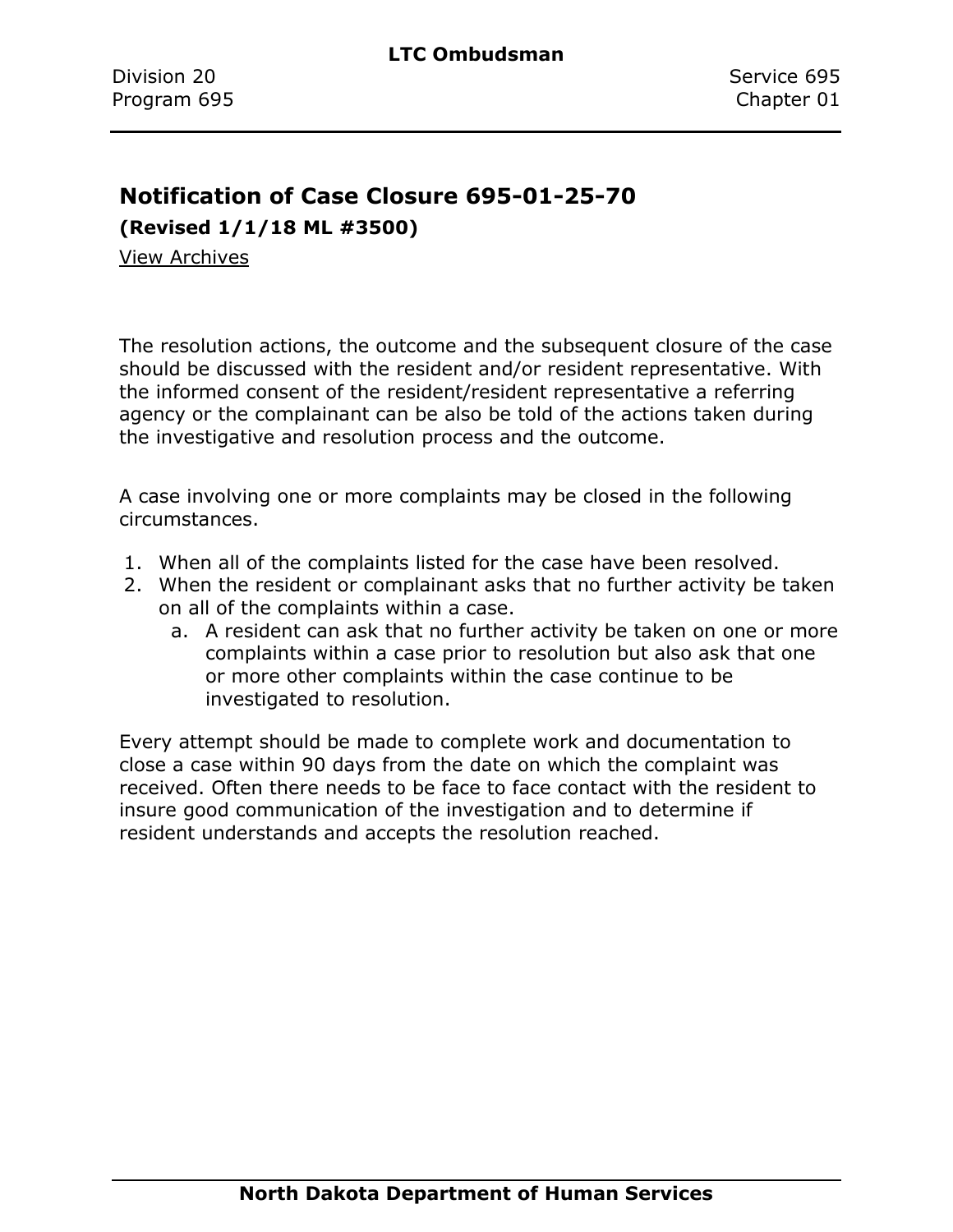### **Referrals 695-01-25-75**

**(Revised 9/1/21 ML #3632)**

[View Archives](../../../Content/Archive%20Documents/Archives.htm#695_01_25_75)

A plan for resolution of a complaint may involve a referral to another entity if the initial advocacy efforts are unsuccessful. Referrals may also be made when providing information and consultation. All policies of confidentiality, consent and disclosure must be followed.

- A. The ombudsman shall provide information upon request about agencies available to assist with a concern or issue to any resident, resident representative, family member, complainant, or long term care facility staff.
- B. The ombudsman shall provide referral information to a complainant when the concern is within that agency's scope of service.
- C. Referrals to regulatory agencies

If the complaint involves a possible violation of a regulatory issue and cannot be resolved through advocacy, or involves serious threats to the health, safety, welfare and rights of a resident, the ombudsman shall refer residents or complainants to directly contact the appropriate regulatory agency to file a complaint.

The ombudsman can make the referral to the regulatory agency on behalf of the resident or complainant if so requested and with consent from the resident.

If an issue is widespread in a facility and attempts to resolve the issue with the facility have been unsuccessful the ombudsman should make a complaint referral to the regulatory authority as a system issue.

D. Referrals to Corporate Headquarters or Facility Owners

If advocacy attempts to resolve a concern with the facility have been unsuccessful the ombudsman can refer residents or complainants to directly contact the facility's corporate leadership or the facility's owner/s.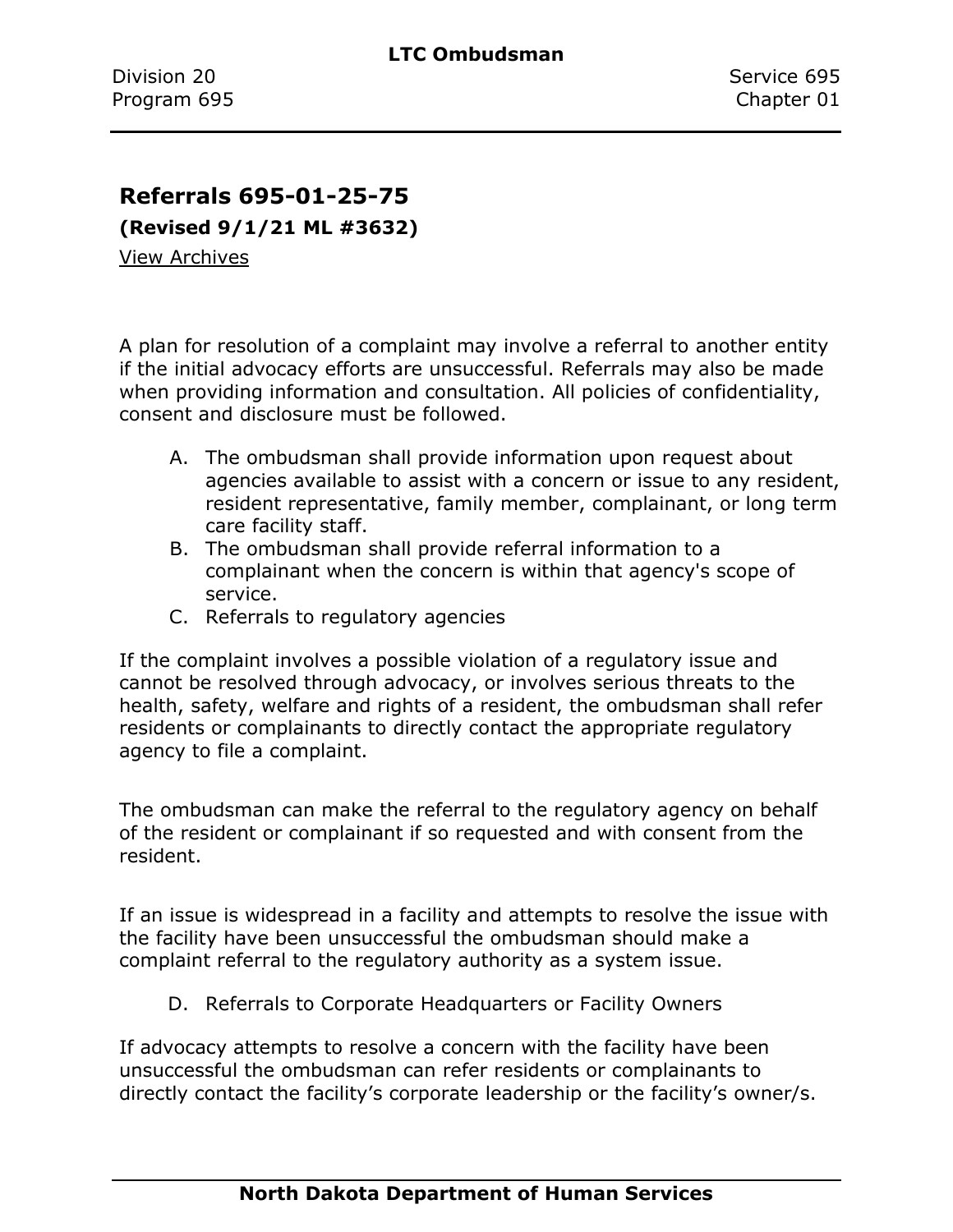With consent from the resident the ombudsman can make the referral to the corporate leadership or the facility's owner/s.

- E. Referrals to Medical Services Fraud & Abuse
	- 1. The ND Medicaid Fraud Control Unit (MFCU) investigates and prosecutes health care providers who defraud the ND Medicaid Program and who abuse, neglect, or financially exploit a resident in any facility that accepts Medicaid funds. A referral can be made the MFCU in any of the following ways:
		- By email: agomedicaidfraud@nd.gov
		- By telephone: 701-328-5446 (Monday-Friday, 8AM 8PM only)
		- By mail:

**MFCU** PO Box 2495 Bismarck ND 58502-2495

- 2. If there is suspicion of Medicaid fraud and/or abuse the ombudsman shall report it in one of the following ways:
- By calling 1.800.755.2604 and select Option 6 to speak with an attendant
- By email at medicaidfraud@nd.gov
- F. Follow Up

When a referral is made in the process of complaint resolution, the ombudsman shall follow up with the resident to determine if the referral was successful in resolving the issue and if the resident was satisfied with the response of the referral agency. It should be assessed if additional referrals are needed to resolve the concern.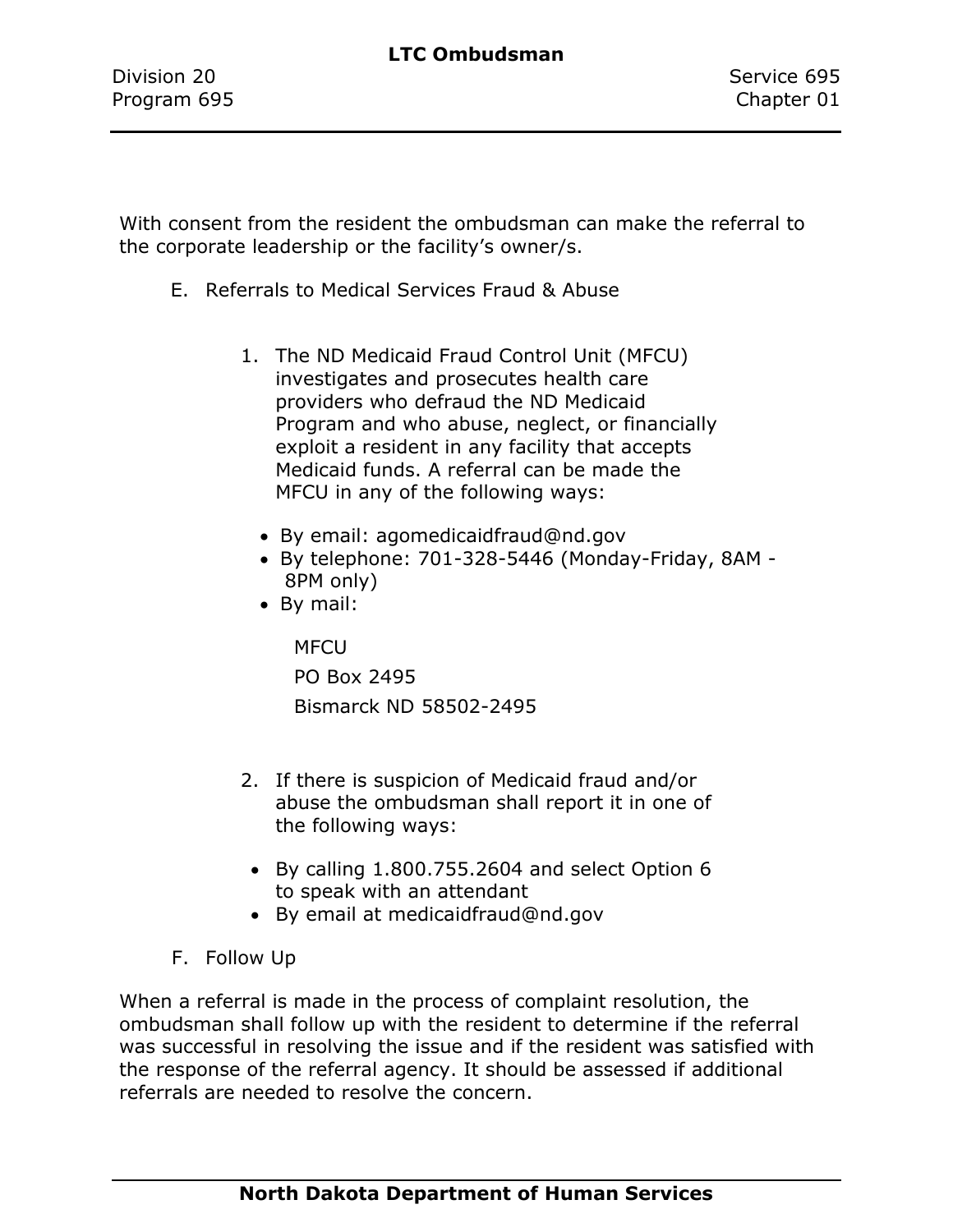Division 20 Service 695 Program 695 Chapter 01

Referrals may also be received directly from other programs (e.g. Department of Health, VAPS). Each of those programs have a separate role from that of the LTC ombudsman. Their referrals should be evaluated to determine the role the ombudsman can have in the situation. If the referral concerns involve a specific facility the ombudsman should note the concerns. When visiting residents, observation and directed questions can be used to follow up on the concerns.

If the referral involves an open case the ombudsman must seek resident consent to share relevant information. If it is a closed case or information is known through providing information and consultations refer to the section Confidentiality and Authorized Disclosures 695-01-20-10.

G. Referrals from Vulnerable Adult Protection Services (VAPS) Refer to NDCC 50-25.2-04 and Vulnerable Adult Protective Services (VAPS) Policy 690-01-23-25.

VAPS intakes for any resident of a LTC facility are routed to the local ombudsman to inform the ombudsman of concerns within their zone facilities. The ombudsman may confirm receipt of the intake report and follow policy on intake of a case etc.

H. Referrals from Certification and Survey - Department of Health The ombudsman shall follow the policy on intake of a case etc. if the concerns are within the ombudsman scope of practice.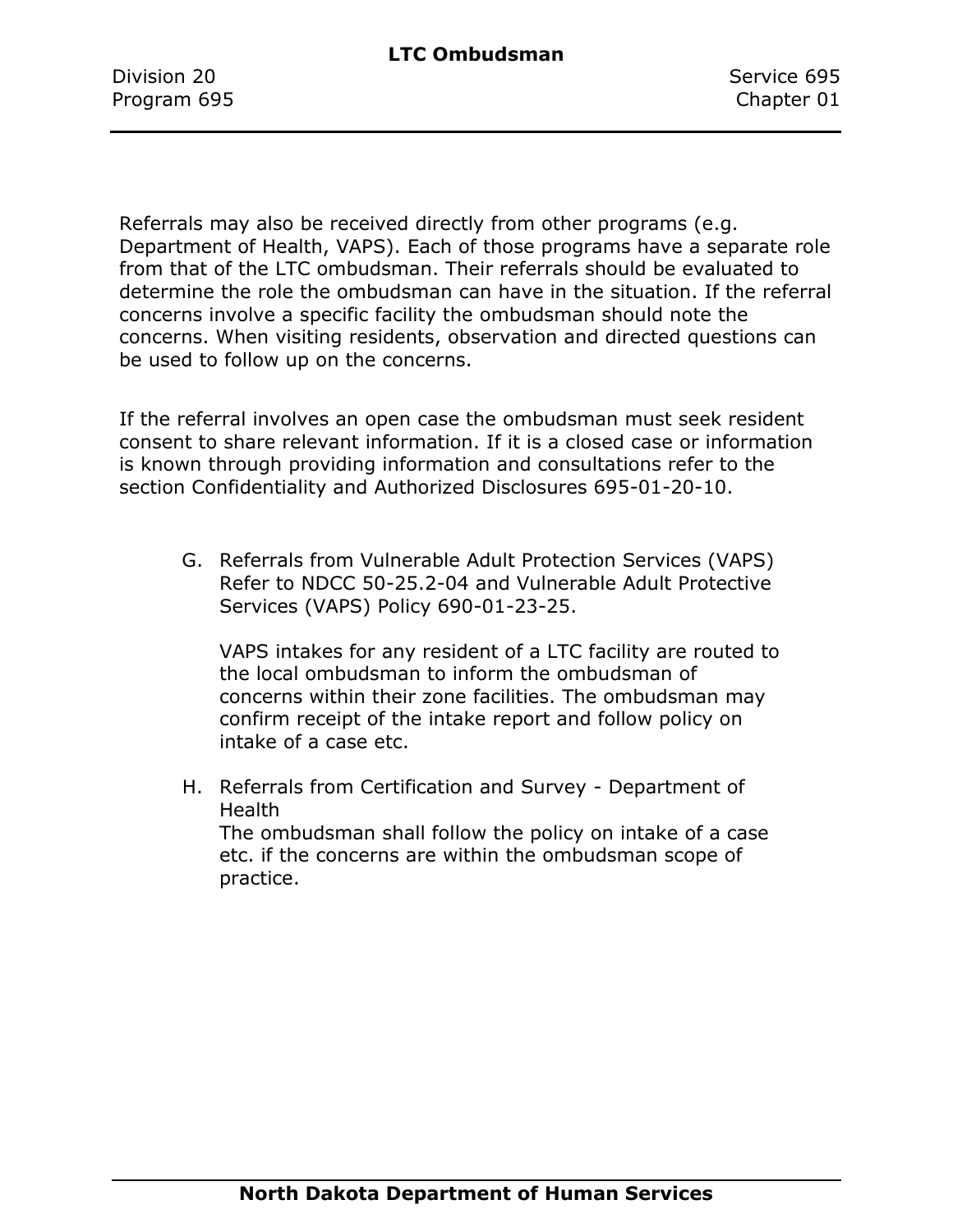#### **Joint Investigations 695-01-25-80**

**(Revised 9/1/21 ML #3632)**

[View Archives](../../../Content/Archive%20Documents/Archives.htm#695_01_25_80)

A joint investigation may be conducted by a local ombudsman with staff from another agency when the concerns are included in the other agency's scope of service also. It shall be conducted according to the terms of an active Memorandum of Agreement between the agencies. If a Memorandum does not exist or cover this issue the agencies shall agree on conduct and responsibilities of each before the investigation begins.

The ombudsman must ask consent from the resident to conduct a joint investigation in collaboration with the other agencies and share information.

All rules of confidentiality, consent and disclosure apply.

A joint investigation may be needed in the following situations. (but not limited to)

- 1. Cases of immediate jeopardy to resident health & safety
- 2. Cases of severe injury
- 3. Where a pattern indicates systemic neglect may exist
- 4. Where there are repeated unsubstantiated complaints

Following the completion of a joint investigation the ombudsman shall make a written report to the other agency with five working days insuring that all rules of confidentiality, consent and disclosure are applied. A written report from the other agency shall also be requested.

The LTCOP should not be the primary investigator when DOH, VAPS, or P & A are involved as those agencies have primary responsibility to determine if a law, standard or regulation has been violated. They also have the authority to take official action if necessary. See Investigation of Complaints 695-01-25-55 for the investigative role of the ombudsman.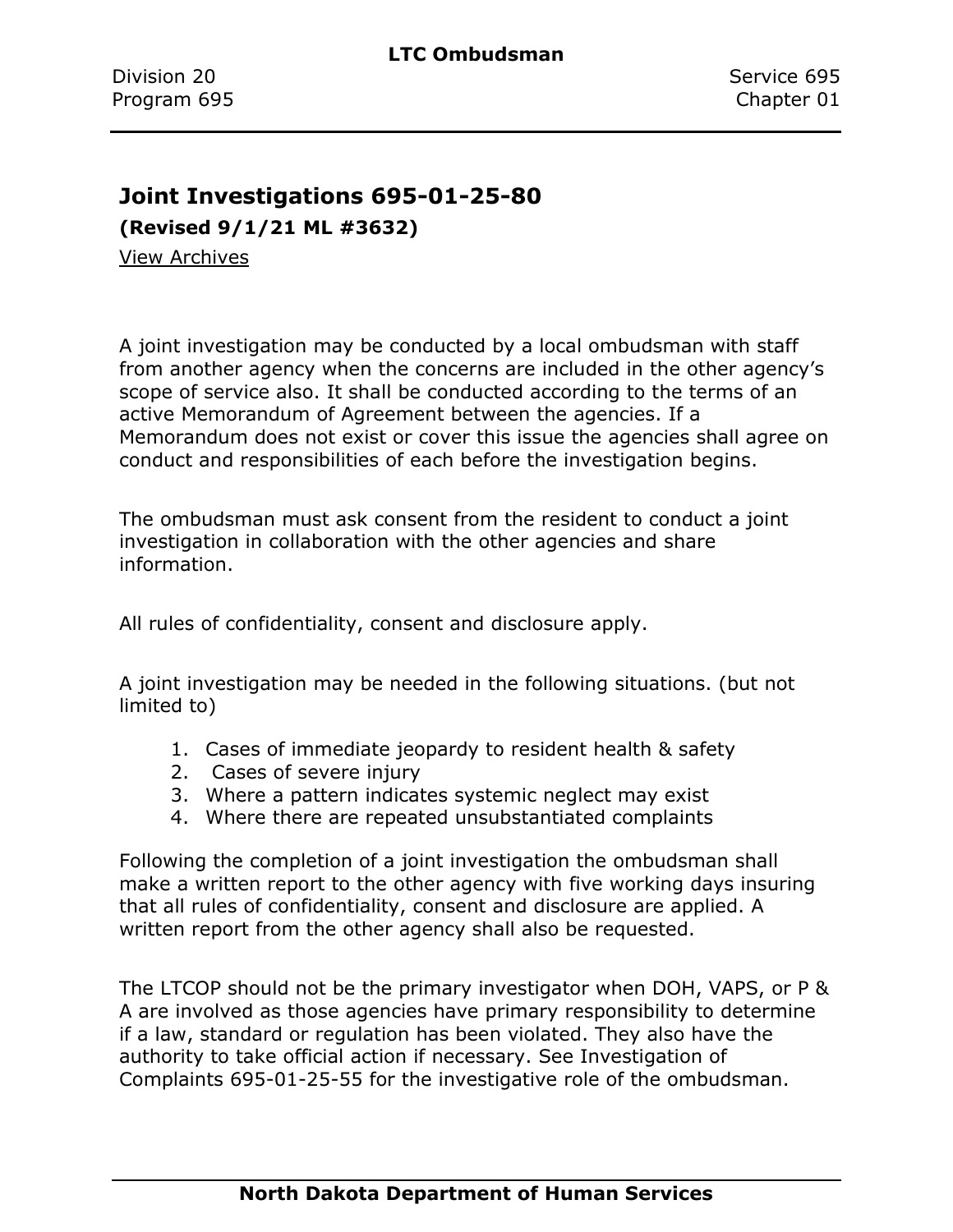Division 20 Service 695 Program 695 Chapter 01

If the ombudsman has knowledge of the facility that would be helpful to the primary investigative agency it should be shared with that agency. If resident specific information is known that could be relevant to the investigation consent to share should be sought from the resident. If consent is given information should be shared as soon as possible.

Even with other agencies involved a resident may direct the ombudsman to also investigate the concerns. The resident should be informed of potential conflicts and/or interference with the other agencies' investigations and how this may impact the investigation and the outcomes.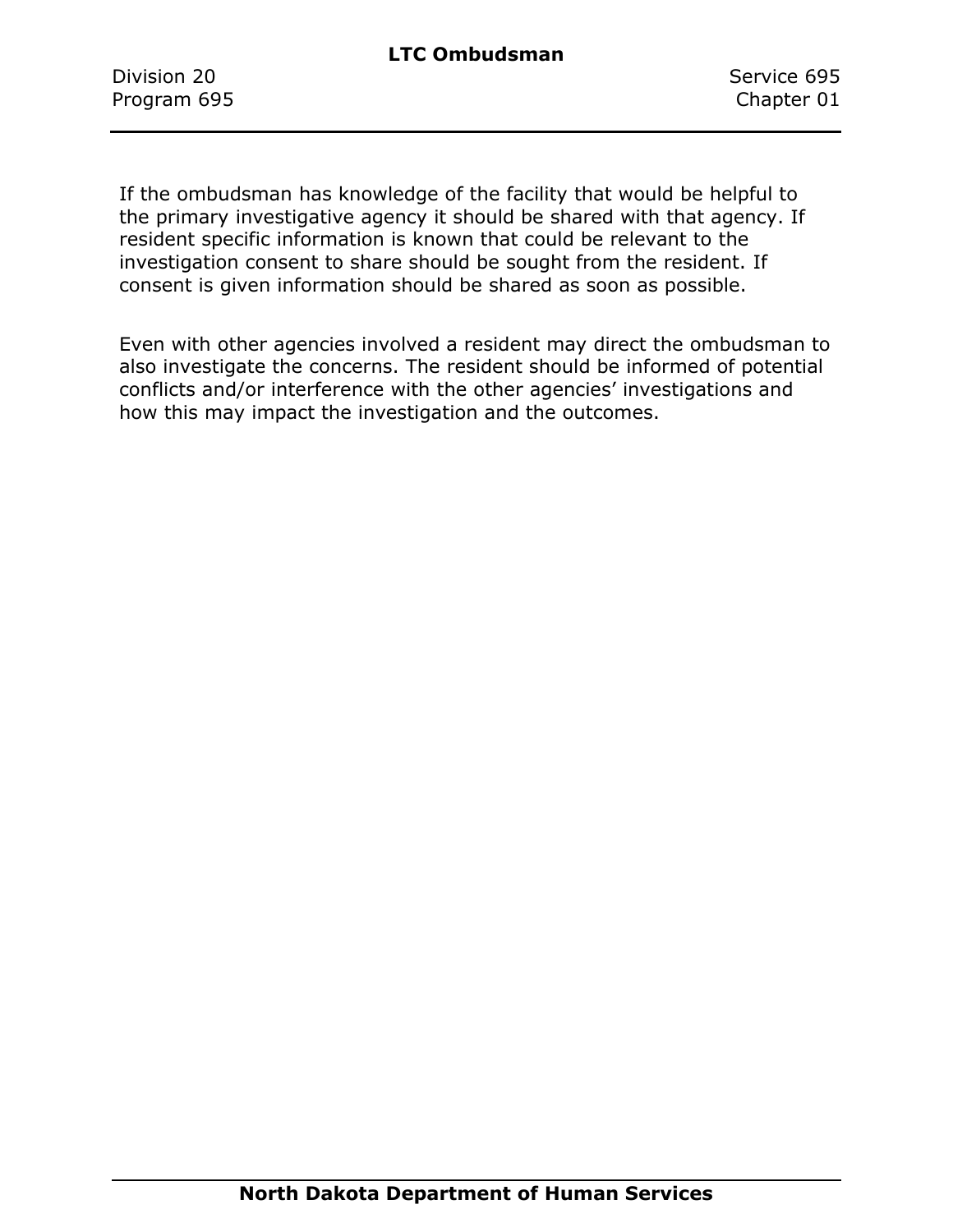#### **Systems Advocacy 695-01-25-85**

**(Revised 9/1/21 ML #3632)**

[View Archives](../../../Content/Archive%20Documents/Archives.htm#695_01_25_85)

In the systems advocacy process the State Long Term Care Ombudsman, as head of the Office, shall be able to independently make determinations and establish positions of the Office, without necessarily representing the determinations or positions of the Aging Services Division and/or the Department. The goal of the systems advocacy will be to provide the perspective of the LTC resident.

The SLTCO will assure that in all written and verbal communications about such issues the communications will state that the determinations and positions taken are those of the OSLTCO and not the Department. The appropriate legal citation(s) that explains that the Office of the SLTCO is not required to have the OSLTCO correspondence reviewed or preapproved by the Department shall be included in all communications.

[Authority is given in state statute as follows: NDCC 50—10.-03(2); NDCC 50-10.3(7); NDAC 75-03-25-03 (4-9)]

The SLTCO may consult with the Department's legal division, other legal resources, and the Director of the SUA in forming determinations and positions of the Office.

To promote consultation between the OSLTCO and the Department where the OSLTCO is organizationally located, systems advocacy efforts shall be shared with the Director of Aging Services Division and the Executive Director of the Department per the communication protocol that is established for all Department employees. Complying with the notification protocol does not imply that the Department has the right to review or preapprove positions or communications of the OSLTCO.

The SLTCO will direct the involvement of the representatives of the Office with systems advocacy. All representatives of the Office must first discuss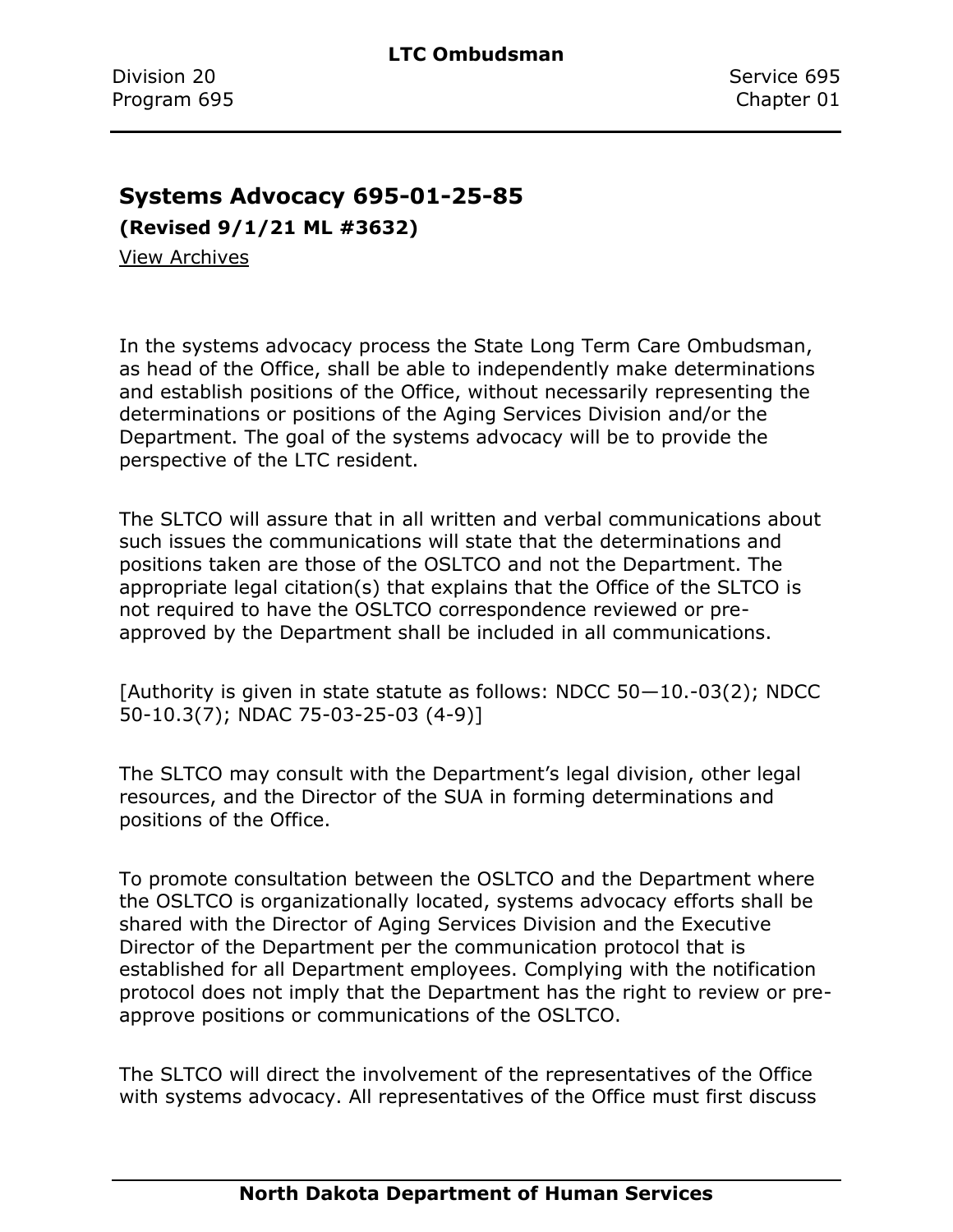Division 20 Service 695 Program 695 Chapter 01

and receive written notice of approval from the SLTCO regarding their systems advocacy efforts. The SLTCO will notify the director of the Aging Services Division of systems advocacy actions.

The SLTCO and all representatives of the Office are not considered lobbyists under NDCC as they are employees of the state and are acting in their official capacity. [NDCC 54-05.1-02 & NDCC 34-11.1-02 See also NDCC 34-11.1-05(5)]

The SLTCO analyze, and monitor the development and implementation of federal, state, and local laws, regulations, and other government policies and actions that pertain to the health, safety, welfare and rights of residents with respect to the adequacy of long-term care facilities and services in the State through:

- News sources and internet
- List serves and advocacy networks
- Involvement in workgroups and committees
- Tracking of legislation, rule making, and policy development activities
- Identifying issues and trends that have potential to affect residents of LTC in ND

The SLTCO shall comment on and recommend any changes in such law, regulations, policies and actions as the Office determines to be appropriate to a long-term care facility, a government agency, an organization, a corporation etc. by:

- Submitting comments and recommendation on proposed regulations, changes etc.
- Testifying on proposed state legislation
- Proposing new state legislation
- Sharing data and LTC systems observations of concerns
- Encouraging resident participation in the creation of legislation or regulations
- Using data and complaint trends to respond to proposed changes that will potentially have impact

The SLTCO shall facilitate public comment on laws, regulations, policies and actions that pertain to the health, safety, welfare and rights of the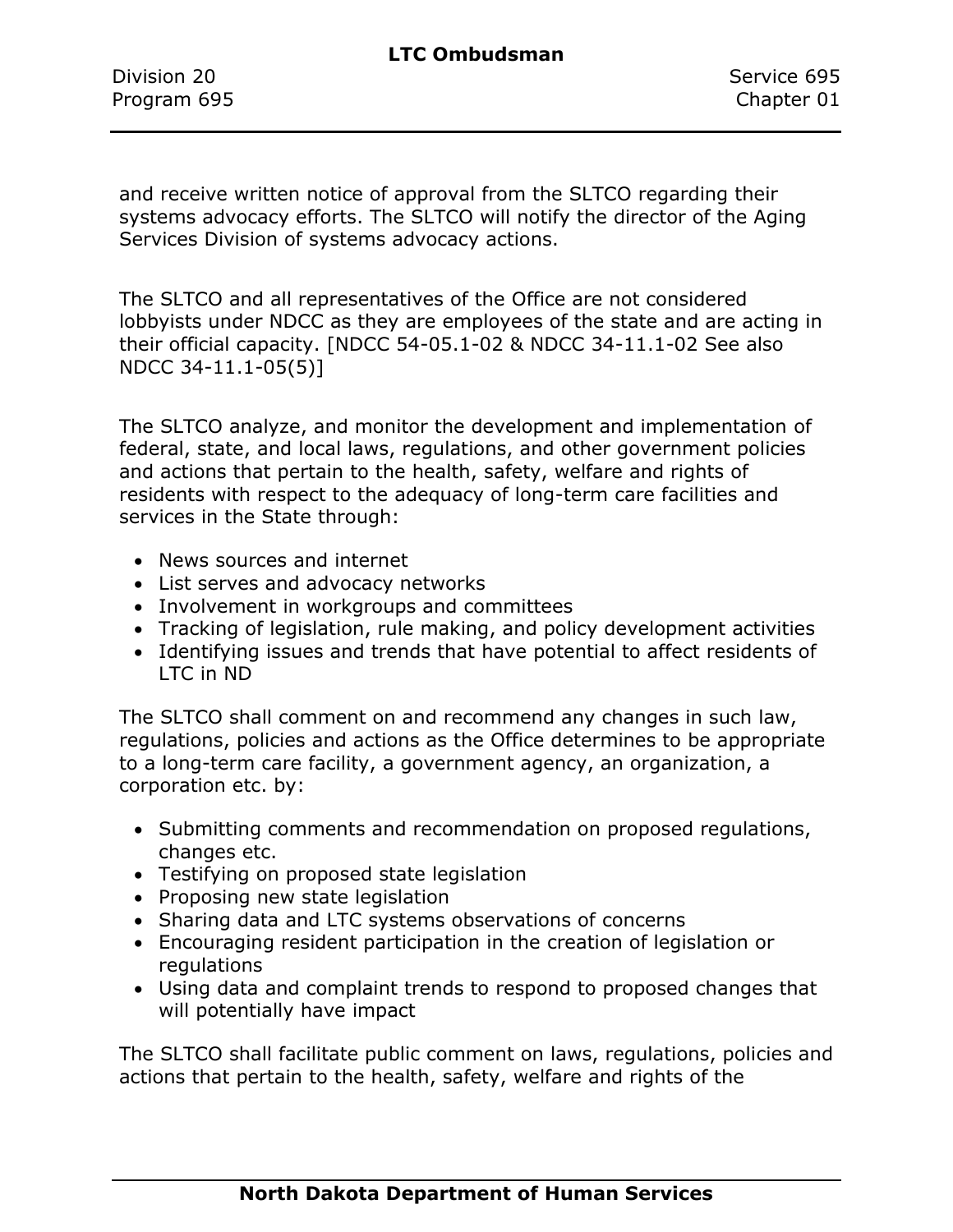resident, with respect to the adequacy of long-term care facilities and services in the state by:

- Including education and opportunity for comment at presentations done by the LTCOP
- Sharing information about pending legislation, regulations, policies, etc. that impact residents
- Asking for comment from residents, family members and staff of longterm care facilities
- Educating and asking for comments from resident and family councils
- Encouraging resident participation in the development of legislation, regulations, policies, etc.

The SLTCO shall provide information to public and private agencies, legislators, the media and other persons regarding the problems and concerns of residents and recommendations related to the problems and concerns through:

• In-person meetings, distribution of the LTCOP annual report, e-mails, letters, press releases, letters to the editor, community education, discussions with resident councils and family councils, fact sheets etc.

Systems advocacy may also occur within a smaller system such as a longterm care facility, or a corporate entity. Written notice of approval from the SLTCO is not necessary for this type of systems advocacy when it correlates with the investigation of a complaint. If the advocacy will affect residents in other zones the advocacy issue should be shared with the full ombudsman team.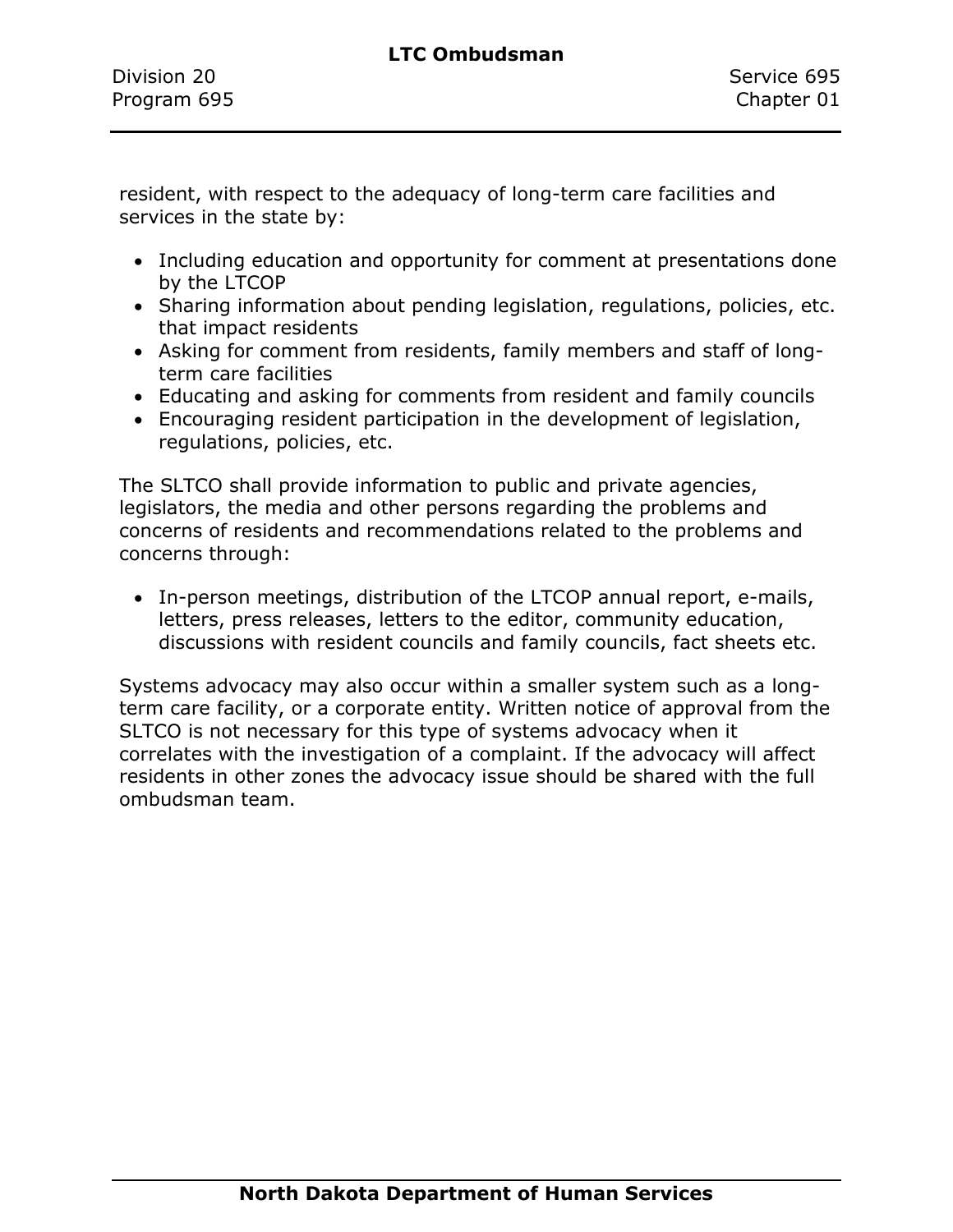### **Ombudsman Participation in Administrative Proceedings 695-01-25-90**

**(Revised 9/1/21 ML #3632)**

[View Archives](../../../Content/Archive%20Documents/Archives.htm#695_01_25_90)

A resident of a nursing facility has the right to appeal a discharge/transfer notice within 30 days after the date of the notice. The appeal is filed with the Department Appeals Supervisor which may result in an administrative hearing facilitated by an Administrative Law Judge (ALJ). With the filing of the appeal, the transfer or discharge shall be delayed until the hearing decision is made, unless the failure to transfer or discharge would endanger the health or safety of the resident or other individuals in the facility.

The resident can ask the ombudsman to assist if retaining legal counsel. The ombudsman never serves in a lawyer/client relationship but is an advocate assisting the resident to effectively prepare for and present his/her position to refute the transfer or discharge.

The Ombudsman can also:

- a. Assist the resident in processing the points the resident wants to make at the hearing and his/her preferred outcome.
- b. Explain the appeal process.
- c. Educate the legal counsel on state and federal regulations with the consent of the resident.
- d. Offer to support the resident throughout the appeal process. This may include advocacy with the facility prior to the hearing to resolve the issues leading to discharge, or attending the hearing with the resident assisting the resident to present his or her position.
	- 1. If an ombudsman is asked to testify at the hearing a list of witnesses is to be sent to the ALJ prior to the hearing.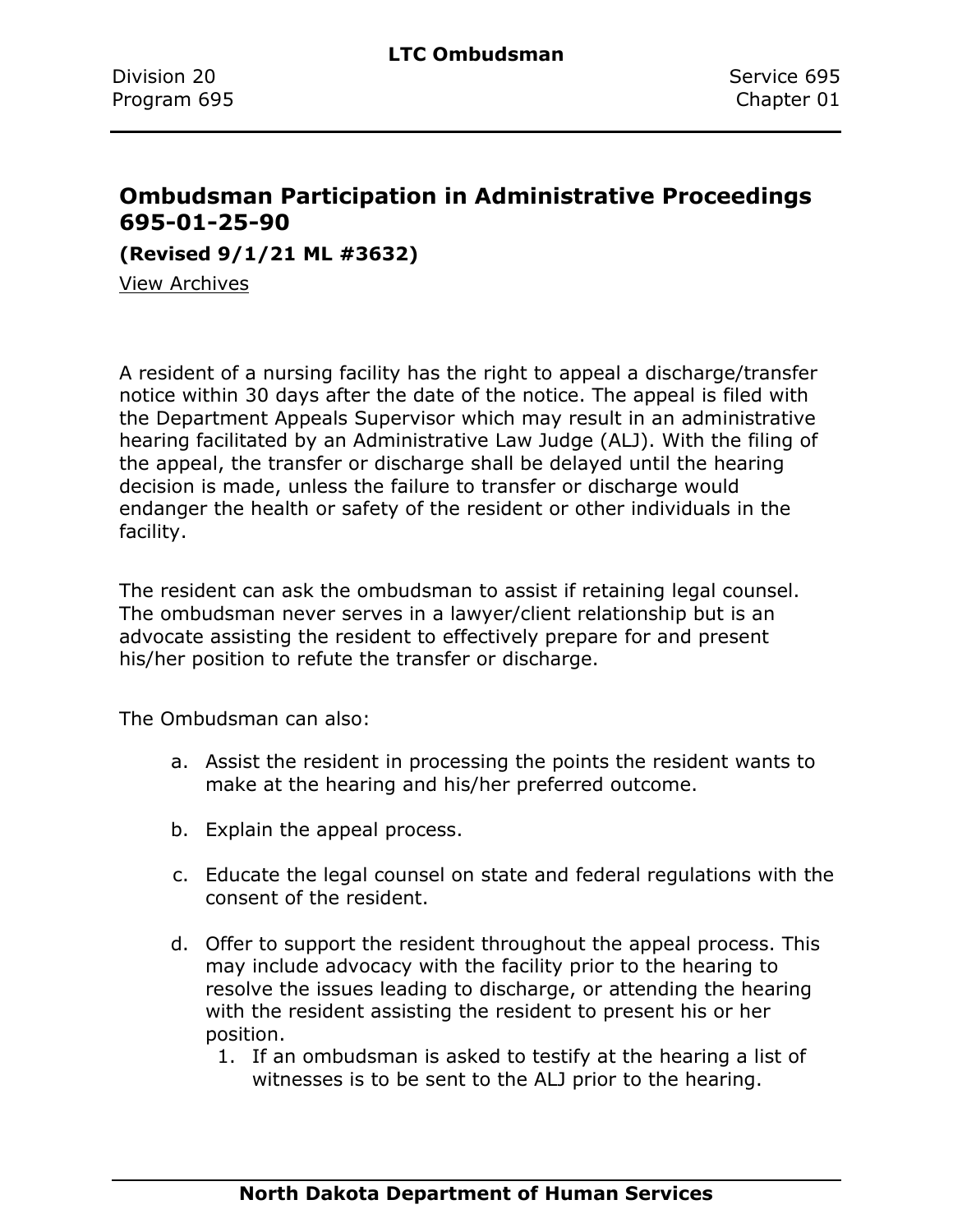- e. Testify at the hearing about the notice complying with regulations at the resident's request.
- f. Review the finding of the hearing with the resident.

Also refer to NDAC CHAPTER 75-0-03; APPEALS AND HEARINGS for further information.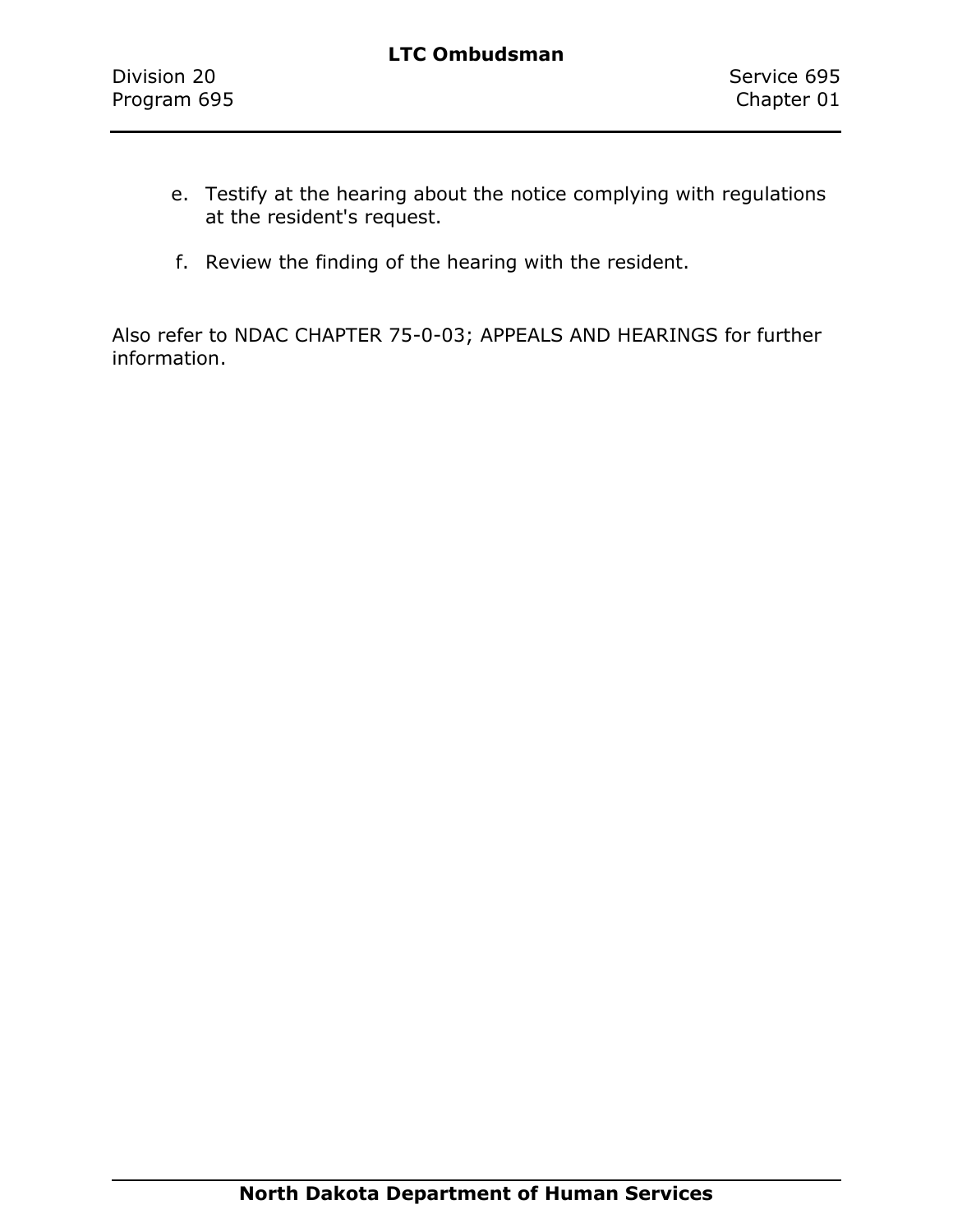# **Legal Consultation and Resources 695-01-25-95**

**(Revised 9/1/21 ML #3632)**

[View Archives](../../../Content/Archive%20Documents/Archives.htm#695_01_25_95)

Legal counsel must be shown to be adequate, available, with competencies relevant to the legal needs of the LTCOP.

The Department's Legal Advisory Unit is available to provide consultation for the representatives of the Office to assist with advocacy for long term residents. This involves:

a. protecting the health, safety, welfare, and rights of residents of long-term care facilities.

The Department will also assist with arranging for legal representation of the SLTCO or the representatives of the Office against whom suit or other legal action is brought or threatened to be brought in connection with the performance of official duties.

The Legal Advisory unit will state if there is a conflict of interest as defined by the State ethical standards governing the legal profession.

All communications between the SLTCO, or the representatives of t he office, and legal counsel are subject to attorney-client privilege.

The SLTCO will utilize other legal counsel resources as needed in the resolution of resident advocacy efforts.

The SLTCO and the representatives of the Office will assist residents in seeking available legal counsel to include Legal Assistance and private attorneys as needed.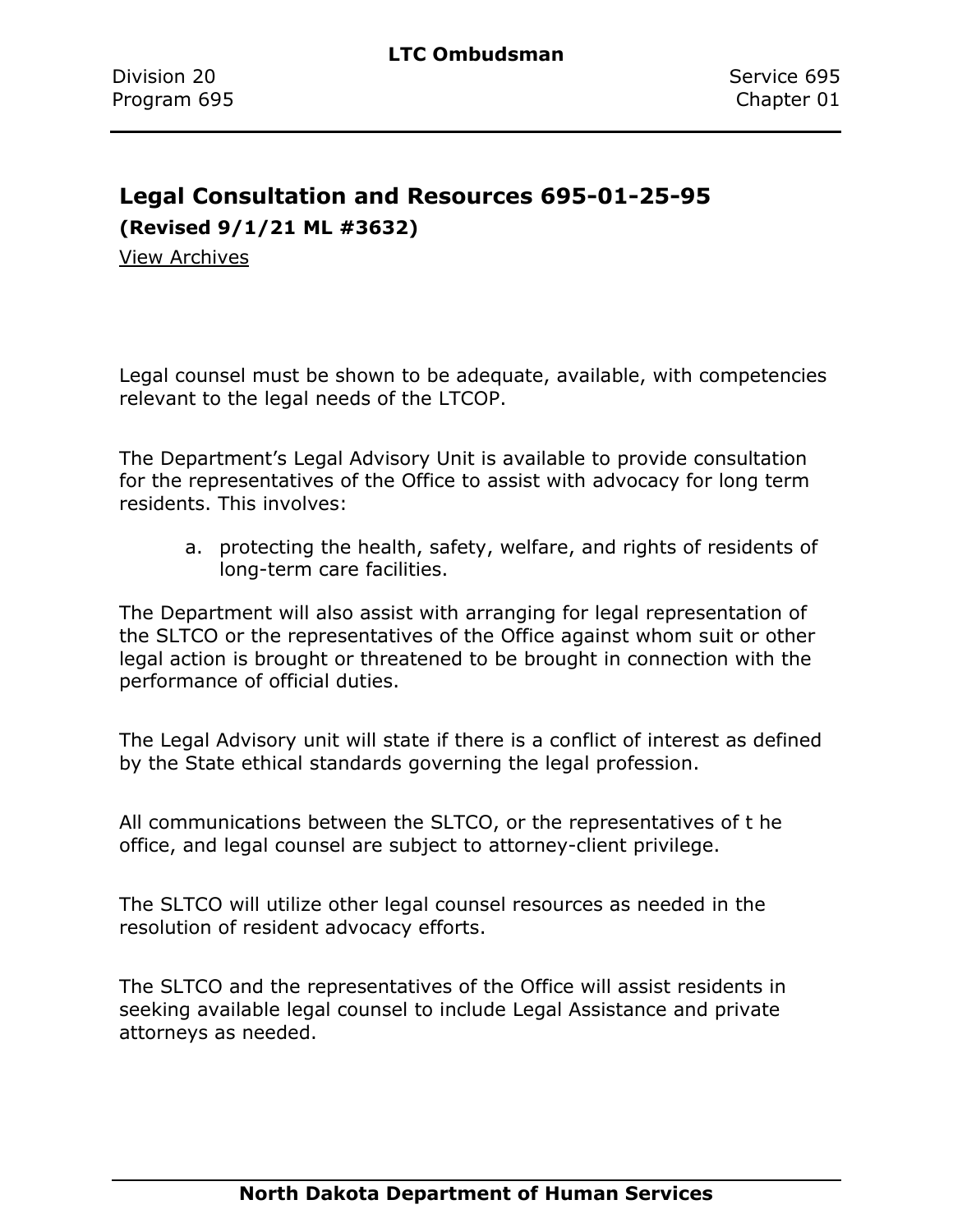The legal services developer of the Aging Services Division manages a contract with Legal Services of North Dakota for the provision of services. This contract identifies that staff attorneys will assist with the following areas – abuse, defense of guardianship, health care, housing, long term care, and neglect. The category of long term care includes:

- a. LTC facilities transfer and discharge casework including payment issues
- b. Selected nursing home bill of rights issues primarily related to admissions, discharges, and least restricted alternatives for clients who want to leave a facility.

The ombudsman never serves in a lawyer/client relationship or gives legal advice but is an advocate for the resident.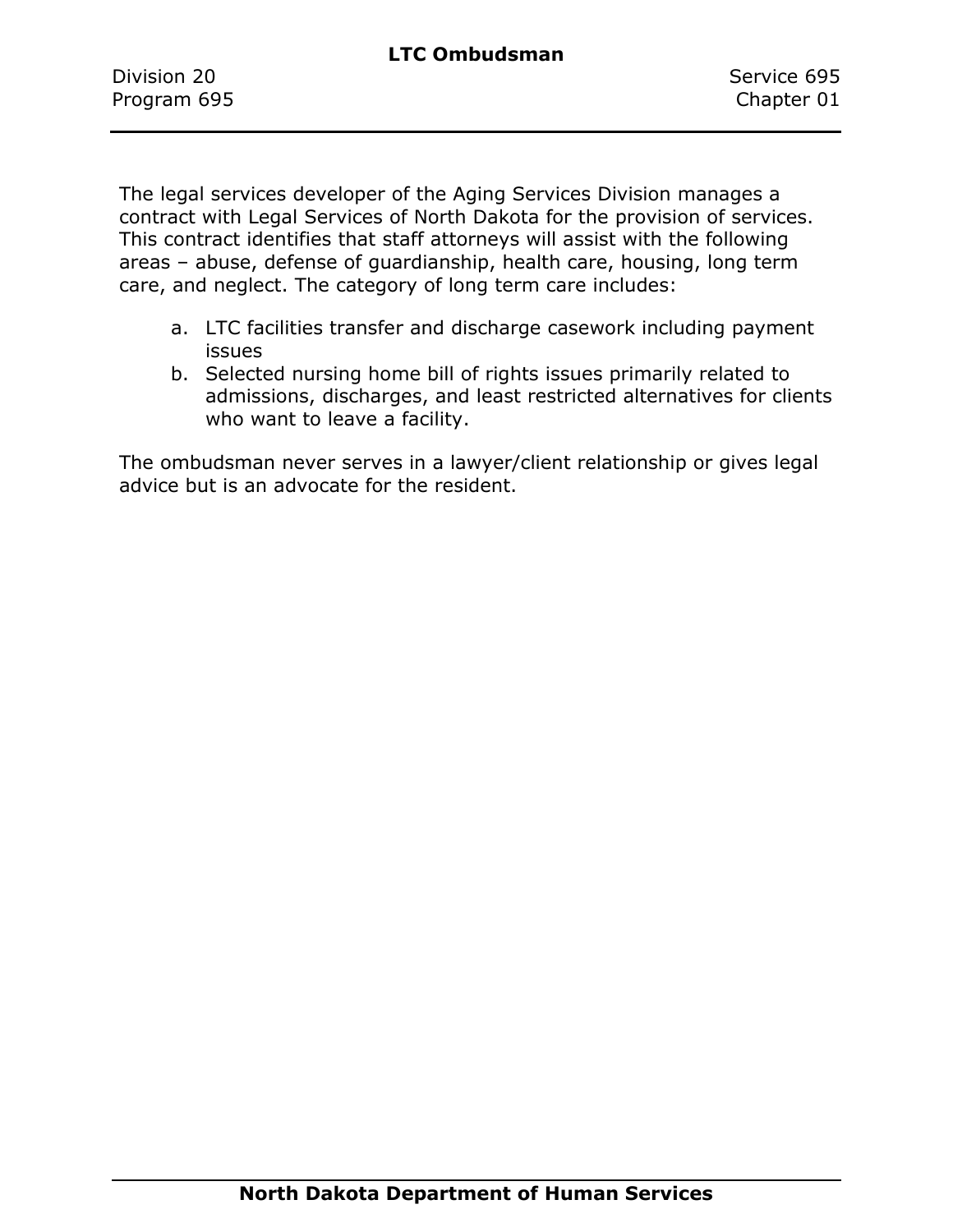### **Reporting and Documentation 695-01-30**

**OmbudsManager Documentation 695-01-30-01 (Revised 2/1/16 ML #3462)**

[View Archives](../../../Content/Archive%20Documents/Archives.htm#695_01_30_01)

**Complaint** 

- A. Every complaint received and all steps taken to investigate, verify, and resolve the complaint shall be documented in OmbudsManager.
- B. Consent forms, notices of involuntary transfer or discharge, relevant e-mails, and any other written documents obtained by the ombudsman while doing an investigation shall be scanned and attached electronically to the case file. The original should then be shredded.
- C. Include entries about intake, facts, actions, and follow up.
- D. Objective language should be used:
	- 1. Describe behavior, rather than label.
	- 2. Describe observations, rather than draw conclusions.

Consultations, Information to Individuals

1. Information shall be documented as needed for reporting to the federal authority.

All other activities reportable through NORS will be documented using OmbudsManager.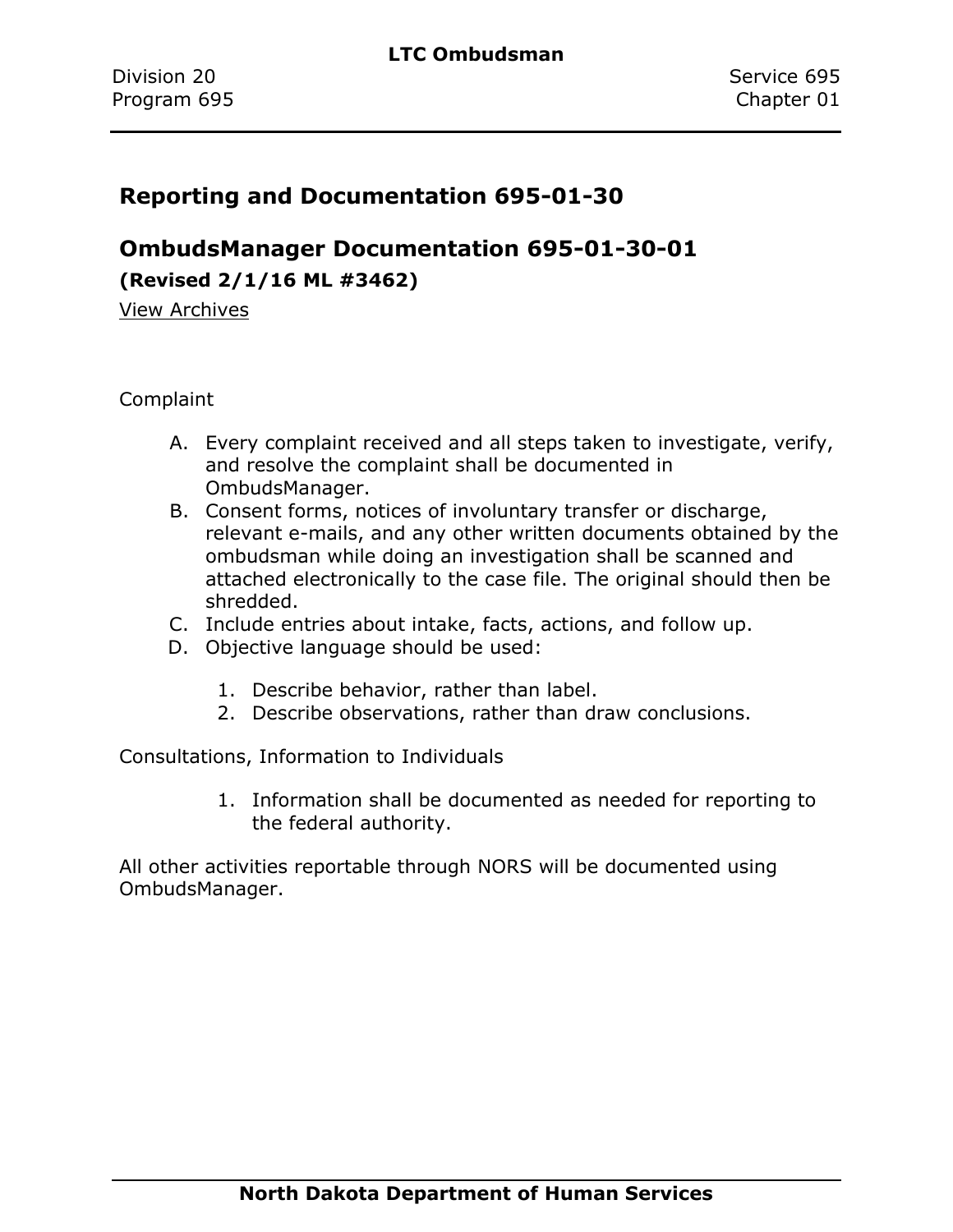# **Volunteer Ombudsman Tracking 695-01-30-05**

**(Revised 2/1/16 ML #3462)**

[View Archives](../../../Content/Archive%20Documents/Archives.htm#695_01_30_05)

Hours of direct service of the volunteer ombudsman shall be tracked by the local ombudsman and reported quarterly to the ombudsman volunteer coordinator.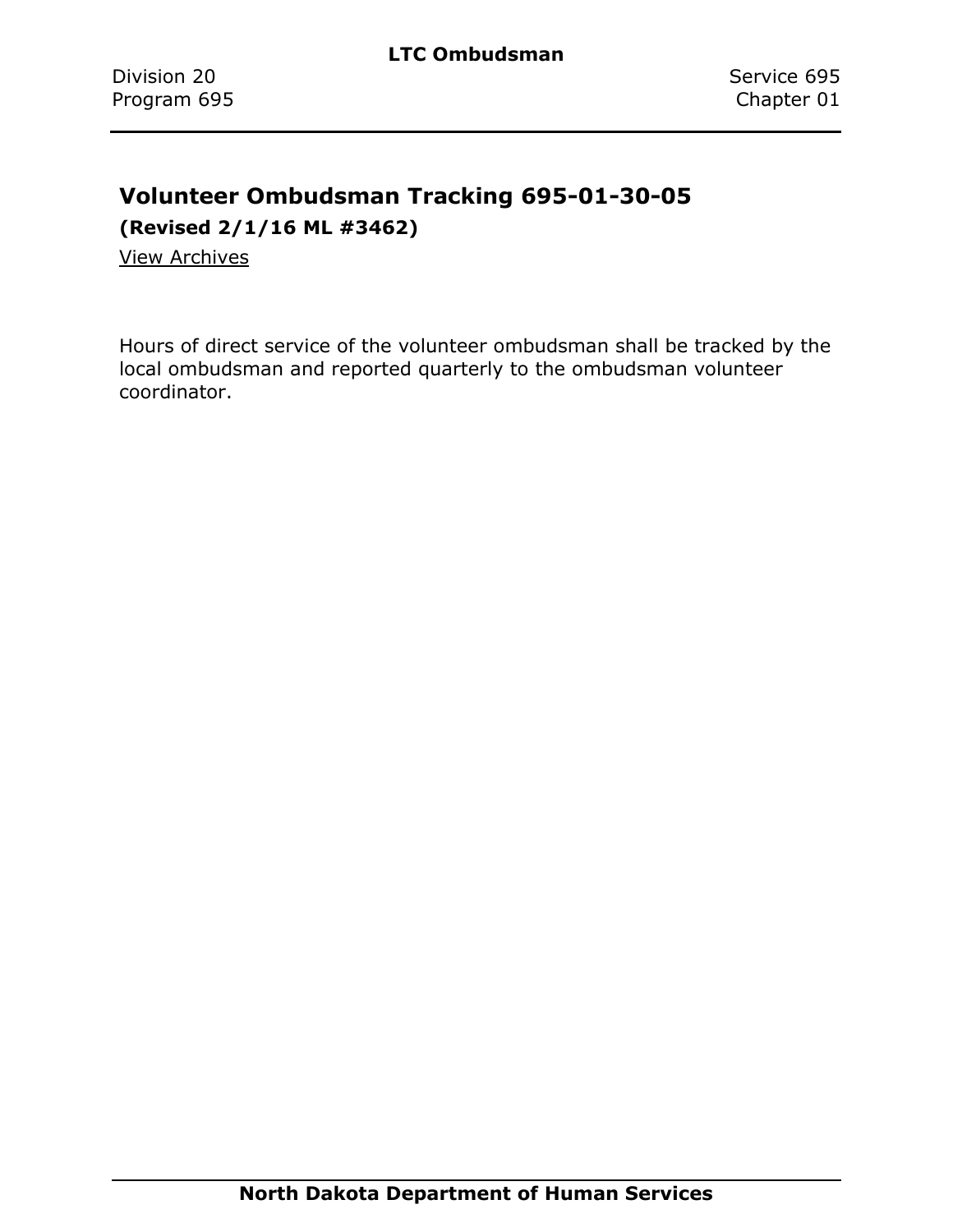### **Volunteer Long Term Care Ombudsman 695-01-35**

**Qualifications 695-01-35-01**

**(Revised 1/1/18 ML #3500)**

[View Archives](../../../Content/Archive%20Documents/Archives.htm#695_01_35_01)

Volunteer long term care ombudsmen (volunteers) shall work under the supervision of the local ombudsmen for their geographical zone. They are considered representatives of the Office. They are not employees of the Department and are not paid.

Qualifications:

- 1. Have an interest in being an advocate for residents of long term care facilities (e.g. understand the issues of residents in long term care facilities and be ready to speak on their behalf)
- 2. Be free of conflicts of interest that can't be resolved or remedied (see section 695-01-20-10)
- 3. Possess good interpersonal, verbal, writing and reading skills
- 4. Agree to a criminal background check, reference checks, and other applicable screening
- 5. Attend and participate in required training opportunities
- 6. Be at least 18 years of age
- 7. Agree to comply with all federal and state laws and regulations to include all policies and procedures of the LTCOP.

An individual interested in becoming a volunteer ombudsman shall complete a Volunteer LTC Ombudsman Program Application.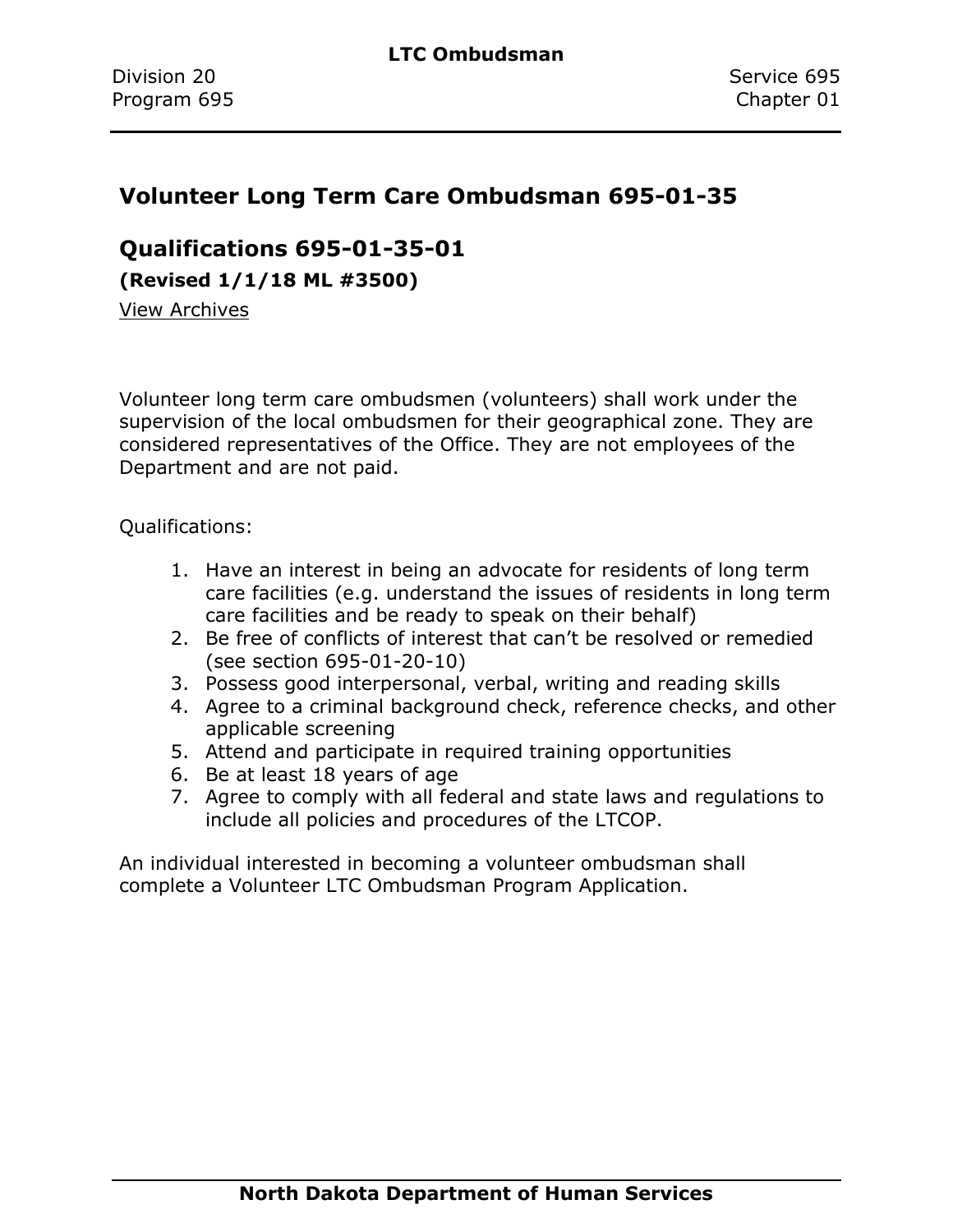### **Responsibilities 695-01-35-05**

**(Revised 7/1/18 ML #3531)**

[View Archives](../../../Content/Archive%20Documents/Archives.htm#695_01_35_05)

Category I Volunteer ombudsmen shall:

- A. Visit residents of long term care facilities on a regular basis (at least monthly - preferably every week) to:
	- 1. Build relationships with residents
	- 2. Provide a basic orientation on the ombudsman program to all new residents
	- 3. Provide information and assistance to residents
	- 4. Observe the condition of the residents and facility during visits
	- 5. Know the facility's staff, practices and services provided.
	- 6. Encourage self-advocacy of the residents
	- 7. Encourage positive interaction among residents, and residents and staff
	- 8. Submit monthly documentation (activity log) by the 10th of the following month. The documentation shall include:
		- a. Dates of visits, listing of information and orientation provided to residents, and observations,
		- b. The amount of time expended in **Ombudsman** activities at the facility,
		- c. If any resident names or identifying information is included in the activity log it must be sent to the local ombudsman by mail in an envelope marked "Confidential – to be opened only by ombudsman" or through a secure network.
	- 9. Attend the mandatory annual training or make up the training hours as directed by the SLTCO.
	- 10. Maintain confidentiality in all Ombudsman activities and follow all laws, regulations and policies relating to resident consent and disclosure of information.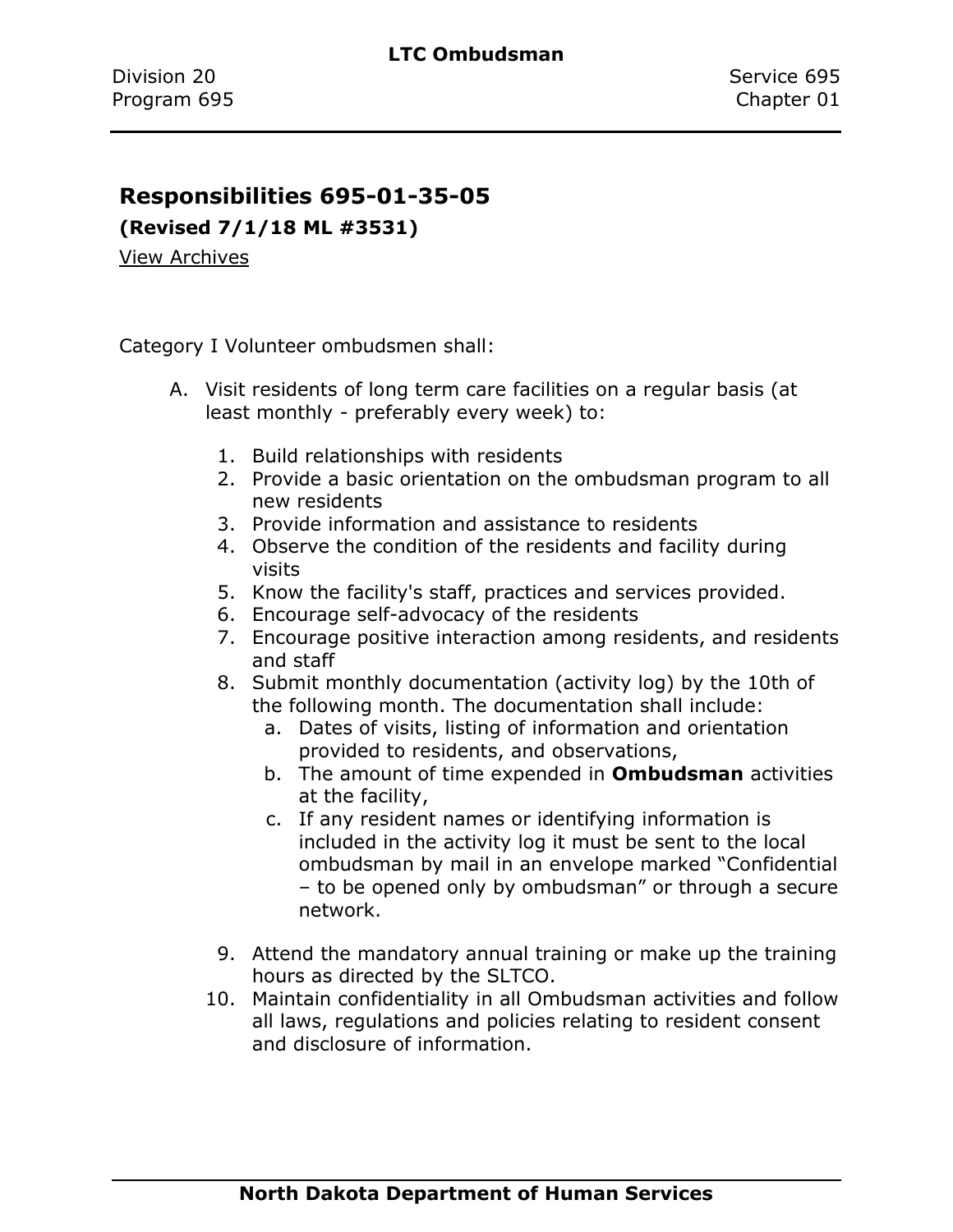- 11. Receive and report concerns, issues, and complaints to the Local Ombudsman for investigation and resolution within one working day of receipt.
- 12. Notify the Local ombudsman of any extended leave of absence from the role of volunteer ombudsman.
- 13. Notify the Local ombudsman of decision to resign with at least 14 days notice, and return all ombudsman materials and any notes regarding the facility and its residents.
- 14. Perform his or her responsibilities in accordance with applicable federal and state laws, rules and regulations, and this Manual.

The Category II volunteer ombudsman shall do all of the above plus the following.

- 15. Receive, investigate and resolve complaints (this should be documented on the monthly reports.) This replaces #11 under Category I)
- 16. Support resident and family council activities and attend the councils upon invitation from the council members.
- 17. Assist with issue advocacy and public information and education to the extent determined appropriate by the SLTCO

#### **Effective 07/01/2018 all new volunteer ombudsmen shall be certified as Category II.**

Volunteer ombudsman shall not:

- 1. Be appointed in any protective service or fiduciary capacity for a long-term care resident in their assigned facility,
- 2. Provide advice to residents or staff regarding medical issues, or legal issues. Appropriate referrals shall be made.
- 3. Establish relationships with residents or staff that will interfere with the advocacy role and be a conflict of interest.
- 4. Serve as a facility volunteer, or organize/lead facility activities. Volunteers may attend activities to observe and visit with residents.
- 5. Receive payment or accept gifts (including meals) from families, residents, or facility staff
- 6. Provide any direct hands on personal care, activity, transportation, or treatment for resident.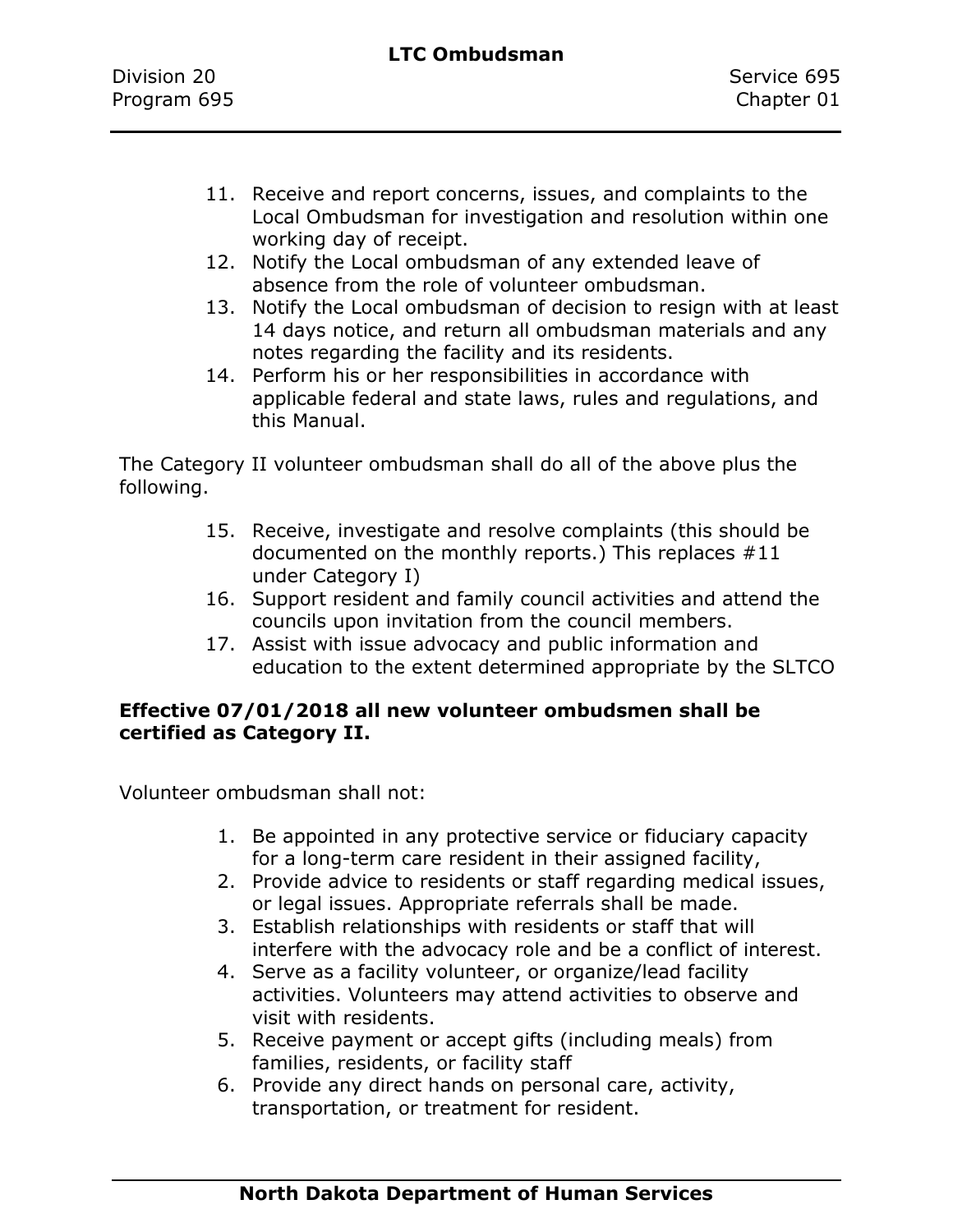7. Conduct personal business for residents; such as writing checks, purchasing gifts or clothing.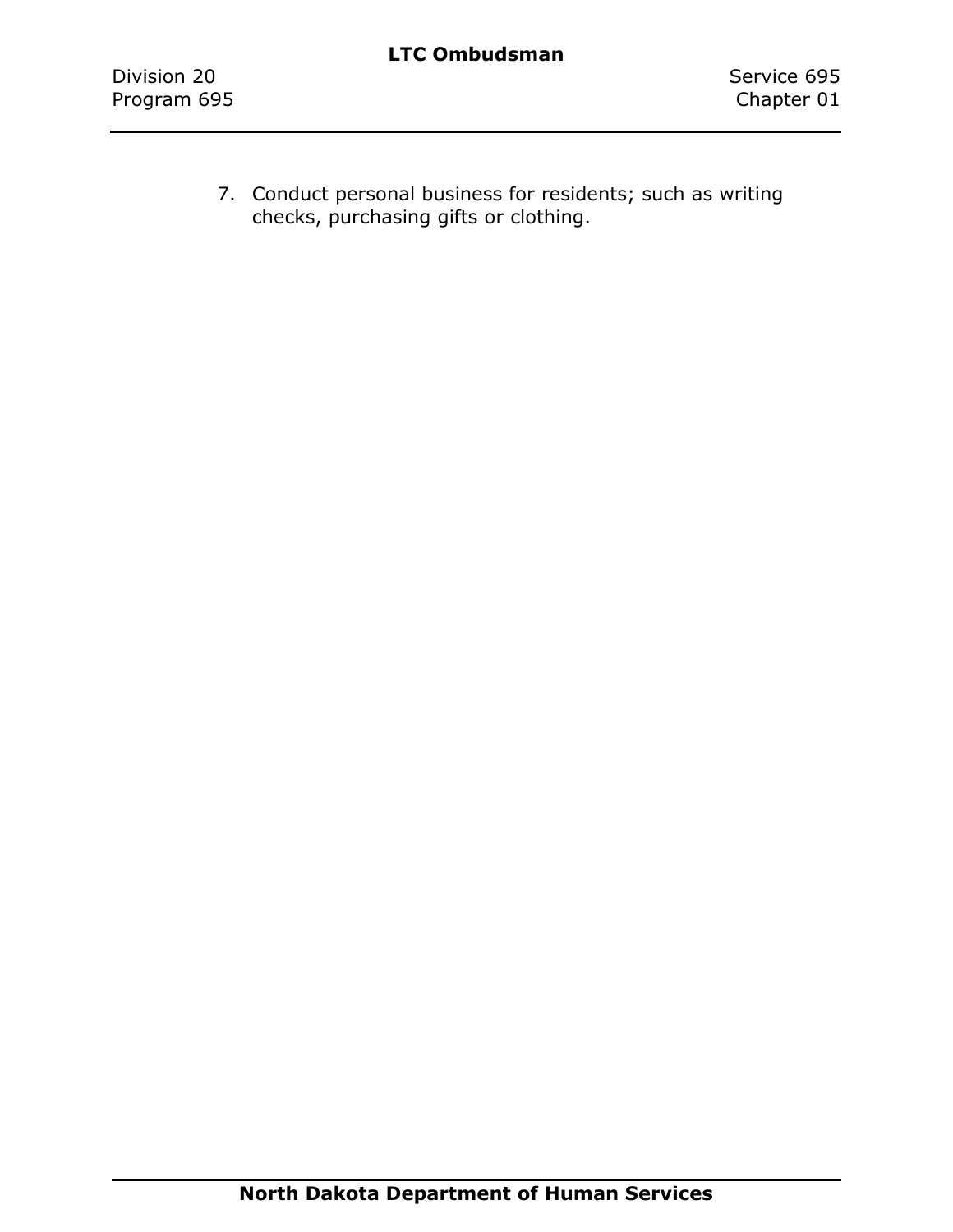### **Recruitment, Selection, and Training of Volunteer LTC ombudsman 695-01-35-10**

**(Revised 7/1/18 ML #3531)**

[View Archives](../../../Content/Archive%20Documents/Archives.htm#695_01_35_10)

There will be a state wide recruitment plan developed and responsibilities assigned to the local ombudsmen.

When a person states interest in volunteering as an ombudsman he/she shall complete an application and the conflict of interest questionnaire. The local ombudsman will then:

- 1. Meet with the potential volunteer
- 2. Review the qualifications & responsibilities (to include conflicts of interest)
- 3. Review the consent and disclosure expectations
- 4. Review the complaint resolution expectations

If person is still interested the local ombudsman will:

- 1. Complete the required background checks on the potential volunteer
- 2. Complete reference checks
- 3. Review the conflict of interest questionnaire.

This information shall then be forwarded-to the SLTCO for review.

- 1. Any misdemeanors, felonies, red flags, etc. or conflicts of interests shall be reviewed by the SLTCO
- 2. If concerns exist they will be processed with the potential volunteer.
- 3. The SLTCO will work with the potential volunteer to remove or remedy conflicts of interest if possible (see also Conflicts of Interest 695-01-20- 15).

If/When the SLTCO gives approval to proceed the local ombudsman will arrange training with the potential volunteer.

(See Certification & Training Requirements of Local ombudsmen and volunteer ombudsmen/representatives of the Office 695-01-20-25 for the training requirements.)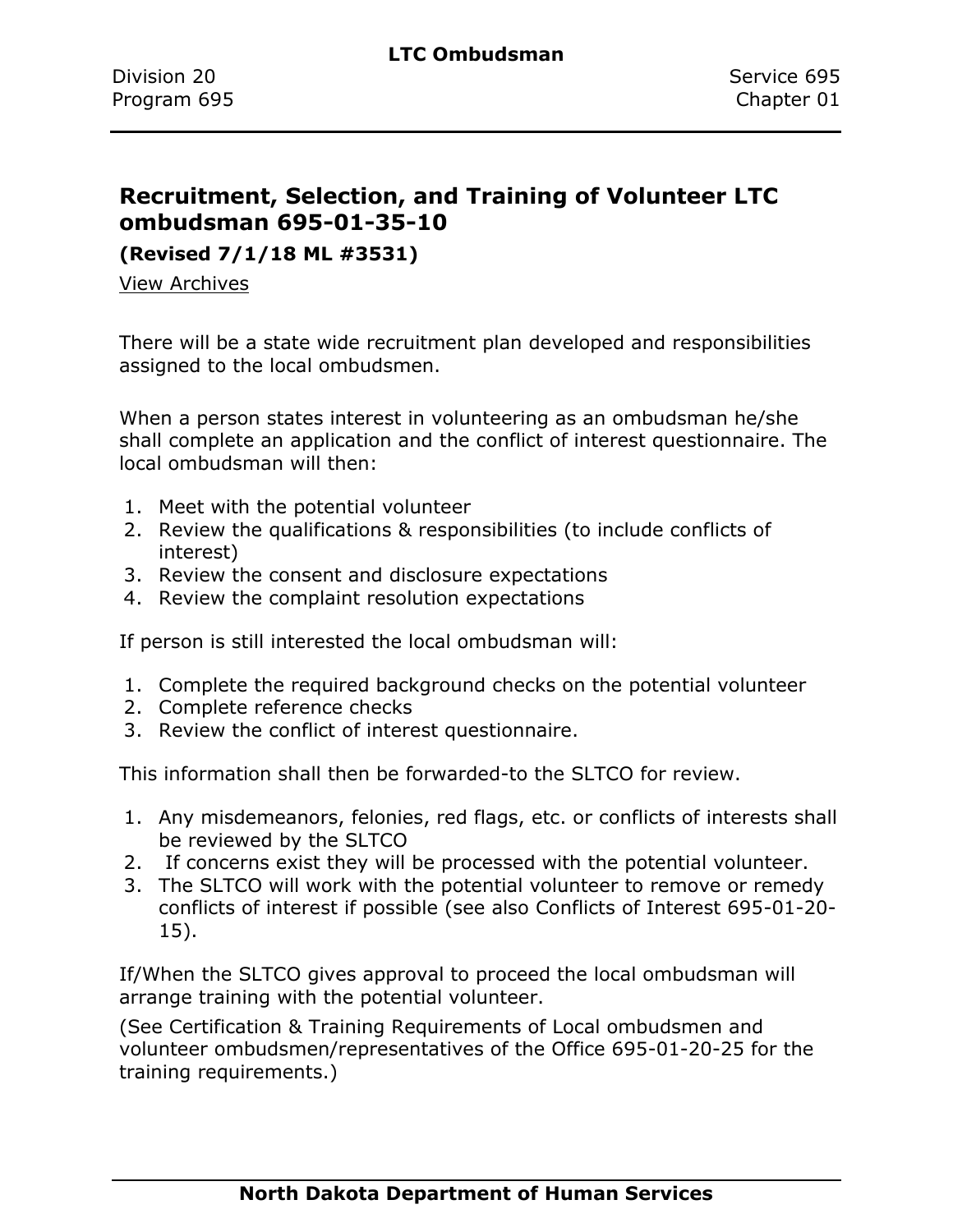Upon completion of initial training the potential volunteer shall:

- 1. Sign the Volunteer Long Term Care ombudsman Position Description form indicating understanding and agreement.
- 2. Sign the Confidentiality Statement of Understanding form indicating an understanding and agreement to follow the policies
- 3. Discuss with the local ombudsman what facility they would prefer for assignment.

The potential volunteer must shadow the local ombudsman doing resident visits and complaint resolution for at least two hours.

Once the potential volunteer completes the above steps the Local ombudsman will:

- 1. Notify the SLTCO of the potential volunteer's completion of initial training and shadowing
- 2. Provide the potential volunteer's contact information
- 3. Give recommendations on certification (see 695-01-20-25.) of potential volunteer

The SLTCO will review all information and make a decision on certification of the potential volunteer. The individual will be notified in writing of certification status as a representative of the office and the local ombudsman will be ccd.

If certified the volunteer will be added to the WSI coverage.

Upon notice from the SLTCO that the volunteer is certified the local ombudsman will:

- 1. Notify the facility of the assigned volunteer.
- 2. Set up a file for the volunteer ombudsman with the following information. The volunteer shall be given a copy of each document.
	- a. The signed Volunteer ombudsman Application Form
	- b. The signed Volunteer Long Term Care ombudsman Position Description;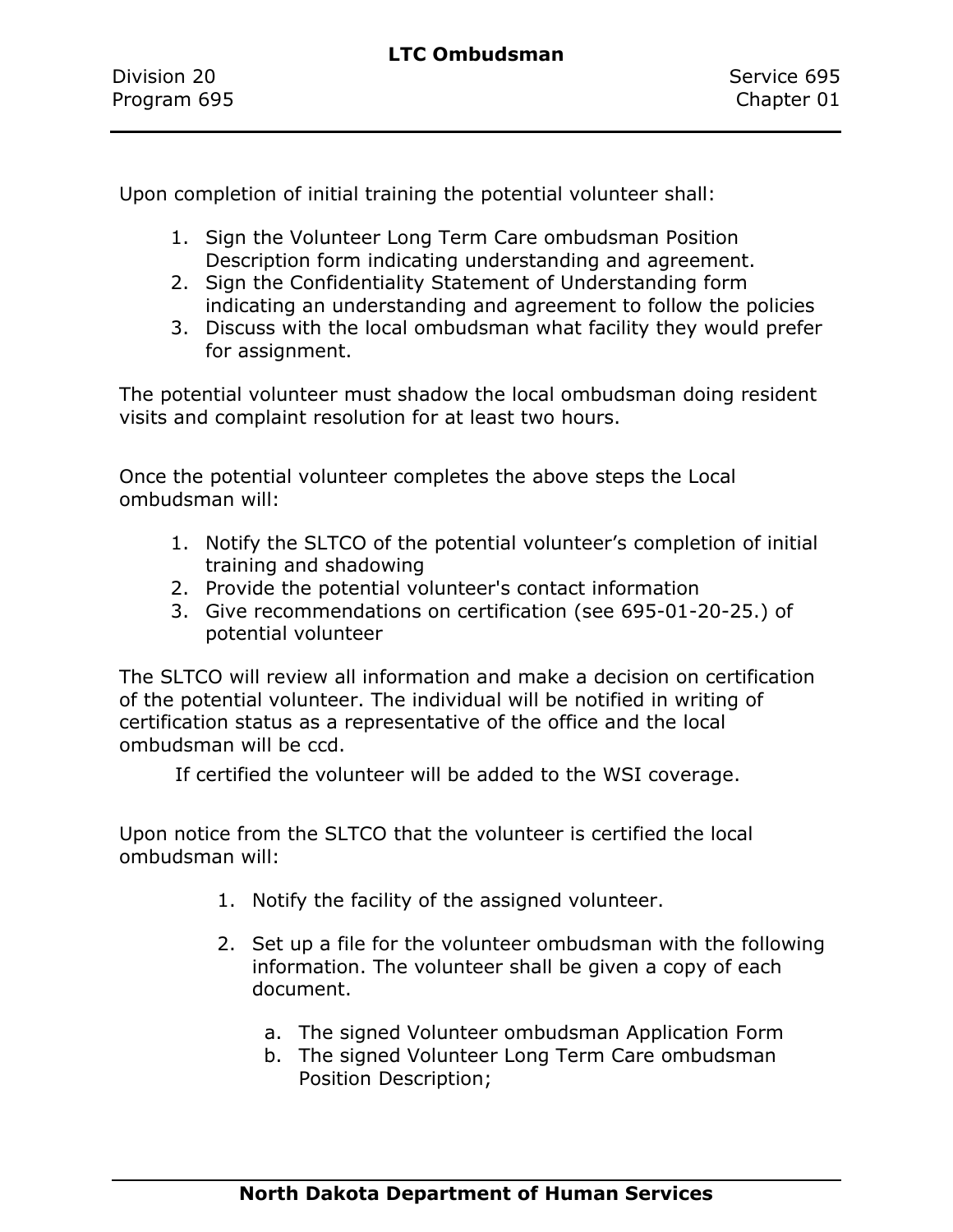- c. The signed-Confidentiality Statement of Understanding form;
- d. The signed Conflict of Interest Questionnaire
- e. The Volunteer ombudsman Certification letter.
- f. The Letter of Notification to the facility.
- 3. Provide written notice to the volunteer ombudsman of the two following requirements.
	- a. For the first two months the volunteer ombudsman will review all activities and cases with the local ombudsman for technical assistance.
	- b. After the volunteer ombudsman has completed one month of resident visits the local ombudsman will shadow he/she during a resident visit to evaluate performance and adherence to policy.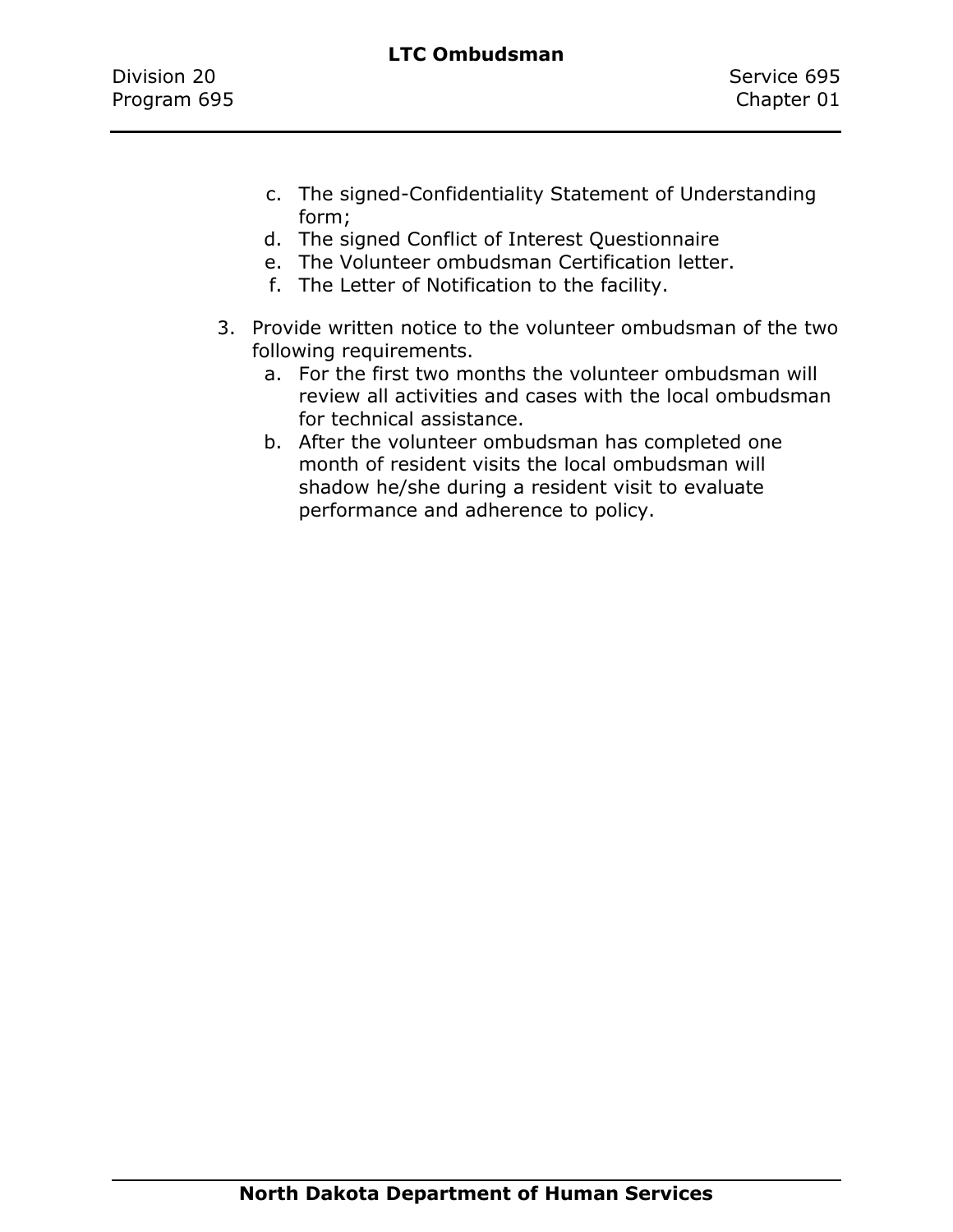### **Annual Evaluation 695-01-35-15**

**(Revised 7/1/18 ML #3531)**

[View Archives](../../../Content/Archive%20Documents/Archives.htm#695_01_35_15)

The Local ombudsman shall conduct an annual evaluation of each volunteer ombudsman in the month he/she was originally certified. The evaluation shall include:

- 1. The volunteer ombudsman reviewing and initialing the Confidentiality Statement of Understanding form.
- 2. The volunteer ombudsman reviewing, updating as needed, and initialing the Conflict of Interest Questionnaire.
- 3. The volunteer ombudsman reviewing and initialing the Volunteer Long Term Care ombudsman Position Description.
- 4. The local ombudsman verifying that annual training requirements have been met by the volunteer ombudsman.
- 5. Discussing the areas on the annual evaluation form and using input from the volunteer ombudsman to complete the volunteer ombudsman Annual Evaluation Form; and
- 6. Placing the forms in the volunteer's file and giving a copy to the volunteer ombudsman.
- 7. Forwarding all relevant information to the SLTCO every two years when the volunteer ombudsman is due for renewal of certification.
	- a. Updated background checks shall be done prior to recertification every two years.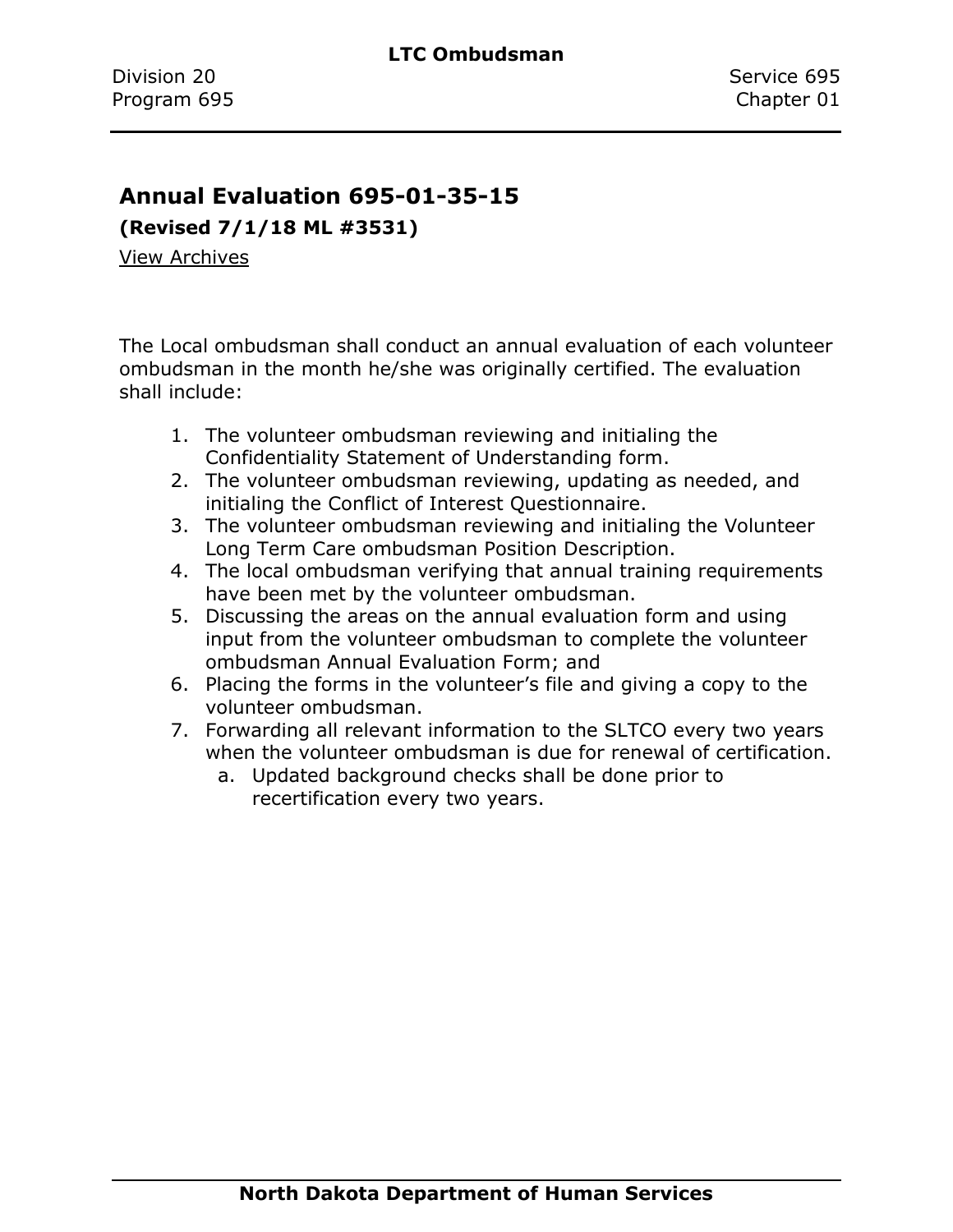### **Leave of Absence 695-01-35-20**

**(Revised 2/1/16 ML #3462)**

[View Archives](../../../Content/Archive%20Documents/Archives.htm#695_01_35_20)

In some circumstances the volunteer ombudsman may choose to take leave of absence (two months or longer) from the responsibilities and role of volunteer being an ombudsman.

In such circumstances:

- 1. The volunteer ombudsman shall:
	- a. Notify the local ombudsman of the plan for a leave of absence with an indication of the time frame and return date.
- 2. The local ombudsman shall:
	- a. Notify the volunteer ombudsman coordinator and the SLTCO of the leave of absence and time frame;
	- b. Send a written notice to the volunteer ombudsman indicating the change in status to a leave of absence;
	- c. Send a letter to the facility to which the volunteer ombudsman is assigned, informing them of the leave of absence; and
	- d. Place a copy of the notice to the volunteer ombudsman and the facility in the volunteer ombudsman's file

#### Return from Leave of Absence

When notice is received from the volunteer ombudsman that he/she can return to his or her volunteer role, the local ombudsman shall:

- 1. Have the volunteer ombudsman review and initial the Volunteer Long Term Care ombudsman Position Description;
- 2. Have the volunteer ombudsman review and initial the Confidentiality Statement of Understanding form;
- 3. Have the volunteer ombudsman review, update and initial the Conflict of Interest Statement form;
- 4. Complete any missed training hours.
- 5. Send a letter to the volunteer ombudsman informing him or her that he or she has been reactivated.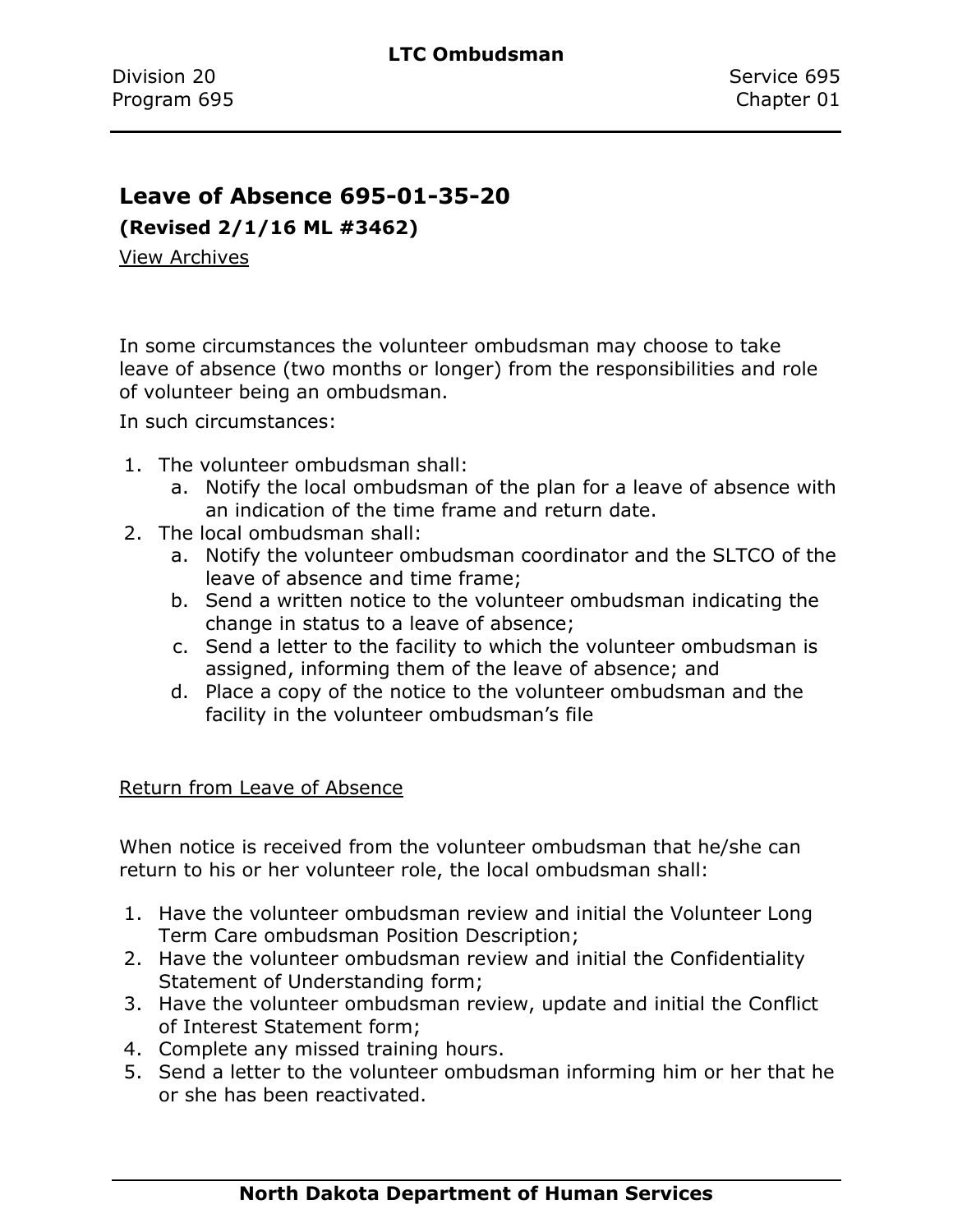- 6. Send a letter to the facility to which the volunteer ombudsman is assigned informing them of the reinstatement activation of the volunteer ombudsman; and
- 7. Send a notice to the volunteer ombudsman coordinator and the SLTCO about the reactivation of the volunteer
- 8. File all applicable correspondence and initialed forms in the volunteer ombudsman's file.

If the leave of absence extends for one year or longer the volunteer ombudsman will be de-certified and if he/she wants to be reinstated will need to complete the initial training again.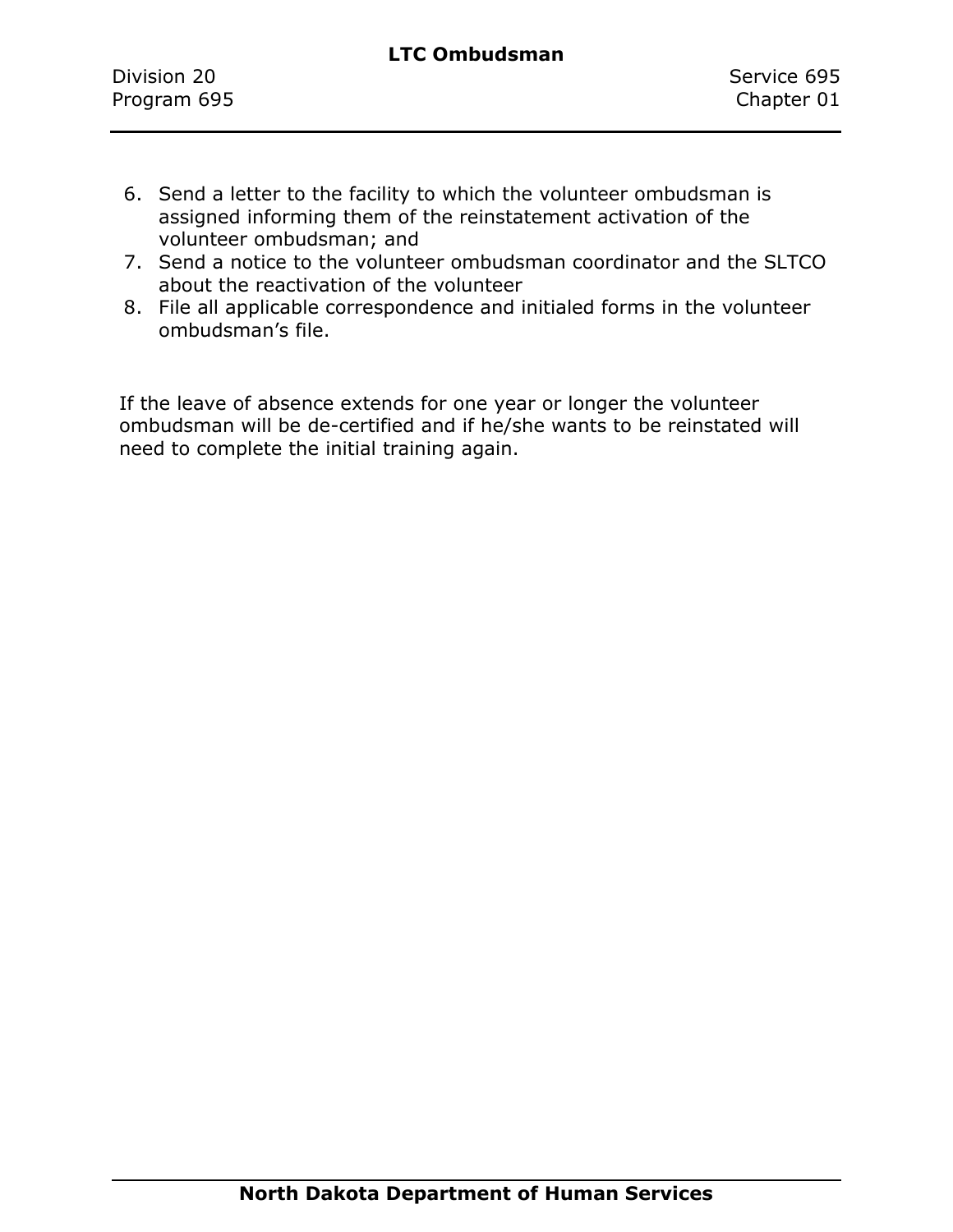### **Suspension 695-01-35-25**

**(Revised 2/1/16 ML #3462)**

[View Archives](../../../Content/Archive%20Documents/Archives.htm#695_01_35_25)

If the SLTCO in consultation with the local ombudsman determines that there are sufficient concerns regarding the performance of a volunteer ombudsman a suspension may be used to allow time to fully investigate the concerns.

The SLTCO shall:

- 1. Notify in writing the volunteer ombudsman of the suspension, the reason for the suspension;
- 2. Notify in writing the facility to which the volunteer ombudsman was assigned about the suspension and asking that all notices identifying the volunteer as an ombudsman be removed as well as notification to all staff and residents that the volunteer is currently suspended as a representative of the ombudsman program.
- 3. The local ombudsman shall file copies of the written notices in the volunteer ombudsman's file.
- 4. After completion of the investigation (to follow the grievance procedure) the volunteer will either be reinstated as a representative of the Office, retained on suspension pending completion of disciplinary action, or dismissed.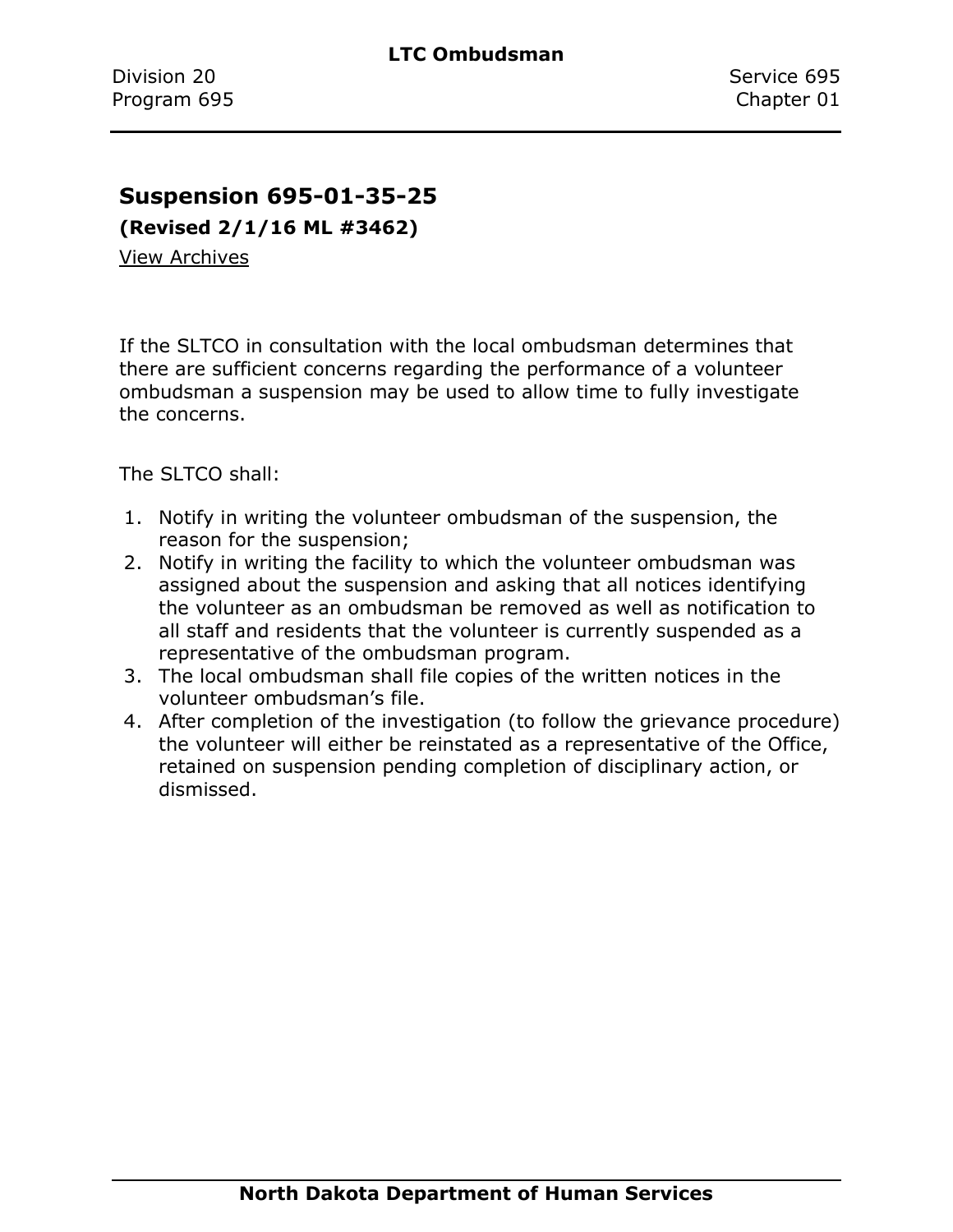### **Resignation 695-01-35-30**

**(Revised 2/1/16 ML #3462)**

[View Archives](../../../Content/Archive%20Documents/Archives.htm#695_01_35_30)

The volunteer ombudsman shall:

- 1. Notify the local ombudsman of the intent to resign and the effective date of the resignation. It is asked that two weeks' notice is given.
- 2. Return to the local ombudsman all Ombudsman Program materials to include the training manual, certification letter, and the ombudsman name badge, and any notes regarding the facility or the residents.

The local ombudsman shall:

- 1. Send written acknowledgment of the resignation to the volunteer ombudsman,
- 2. Make arrangements for return of the Ombudsman Program materials to include the training manual, certification letter, and the name badge, etc.
- 3. Send written notice to the facility(ies) to which the volunteer ombudsman was assigned informing them of the resignation and requesting the facility remove any posted documentation or notices that the person is a volunteer ombudsman.
- 4. Send notification to the volunteer ombudsman program coordinator and the SLTCO.
- 5. The SLTCO shall send written notice that the volunteer is no longer certified to act as a representative of the Office and send copies to the volunteer, the local ombudsman, and the facility.
- 6. File a copy of all notices and correspondence relating to the resignation in the volunteer ombudsman's file.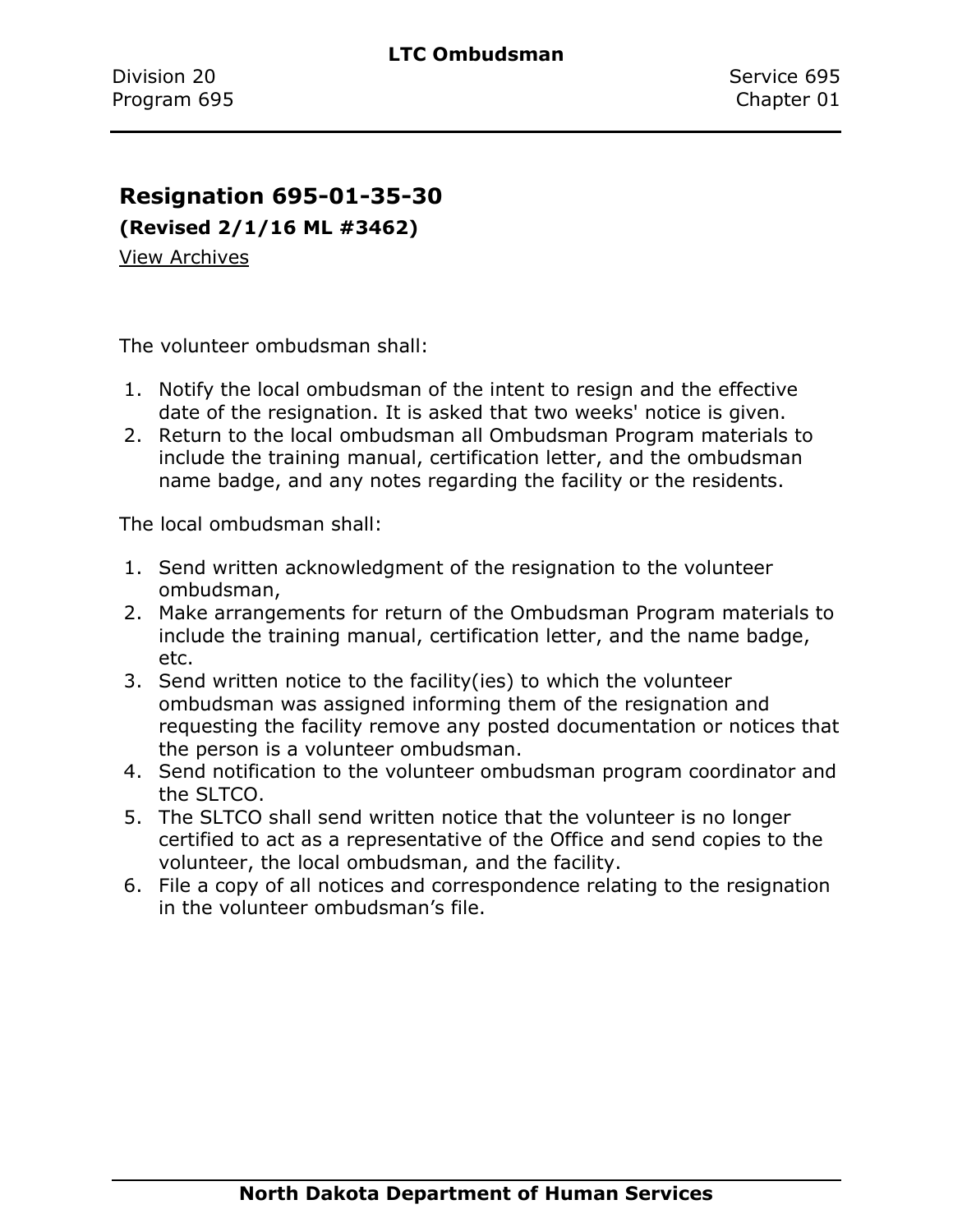## **Dismissal, Revocation of Certification 695-01-35-35 (Revised 2/1/16 ML #3462)**

[View Archives](../../../Content/Archive%20Documents/Archives.htm#695_05_35_35)

See Certification of ombudsman/representatives of the Office [695-01-20-](#page-31-0) [15](#page-31-0)

If a volunteer has their certification revoked he/she is automatically dismissed as a volunteer.

The SLTCO in consultation with the local ombudsman may determine the volunteer ombudsman has demonstrated behavior that meets the criteria for dismissal. The SLTCO shall then:

- 1. Notify in writing the volunteer ombudsman of the dismissal, the reason for the dismissal and notice of revocation of certification;
- 2. Notify the volunteer ombudsman in writing of the expectation that all ombudsman materials will be returned direct to the local ombudsman including any remaining notes referencing residents, complainants, complaints, or the facility;
- 3. Notify in writing the facility to which the volunteer ombudsman was assigned about the dismissal and revocation of certification and asking that all notices identifying the volunteer as an ombudsman be removed as well as notification to all staff and residents that the volunteer is no longer a representative of the ombudsman program;
- 4. Provide copies all written notices to the local ombudsman to file in the volunteer ombudsman's file.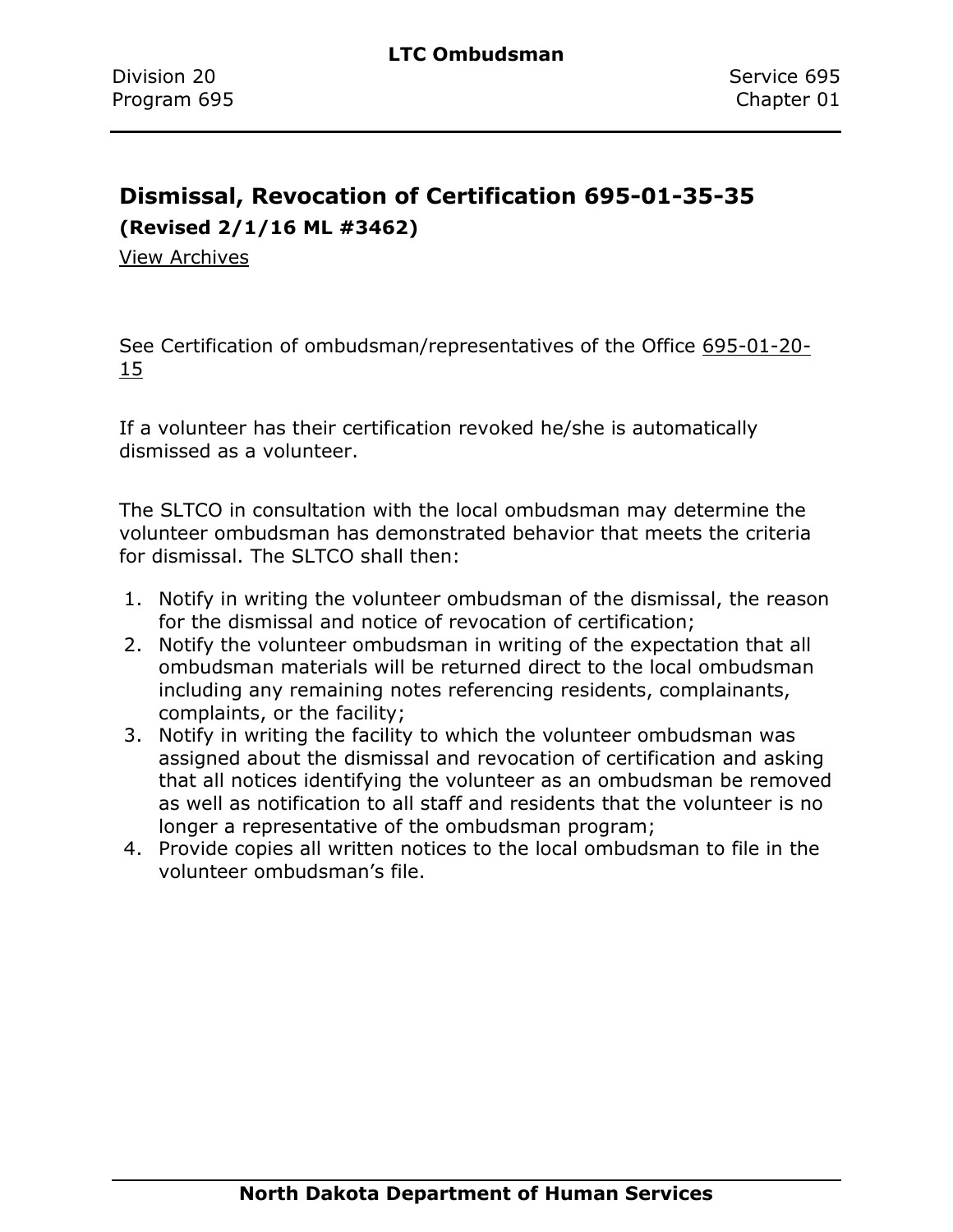# **Reimbursement of Expenses 695-01-35-40**

**(Revised 1/1/18 ML #3500)**

[View Archives](../../../Content/Archive%20Documents/Archives.htm#695_01_35_40)

Volunteer ombudsman will be reimbursed, within resources available, for approved expenses incurred in their function as a Volunteer ombudsman.

Reimbursement will be made according to established state rates.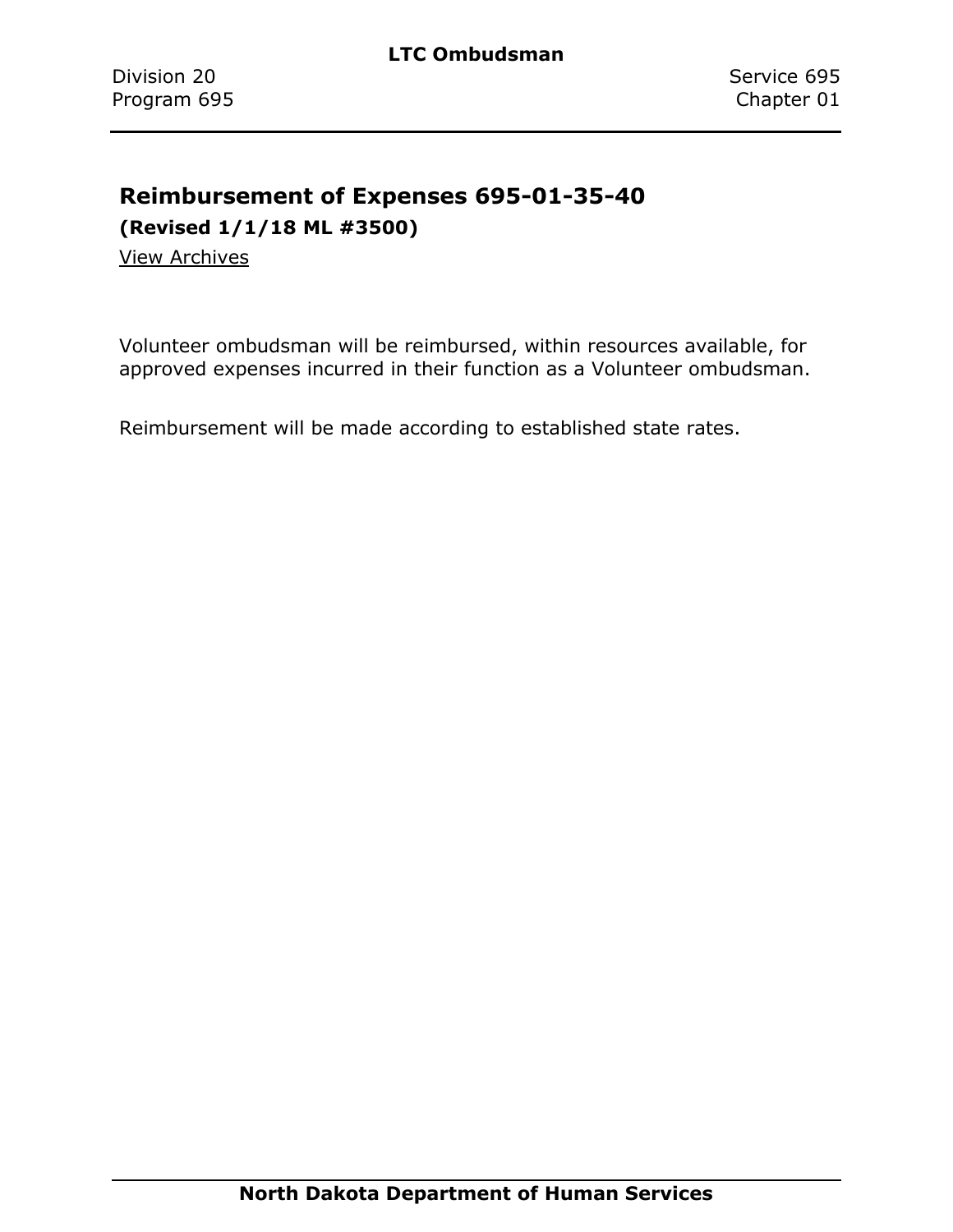### **Emergency Preparedness and Response 695-01-40 (NEW 9/1/21 ML #3632)**

[View Archives](../../../Content/Archive%20Documents/Archives.htm#695_01_40)

The Ombudsman Program is not considered as first responders in emergencies or disasters and is not authorized through the Older Americans Act as such. However, the OAA and federal regulations do require the Ombudsman program to provide services to assist residents in protecting their health, safety, welfare, and rights, as well as to represent the interests of residents before governmental agencies. Even though the ombudsmen are not first responders they will coordinate with and follow direction from the first responders as needed.

In North Dakota the coordination, planning and safety plans for emergencies is through the Department of Health Preparedness & Response division. The following guidelines can help prepare for a possible emergency, including a terrorist event.

<https://www.health.nd.gov/epr/planning-and-safety/>

An emergency or a disaster can be any of the following, but not limited to the following: a tornado, storm, flood, earthquake, landslide, mudslide, snowstorm, fire, explosion, nuclear accident, pandemic or any other natural or man-made catastrophe–that warrants action to save lives and to protect property, public health, and safety. There may be times where the governor will issue a declaration of disaster or emergency. There may also be a federal declaration of disaster or emergency.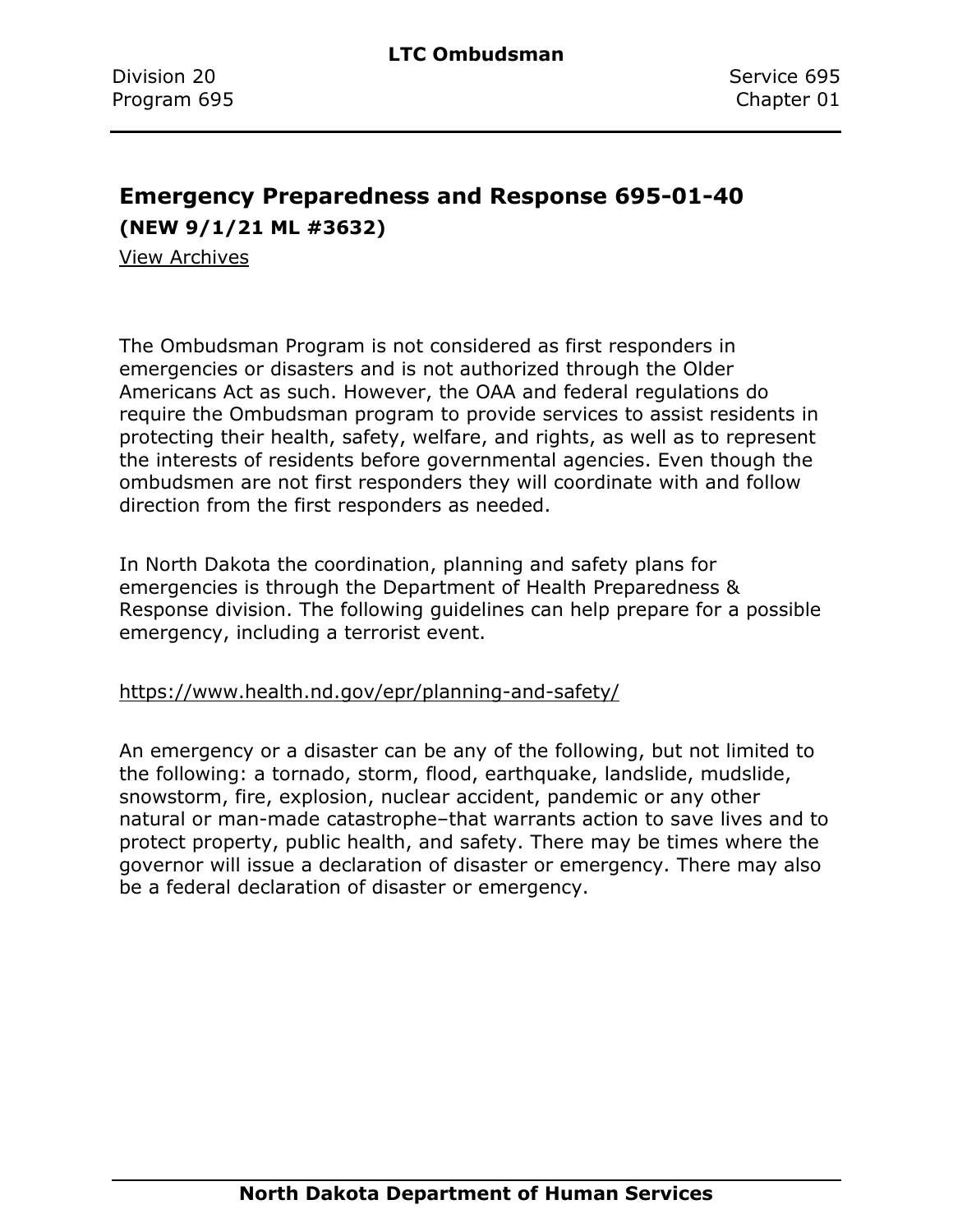# **Preparation for Emergency Situations 695-01-40-05 (NEW 9/1/21 ML #3632)**

[View Archives](../../../Content/Archive%20Documents/Archives.htm#695_01_40_04)

- A. Each local ombudsman shall maintain an updated electronic and hard copy of Ombudsman program-related information which includes at a minimum:
	- a. contact information for the representatives of the Office (both staff and volunteer), and State LTC Ombudsmen from the surrounding states,
	- b. a copy of LTCOP laws, regulations, program policies and procedures, including emergency preparation and response policies and procedures,
	- c. business cards,
	- d. LTCOP brochures and/or other outreach materials, and,
	- e. LTCOP forms, such as consent to access and disclosure forms.
- B. Each local ombudsman shall maintain an updated electronic and hard copy of contact information relevant agencies. This shall include:
	- a. the state survey and certification licensing agency,
	- b. the State Preparedness and Response Division,
	- c. the ND Long-Term Care Association,
	- d. long-term care facilities.
- C. Education and Outreach to Residents, Families, and Other Resident Representatives will be done as possible and needed to raise awareness about emergency planning.
	- i. Representatives of the Office shall provide resident and/or family education during resident visits, during resident or family council meetings, or through other mechanisms. The content of such education shall include, but not be limited to:
		- a. responsibilities of facility staff (e.g. evacuation plan, family notification, and reunification),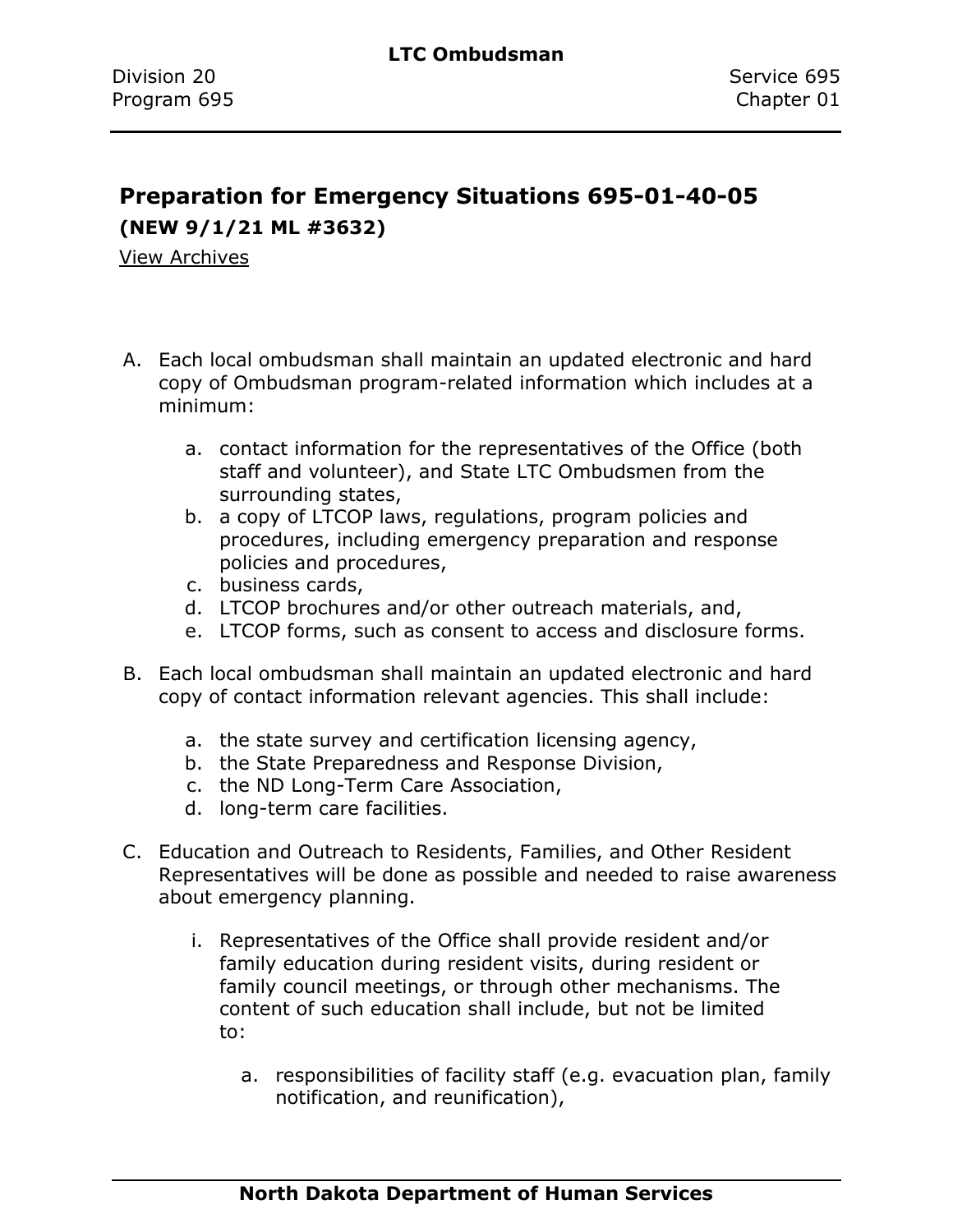- b. responsibilities of first responders, health care and behavioral health providers, and other relevant parties during an emergency; and distribution and promotion of the CMS emergency planning checklist and/or similar longterm care facility-focused checklists.
- ii. Representatives of the Office shall support resident and/or family councils in emergency preparedness by:
	- a. developing goals to conduct outreach to resident and family councils annually;
	- b. providing a ready-made presentation, recommended materials, other talking points and a mechanism to track which councils/facilities have received this training;
	- c. encouraging and facilitating councils' involvement in facility emergency preparations and exercises (e.g. evacuate, shelter-in-place, point of distribution, etc.); and,
- iii. Informing facility providers of the responsibilities of the Ombudsman program in responding to emergencies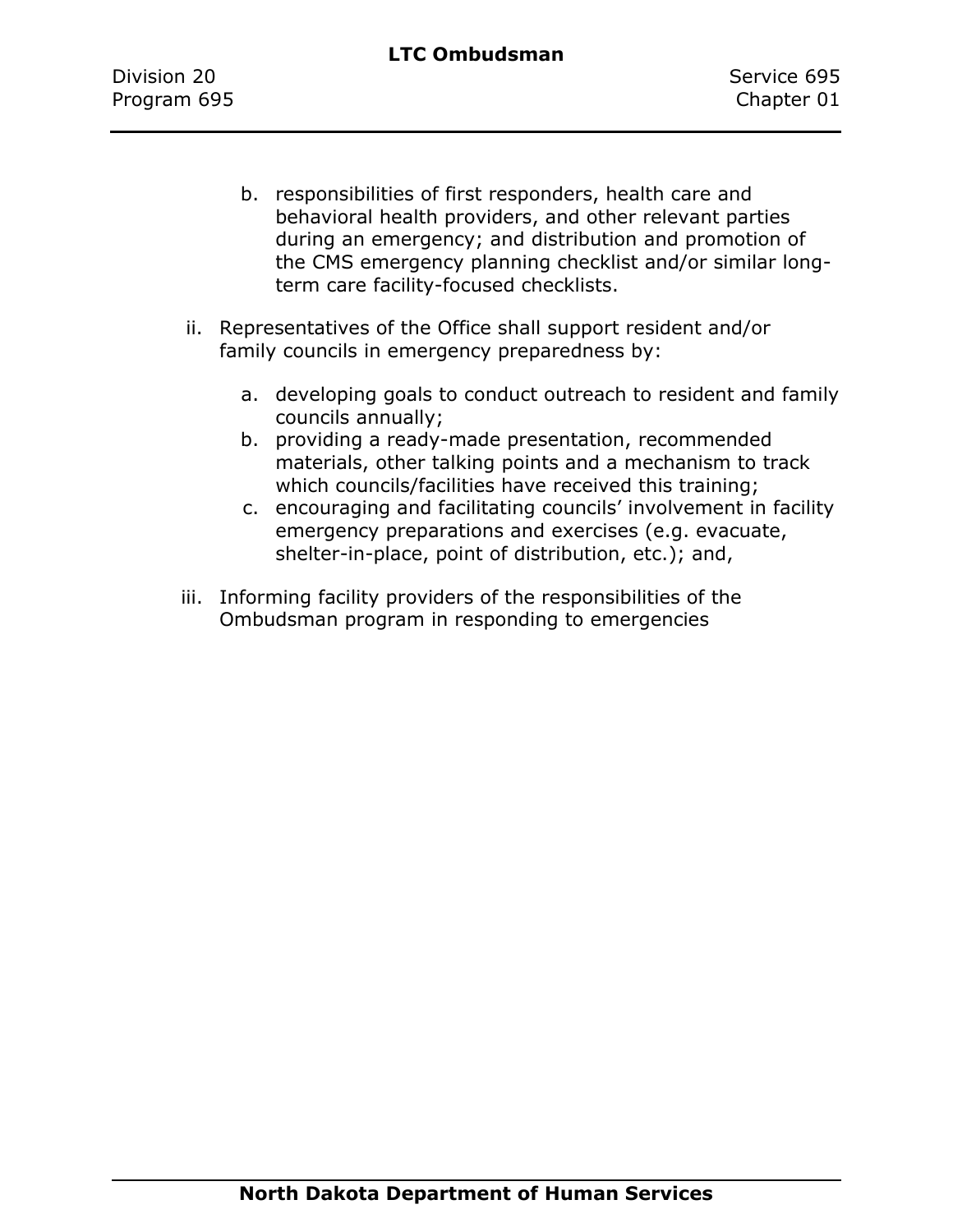# **Adjustments in the LTCOP Policy and Practices in Response to Emergencies 695-01-40-10**

**(NEW 9/1/21 ML #3632)**

[View Archives](../../../Content/Archive%20Documents/Archives.htm#695_01_40_10)

- A. The SLTCO shall assess the LTCOP procedures and standards applicable to the delivery of services under normal operating conditions and determine if there is a need for adjustments in response to a specific emergency.
- B. The SLTCO shall assess complaint intake, response, investigation, referral, and resolution procedures and standards applicable under normal operating conditions and then determine if adjustments are needed in order in response to a specific emergency. The complaint process during emergencies shall continue to reflect the resident's goals, wishes and determination of satisfaction with the resolution, as required by 45 CFR 1327.19(b).
- C. The Ombudsman program shall maintain practices regarding disclosure of resident or complainant identifying information, as required by 45 CFR 1327.19(b) even during emergencies. Informed consent shall be obtained to the greatest extent possible with consideration of the specific circumstances of each emergency.
- D. Procedures and standards are adjusted, with notification to the Aging Services Division as necessary, and are communicated, to the representatives of the Office.
- E. Adjustments may also include temporary changes to procedures or standards, including, but not limited to:
	- i. timely response to complaints,
	- ii. facility coverage through visits to residents,
	- iii. access by representatives of the Office to residents, and ability to provide ombudsman services, in non-facility settings to which residents may have been relocated, such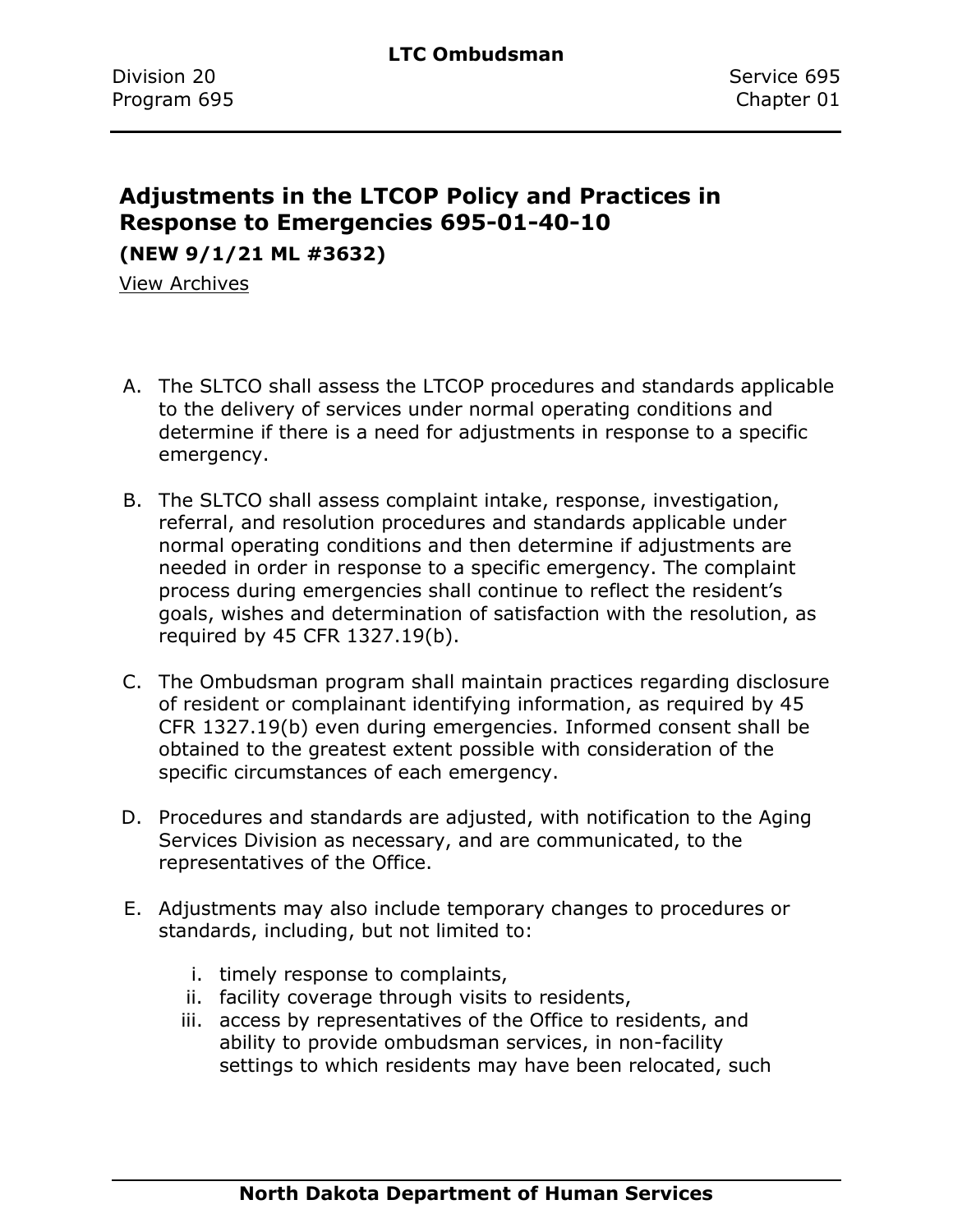as emergency shelters, FEMA's Individual Assistance programs and Disaster Recovery Centers,

- iv. coordinating local ombudsmen in providing services outside of the geographic boundaries of their service areas, and,
- v. suspension of some Ombudsman program services, such as presentations to resident or family councils, or community education, except as those activities support emergency response efforts.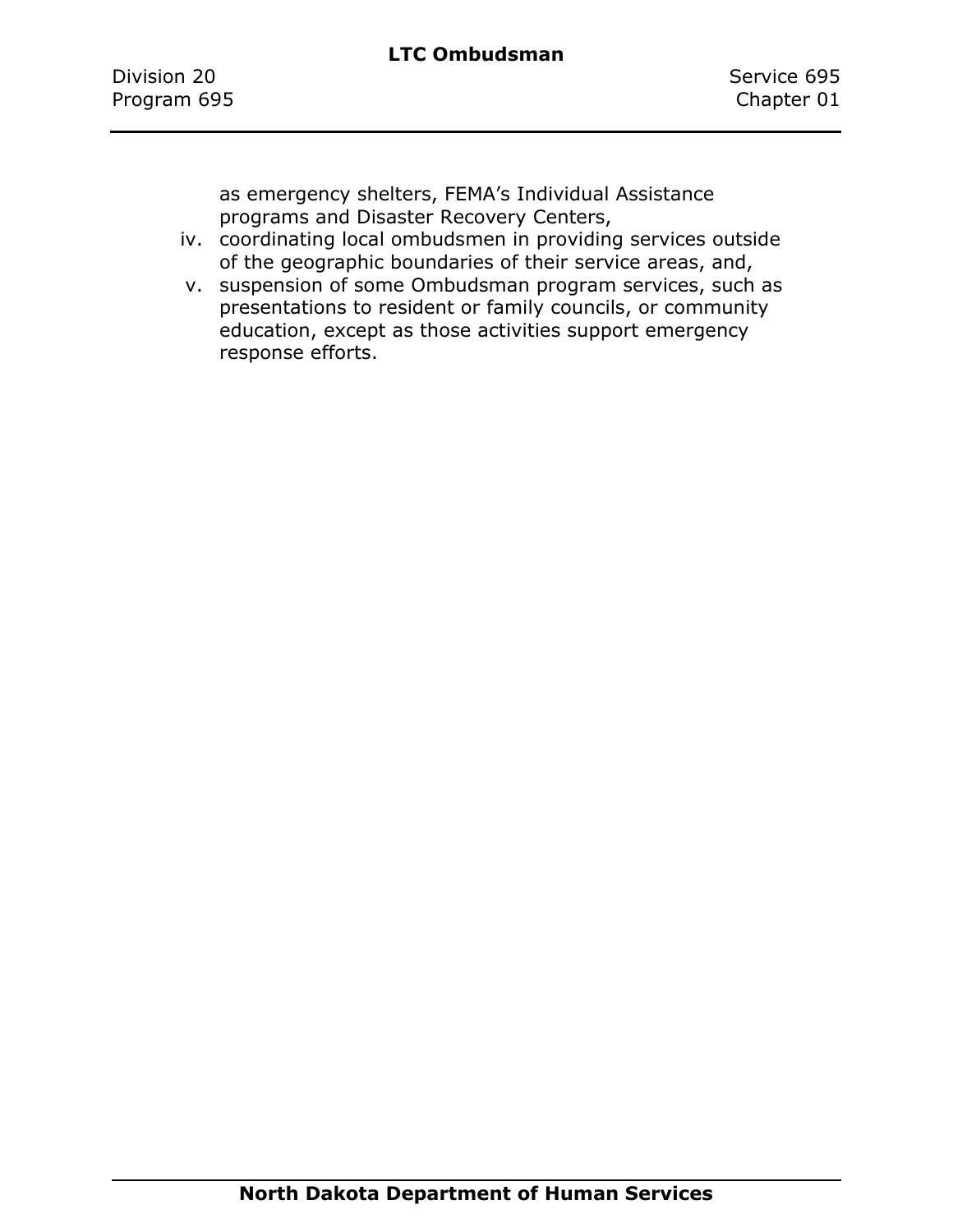## **Maintaining Access to the Ombudsman Program 695-01-40-15**

**(NEW 9/1/21 ML #3632)**

View Archives

- A. The ombudsmen shall facilitate visitation to residents for services, both in emergency shelters and in facilities, as soon as possible after the emergency and continuing on a regular basis until residents and facilities recover. Procedures may include the following:
	- i. Coordinating among local ombudsman and/or other states' Ombudsman programs, when residents must evacuate to a different part of the state or out of the state.
	- ii. Providing alternative means of access (e.g., telephone, email) when visits are impractical or impossible (such as due to impassable roads or other safety hazards).
	- iii. Reporting of emergency-related information to the SLTCO as needed. Reports may include, for example:
		- describing the impact of the emergency,
		- needed areas of service or advocacy,
- B. During and after an emergency, the SLTCO shall:
	- i. obtain information regarding affected facilities and/or geographic areas and the impact of the emergency on LTC facility residents;
	- ii. coordinate and communicate with the SUA, state officials, provider associations, and other entities engaged in the emergency response; and
	- iii. maintain communications with the representatives of the Office in the impacted geographic area.
	- iv. facilitate resident access to response and recovery efforts and resources when needed, including through providing information and consultation.
	- v. advocate for systems issues related to emergency plans with attention to residents' rights and preferences and collaborating on relevant legislation, regulations, policies,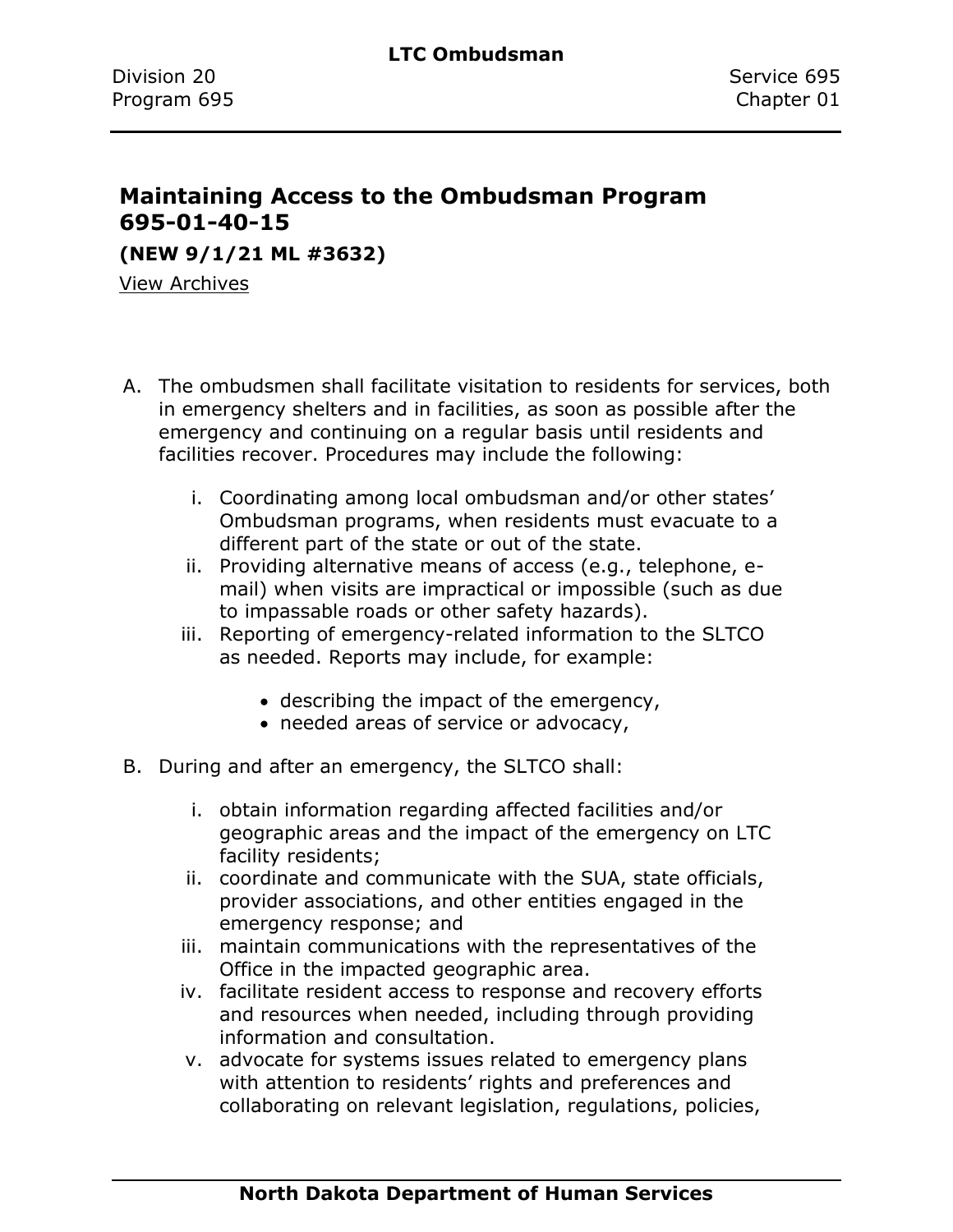and training opportunities; and to address gaps in residentcentered emergency preparedness.

- vi. communicate and coordinate with other State Ombudsman programs as necessary (i.e., nearby states or regions) regarding emergency planning, information sharing, and resource sharing when it is anticipated that residents will be relocated across state lines.
- vii. analyze strengths, weaknesses, opportunities, and challenges faced in response to the emergency to facilitate improvements and to plan for future emergencies. The findings will be shared with appropriate agencies.
- C. During and/or after an emergency the local ombudsmen will:
	- i. Follow emergency protocols of the LTCOP drafted by the SLTCO for the specific emergency and, if applicable, of the agency hosting the LTCOP. The goal will be to function as fully as possible during an emergency and fulfill as much as possible the program's mission of resident-directed advocacy.
	- ii. Follow instructions of public health officials and first responders, including evacuation orders, orders to shelterin-place, and restrictions on accessing dangerous locations.
	- iii. To extent possible, continue providing residents with access to Ombudsman program services.
	- iv. Determine extent of impact on residents and long-term care facilities in zone, while minimizing disruption to public health, first responders and facility management and staff providing emergency response to residents.
	- v. Communicate observations and relevant information to the Office.
	- vi. Inform local agencies of the role, responsibilities, and functions of the LTCOP regarding emergency preparation and response to include, at a minimum, the complaint process and consultations to residents, their families, other resident representatives, and facility staff.

The SLTCO shall provide training and technical assistance to assure the competency of representatives of the Office to process complaints frequently associated with emergency response and recovery, such as: